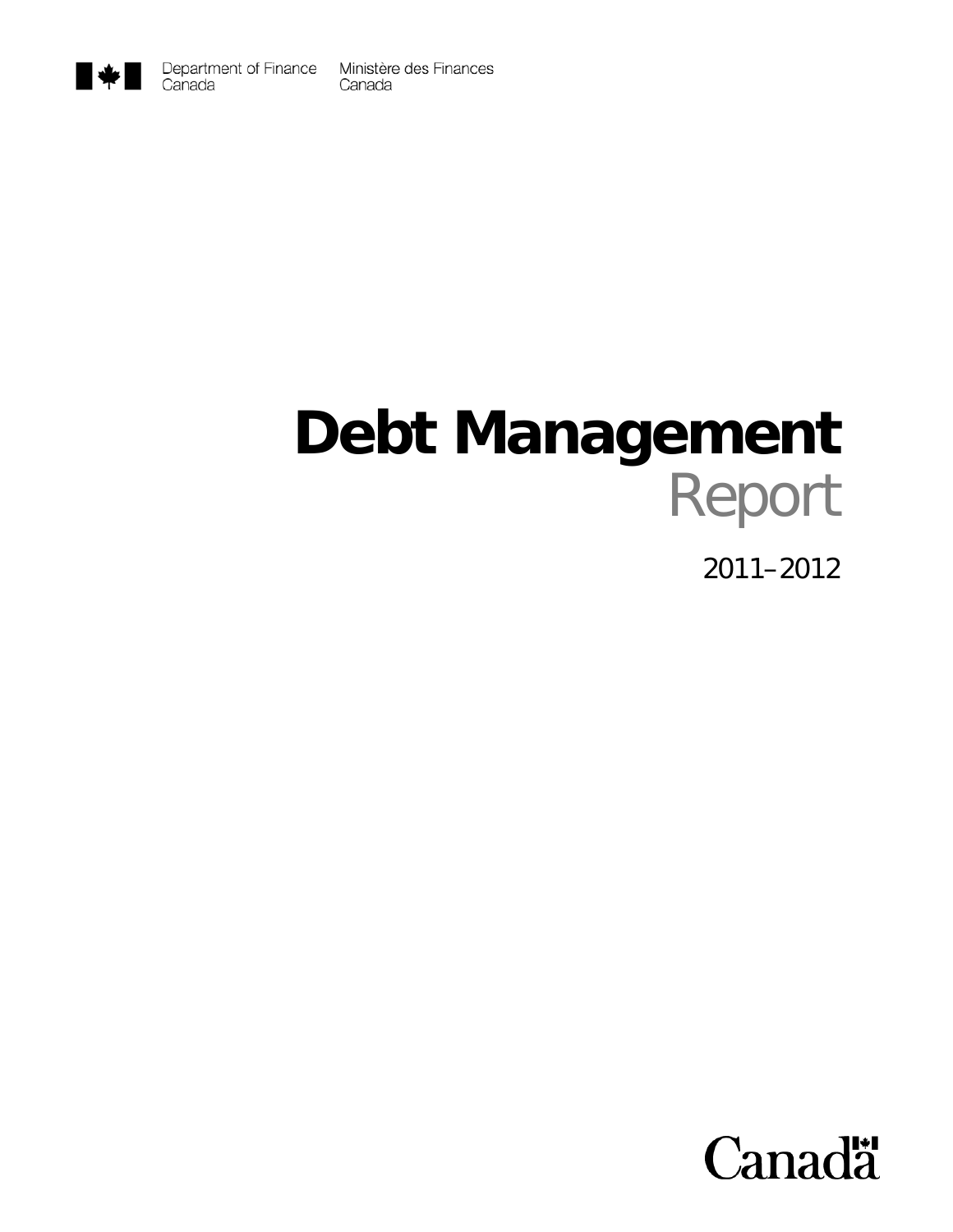#### **©Her Majesty the Queen in Right of Canada (2012) All rights reserved**

All requests for permission to reproduce this document or any part thereof shall be addressed to Public Works and Government Services Canada.

*Cette publication est également disponible en français.*

Cat. No.: F1‐33/2012E‐PDF 1487‐0177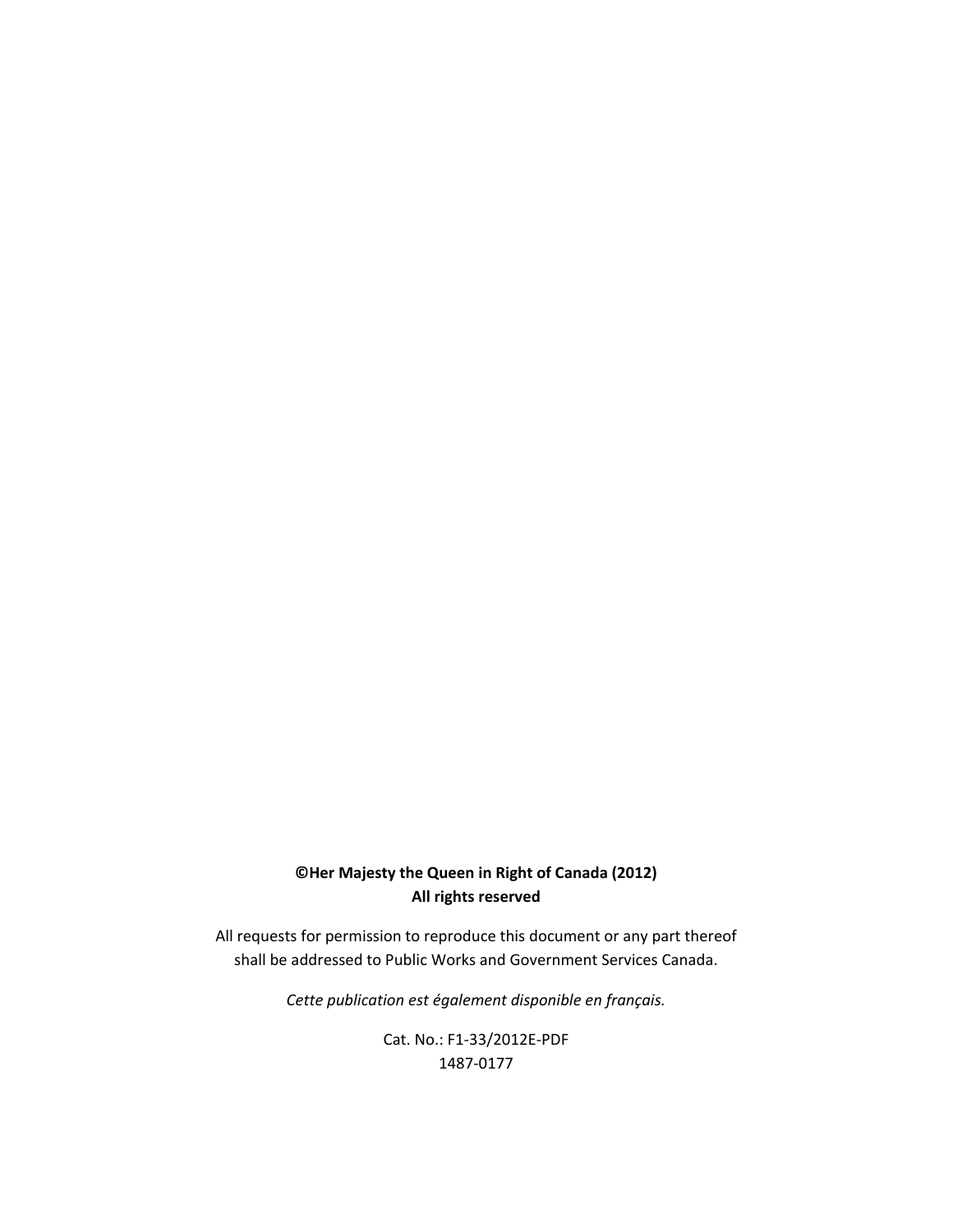## **Table of Contents**

| Annex 2: Debt Management Policy Measures |  |
|------------------------------------------|--|
|                                          |  |
|                                          |  |
|                                          |  |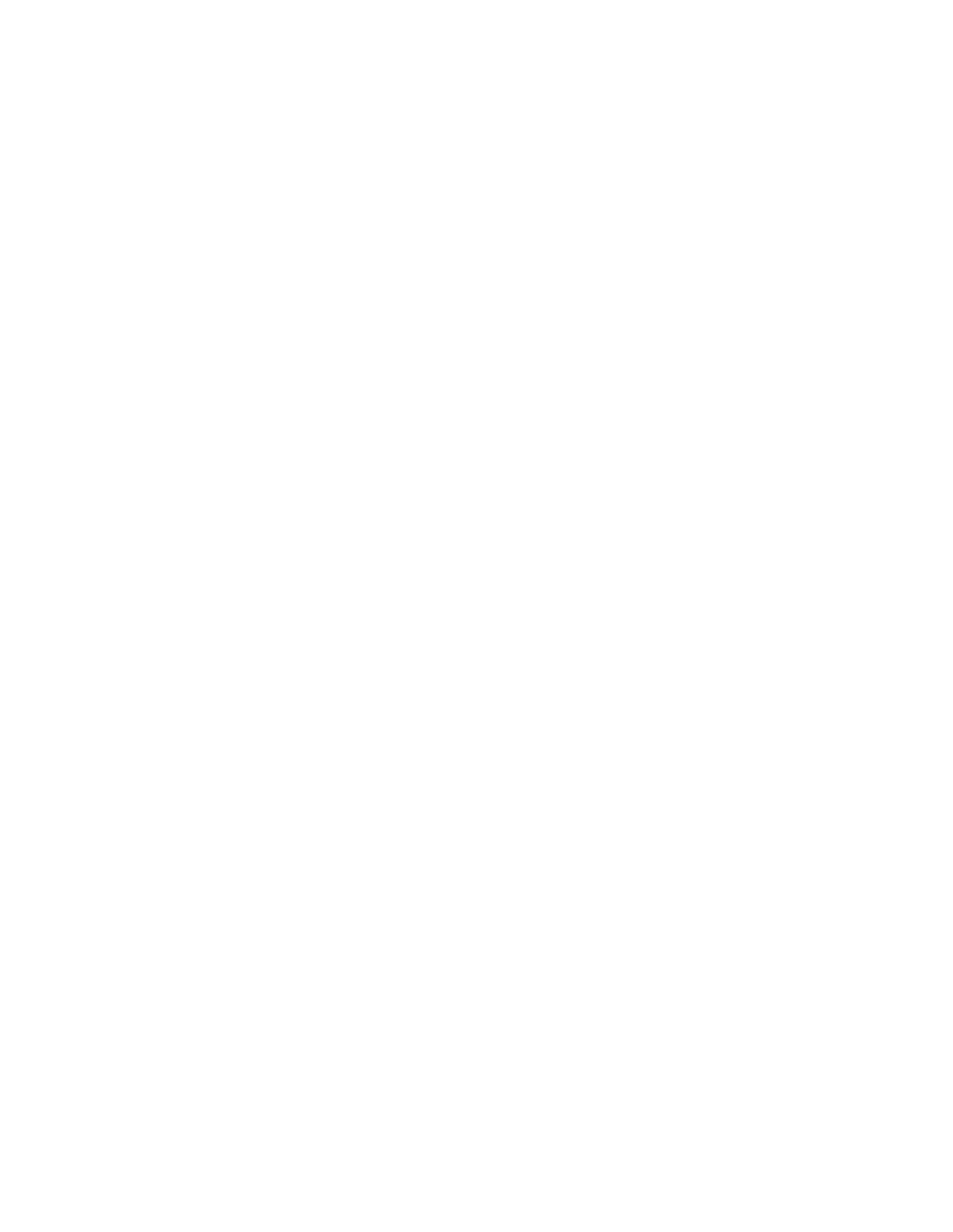# Foreword

### by the Minister of Finance

Canada continued along the path of economic growth and sustainable long-term prosperity over the past year, amidst a tumultuous global backdrop. Our emphasis on responsible fiscal management played a pivotal role, and helped maintain a receptive market for Government of Canada debt securities in 2011–12.

Canada's reputation is well-earned: Canada continues to demonstrate comparative strengths across a host of internationally recognized indicators; our banks remain among the soundest in the world, according to the World Economic Forum; and we have maintained the highest possible credit ratings from all major credit rating agencies.

We have continued to demonstrate the discipline required to make Government of Canada-issued debt among the world's most sought-after investments. Our independent Auditor General has validated our performance, reporting that we continue to achieve the objective of a well-functioning securities market while striking a balance between costs and risks, and that we remain ever nimble in the face of emerging risk and change.

In light of ongoing economic uncertainty, Canada has not been idle. We have refined our fiscal prudence through a new medium-term debt management strategy and prudential liquidity plan focused on stability and reducing financial risk.

The Government's renewed commitment to economic growth and sound public finances is proven: both the International Monetary Fund and the Organisation for Economic Co-operation and Development expect our economic growth to be among the best in the Group of Seven (G-7) in the next two years.

Maintaining a liquid, well-functioning government securities market will continue to be an important objective of the Government's debt management strategy. I invite you to explore the details of the Government's approach to debt management in this year's *Debt Management Report*.

The Honourable James M. Flaherty, P.C., M.P. Minister of Finance Ottawa, December 2012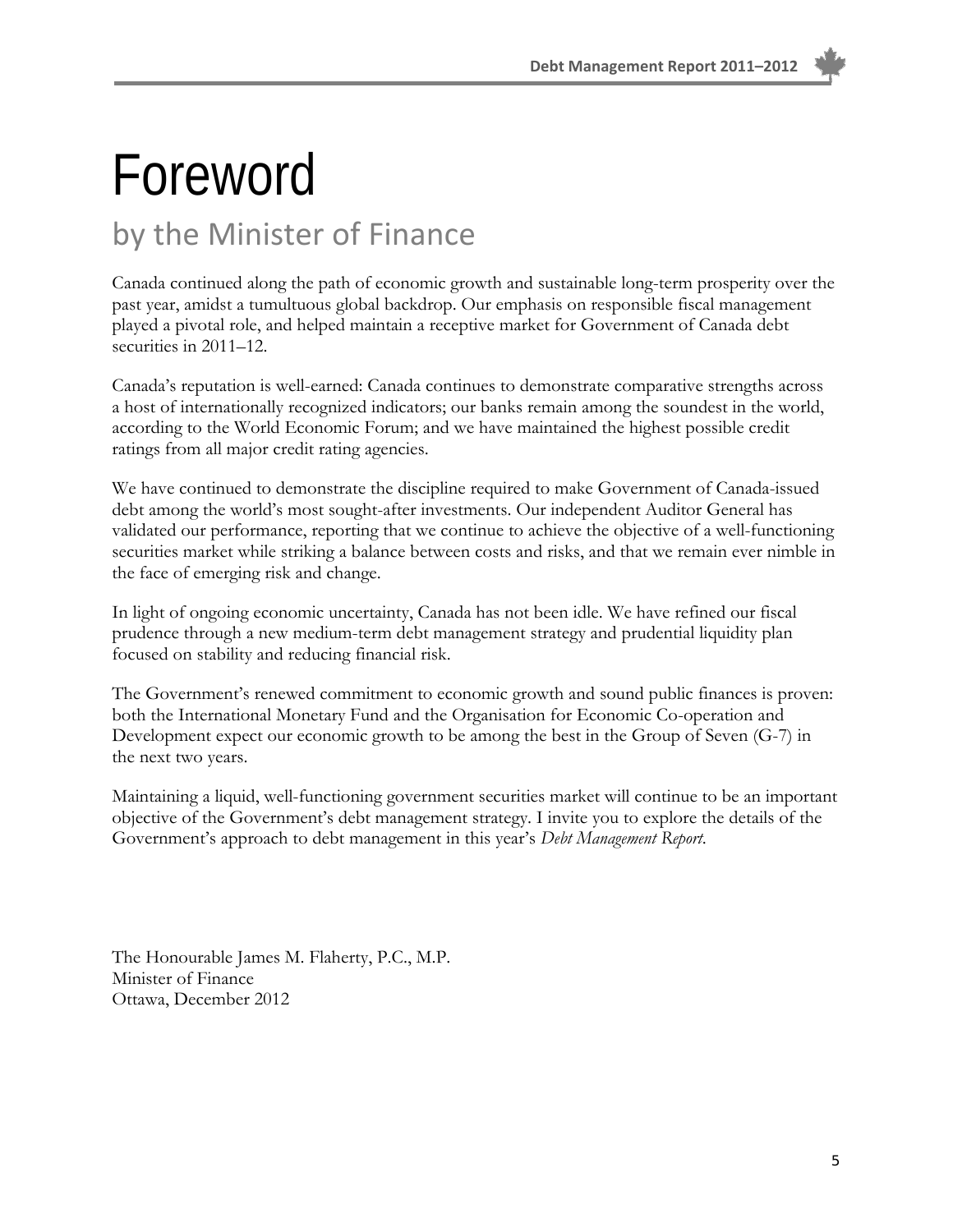### Purpose of This Publication

This edition of the *Debt Management Report* provides a detailed account of the Government of Canada's borrowing and debt management activities for fiscal year April 1, 2011 to March 31, 2012.

As required under Part IV (Public Debt) of the *Financial Administration Act*, this publication ensures transparency and accountability regarding these activities. It reports on actual borrowing and uses of funds compared to those forecast in the 2011–12 *Debt Management Strategy*, published in June 2011 as Annex 2 of Budget 2011 (www.budget.gc.ca/2011/plan/Budget2011-eng.pdf). It also discusses the environment in which the debt was managed, the composition of the debt and changes in the debt during the year, strategic policy initiatives and performance outcomes.

Additional information about the federal debt can be found in the *Public Accounts of Canada*. Information on the management of Canada's foreign reserves is provided in the *Report on the Management of Canada's Official International Reserves*. The *Debt Management Strategy*, the *Debt Management Report* and the *Report on the Management of Canada's Official International Reserves* are tabled annually in Parliament and are available on the Department of Finance website.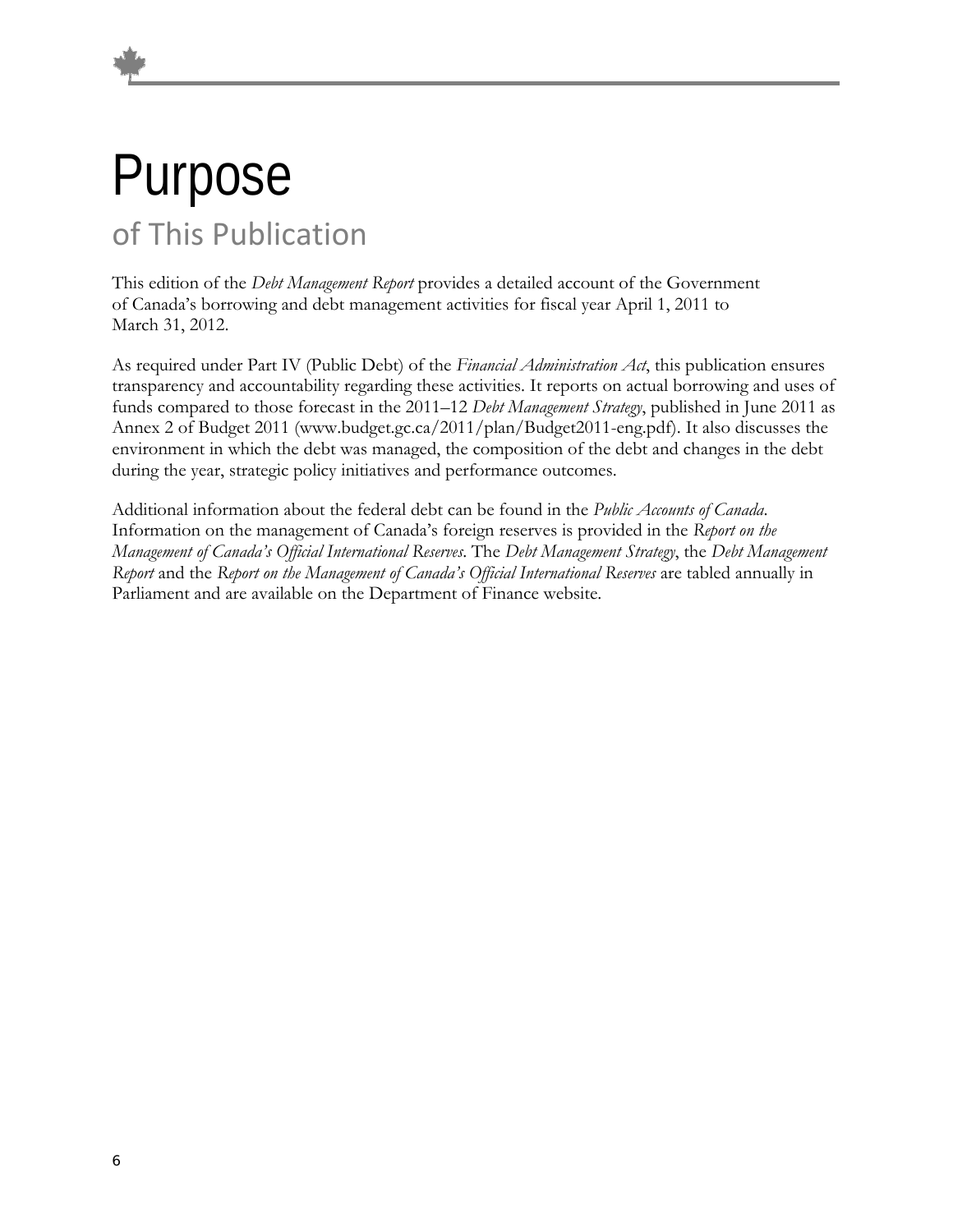## Introduction

#### **Federal Debt Management**

This publication focuses on two major activities: (i) the management of federal market debt (the portion of the debt that is borrowed in financial markets); and (ii) the investment of cash balances in liquid assets until needed for operations.

With total liabilities of \$967.7 billion, financial assets of \$317.6 billion and non-financial assets of \$68.0 billion, the federal debt (accumulated deficit) stood at \$582.2 billion at March 31, 2012, while the Government of Canada's market debt totalled \$631.0 billion (see Chart 1).

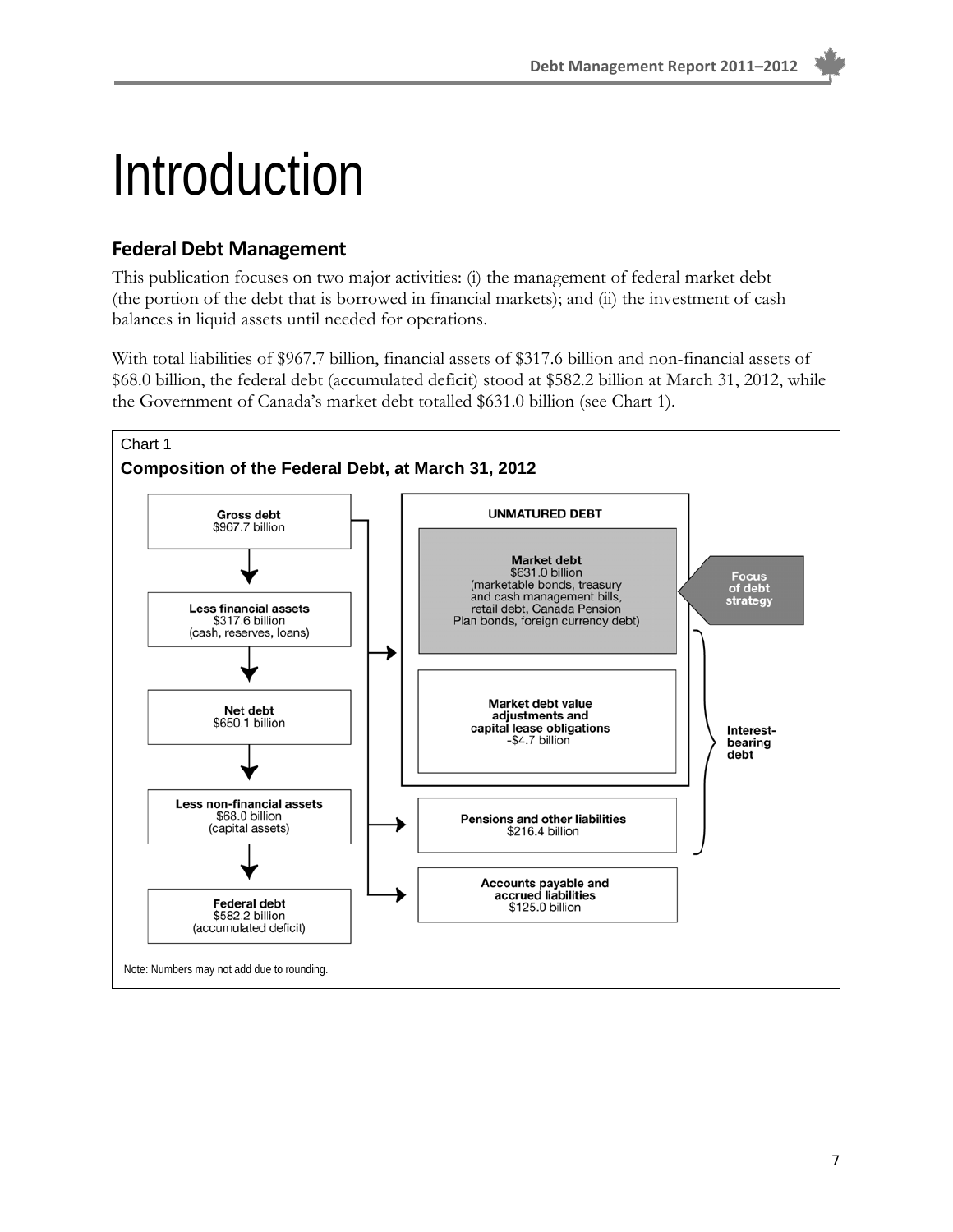There are two types of market debt: domestic debt, which is denominated in Canadian dollars, and foreign currency debt. Funding in Canadian dollars is done through both wholesale and retail channels. Domestic wholesale funding is conducted through the issuance of marketable securities, which consist of nominal bonds, Real Return Bonds and treasury bills, including cash management bills. These securities are sold via auction. Retail funding is raised through sales of Canada Savings Bonds and Canada Premium Bonds to Canadian residents. Cross-currency swaps of domestic obligations and issuance of foreign currency debt are used to fund foreign reserve assets held in the Exchange Fund Account. A report on the management of Canada's official international reserves is available on the Department of Finance website (www.fin.gc.ca/purl/efa-eng.asp).

A detailed description of Government of Canada market debt instruments is available on the Department of Finance website (www.fin.gc.ca/invest/instru-eng.asp).

External assessments of the frameworks and processes used in the management of market debt, cash and reserves as well as the treasury activities of other entities under the authority of the Minister of Finance can be found on the Department of Finance website (www.fin.gc.ca/access/fininst-eng.asp). See Annex 1 for a list of treasury evaluations performed since 1992.

#### **Highlights of 2011–12**

#### **Sources and Uses of Borrowings**

The total amount of cash raised through borrowing activities in 2011–12 was \$279 billion. Over the same period, refinancing needs totalled \$245 billion. The financial requirement was \$32 billion, leading to a net increase in cash holdings of \$3 billion in 2011–12.

The stock of market debt increased by \$34.1 billion in 2011–12, bringing the total stock to \$631.0 billion. The increase in the total stock was mainly comprised of a \$32.0-billion increase in the stock of domestic marketable bonds, a \$3.1-billion increase in foreign currency debt, and a \$1.2-billion decrease in the stock of retail debt outstanding.

#### **Strong Demand for Government of Canada Securities**

In 2011–12, demand for Government of Canada securities continued to be strong in the primary and secondary market as a result of an ongoing flight to high quality assets globally and Canada's sound fiscal, economic and financial sector fundamentals. Accordingly, treasury bill and bond auctions remained well-covered and well-bid. Canadian bond yields generally declined in line with lower yields seen in the United States, with the differential between long- and short-term interest rates narrowing compared to previous years.

Demand from non-resident investors remained strong in the primary and secondary market in 2011–12, with non-residents holding over 25 per cent of Government of Canada market debt securities. This is above the five-year average of 18 per cent and the 15 per cent average for the five years preceding the global financial crisis. However, overall foreign ownership of Canadian securities remains low compared to other sovereigns.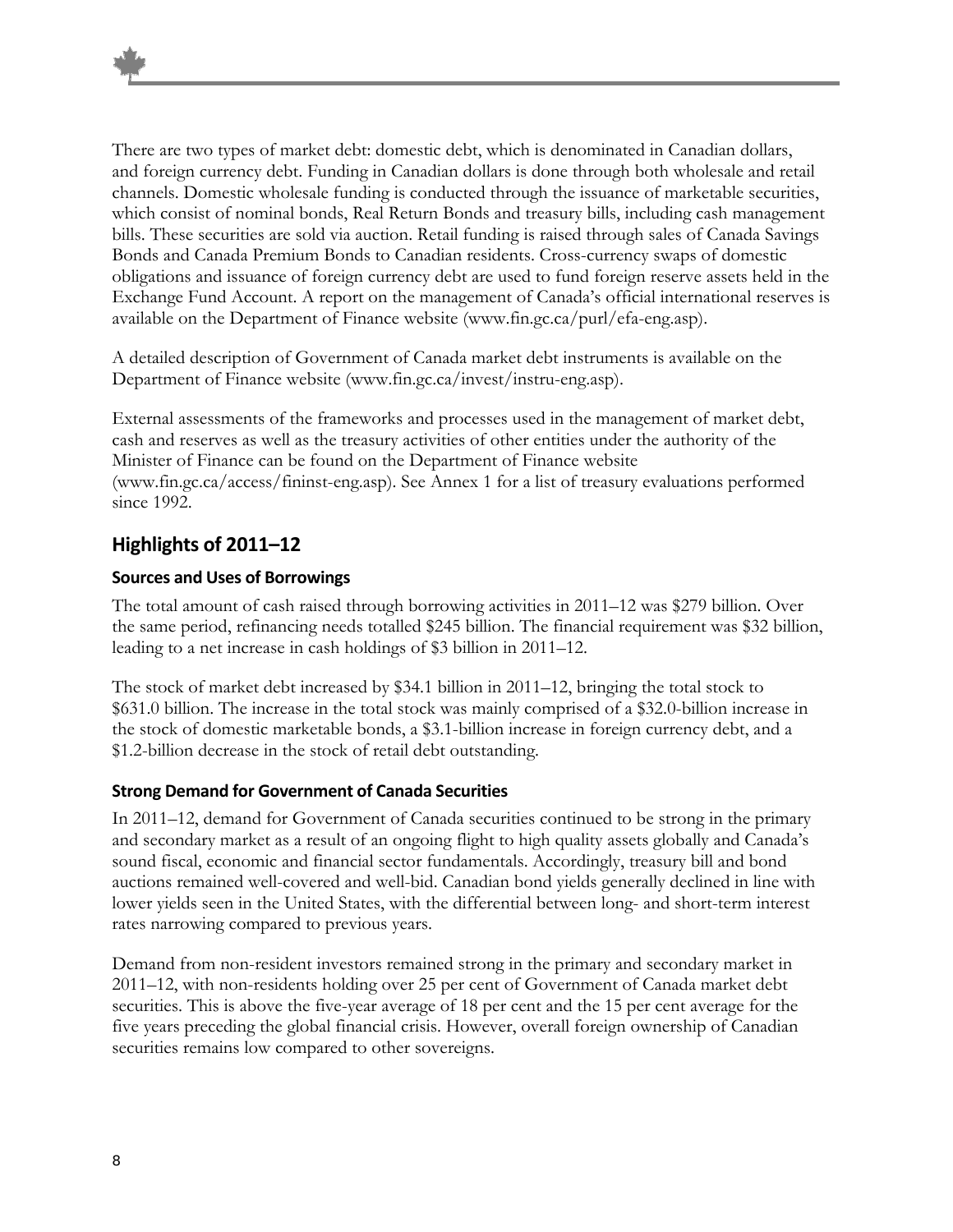Public debt charges increased by \$0.2 billion to \$31.0 billion in 2011–12, reflecting a higher stock of interest-bearing debt, offset in part by a decrease in the average effective interest rate on all subcategories of market debt. The weighted average interest rate on market debt remained near historically low levels at 2.65 per cent in 2011–12, approximately 0.2 percentage points lower than in 2010–11.

#### **New Medium‐Term Debt Strategy**

In the 2011–12 *Debt Management Strategy*, the Government of Canada announced the new mediumterm debt strategy, which focuses on stability and reducing financing risk. Effective April 1, 2011, four new maturity dates were introduced to reduce single-day rollover of maturing debt. Benchmark target range sizes in the 2-, 3- and 5-year sectors and buyback operations on a switch basis were increased to facilitate the transition to the new maturity dates in those sectors. Furthermore, the Government announced plans to increase its level of prudential liquidity by \$35 billion over a three-year period to better safeguard its ability to meet payment obligations in situations where normal access to funding markets may be disrupted or delayed.

#### **Issuance of US‐Dollar Global Bond**

In February 2012, the Government of Canada issued a 5-year US\$3-billion global bond. This was the Government's third foreign currency bond issue in recent years, following a 10-year  $\epsilon$ 2-billion global bond issued in 2010 and a 5-year US\$3-billion global bond issued in 2009. The February 2012 global bond issue achieved all of the Government's objectives, including providing cost-effective and diversified funding for the foreign reserves held in the Exchange Fund Account. The investor base for the issue included a wide range of central banks, other official institutions and foreign-based investment funds across a diverse geographical area.

#### **Report by the Office of the Auditor General of Canada**

Results of the performance audit by the Auditor General of Canada on the management of interestbearing debt for the period from April 1, 2007 to March 31, 2011 were published in the *2012 Spring*  Report of the Auditor General of Canada.<sup>1</sup> The report found that the Government of Canada was monitoring and achieving the objective of maintaining a well-functioning Government of Canada securities market, while striking a balance between costs and risks. It also found that the Government had a sound decision-making system in place to support and develop effective market debt strategies and that the risk management framework allowed it to respond to emerging risks and changes in funding requirements. At the same time, the report recommended that the Department of Finance improve its reports on market debt, for example by including information on the overall performance results against planned outcomes. It also recommended that the Department expand its communication and marketing tools, as well as its promotional activities, in order to reach a broader base of investors.

<sup>-</sup>1 Available on the website of the Office of the Auditor General of Canada (www.oag-bvg.gc.ca/internet/English/parl\_oag\_201204\_03\_e\_36467.html).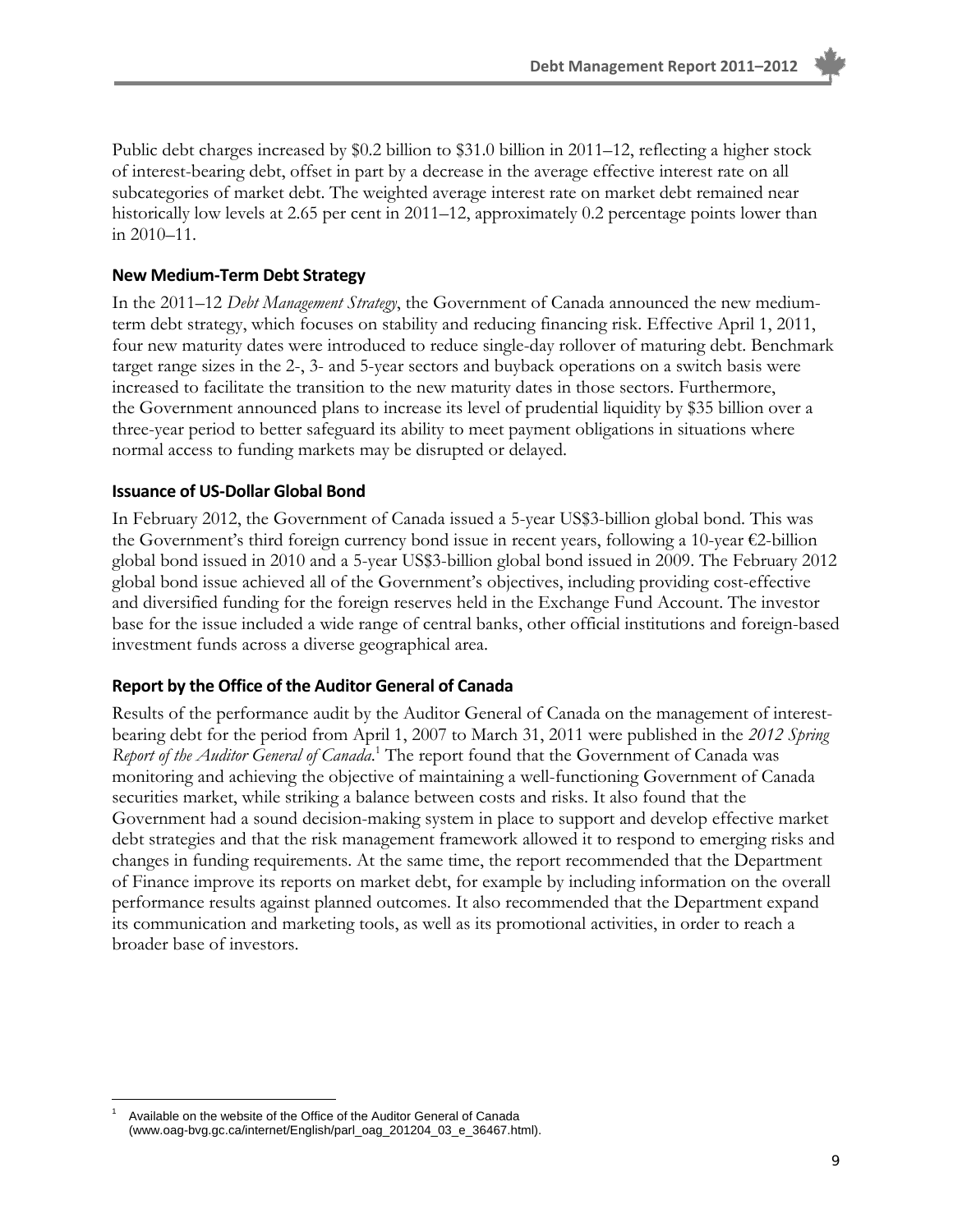#### **Liquid Government Securities Market**

Maintaining a liquid, well-functioning government securities market is an important objective of the Government's debt management strategy. During 2011–12, the Government continued to provide regular and transparent bond issuance schedules and to communicate changes to the schedules through the Bank of Canada website in a timely fashion. The regular bond buyback program was used in 2011–12 to facilitate the management of the debt maturity profile and the transition to new benchmark dates for the 2-, 3- and 5-year nominal bonds, as well as to support liquidity in the longer-end of the yield curve.

#### **Government of Canada Credit Rating Profile**

The Government of Canada continued to receive the highest possible ratings, with a stable outlook, on both short- and long-term debt from the six rating agencies that evaluate Canada's debt (see Table 1).

Rating agencies indicated that Canada's political and economic profile, credible fiscal recovery plan, high government financial strength, low susceptibility to event risk, well-regulated financial sector, and sound macroprudential approach to policymaking supported the country's ongoing triple-A credit rating.

| <b>Rating Agency</b>         | Term                    | <b>Domestic</b><br>Currency | Foreign<br>Currency | Outlook | Last Rating<br>Action |
|------------------------------|-------------------------|-----------------------------|---------------------|---------|-----------------------|
| Moody's Investors Service    | Long-term<br>Short-term | Aaa<br>P-1                  | Aaa<br>$P-1$        | Stable  | May 2002              |
| Standard & Poor's            | Long-term<br>Short-term | AAA<br>$A - 1 +$            | AAA<br>$A - 1 +$    | Stable  | <b>July 2002</b>      |
| <b>Fitch Ratings</b>         | Long-term<br>Short-term | AAA<br>$F1+$                | AAA<br>$F1+$        | Stable  | August 2004           |
| Dominion Bond Rating Service | Long-term<br>Short-term | AAA<br>$R-1$ (High)         | AAA<br>$R-1$ (High) | Stable  | n/a                   |
| Japan Credit Rating Agency   | Long-term               | AAA                         | AAA                 | Stable  | n/a                   |
| Rating and Investment        | Long-term               | AAA                         | AAA                 | Stable  | n/a                   |

#### Table 1 **Government of Canada Credit Ratings**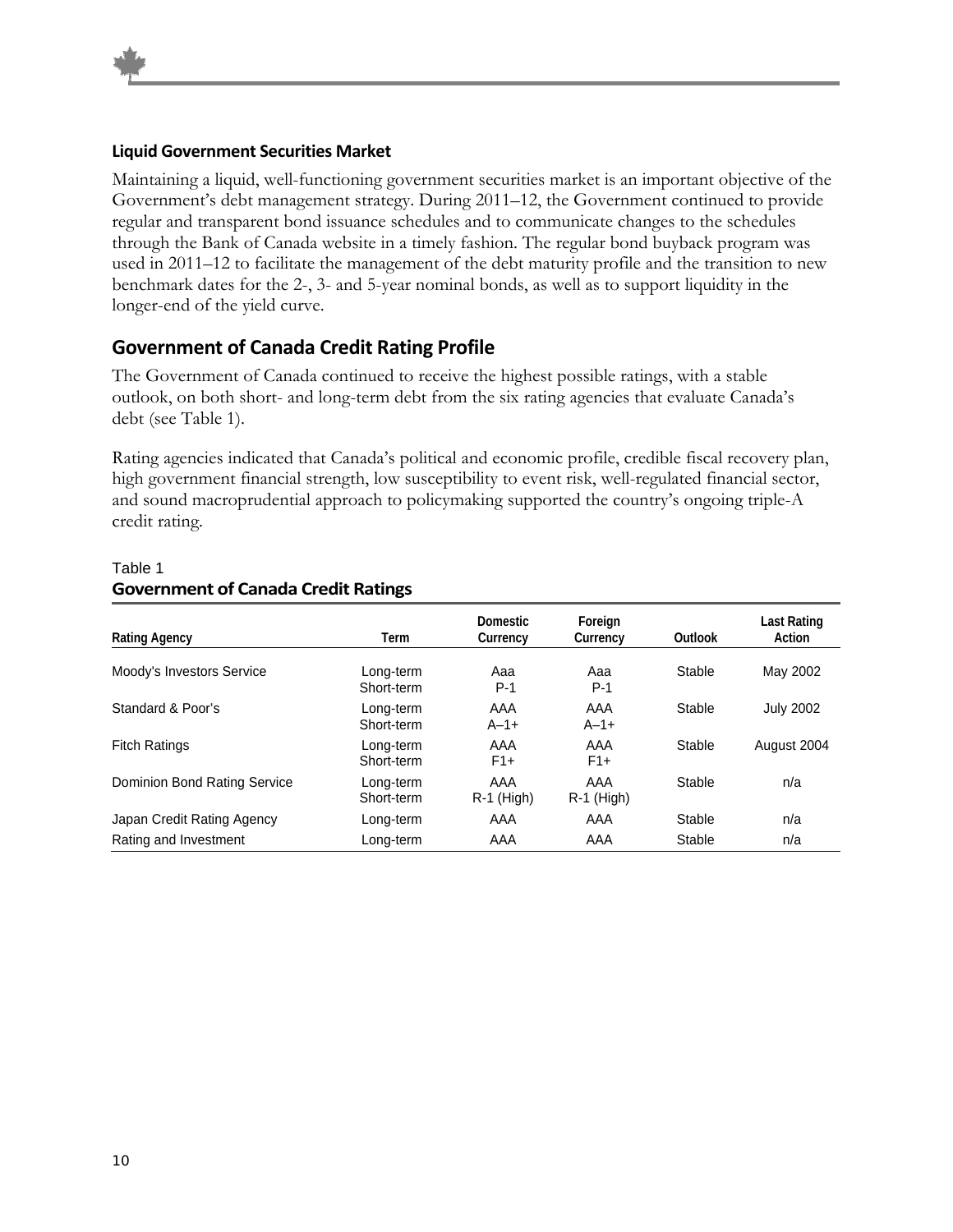### Part I 2011–12 Debt Management Context

#### **Financial Market Developments**

A key feature of fixed-income markets in 2011–12 was the continued maintenance of central bank policy rates at very low levels and the decline of longer-term yields in Canada and the United States. The decline in longer-term yields were in part due to safe haven flows resulting from the heightened level of uncertainty in Europe.

The Bank of Canada maintained its target for the overnight rate at 1.00 per cent for the entirety of 2011–12. Government of Canada bonds continued to be issued at historically low yields across the yield curve, and the differential between long- and short-term interest rates narrowed compared to previous years, reflecting flight-to-quality considerations as well as monetary policy actions in the US.

The US Federal Reserve held the target federal funds rate for interbank lending between 0 per cent and 0.25 per cent in 2011–12 and indicated its willingness to keep the federal funds rate at exceptionally low levels through 2014. The Federal Reserve also announced "Operation Twist," which involved selling US\$400 billion in short-term Treasuries in exchange for the same amount of longer-term bonds in a bid to put downward pressure on long-term borrowing costs and to help make broader financial conditions more accommodative.

Furthermore, the US government reached its debt ceiling in early 2011 and the US Treasury was directed to take "extraordinary measures" to fund federal obligations, risking default if an agreement could not be reached by Congress and causing increased market volatility in the lead-up to the resolution of the debt ceiling crisis. Despite the fact that the debt ceiling was ultimately raised, rating agency Standard & Poor's lowered the credit rating of the US by one notch to AA+, but this move had little impact on the yields of US Treasuries.

After raising key interest rates in early 2011, the European Central Bank reversed its earlier actions and decreased the interest rate for main refinancing operations back to 1.00 per cent in December 2011. As the euro area sovereign debt and banking crisis intensified, the European Central Bank also took additional measures to maintain European bank liquidity, conducting two longer-term refinancing operations with a maturity of three years.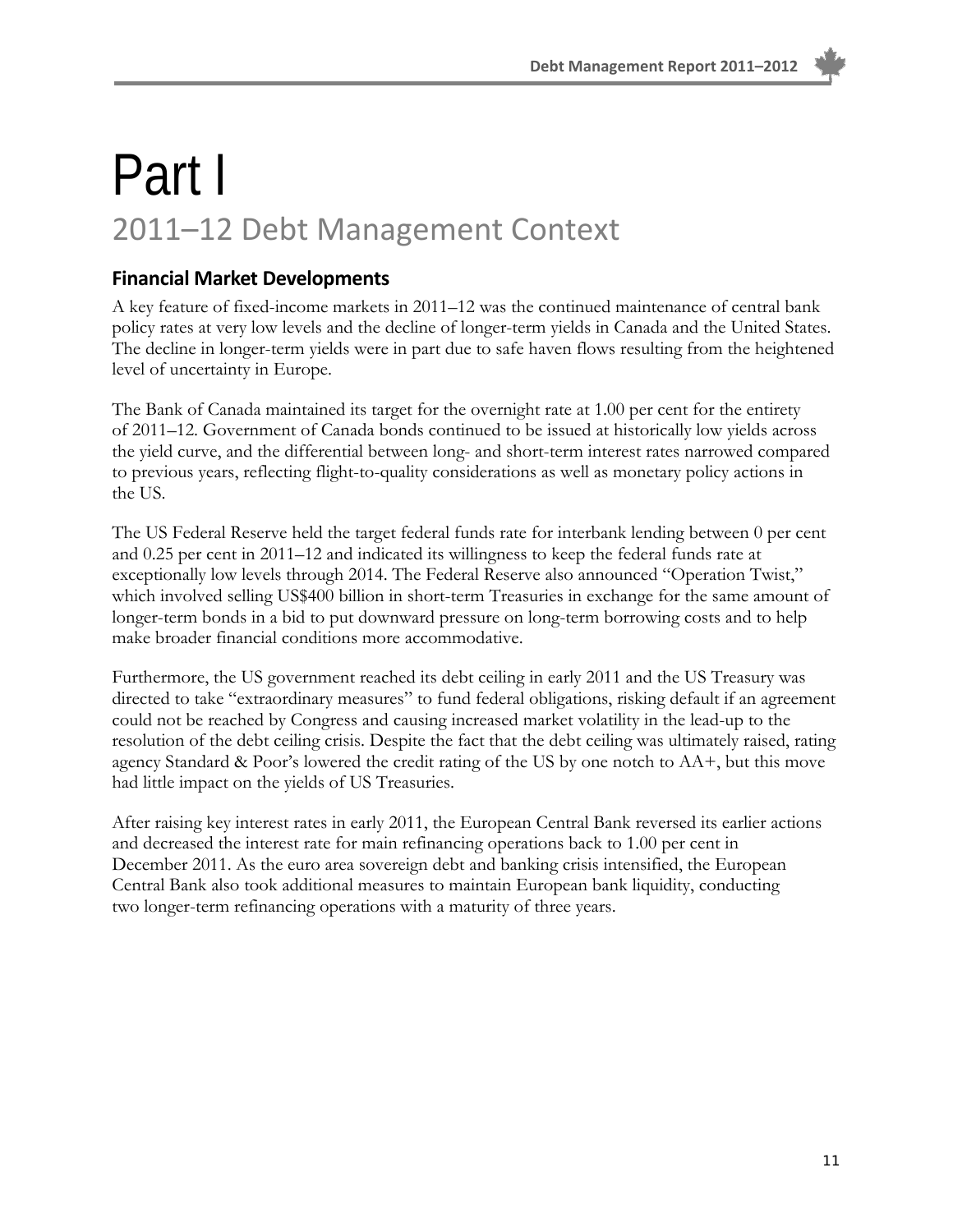#### **Budgetary Outcomes**

The key reference point for debt management is the financial source/requirement, which represents net cash needs for the year. This measure differs from the budgetary balance (i.e., the surplus or deficit) by the amount of non-budgetary transactions, which can be significant.

The budgetary balance is presented on a full accrual basis of accounting, recording government revenues and expenses when they are receivable or incurred, regardless of when the cash is received or paid. In contrast, the financial source/requirement measures the difference between cash coming into the Government and cash going out. This measure includes the cash source/requirement resulting from the Government's investment activities through its acquisition of capital assets and its loans, financial investments and advances, as well as from other activities, including payment of accounts payable and collection of accounts receivable, and foreign exchange activities.

With a budgetary deficit of \$26.2 billion and a cash requirement of \$6.2 billion from non-budgetary transactions, there was a financial requirement of \$32.4 billion in 2011–12. This compares to a financial requirement of \$46.2 billion in 2010–11. The financial requirement was approximately \$4 billion lower than projected in the 2011–12 *Debt Management Strategy*, largely due to the improvement in the budgetary balance over the forecast.

Market debt increased by \$34.1 billion to \$631.0 billion, mainly comprised of an increase in the stock of domestic marketable bonds. Table 2 presents the change in the composition of federal debt in 2011–12. For additional information on the financial position of the Government, see the 2011–12 *Annual Financial Report of the Government of Canada* (www.fin.gc.ca/purl/afr-eng.asp).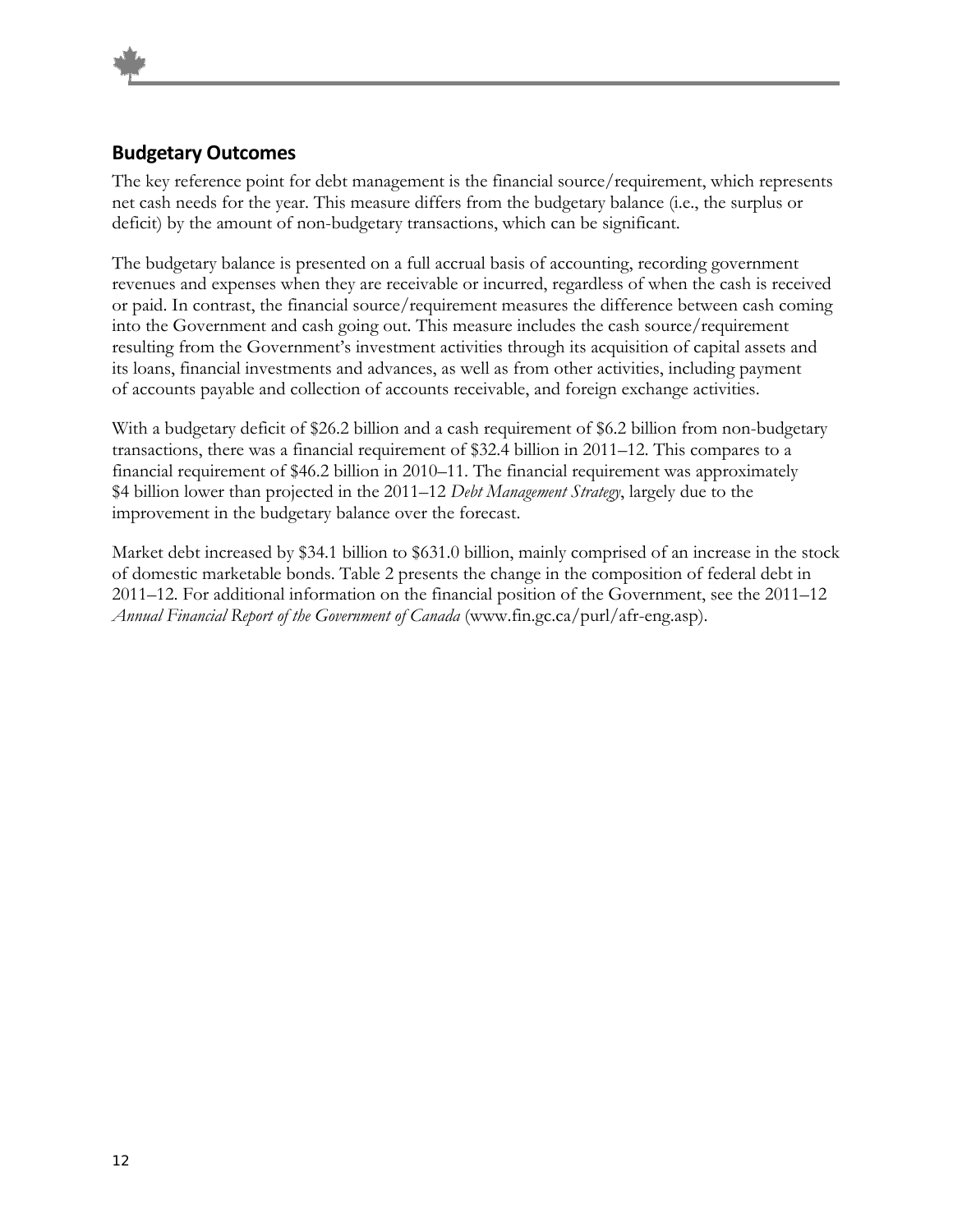Budget 2011 (www.budget.gc.ca/2011/home-accueil-eng.html) includes an update on Canada's Economic Action Plan and the 2011–12 *Debt Management Strategy* (Annex 2), while Budget 2012 (www.budget.gc.ca/2012/home-accueil-eng.html) includes the 2012–13 *Debt Management Strategy* (Annex 3).

#### Table 2 **Change in the Composition of Federal Debt, 2011–12** \$ billions

|                                                               | March 31, 2012 | March 31, 2011 | Change  |
|---------------------------------------------------------------|----------------|----------------|---------|
| Payable in Canadian currency                                  |                |                |         |
| Marketable bonds                                              | 448.1          | 416.1          | 32.0    |
| Treasury and cash management bills                            | 163.2          | 163.0          | 0.2     |
| Retail debt                                                   | 8.9            | 10.1           | $-1.2$  |
| Canada Pension Plan bonds                                     | 0              | 0              | 0       |
| Total payable in Canadian currency                            | 620.3          | 589.2          | 31.1    |
| Payable in foreign currencies                                 | 10.7           | 7.6            | 3.1     |
| Total market debt                                             | 631.0          | 596.9          | 34.1    |
| Market debt value adjustment and<br>capital lease obligations | $-4.7$         | $-5.7$         | 1.0     |
| Total unmatured debt                                          | 626.4          | 591.2          | 35.2    |
| Pension and other accounts                                    | 216.4          | 210.7          | 5.7     |
| <b>Total interest-bearing debt</b>                            | 842.7          | 801.8          | 40.9    |
| Accounts payable, accruals and allowances                     | 125.0          | 119.1          | 5.9     |
| <b>Gross debt</b>                                             | 967.7          | 920.9          | 46.8    |
| Total financial assets                                        | $-317.6$       | $-304.0$       | $-13.6$ |
| Total non-financial assets                                    | $-68.0$        | $-66.6$        | $-1.4$  |
| Federal debt (accumulated deficit)                            | 582.2          | 550.3          | 31.9    |

Note: Numbers may not add due to rounding.

#### **Sources and Uses of Borrowing**

Authority to borrow in financial markets is provided by Part IV of the *Financial Administration Act*, which authorizes the Minister of Finance to issue securities and undertake related activities, including entering into financial contracts and derivatives transactions.

Anticipated borrowing and planned uses of funds are set out in the *Debt Management Strategy*, while actual borrowing and uses of funds compared to those forecast are reported in Table 3 of this publication.

On March 25, 2011, the Governor in Council approved an aggregate borrowing limit of \$300 billion for 2011–12.<sup>2</sup> Total actual borrowings in 2011–12 were \$279 billion, \$21 billion below the authorized borrowing authority limit, but \$16 billion higher than the plan set out in the 2011–12 *Debt Management Strategy.* The higher level of actual over planned borrowing was largely due to a

 $\overline{a}$ 2 Approved Orders in Council (OIC) are available on the Privy Council Office website (www.pco-bcp.gc.ca/oicddc.asp?lang=eng&page=secretariats). The reference number for the 2011–12 OIC is 2011-0476.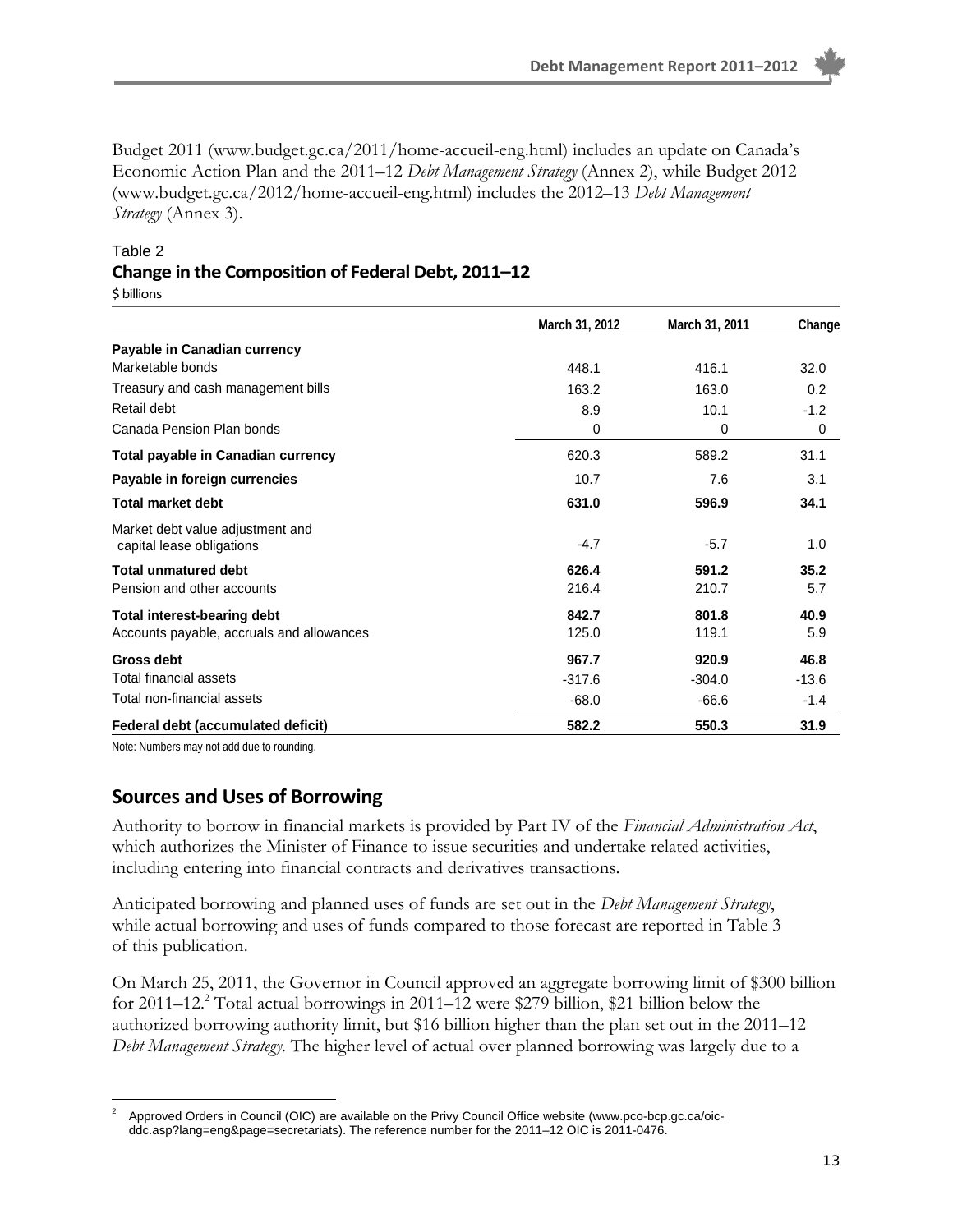\$13-billion increase in treasury bill issuance to fund a higher-than-anticipated level of bonds purchased through the cash management bond buyback program.

In 2011–12, loans to the Business Development Bank of Canada, Canada Mortgage and Housing Corporation and Farm Credit Canada under the Crown borrowing program were \$4 billion, slightly higher than planned. Since the inception of the program in 2007–08, the consolidated borrowings of these Crown corporations have grown to account for \$38 billion of federal market debt.<sup>3</sup>

|                                                | Planned <sup>2</sup> | Actual         | <b>Difference</b> |
|------------------------------------------------|----------------------|----------------|-------------------|
| <b>Sources of borrowings</b>                   |                      |                |                   |
| Payable in Canadian currency                   |                      |                |                   |
| Treasury bills                                 | 150                  | 163            | 13                |
| <b>Bonds</b>                                   | 102                  | 101            | $-1$              |
| Retail debt                                    | $\overline{c}$       | $\overline{2}$ | $\mathbf 0$       |
| Total payable in Canadian currency             | 254                  | 266            | 12                |
| Payable in foreign currencies                  | 8                    | 13             | 5                 |
| Total cash raised through borrowing activities | 263                  | 279            | 16                |
| Uses of borrowings <sup>3</sup>                |                      |                |                   |
| Refinancing needs                              |                      |                |                   |
| Payable in Canadian currency                   |                      |                |                   |
| <b>Treasury bills</b>                          | 163                  | 163            | $\Omega$          |
| <b>Bonds</b>                                   | 57                   | 70             | 13                |
| Of which:                                      |                      |                |                   |
| Regular bond buybacks                          | 8                    | 6              | $-2$              |
| Cash management bond buybacks                  | 18                   | 31             | 13                |
| Retail debt                                    | 2                    | 3              | 1                 |
| Canada Pension Plan bonds                      | 0                    | 0              | $\mathbf 0$       |
| Total payable in Canadian currency             | 222                  | 236            | 14                |
| Payable in foreign currencies                  | 2                    | 10             | 8                 |
| Total refinancing needs                        | 224                  | 245            | 21                |
| Financial source/requirement                   |                      |                |                   |
| Budgetary balance                              | 32                   | 26             | -6                |
| Non-budgetary transactions                     |                      |                |                   |
| Pension and other accounts                     | -6                   | -6             | $\Omega$          |
| Non-financial assets                           | 3                    | 1              | -2                |
| Loans, investments and advances                | 1                    | 0              | -1                |
| Of which:                                      |                      |                |                   |
| Loans to Crown corporations                    | 3                    | 4              | 1                 |
| Other transactions <sup>4</sup>                | 6                    | 11             | 5                 |
| Total non-budgetary transactions               | 4                    | 6              | 2                 |
| <b>Total financial source/requirement</b>      | 36                   | 32             | -4                |

#### Table 3 **Planned/Actual Sources andUses of Borrowings, 2011–12**<sup>1</sup> \$ billions

<sup>-&</sup>lt;br>3 Activity under the Crown borrowing program does not affect the federal debt (accumulated deficit), since increased federal borrowing is matched by assets in the form of loans to the Crown corporations.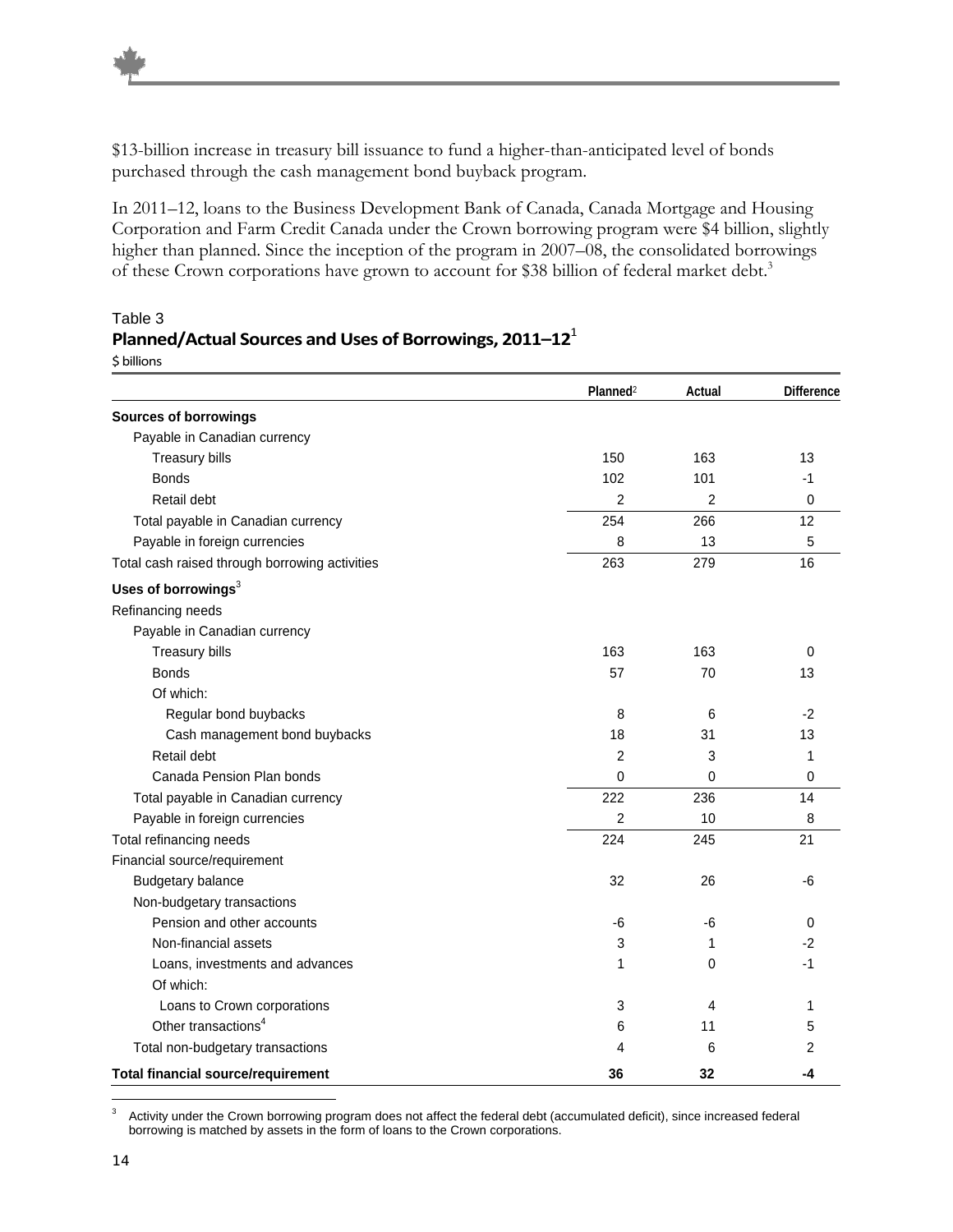#### Table 3 *(cont'd)* **Planned/Actual Sources andUses of Borrowings, 2011–12**<sup>1</sup>

\$ billions

|                                                | Planned <sup>2</sup> | Actual | <b>Difference</b> |
|------------------------------------------------|----------------------|--------|-------------------|
| Total uses of borrowings                       | 260                  | 277    |                   |
| Other unmatured debt transactions <sup>5</sup> |                      |        |                   |
| Net increase or decrease (-) in cash           | $\Lambda$            |        | -1                |

Note: Numbers may not add due to rounding.

1 Certain categories have been reclassified to conform to the current year's presentation.

2 Planned numbers are from Budget 2011 and the 2011–12 *Debt Management Strategy*.

3 A negative sign denotes a financial source.

4 Primarily includes the conversion of accrual adjustments into cash, such as tax and other account receivables; provincial and territorial tax collection agreements; and tax payables and other liabilities.

5 Includes cross-currency swap revaluation, unamortized discounts on debt issues and obligations related to capital leases.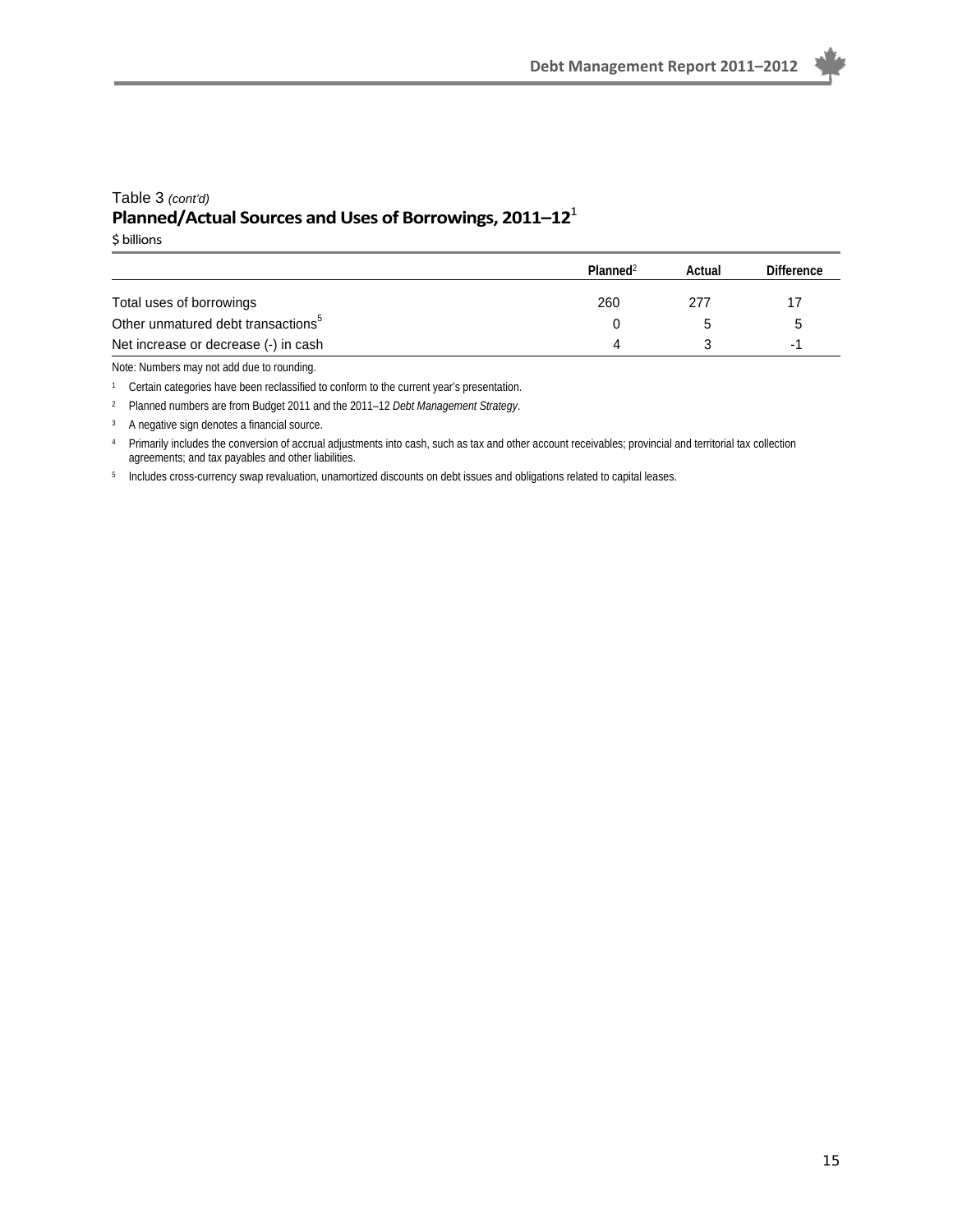## Part II Report on Objectives and Principles

#### **Objectives and Principles**

The fundamental objective of debt management is to raise stable and low-cost funding to meet the needs of the Government of Canada. An associated objective is to maintain a well-functioning market in Government of Canada securities, which helps to keep debt costs low and stable and is generally to the benefit of a wide array of domestic market participants.

In support of these objectives, the design and implementation of the domestic debt program is guided by the key principles of transparency, regularity and liquidity, which support a wellfunctioning government securities market. Towards this end, the Government publishes strategies and plans and consults regularly with market participants to ensure the integrity and attractiveness of the market for dealers and investors. The principle of prudence also guides all debt management activities. The structure of the debt is managed conservatively in a cost-risk framework, preserving access to diversified sources of funding and supporting a broad investor base.

#### **Medium‐Term Debt Strategy**

The global financial crisis highlighted the importance of prudent debt management for individuals, corporations and governments. In Budget 2011, the Government therefore updated its debt strategy by adding new bond maturity dates for smoother cash flow and by increasing cash reserves. These actions will help insulate the Government's financial position in case of future financial shocks.

Modelling analysis in support of the debt strategy demonstrated that over a wide range of economic and interest rate scenarios, portfolios weighted towards more short- and medium-term bonds would improve the cost-risk characteristics of the debt structure. Consequently, the new medium-term debt strategy set out in the 2011–12 *Debt Management Strategy* (included as Annex 2 of Budget 2011) has an increased focus on the issuance of short- and medium-term bonds (2-, 3- and 5-year maturities), while maintaining all current funding instruments. It includes specific actions to contain debt rollover levels, such as a reduction in the stock of treasury bills and changes to maturity dates in certain bond sectors, as well as a new prudential liquidity plan to safeguard the Government's ability to meet payment obligations in situations where normal access to funding may be disrupted or delayed.

Over time, the implementation of the strategy is expected to lead to a more balanced debt structure profile and a reduced exposure to debt rollover risk, accompanied by continued maintenance of liquidity across all maturity sectors.

#### **Raising Stable, Low‐Cost Funding**

In general, achieving stable, low-cost funding involves striking a balance between debt costs and various risks in the debt structure. This selected balance between cost and risk, or preferred debt structure, is mostly achieved through the deliberate allocation of issuance between various debt instruments.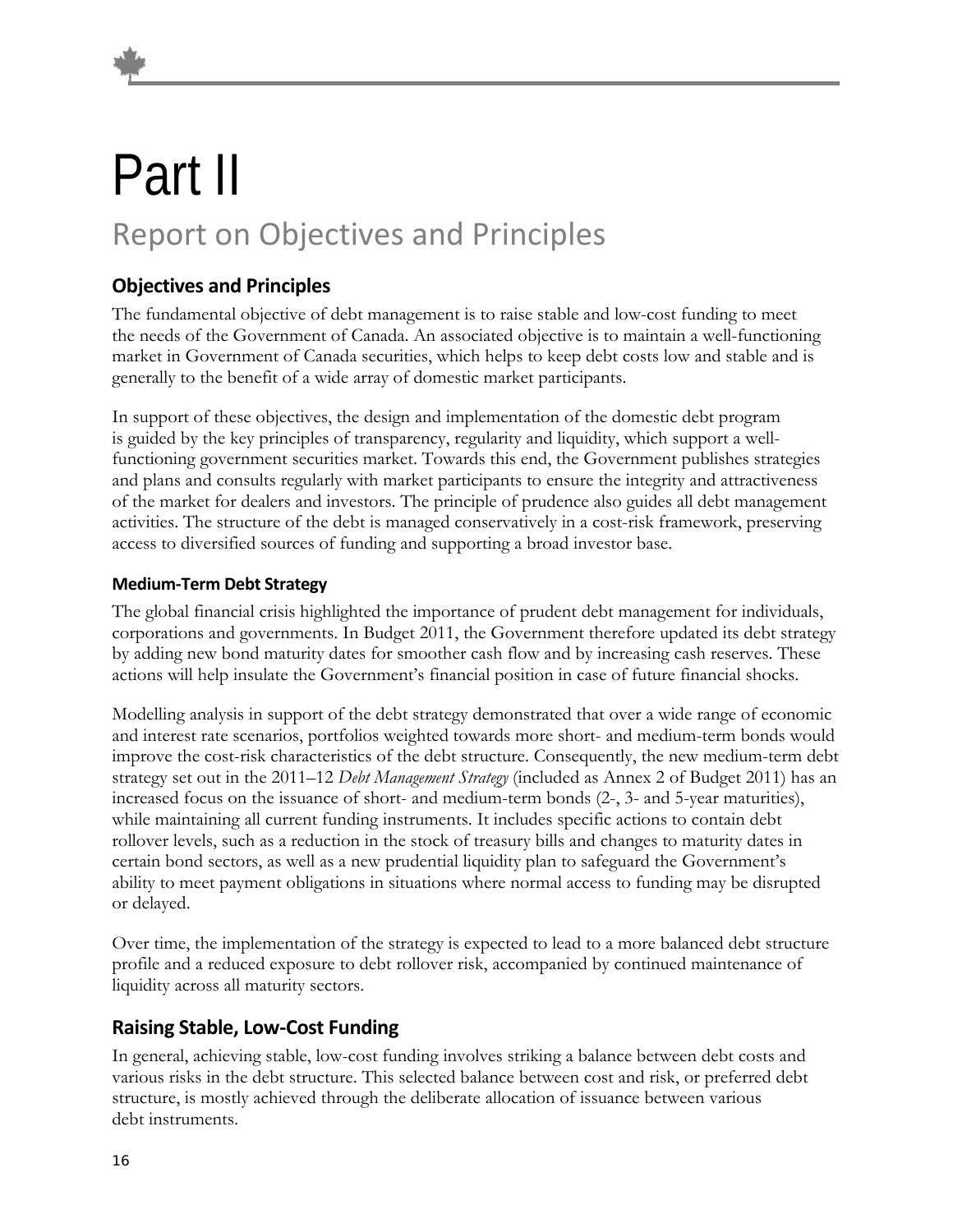#### **Composition of Market Debt**

The composition of market debt is a reflection of past and present debt issuance choices. The effects of changes in the issuance patterns of short-term instruments are visible relatively quickly, while the full effect of issuance changes in longer-term maturities can take decades to be fully appreciated. A well-distributed maturity profile ensures a controlled exposure to changes in interest rates over time and provides liquidity across different maturity sectors.

The onset of the global financial crisis in late 2008 and the resulting need for the Government to rapidly fund liquidity and stimulus packages led to an increase in treasury bill issuance in 2008–09. Beginning in 2009–10, the share of treasury bills was managed down in favour of short- and medium-term bonds, including the reintroduced 3-year sector.

In line with the medium-term debt strategy, at March 31, 2012, the increased focus on the issuance of short- and medium-term bonds (2-, 3- and 5-year maturities) allowed the overall debt structure to become more evenly distributed (see Chart 2).

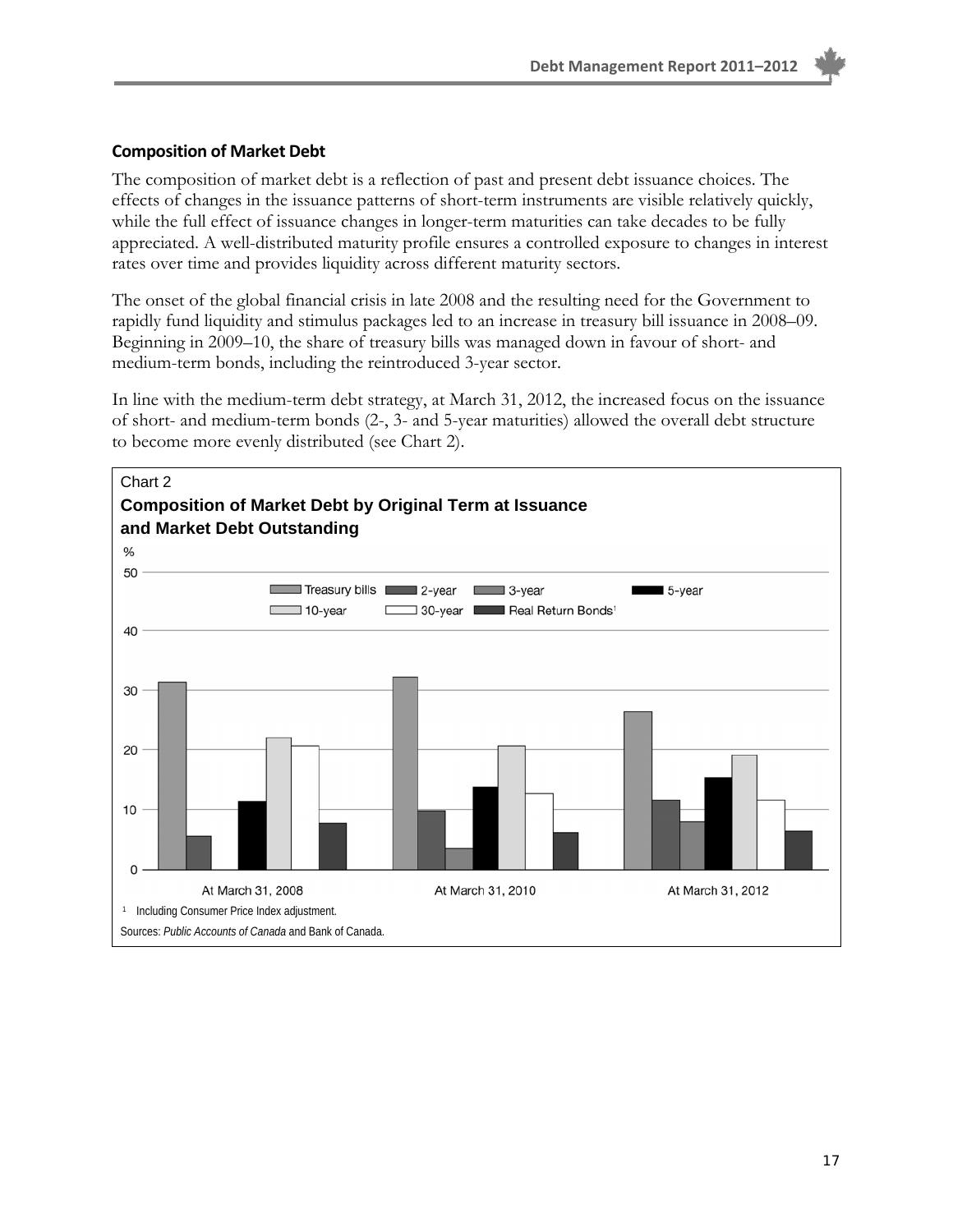#### **Cost of Market Debt**

Market debt costs are the largest component of public debt charges (public debt charges also include interest expenses on non-market liabilities).4 The cost of market debt decreased slightly from \$16.9 billion in 2010–11 to \$16.7 billion in 2011–12, reflecting a lower weighted average rate of interest on market debt (see Chart 3). In 2011–12, debt costs on unmatured market debt represented about 60 per cent of total public debt charges, compared to 58 per cent the previous year.<sup>5</sup>

The weighted average rate of interest on market debt was 2.65 per cent in 2011–12, down from 2.83 per cent in 2010–11. The decline was due to the decrease in the average interest rates on all subcategories of market debt, which includes marketable bonds, treasury bills, retail debt, Canada Pension Plan bonds, Canada bills and foreign currency notes.



#### **Characteristics of Market Debt Structure**

Market debt is composed of short-, medium- and long-term debt instruments. As the yield curve is normally upward sloping, there is generally a trade-off between cost and risk in the selection of a funding mix between shorter-, medium- and longer-term borrowings. While borrowing costs for longer-term instruments tend to be higher and remain fixed for a longer period, there is a reduced risk of having to refinance at higher interest rates. In contrast, borrowing costs tend to be lower on average for shorter-term instruments but are fixed for shorter periods, therefore increasing the risk of having to refinance the debt at higher interest rates.

 $\overline{a}$ Non-market liabilities include pensions, other employee and veteran future benefits and other liabilities.

<sup>5</sup> Unmatured debt is almost entirely composed of market debt (it also includes amounts for capital leases).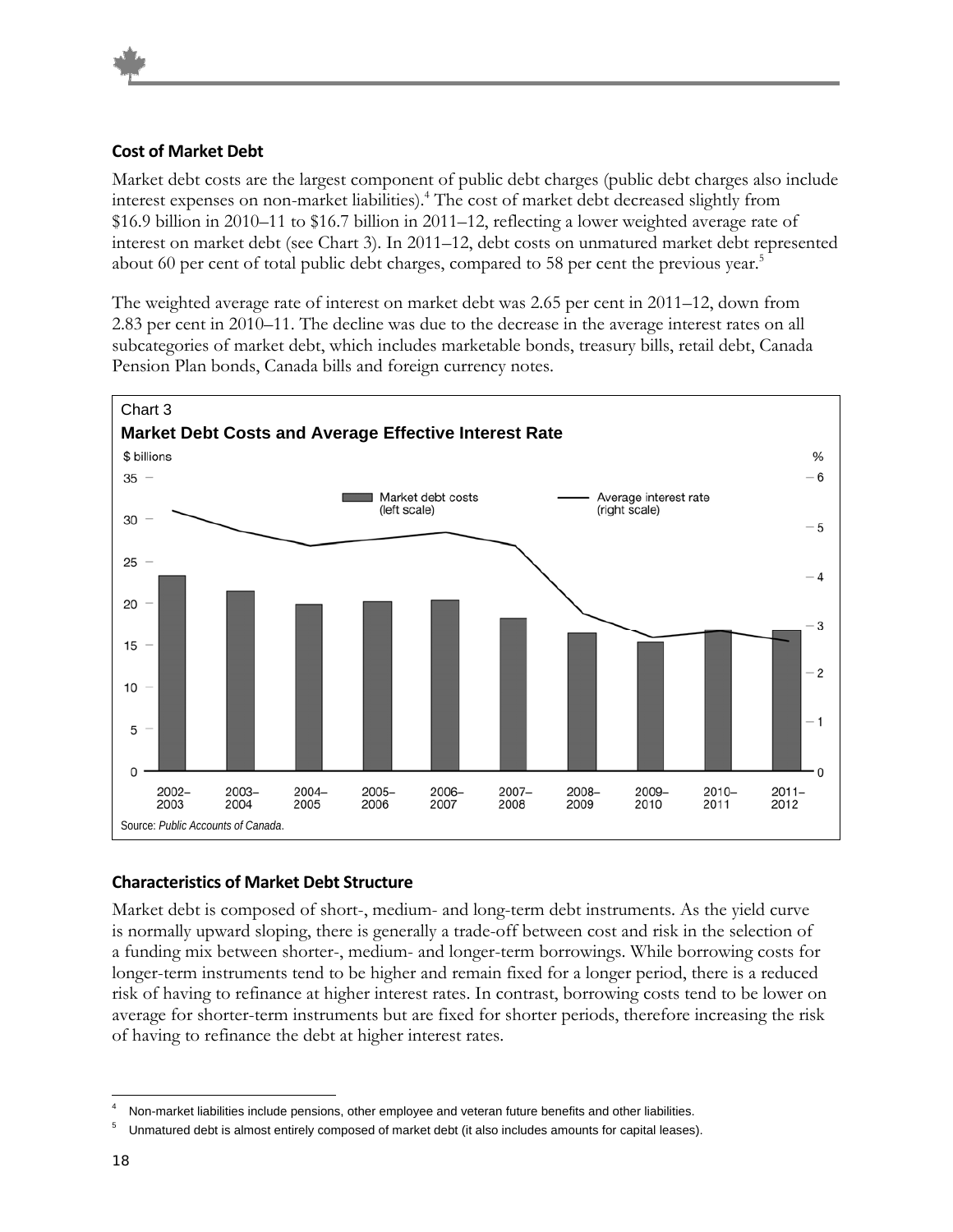In 2011–12, the average term to maturity (ATM) of market debt decreased slightly from 5.9 years to 5.8 years. The decline in the ATM from 2007–08 to 2008–09 was primarily due to a large increase in the stock of treasury bills relative to bonds in the context of evolving government financial requirements. In contrast, the steady decline in the ATM from 2008–09 to 2011–12 was primarily due to a higher stock of 2-, 3- and 5-year bonds relative to longer-term bond issuance. Over the same period, modified duration increased from 4.9 years to 5.2 years (see Chart 4). <sup>6</sup> This was largely due to declining longer-term bond yields, which more than offset the decline in the ATM of the debt.



 $\overline{a}$ 6 Modified duration measures the price sensitivity of a security or portfolio of fixed-income securities to changes in yields. Multiplying the modified duration of a security by the change in its yield gives the estimated percentage change in price of the security. The average term to maturity is calculated by multiplying the remaining maturity on each instrument by its weight in the portfolio.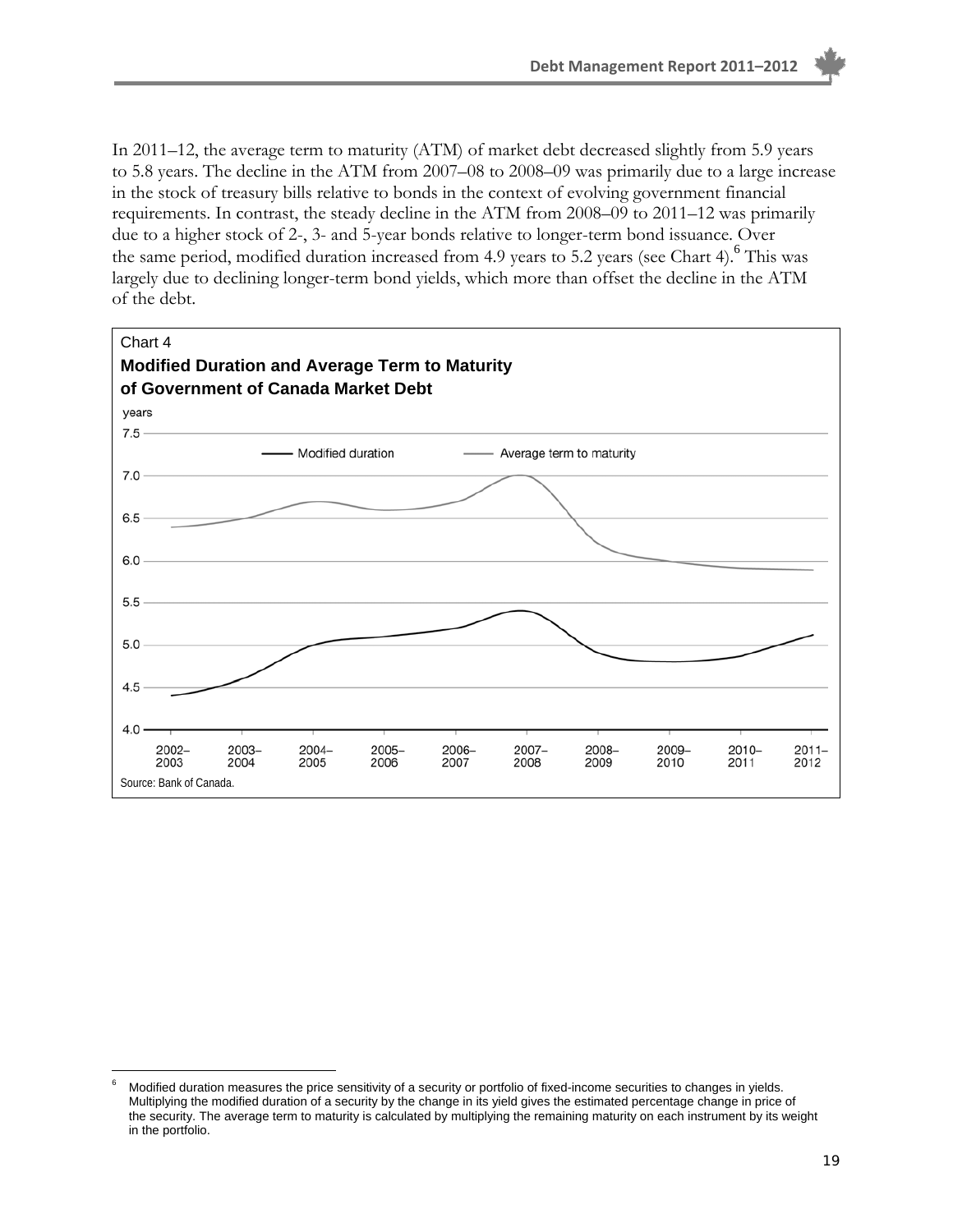The refixing share of interest-bearing debt measures the proportion of all interest-bearing debt that matures or needs to be repriced within one year.<sup>7</sup> In 2011–12, the refixing share of interest-bearing debt increased by 1.4 percentage points to 37.6 per cent as short-term (e.g. 2- and 3-year) bonds issued in recent years are now maturing (see Chart 5).

The refixing share of gross domestic product (GDP) measures the amount of interest-bearing debt that matures or needs to be repriced within one year relative to nominal GDP for that year. The refixing share of GDP had been steadily declining for many years as a result of a lower debt-to-GDP ratio. However, the need for increased issuance during the financial crisis reversed this trend. In 2011–12, the refixing share of GDP was 13.2 per cent, up slightly from 2010–11.



#### **Prudential Liquidity Management**

The Government holds liquid financial assets in the form of domestic cash deposits and foreign exchange reserves to promote investor confidence and safeguard its ability to meet payment obligations in situations where normal access to funding markets may be disrupted or delayed. This also supports investor confidence in Canadian government debt. In Budget 2011, the Government announced its intention to increase its liquidity position. Once the new liquidity plan is fully implemented, the Government's overall liquidity levels will cover at least one month of projected cash flows, including coupon payments and debt refinancing needs.

 $\overline{a}$ 7 The refixing share is simply a reformulation of the fixed-rate share reported in the past. The fixed-rate share has been replaced by the refixing share to facilitate comparison and be consistent with the metrics used by other sovereigns.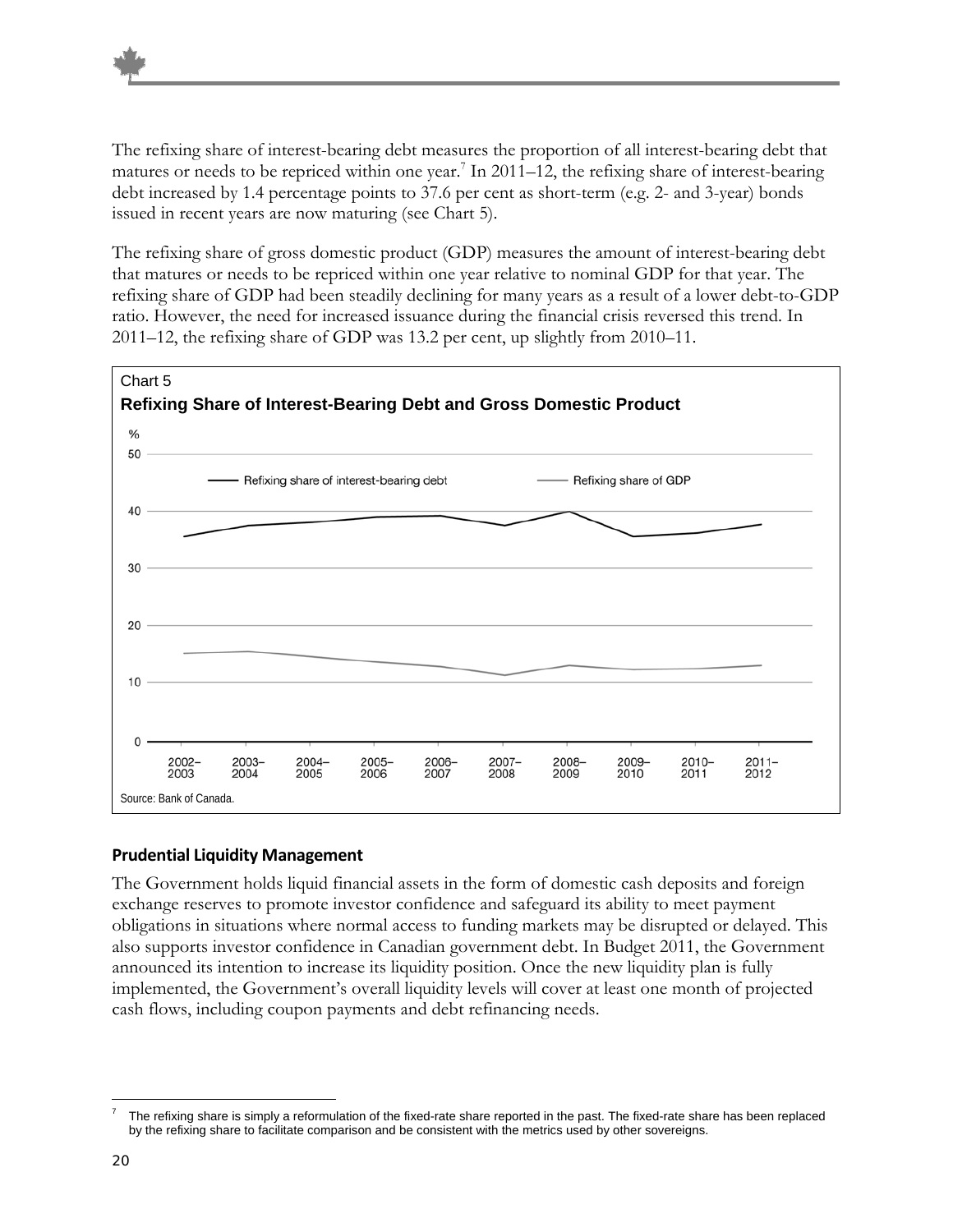During 2011–12, the Government took steps towards implementing the new liquidity plan. Liquid foreign exchange reserves increased by about US\$10 billion and exceeded the minimum target level of 3 per cent of nominal GDP established under the strategy. Government deposits held with financial institutions and the Bank of Canada are scheduled to grow to about \$25 billion before the end of 2013–14.

Information on cash balances and foreign exchange assets is available through *The Fiscal Monitor* (www.fin.gc.ca/pub/fm-rf-index-eng.asp) and in the *Public Accounts of Canada 2012*, Volume 1, Section 7 (www.tpsgc-pwgsc.gc.ca/recgen/txt/72-eng.html). Information on the management of Canada's reserves held in the Exchange Fund Account is available in the *Report on the Management of Canada's Official International Reserves* (www.fin.gc.ca/activty/oirrep/oir-roli-12-index-eng.asp).

#### **Maintaining a Well‐Functioning Government Securities Market**

A well-functioning wholesale market in Government of Canada securities is important as it benefits the Government as a borrower as well as a wide range of market participants. For the Government as a debt issuer, a well-functioning market attracts investors and contributes to keeping funding costs low and stable over time, and provides flexibility to meet changing financial requirements. For market participants, a liquid and transparent secondary market in government debt provides risk-free assets for investment portfolios, a pricing benchmark for other debt issues and derivatives, and a primary tool for hedging interest rate risk. In 2011–12, the following actions promoted a wellfunctioning Government of Canada securities market.

**Providing regular and transparent issuance:** The Government of Canada conducts treasury bill auctions on a bi-weekly basis, announces the bond auction schedule prior to the start of each quarter and provides details for each operation in a call-for-tender in the week leading up to the auction.<sup>8</sup> In 2011–12, there were regular auctions for 2-, 3-, 5-, 10- and 30-year nominal bonds, as well as for 30-year Real Return Bonds. Regular and pre-announced issuance provided certainty for dealers and investors, allowing them to plan their investment activities, and supported participation and competitive bidding at auctions. Bond issuance schedules were communicated through the Bank of Canada website on a timely basis.

**Concentrating on key benchmarks:** Consistent with the medium-term debt strategy and market participant recommendations, building benchmark target range sizes were increased in the 2-, 3- and 5-year sectors in order to enhance liquidity.

In 2011–12, the benchmark target range sizes in the 2-, 3- and 5-year sectors were changed to:

- 2-year sector: \$8 billion to \$12 billion (previously \$7 billion to \$10 billion).
- 3-year sector: \$8 billion to \$12 billion (previously \$7 billion to \$10 billion).
- 5-year sector: \$10 billion to \$13 billion (previously \$9 billion to \$12 billion).

No changes were made to the benchmark target range sizes in the 10- and 30-year sectors:

- 10-year sector: \$10 billion to \$14 billion.
- 30-year nominal sector: \$12 billion to \$15 billion.

 $\overline{a}$ See the Bank of Canada website (www.bankofcanada.ca/stats/cars/f/bd\_auction\_schedule.html).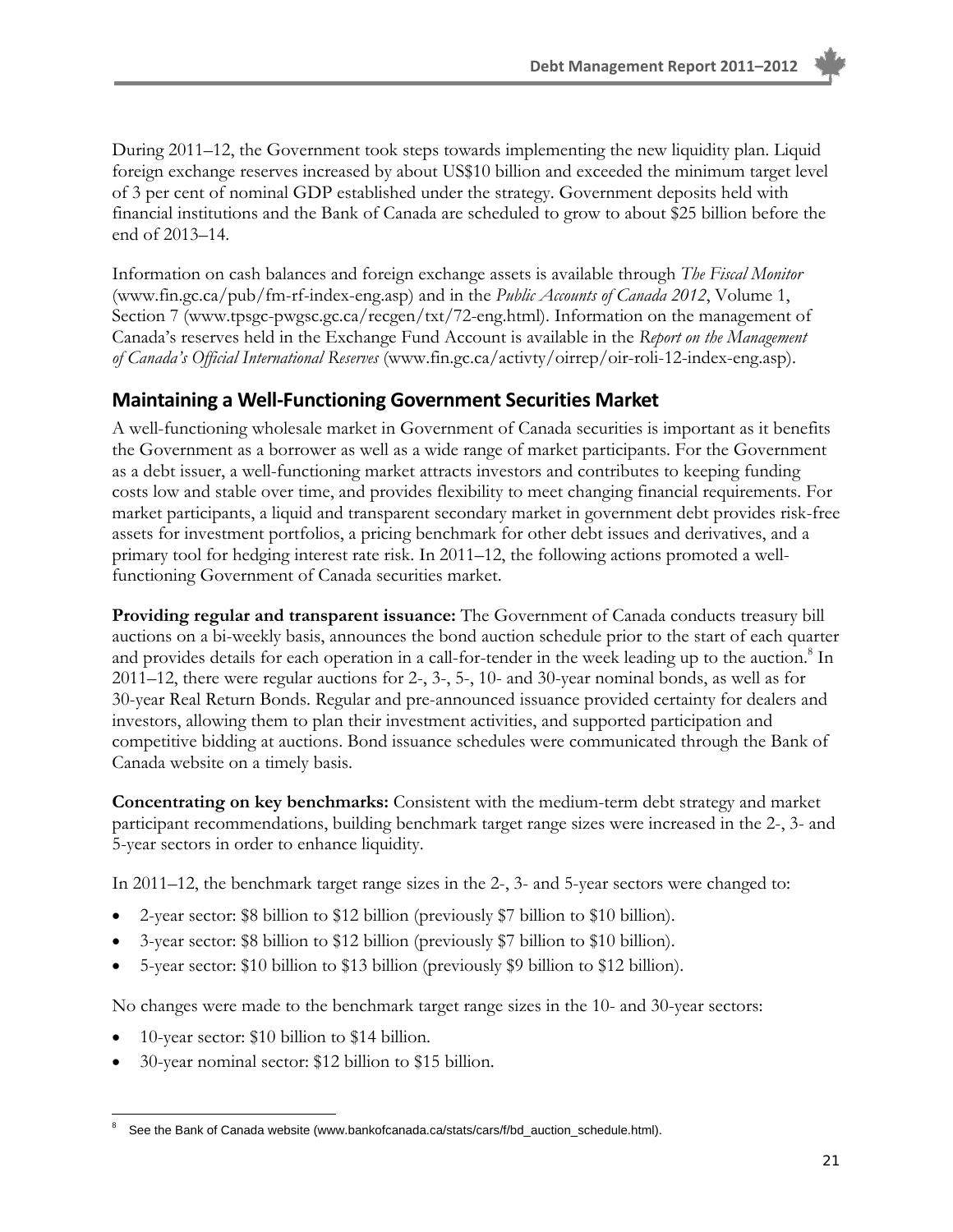Prior to the financial crisis, existing old benchmarks with June 1 or December 1 maturity dates were relied upon to maintain adequate liquidity in the 2- and 5-year sectors in an environment of declining debt issuance. The increase in issuance during the crisis has resulted in a few large upcoming maturity dates (e.g., bonds maturing June 1, 2016). With the new issuance pattern of eight maturity dates announced in Budget 2011, the number and magnitude of cash flow maturity spikes due to bond fungibility will decline over time. As in recent years, all benchmark bonds in 2011–12 continued to reach or exceed minimum benchmark size targets (see Chart 6). $910$ 



 $\overline{a}$ June 1, 2022 and December 1, 2045 bonds continued to be reopened a number of times after the end of 2011–12 and have or will reach targeted ranges.

<sup>&</sup>lt;sup>10</sup> Non-fungible securities do not share the same maturity dates with outstanding bond issues. The benchmark size for bonds that are fungible with existing bonds is deemed attained once the total amount of outstanding bonds for that maturity exceeds the minimum benchmark size.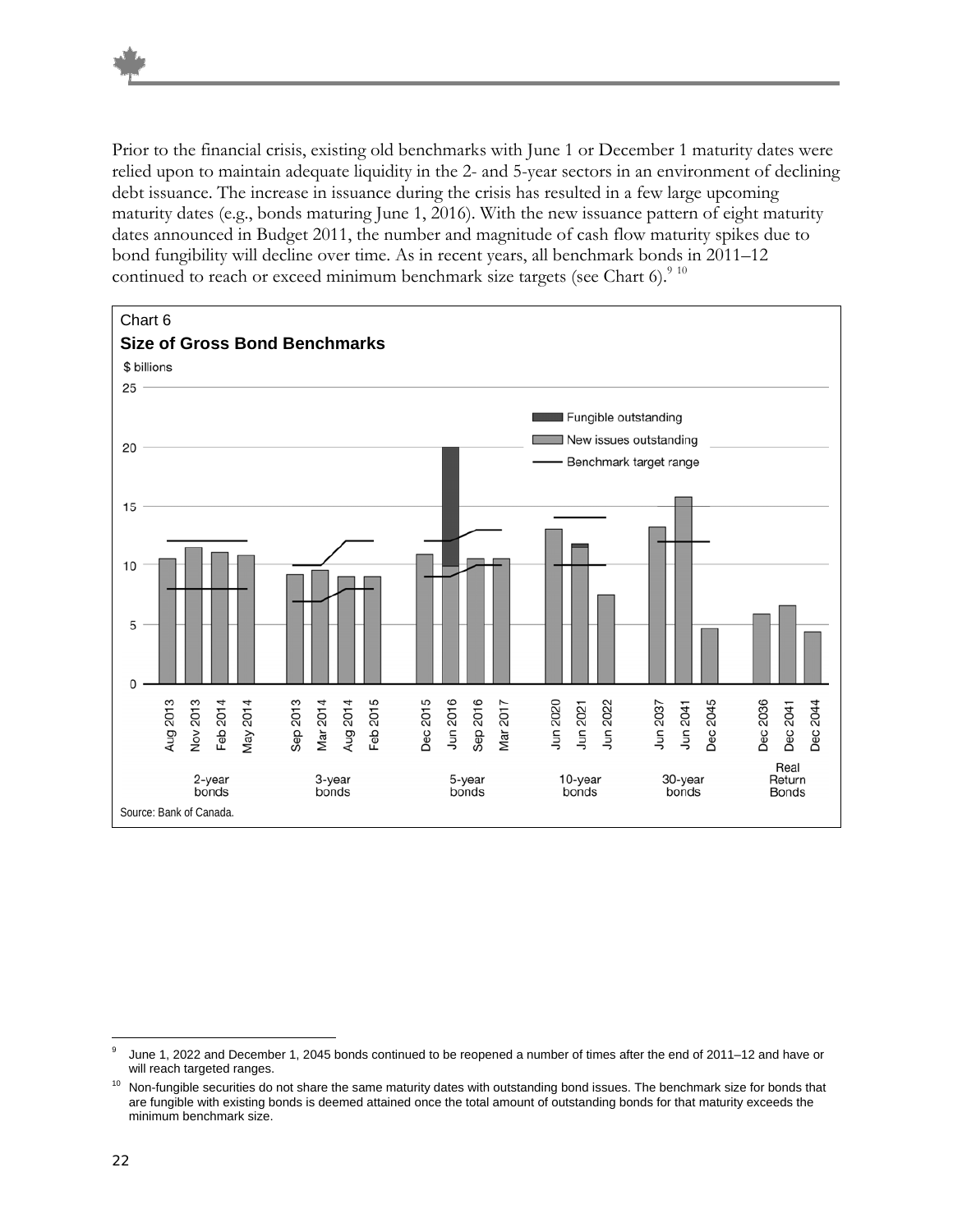**Using the regular bond buyback program:** Bond buyback operations on a cash basis and on a switch basis involve the purchase of bonds with a remaining term to maturity of 12 months to 25 years. Bond buyback operations on a cash basis involve the exchange of a bond for cash. Bond buyback operations on a switch basis, on the other hand, involve the substitution of one bond for another (e.g., an off-the-run bond for the building benchmark bond).  $^{11}$ 

During 2011–12, regular bond buybacks of short- to medium-term bonds were used to facilitate the transition to new maturity dates in those sectors and to smooth the maturity profile of the debt stock. Regular bond buybacks of long-term bonds were also used to promote liquidity in off-the-run bonds. In total, regular bond buyback operations amounted to \$5.9 billion in 2011–12, higher than in 2010–11 but still low relative to levels over the last decade (see Chart 17 later in this document).

In March 2012, the US Government Accountability Office (GAO) issued a report on bond buybacks titled, *Debt Management: Buybacks Can Enhance Treasury's Capacity to Manage under Changing Market Conditions*. 12 This report examined the buyback programs of other countries and assessed whether buybacks could help the US Treasury achieve its debt management goals. The GAO reported that the Government of Canada's buyback program was consistent with best practice debt management principles (e.g., regularity, transparency, predictability, accessibility) and pointed to Canada's reverse auction format as preferable for transparency to the bilateral trade format used by some sovereigns.

**Consulting with market participants:** Formal consultations with market participants are held at least once a year in order to obtain their views on the design of the borrowing program and on the liquidity and efficiency of the Government of Canada securities market. In 2011, debt management strategy consultations were held with approximately 30 organizations in Vancouver, Edmonton, Montréal and Toronto and were focused on obtaining feedback regarding the effectiveness of the Government's debt distribution framework.

The main purpose was to ensure that auction and intermediation processes continue to promote the debt strategy objectives of stable, low-cost funding and a well-functioning market for government securities. Additionally, market participants' views were sought regarding trends affecting the Government of Canada securities market, the effectiveness of communications with market participants and the changing profile of participants at auctions.

<u>.</u>

The amount of new bonds issued through buybacks on a switch basis does not necessarily equal the amount of old bonds bought back through those operations because the exchange is not based on par value, but rather is on a duration-neutral equivalent basis.

Available on the GAO website (www.gao.gov/products/GAO-12-314).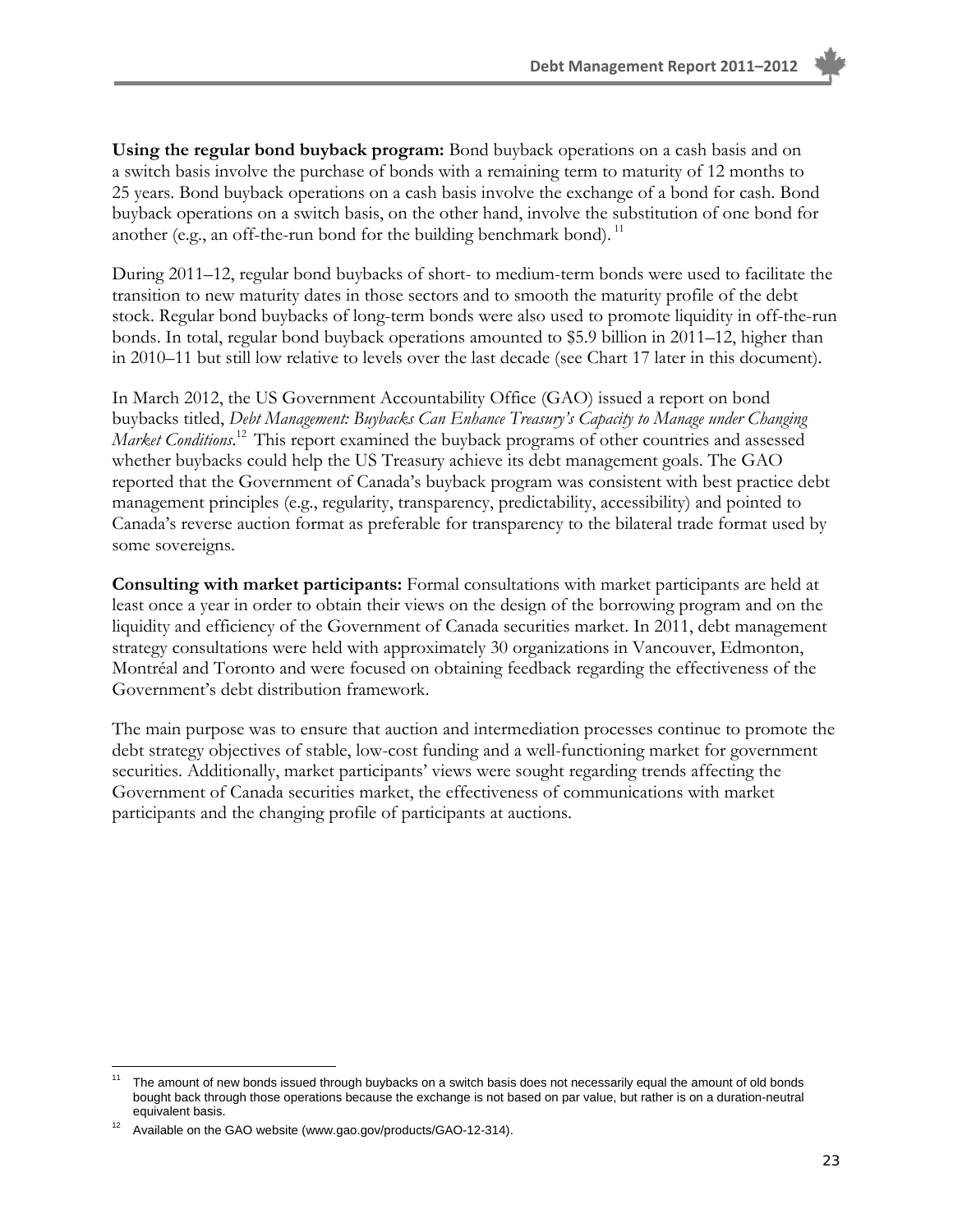Market participants indicated that the Government of Canada securities market continued to be liquid and the current distribution framework functioned well. They expressed concern over the expected decrease in the stock of treasury bills in 2013–14, particularly if international demand remains strong and the need for high-quality, liquid collateral continues to increase with the implementation of new regulatory frameworks. Furthermore, they reiterated that there continues to be strong demand for long-dated nominal bonds and Real Return Bonds, due to the increased use of liability-driven investment mandates by pension funds and insurance companies.13

**Supporting broad participation in Government of Canada operations:** As the Government's fiscal agent, the Bank of Canada distributes Government of Canada marketable bills and bonds through auction to government securities distributors (GSDs) and customers. GSDs that maintain a certain threshold of activity in the primary and secondary market for Government of Canada securities may become primary dealers, which form the core group of distributors for Government of Canada securities.

To maintain a well-functioning securities distribution system, government securities auctions are monitored to ensure that GSDs abide by the terms and conditions.<sup>14</sup>

Quick turnaround times enhance the efficiency of the auction and buyback process and encourage participation by reducing market risk for participants. The turnaround time for treasury bill and bond auctions averaged 1 minute 48 seconds. Buyback operations in 2011–12 averaged 4 minutes 16 seconds as a result of three operations that significantly affected the turnaround time for buybacks. Excluding the three operations, the average turnaround time for buybacks was 2 minutes 26 seconds, which was similar to that in  $2010-11^{15}$ 

**Ensuring a broad investor base in Government of Canada securities:** A diversified investor base supports an active secondary market for Government of Canada securities, thereby helping to keep funding costs low and stable. Diversification of the investor base is pursued by maintaining a domestic debt program that is attractive to a wide range of investors.

At March 31, 2012, domestic investors held about 75 per cent of Government of Canada securities. Thus, the majority of the national debt is money that the Government of Canada owes to Canadians.

<sup>-</sup>More details on the subjects of discussion and views expressed during the consultations can be found on the Bank of Canada website (www.bankofcanada.ca/publications-research/market-notices/).

See the Bank of Canada website (www.bankofcanada.ca/markets/government-securities-auctions/).

<sup>15</sup> The Bank of Canada targets an average turnaround time of less than 3 minutes for auctions and less than 5 minutes for buyback operations. Maximum turnaround times are 5 minutes for auctions and 10 minutes for buyback operations.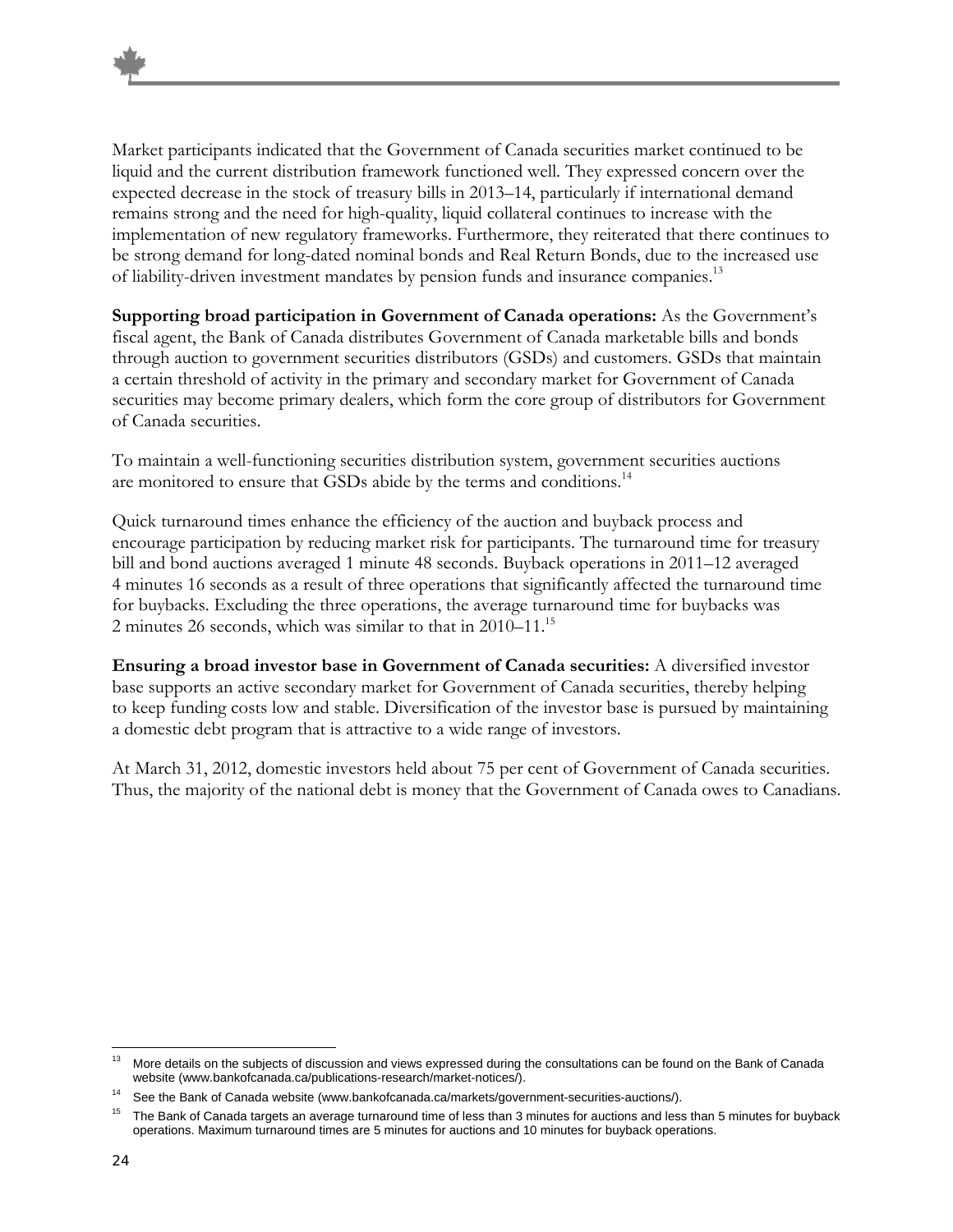Among domestic investors, insurance companies and pension funds held the largest share of Government of Canada securities (23.3 per cent), followed by other private financial institutions (13.8 per cent) and chartered banks and quasi-banks (12.1 per cent). Taken together, these three categories accounted for about half of outstanding Government of Canada securities (see Chart 7).

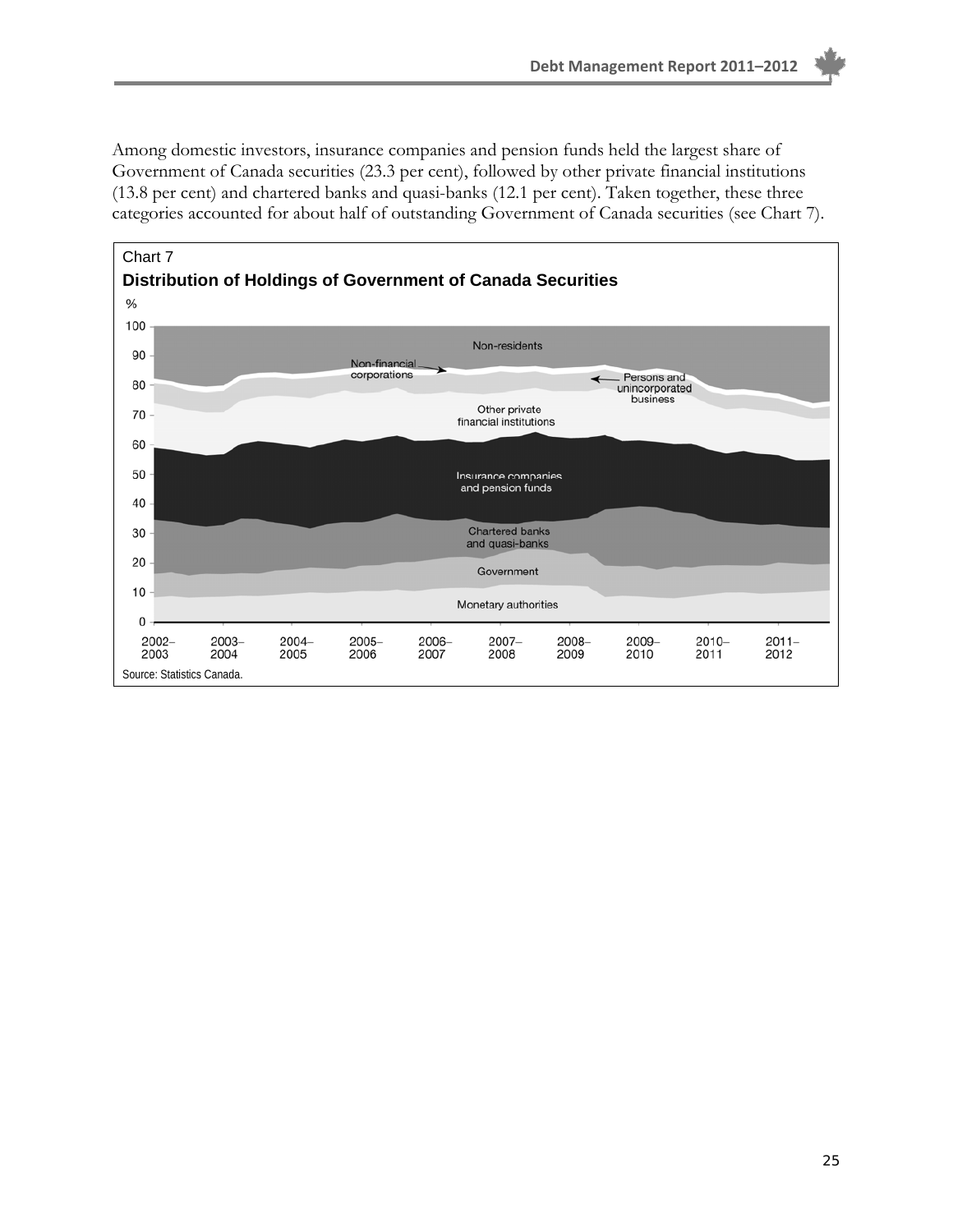About 25 per cent of Government of Canada marketable securities were held by non-resident investors. Non-resident investor holdings of Government of Canada securities have increased in recent years, owing partly to the growing investment in Canadian-dollar assets by sovereign reserve managers attracted by Canada's stable AAA status. At 25 per cent, the level of non-resident holdings of Government of Canada debt remains low compared to other sovereigns (see Chart 8).



**Maintaining debt rollover within acceptable parameters:** Prudent management of debt refinancing needs promotes investor confidence and strives to minimize the impact of market volatility or disruptions on the funding program.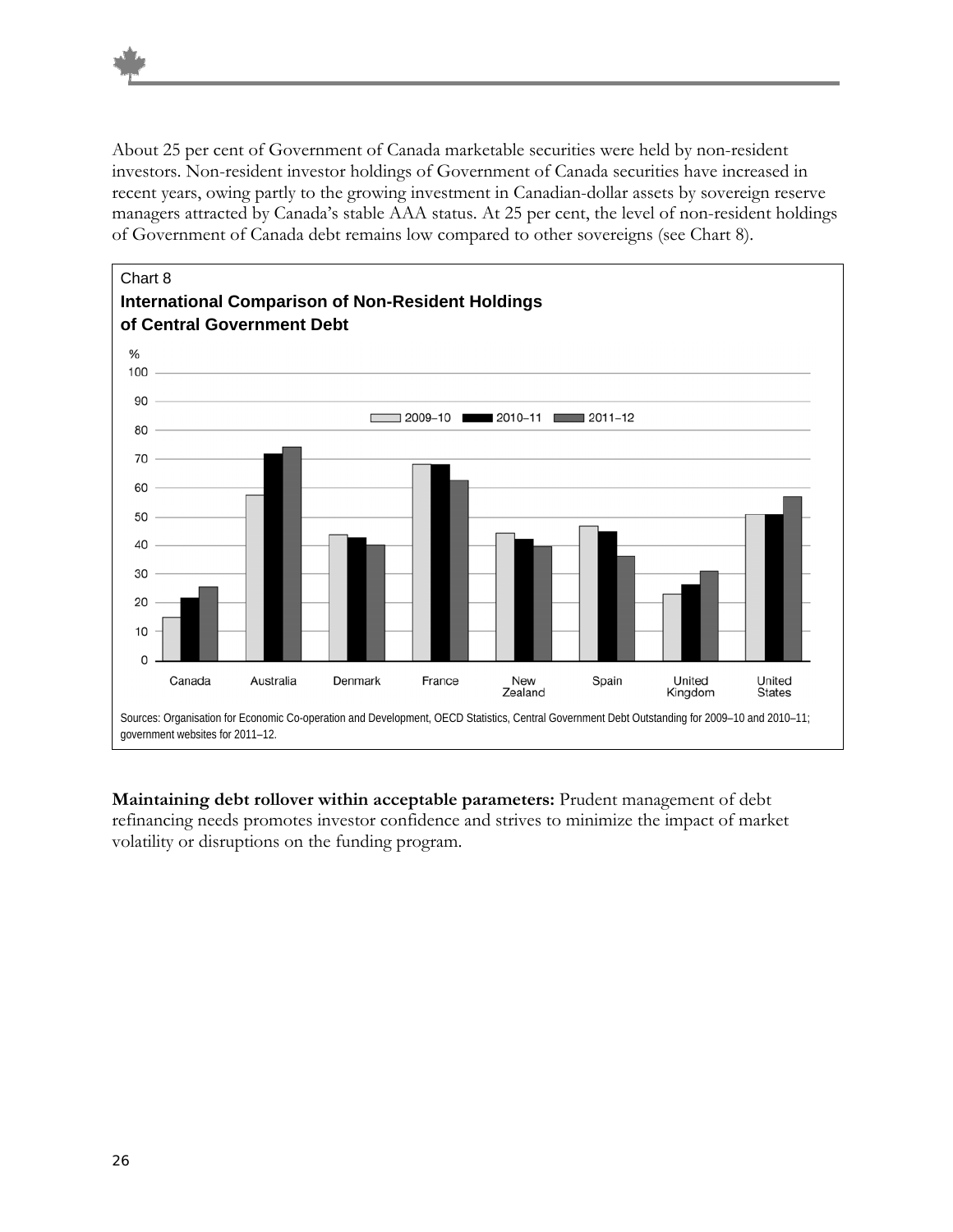The amount of quarterly maturities of domestic market debt as a percentage of GDP is an indicator of the amount of refinancing a government faces relative to the size of the economy. Since 2002–03, quarterly maturities have averaged approximately 6 per cent of GDP (see Chart 9). While this ratio rose to just over 8.7 per cent during the financial crisis due to increased debt issuance, it has since declined back to 6.7 per cent.

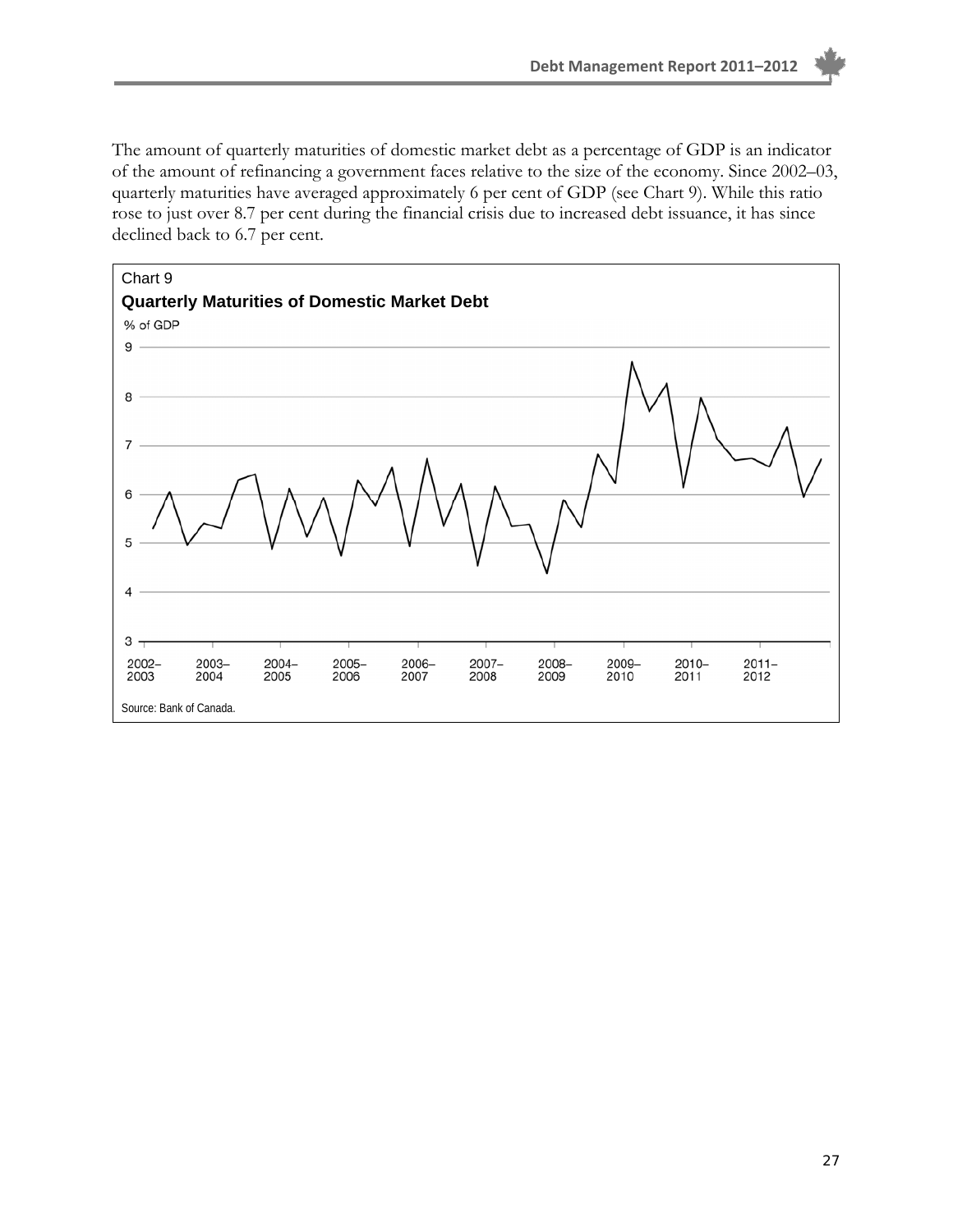The concentration of issuance mainly around June 1 maturity dates in previous years had been helpful in maintaining benchmark liquidity in an environment of declining debt issuance. However, as a result of higher debt issuance since the financial crisis and the issuance of bonds sharing the same maturity dates, the number of single-day cash flow maturities has increased. At almost \$19 billion, the June 1, 2011 maturity and coupon payment was the largest on record (see Chart 10).

Four additional maturity dates—February 1, May 1, August 1 and November 1—were introduced in 2011–12 to increase the capacity of the debt program to absorb potential increases in funding requirements and to help smooth the cash flow profile of upcoming maturities over the medium term. The new benchmark maturity date profile is as follows:

- 2-year sector: shifted to February-May-August-November dates.
- 3-year sector: shifted to February-August dates.
- 5-year sector: shifted back to its traditional March-September dates.
- 30-year sector: shifted to December, alternating years with Real Return Bond maturities.



#### **Monitoring secondary market trading in Government of Canada securities:** The two conventional measures of liquidity and efficiency in the secondary market for Government of Canada securities are trading volume and turnover ratio.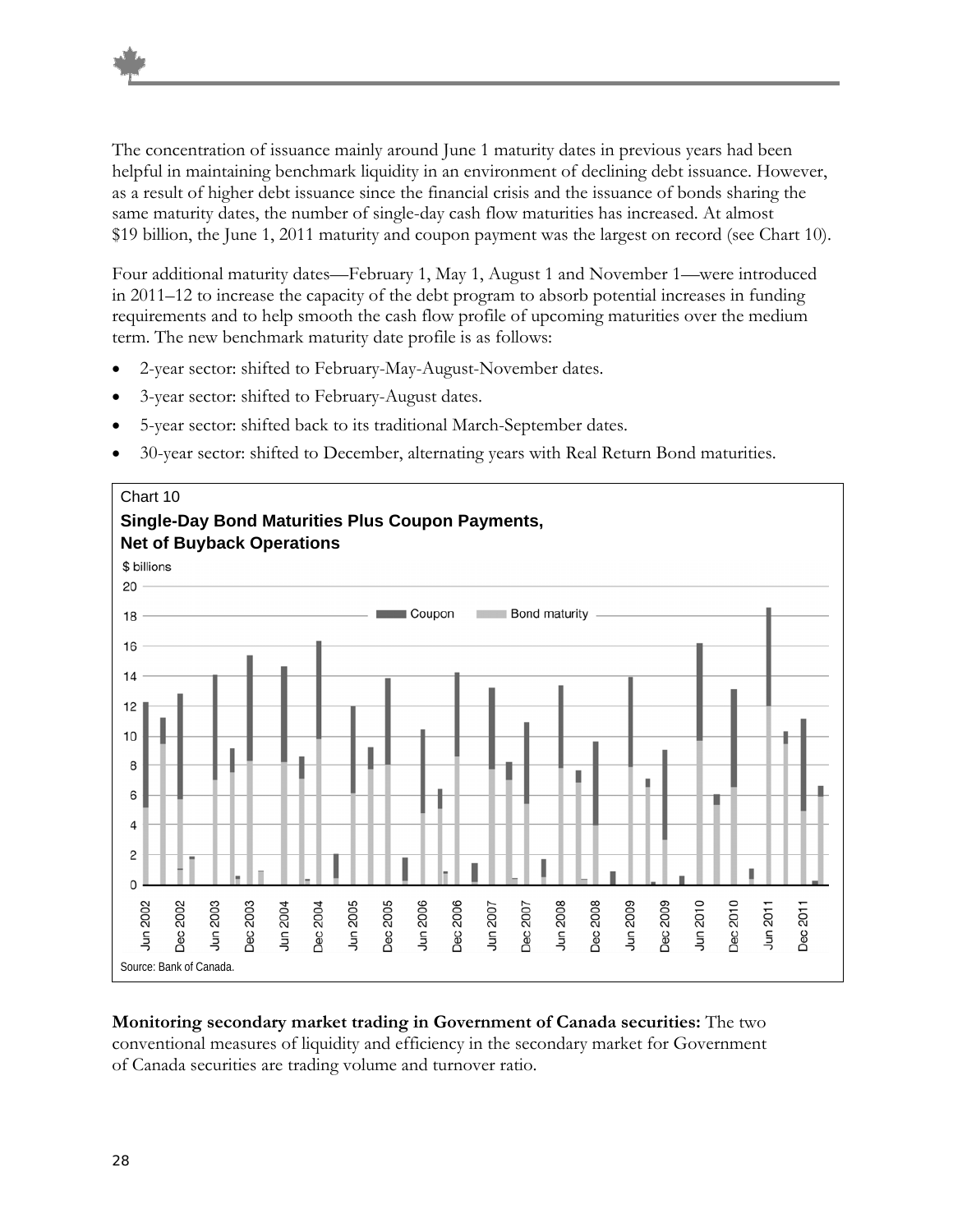Trading volume represents the amount of securities traded during a specific period (e.g., daily). Large trading volumes typically allow participants to buy or sell in the marketplace without a substantial impact on the price of the securities and generally imply lower bid-offer spreads.

Turnover ratio, which is the ratio of securities traded relative to the amount of securities outstanding, measures market depth and efficiency. High turnover implies that a large amount of securities changes hands over a given period of time, a hallmark of a liquid and efficient securities market.

The average daily trading volume in the secondary market for Government of Canada bonds during 2011–12 was \$27.6 billion, an increase of \$1.7 billion from 2010–11. Since 2009–10, average daily bond trading volumes have increased by approximately 40 per cent (see Chart 11).

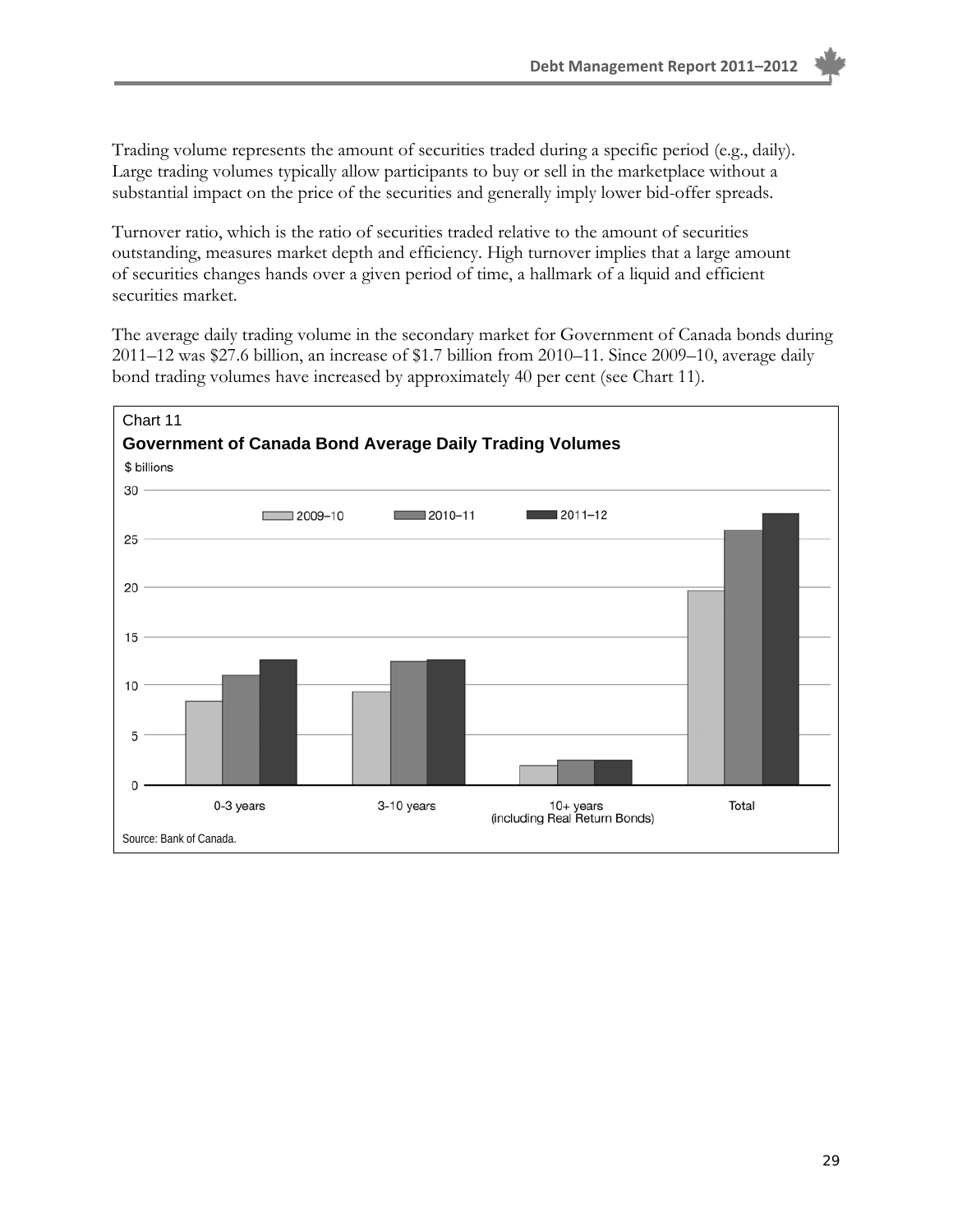Non-resident trading volume for Government of Canada bonds totalled \$1.6 billion in 2011–12. Since 2008–09, secondary market trading volume by non-residents has increased 153 per cent, primarily due to increased trading volume of outstanding bonds with 0 to 3 years left until maturity (see Chart 12).

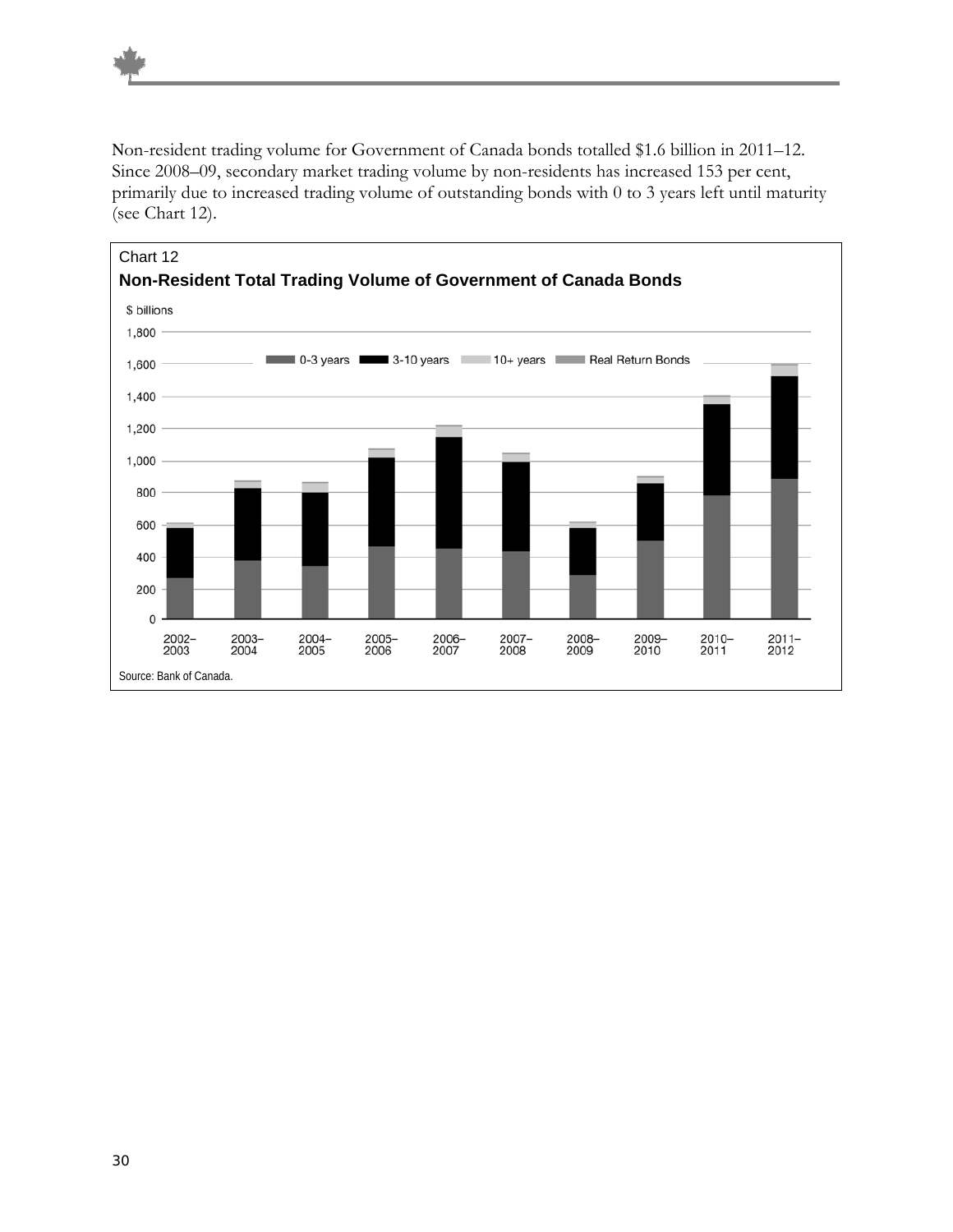

With an annual debt stock turnover ratio of 17.3 in 2011–12, the Government of Canada secondary bond market compares favourably with other major sovereign bond markets (see Chart 13).

#### **Office of the Auditor General of Canada Performance Audit on Interest‐Bearing Debt**

In 2011–12, the Office of the Auditor General of Canada conducted a performance audit on the management of interest-bearing debt for the period of April 1, 2007 to March 31, 2011. The final report can be found in Chapter 3 of the *2012 Spring Report of the Auditor General of Canada* (www.oagbvg.gc.ca/internet/English/parl\_oag\_201204\_e\_36455.html).

The evaluation examined how the Department of Finance develops strategies to manage market debt. It looked at the Department's risk management practices and at how it monitors and reports on the performance of the debt-funding strategy. It also examined how the Department and the Treasury Board of Canada Secretariat report information about charges on the interest-bearing debt as well as the budgetary impact on the public sector pension plan liabilities.

The report found that the Department has a sound decision-making system in place to support and develop effective market debt strategies. It also found that the risk management framework allowed the Department to respond to emerging risks and changes in funding requirements. The report recommended that the Department pursue its efforts in assessing the key objective of raising lowcost stable funding and in reporting the performance results. It also recommended that the Department expand its communication and marketing tools, as well as its promotional activities, in order to reach a broader base of investors.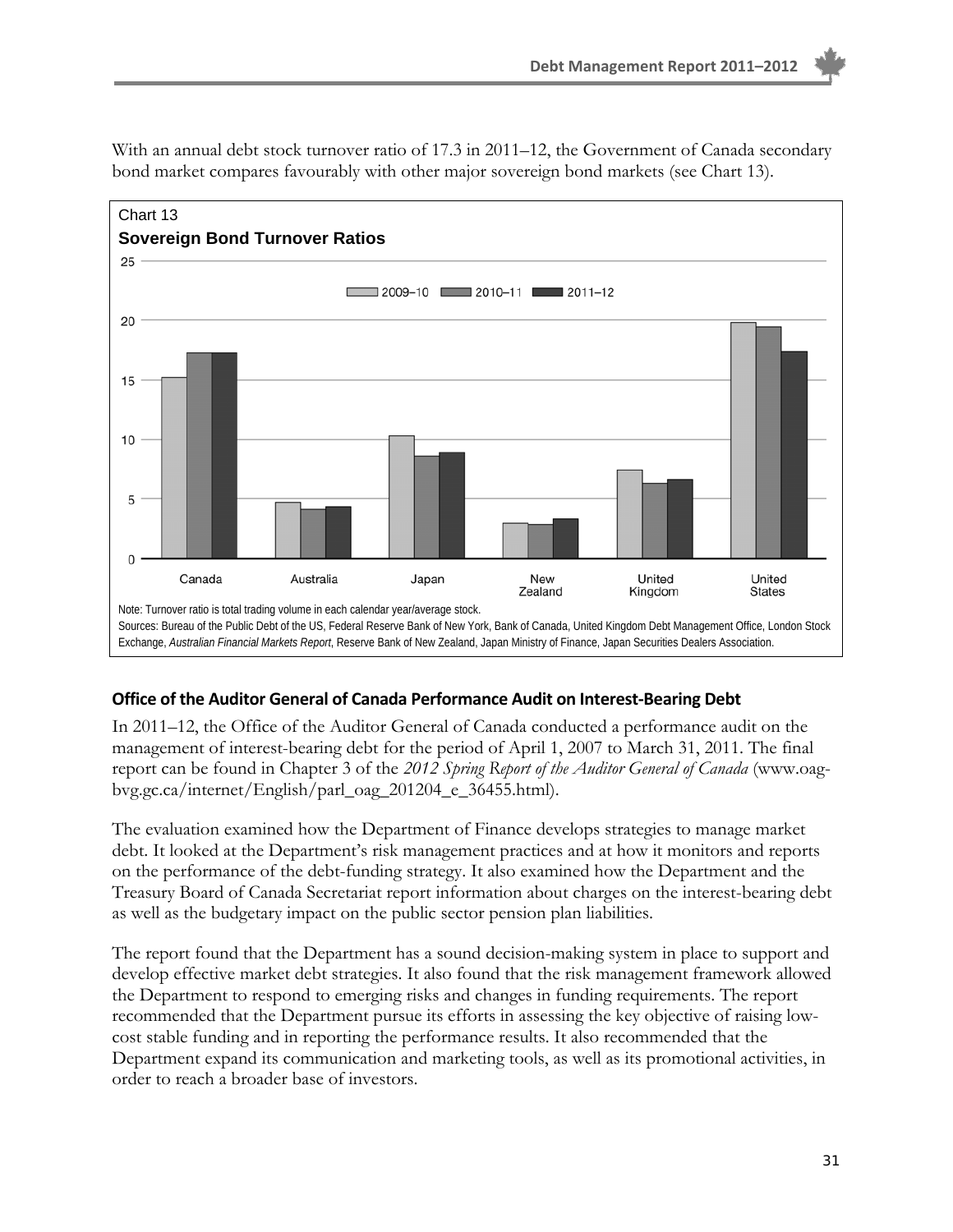### Part III Report on the 2011–12 Debt Program

In 2011–12, despite issuance levels remaining near historic highs, both treasury bill and bond auctions continued to perform well. Demand for Government of Canada securities remained strong throughout the fiscal year as a result of persistent demand for fixed-income securities and Canada's strong fiscal and economic position.

#### **Domestic Marketable Bonds**

#### **Bond Program**

In 2011–12, gross bond issuance was \$99.9 billion (including issuance through switch buybacks), about \$4.4 billion higher than the \$95.5 billion in 2010–11 (see Reference Table VI for further details). This gross issuance consisted of \$97.7 billion in nominal bonds (including switch operations), and \$2.2 billion in Real Return Bonds (see Table 4). Taking into account net issuance and maturities, the stock of outstanding bonds increased by \$32 billion to \$448 billion over the course of the fiscal year (see Reference Table VI and X for further details).

#### Table 4 **Annual Bond Program Operations**

\$ billions

|                          | 2007-08 | 2008-09 | 2009-10 | 2010-11 | $2011 - 12$ |
|--------------------------|---------|---------|---------|---------|-------------|
| Nominal                  | 29.5    | 69.9    | 97.7    | 88.4    | 95.3        |
| Nominal (switch)         | 2.5     | 3.0     | 2.3     | 4.9     | 2.4         |
| <b>Real Return Bonds</b> | 2.3     | 2.1     | 2.3     | 2.2     | 2.2         |
| Total gross issuance     | 34.3    | 75.0    | 102.2   | 95.5    | 99.9        |
| Cash buyback             | $-4.3$  | $-3.2$  | 0.0     | 0.0     | $-3.0$      |
| Switch buyback           | $-2.4$  | $-2.7$  | $-2.1$  | $-4.4$  | $-3.0$      |
| Total buyback            | $-6.7$  | $-5.9$  | $-2.1$  | $-4.4$  | $-5.9$      |
| Net Issuance             | 27.6    | 69.0    | 100.1   | 91.2    | 94.0        |

Note: Numbers may not add due to rounding.

Source: Bank of Canada.

#### **Auction Result Indicatorsfor Domestic Bonds**

Auction coverage is defined as the total amount of bids received, including bids from the Bank of Canada, divided by the amount auctioned. A higher auction coverage level typically reflects strong demand and therefore should result in a lower average auction yield.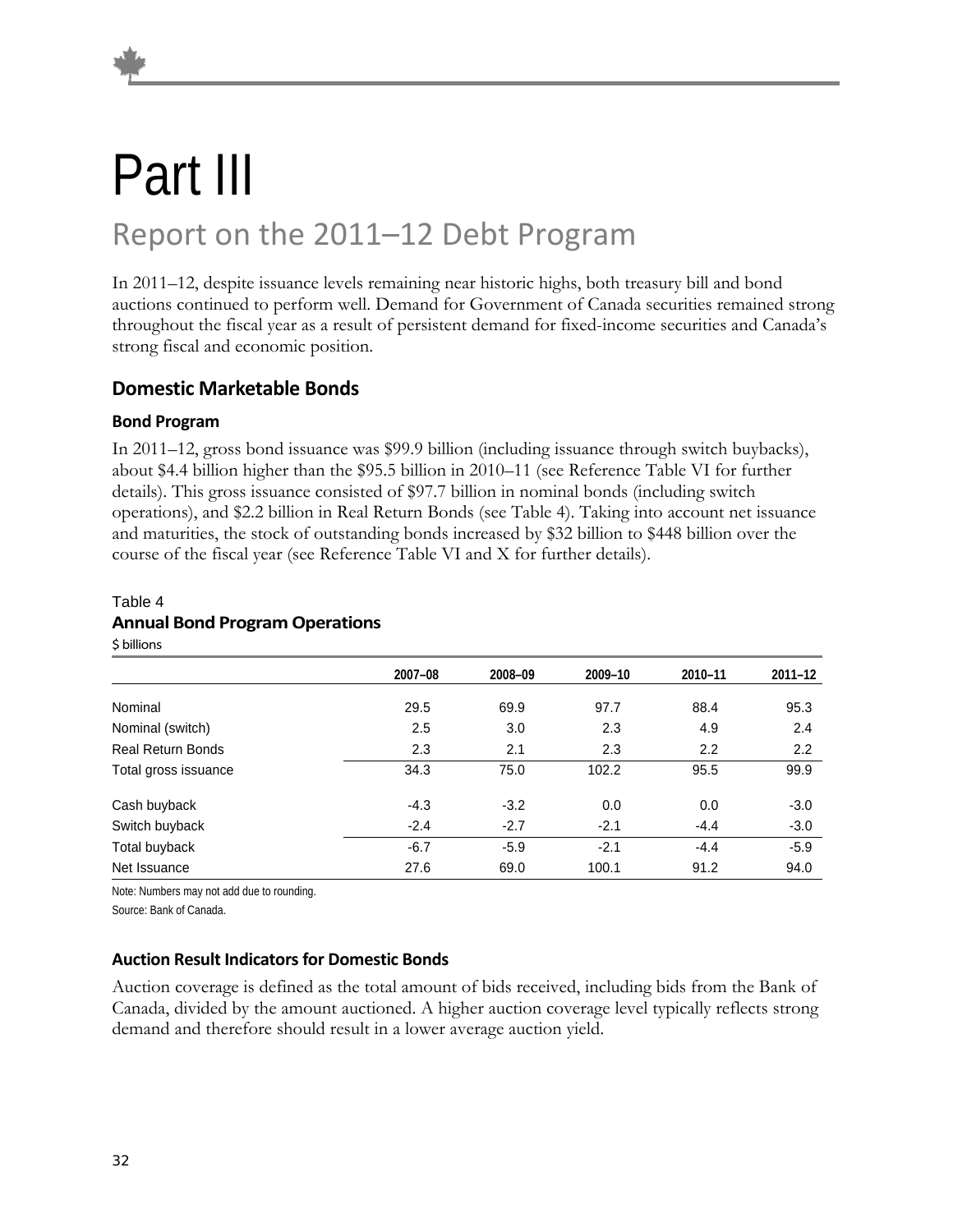Assuming that all primary dealers (PDs) bid at their maximum bidding limit, the coverage ratios for PDs would reach 2.71 for bond auctions.<sup>16</sup> However, if all PDs only bid at their minimum bidding obligation, the coverage ratios would be 1.36 for bond auctions.<sup>17</sup>

The auction tail represents the number of basis points between the highest yield accepted and the average yield of an auction. A small auction tail is preferable as it is generally indicative of better transparency in the pricing of securities.

As in 2010–11, 31 nominal bond auctions were conducted in 2011–12. Auction results are presented in Table 5.18 As in previous years, four Real Return Bond auctions were conducted (one per quarter). Bond auctions continued to be well-covered across all sectors and were in line with five-year averages. Decreased volatility and less uncertainty regarding the economic and interest rate outlook resulted in smaller tails for most sectors in 2011–12. The size of the tail and coverage on the 3-year bond (reinstated in 2009–10) continues to improve.

|          |                |        | <b>Nominal Bonds</b> |        |         |         |                                     |  |  |
|----------|----------------|--------|----------------------|--------|---------|---------|-------------------------------------|--|--|
|          |                | 2-Year | 3-Year               | 5-Year | 10-Year | 30-Year | <b>Real Return Bonds</b><br>30-Year |  |  |
| Tail     | $2011 - 12$    | 0.31   | 0.38                 | 0.33   | 0.37    | 0.32    | n/a                                 |  |  |
| Tail     | 5-year average | 0.40   | $0.74$ <sup>1</sup>  | 0.66   | 1.94    | 0.59    | n/a                                 |  |  |
| Coverage | $2011 - 12$    | 2.64   | 2.63                 | 2.56   | 2.60    | 2.67    | 2.31                                |  |  |
| Coverage | 5-year average | 2.53   | $2.50^1$             | 2.37   | 2.34    | 2.56    | 2.51                                |  |  |

#### Table 5 **Performance at Domestic Bond Auctions**

Notes: Tail represents the number of basis points between the highest yield accepted and the average yield of an auction. Coverage is defined as the total amount of bids received, including bids from the Bank of Canada, divided by the amount auctioned.

1 Reflects only three years of data since the 3-year bond was reintroduced in 2009–10.

Source: Bank of Canada.

#### **Participation at Domestic Bond Auctions**

In 2011–12, PDs were allotted 84 per cent of auctioned nominal debt securities and customers were allotted 16 per cent (see Table 6).<sup>19</sup> The 10 most active participants were allotted 81 per cent of these securities. PDs' share of the Real Return Bond allotments was about 37 per cent, down from 52 per cent in 2010–11. Customers increased their share to 62 per cent from 48 per cent in 2010–11.

<sup>&</sup>lt;u>.</u> 16 In addition, the Bank of Canada participates at nominal bond auctions. On October 19, 2011, the Bank of Canada announced it would increase its minimum nominal bond purchase amount at nominal bond auctions from 15 per cent to 20 per cent.

<sup>17</sup> Under the *Terms of Participation in Auctions for Government Securities Distributors* (www.bankofcanada.ca/en/markets/markets\_auct.html), a PD's bids, and bids from its customers, must total a minimum of 50 per cent of its auction limit or 50 per cent of its formula calculation, rounded upward to the nearest percentage point, whichever is lower. In addition, the minimum level of bidding must be at a reasonable price.

<sup>&</sup>lt;sup>18</sup> Tails are not calculated for Real Return Bond auctions since successful bidders are allotted bonds at the single-price equivalent of the highest real yield (single-price auction type) of accepted competitive bids (see Section 6 of the *Standard Terms for Auctions of Government of Canada Real Return Bonds* (www.bankofcanada.ca/wp-content/uploads/2010/07/termsrrb110110.pdf).

<sup>&</sup>lt;sup>19</sup> A customer is a bidder on whose behalf a government securities distributor (GSD) has been directed to submit a competitive or non-competitive bid for a specified amount of securities at a specific price.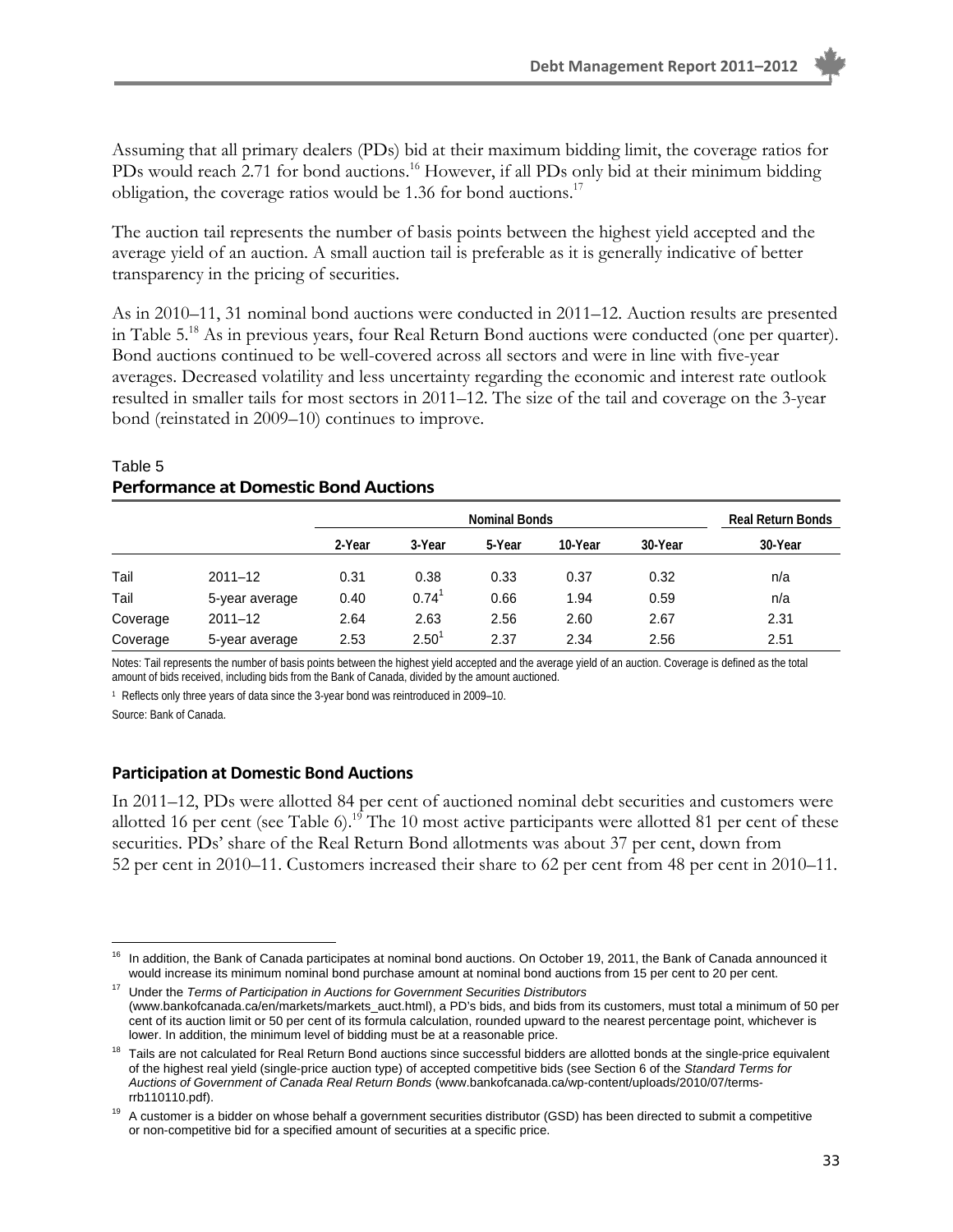| <b>Nominal Bonds</b>          |               |     |               |     |               |     |               |         |               |        |
|-------------------------------|---------------|-----|---------------|-----|---------------|-----|---------------|---------|---------------|--------|
| <b>Participant Type</b>       | 2007-08       |     | 2008-09       |     | 2009-10       |     | 2010-11       |         | $2011 - 12$   |        |
|                               | (\$ billions) | (%) | (\$ billions) | (%) | (\$ billions) | (%) | (\$ billions) | $(\% )$ | (\$ billions) | $(\%)$ |
| <b>PDs</b>                    | 28            | 95  | 66            | 94  | 85            | 87  | 75            | 84      | 80            | 84     |
| Non-PD GSDs                   | 0             | 1   | 0             | 0   | 0             | 0   | 0             | 0       | 0             | 0      |
| Customers                     |               | 4   | 4             | 6   | 13            | 13  | 14            | 15      | 15            | 16     |
| Top 5 participants            | 20            | 67  | 46            | 66  | 55            | 56  | 46            | 52      | 51            | 53     |
| Top 10 participants           | 26            | 89  | 63            | 91  | 81            | 83  | 72            | 81      | 77            | 81     |
| Total nominal bonds<br>issued | 30            |     | 70            |     | 98            |     | 88            |         | 95            |        |

#### Table 6 **Historical Share of Amount Allotted to Participants by Type of Auction**<sup>1</sup>

#### Table 6 *(cont'd)* **Historical Share of Amount Allotted to Participants by Type of Auction**<sup>1</sup>

| <b>Real Return Bonds</b>                 |               |         |               |         |               |         |               |         |               |     |
|------------------------------------------|---------------|---------|---------------|---------|---------------|---------|---------------|---------|---------------|-----|
| <b>Participant Type</b>                  | 2007-08       |         |               | 2008-09 |               | 2009-10 |               | 2010-11 | $2011 - 12$   |     |
|                                          | (\$ billions) | $(\% )$ | (\$ billions) | (%)     | (\$ billions) | $(\% )$ | (\$ billions) | $(\% )$ | (\$ billions) | (%) |
| <b>PDs</b>                               |               | 54      |               | 37      |               | 56      |               | 52      |               | 37  |
| Non-PD GSDs                              | 0             |         | 0             | 0       | 0             |         | 0             | 0       | 0             | 0   |
| Customers                                |               | 46      |               | 62      |               | 43      |               | 48      |               | 62  |
| Top 5 participants                       |               | 59      |               | 52      |               | 57      |               | 56      |               | 48  |
| Top 10 participants                      | 2             | 76      | 2             | 73      | 2             | 75      | 2             | 75      | 2             | 68  |
| <b>Total Real Return</b><br>Bonds issued | 2             |         | 2             |         | 2             |         | 2             |         | 2             |     |

1 Net of Bank of Canada allotment.

Source: Bank of Canada.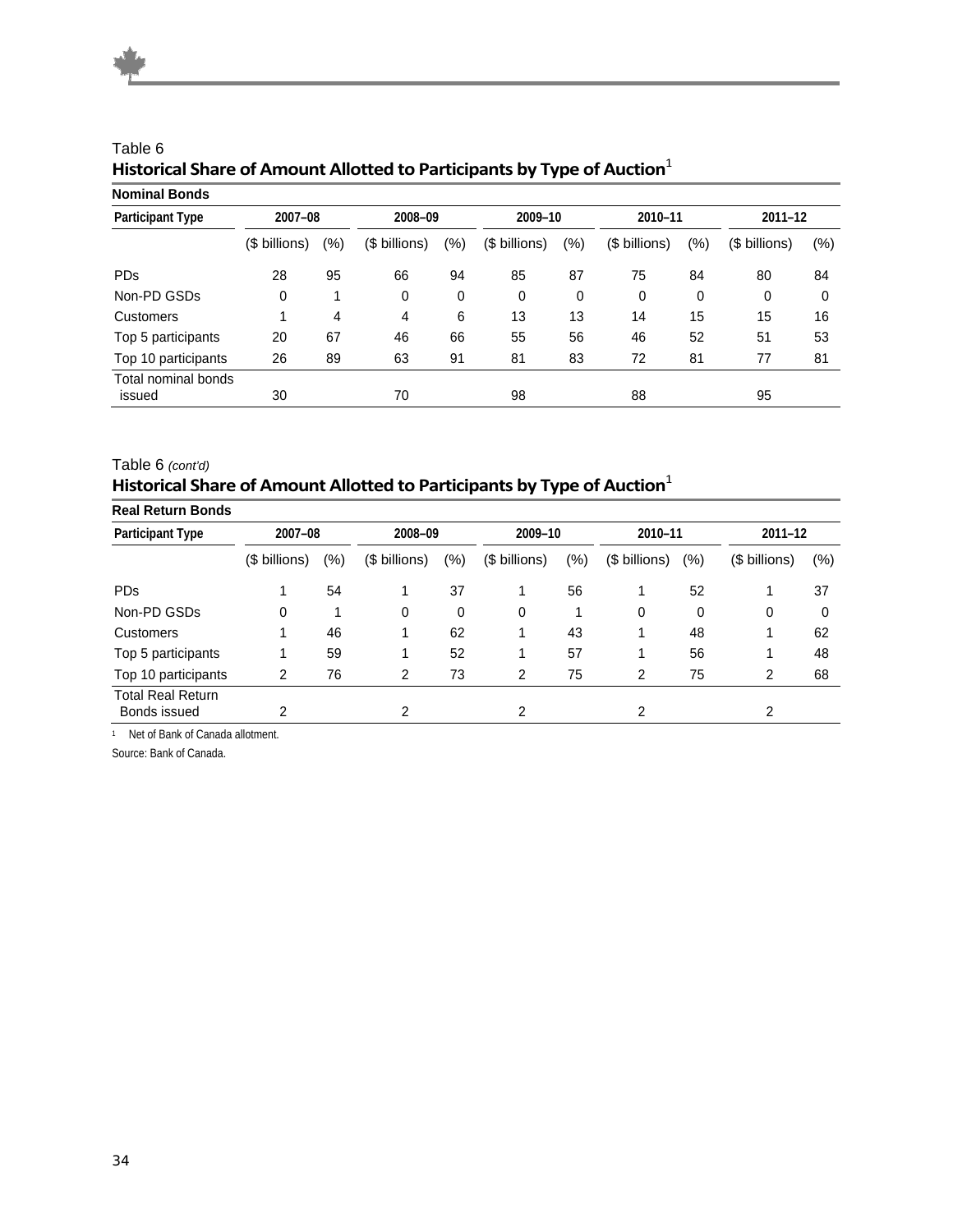#### **Treasury Bills and Cash Management Bills**

Over 2011–12, \$345.5 billion in 3-month, 6-month and 1-year treasury bills were issued, a decrease of \$7.5 billion from the previous year. In addition, \$81.9 billion in cash management bills were issued compared to \$79.6 billion in 2010–11. The number of cash management bill operations remained at 33 in 2011–12.

During 2011–12, the combined treasury and cash management bill stock remained unchanged at \$163 billion (see Chart 14). Net new issuance of treasury bills ranged from -\$3.5 billion to +\$3.2 billion per operation, with a standard deviation of \$1.8 billion in 2011–12, compared to -\$4.3 billion to +\$2.8 billion per operation, with a standard deviation of \$1.4 billion in 2010–11.



If all PDs bid at their maximum bidding limit for treasury bill auctions, the coverage ratios for PDs would reach 2.5. However, if all PDs only bid at their minimum bidding obligation, the coverage ratios would be 1.65.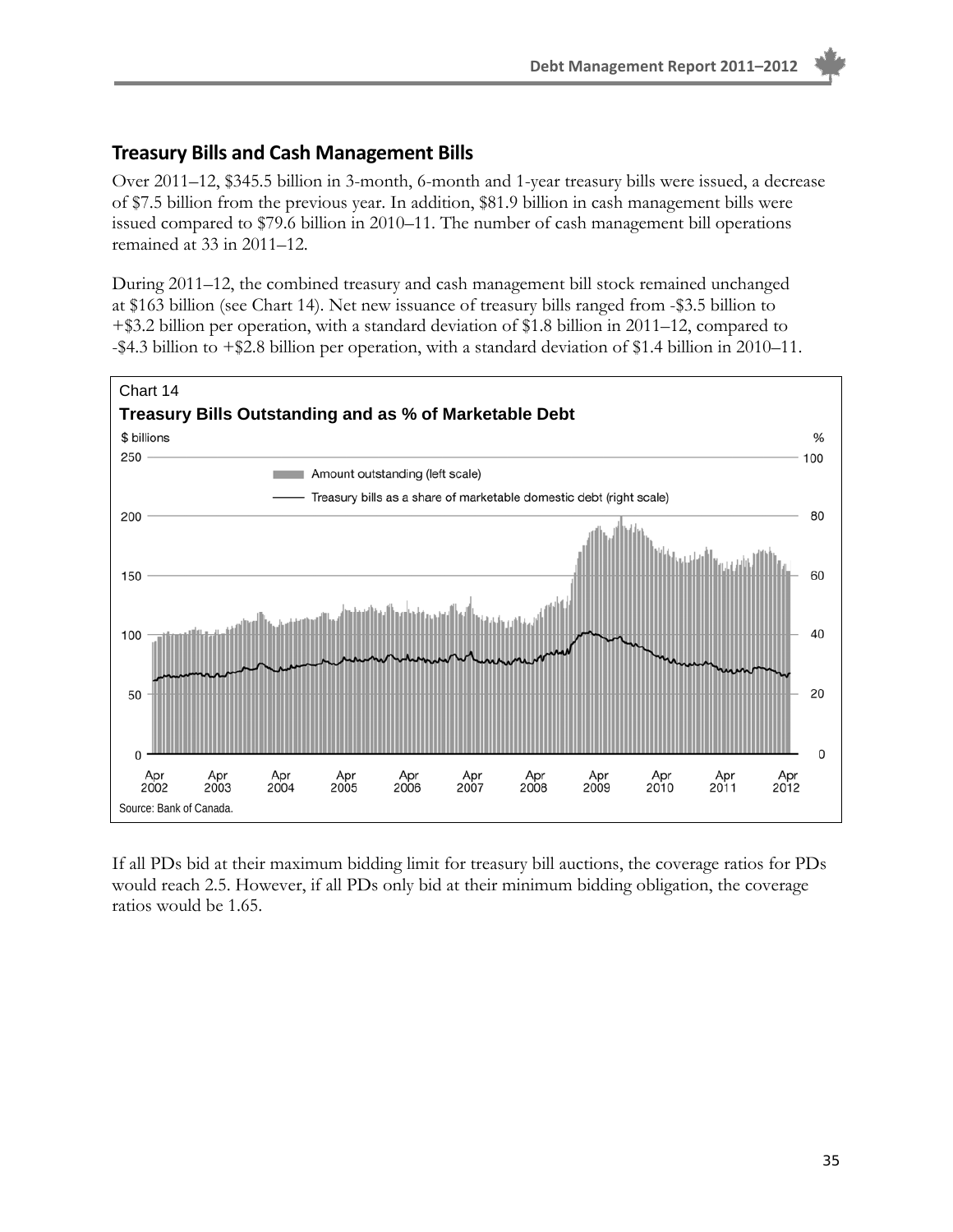In 2011–12, all of the treasury bill and cash management bill auctions were fully covered. Coverage ratios for treasury bill auctions in 2011–12 were slightly higher than the five-year average and were consistent with the trend observed at bond auctions (see Table 7). Decreased volatility in short-term securities and low interest rates also resulted in much smaller tails for treasury bill and cash management bill auctions.

|          |                | 3-Month | 6-Month | 12-Month | Cash Management Bills |
|----------|----------------|---------|---------|----------|-----------------------|
| Tail     | $2011 - 12$    | 0.42    | 0.52    | 0.55     | 1.30                  |
| Tail     | 5-year average | 0.81    | 0.80    | 1.04     | 3.65                  |
| Coverage | $2011 - 12$    | 2.21    | 2.47    | 2.53     | 2.44                  |
| Coverage | 5-year average | 2.11    | 2.33    | 2.28     | 2.31                  |

#### Table 7 **Performance at Treasury Bill and Cash Management Bill Auctions**

Notes: Tail represents the number of basis points between the highest yield accepted and the average yield of an auction. Coverage is defined as the total amount of bids received, including bids from the Bank of Canada, divided by the amount auctioned. Source: Bank of Canada

#### **Participation at Treasury Bill Auctions**

In 2011–12, the share of short-term debt securities allotted to PDs decreased by 6 percentage points to 78 per cent, while the share allotted to customers increased by 5 percentage points to about 20 per cent (see Table 8). The 10 most active participants were allotted about 85 per cent of these securities.

#### Table 8 **Historical Share of Amount Allotted to Participants by Type of Auction**

| <b>Treasury Bills</b>          |               |     |               |         |               |         |               |         |               |        |
|--------------------------------|---------------|-----|---------------|---------|---------------|---------|---------------|---------|---------------|--------|
| <b>Participant Type</b>        | 2007-08       |     |               | 2008-09 |               | 2009-10 |               | 2010-11 | $2011 - 12$   |        |
|                                | (\$ billions) | (%) | (\$ billions) | $(\%)$  | (\$ billions) | $(\%)$  | (\$ billions) | (% )    | (\$ billions) | $(\%)$ |
| <b>PDs</b>                     | 198           | 88  | 322           | 90      | 324           | 86      | 285           | 84      | 271           | 78     |
| Non-PD GSDs                    | 2             |     |               | 0       | 6             | 1       | 4             | 1       |               | 2      |
| Customers                      | 24            | 11  | 36            | 10      | 46            | 12      | 50            | 15      | 68            | 20     |
| Top 5 participants             | 151           | 68  | 246           | 69      | 251           | 67      | 219           | 64      | 206           | 60     |
| Top 10 participants            | 207           | 93  | 325           | 91      | 331           | 88      | 287           | 85      | 292           | 85     |
| Total treasury<br>bills issued | 224           |     | 359           |         | 376           |         | 339           |         | 346           |        |
|                                |               |     |               |         |               |         |               |         |               |        |

Source: Bank of Canada.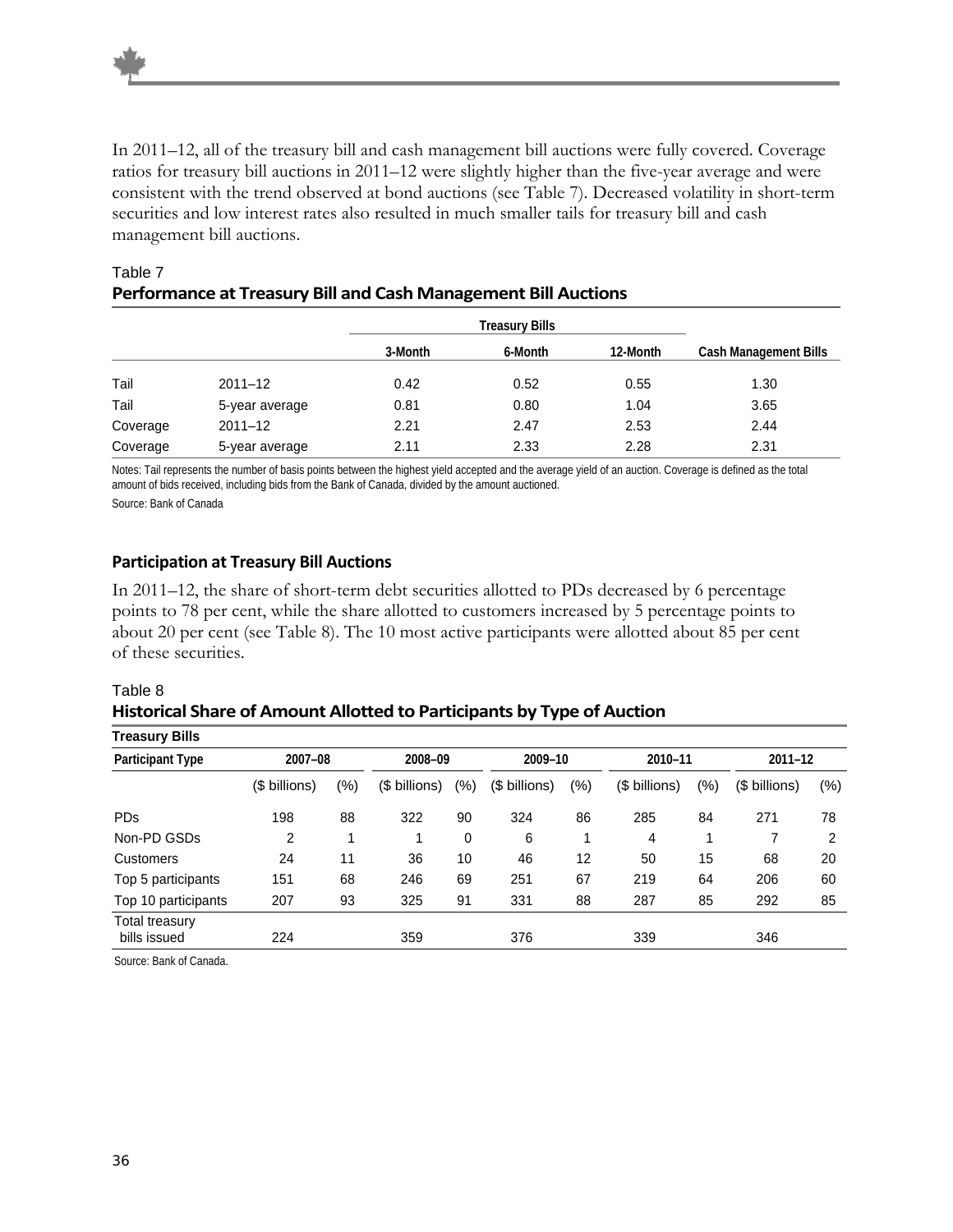#### **Foreign Currency Debt**

Foreign currency debt is used to fund the Exchange Fund Account (EFA), which represents the largest component of the official international reserves. The EFA is primarily made up of liquid foreign currency securities and special drawing rights (SDRs). SDRs are international reserve assets created by the International Monetary Fund (IMF) whose value is based on a basket of international currencies. The official international reserves also include Canada's reserve position at the IMF. This position, which represents Canada's investment in the activities of the IMF, fluctuates according to drawdowns and repayments from the IMF. The *Report on the Management of Canada's Official International Reserves* (www.fin.gc.ca/purl/efa-eng.asp) provides information on the objectives, composition and performance of the reserves portfolio.

The market value of the official international reserves increased to US\$69.4 billion at March 31, 2012 from US\$60.6 billion at March 31, 2011. The change comprised an US\$8.4-billion increase in EFA assets and a US\$334-million increase in the IMF reserve position.

The EFA is funded by liabilities of the Government of Canada denominated in, or converted to, foreign currencies. Funding requirements are primarily met through an ongoing program of crosscurrency swaps of domestic bond issues. Total cross-currency swap issuance and maturities during the reporting period were US\$6.4 billion and US\$2.2 billion, respectively.

In addition to cross-currency swaps of domestic bond issues, the EFA can be funded through a short term US-dollar paper program (Canada bills), medium-term note issuance in various markets (Canada notes, euro medium-term notes) and international bond issues (global bonds), the use of which depends on funding needs and market conditions (see Table 9).

|                              | March 31, 2012 | March 31, 2011 | Change |
|------------------------------|----------------|----------------|--------|
| Swapped domestic bond issues | 40,821         | 37,361         | 3,460  |
| Global bonds                 | 8,667          | 5,835          | 2,832  |
| Canada bills                 | 2,001          | 1,960          | 41     |
| Euro medium-term notes       | 0              | 0              | 0      |
| Canada notes                 | 0              | 0              | 0      |
| Total                        | 51,489         | 45,156         | 6,333  |

#### Table 9 **Outstanding Foreign Currency Issues** (par value in millions of dollars)

Note: Liabilities are stated at the exchange rates prevailing on March 31.

In February 2012, the Government of Canada issued a US\$3-billion global bond at 8 basis points over the comparable 5-year US Treasury security. As with all foreign currency borrowing conducted by the Government of Canada, the proceeds of this global bond supplemented Canada's foreign exchange reserves and further diversified the funding base. The transaction took advantage of ideal market conditions for Canada and met with very strong demand. With this deal, international investors expressed a strong vote of confidence in Canada's credit quality and economic stewardship.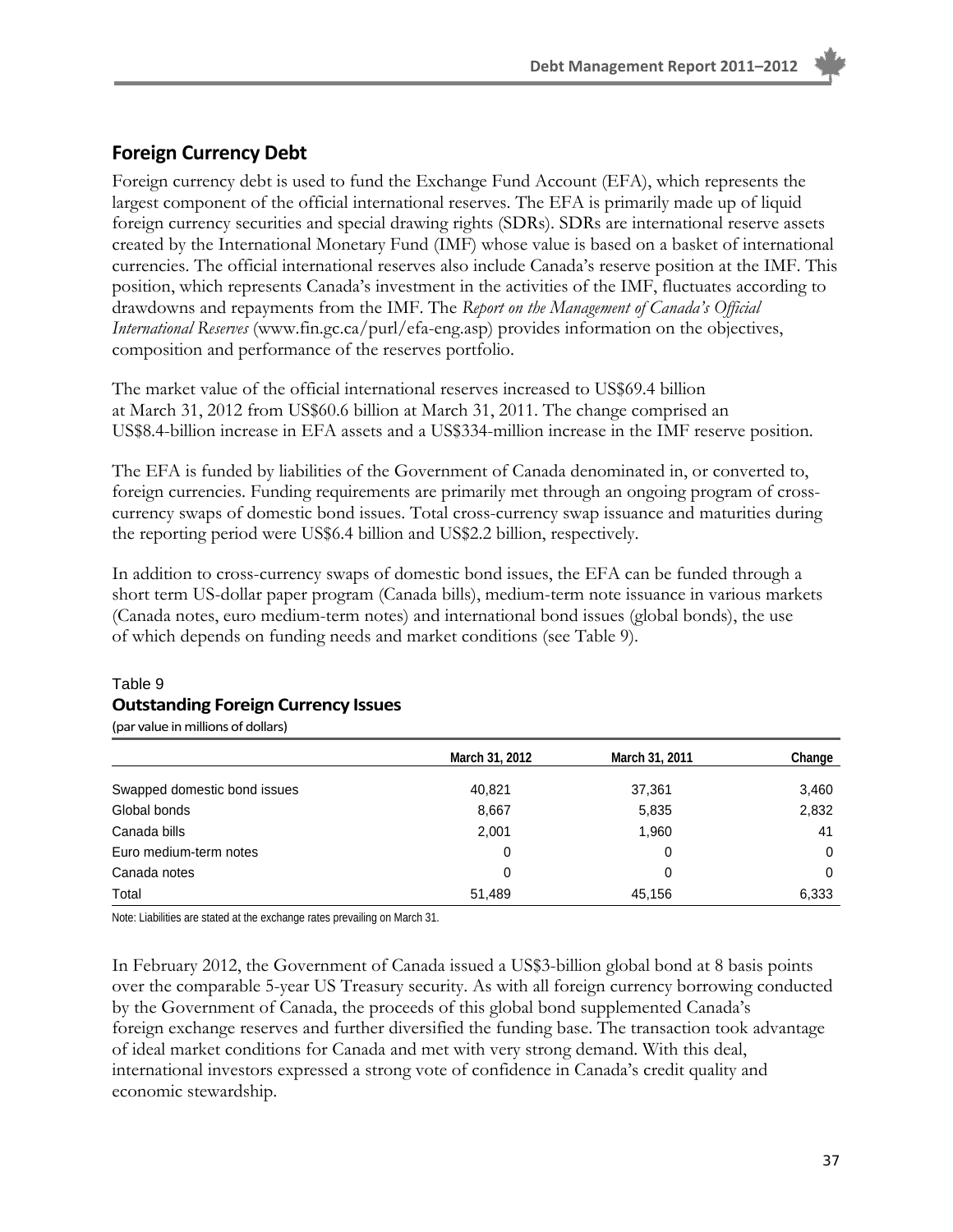| Year of<br><b>Issuance</b> | Market | Amount in<br>Original<br>Currency | Yield<br>$(\%)$ | Term to<br>Maturity<br>Years) | Coupon<br>(%) | <b>Benchmark Interest</b><br>Rate-Government<br><b>Bonds</b> | Spread From<br><b>Benchmark</b><br>at Issuance<br>(Basis<br>Points) | <b>Spread Over Swap</b><br>Curve in Relevant<br>Currency on<br><b>Issuance Date</b><br>(Basis Points) |
|----------------------------|--------|-----------------------------------|-----------------|-------------------------------|---------------|--------------------------------------------------------------|---------------------------------------------------------------------|-------------------------------------------------------------------------------------------------------|
| 2009                       | Global | US\$3 billion                     | 2.498           | 5                             | 2.375         | US                                                           | 23.5                                                                | $LIBOR - 15.0$                                                                                        |
| 2010                       | Global | €2 billion                        | 3.571           | 10                            | 3.500         | Germany                                                      | 19.4                                                                | $EURIBOR + 2.0$                                                                                       |
| 2012                       | Global | US\$3 billion                     | 0.888           | 5                             | 0.875         | US                                                           | 8.0                                                                 | $LIBOR - 23.5$                                                                                        |

#### Table 10 **Government of Canada Global Bonds Outstanding**

Notes: LIBOR = London Interbank Offered Rate. EURIBOR = Euro Interbank Offered Rate. Source: Department of Finance.

#### **Retail Debt**

The level of outstanding Canada Savings Bonds and Canada Premium Bonds held by retail investors decreased from \$10.1 billion at the start of 2011–12 to \$8.9 billion at the end of 2011–12, representing around 1.5 per cent of total market debt at March 31, 2012 (see Chart 15).

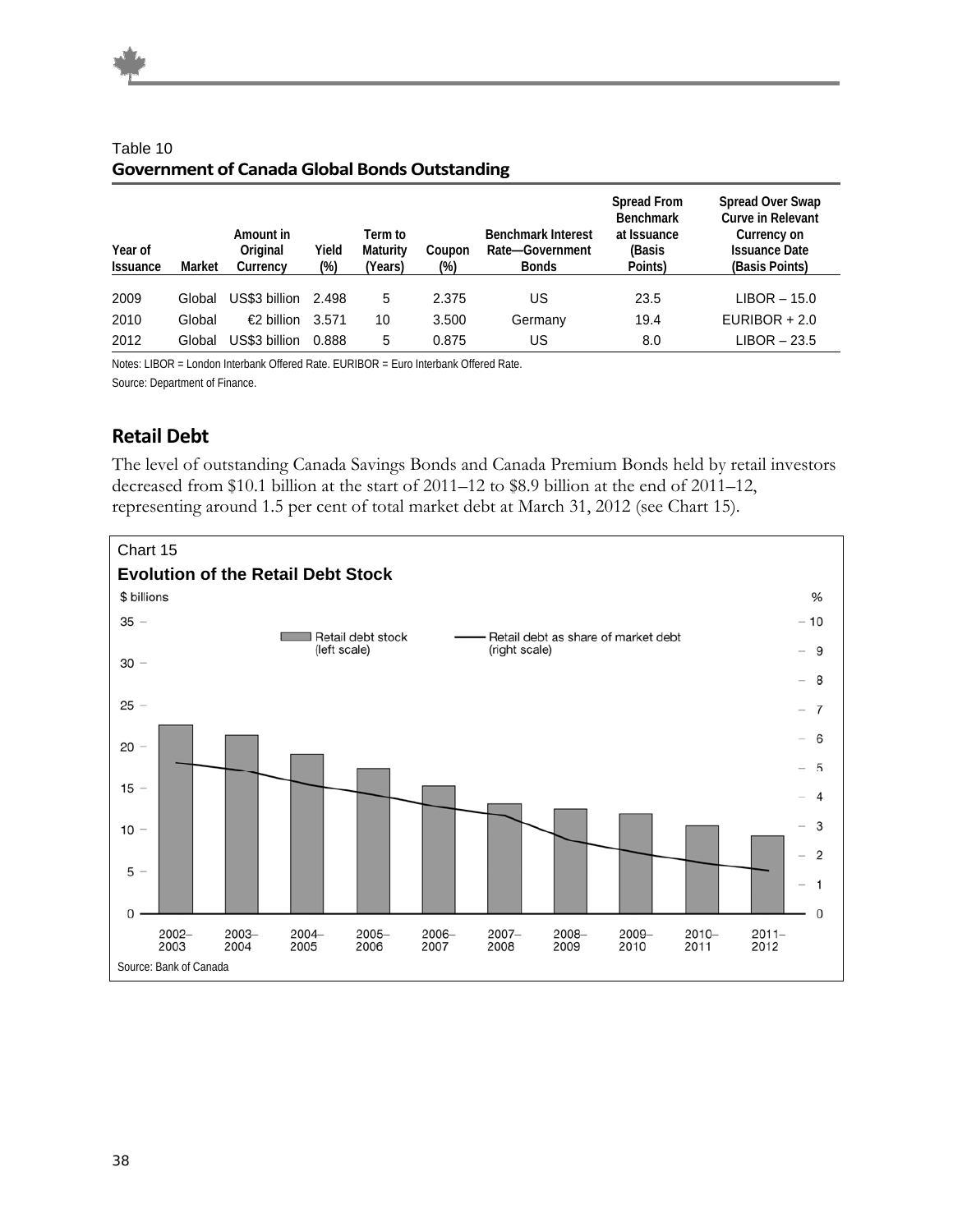Gross sales and redemptions were \$1.8 billion and \$3.0 billion, respectively, for a net reduction of \$1.2 billion in the stock of retail debt (see Table 11).

#### Table 11 **Retail Debt Gross Sales and Redemptions, 2011–12**

\$ billions

|         | <b>Gross Sales</b> | Redemptions | Net Change |
|---------|--------------------|-------------|------------|
| Payroll | 1.6                | 1.5         | 0.0        |
| Cash    | 0.2                | 1.4         | $-1.2$     |
| Total   | 1.8                | 3.0         | $-1.2$     |

Note: Numbers may not add due to rounding.

Source: Bank of Canada.

#### **Cash Management**

The Bank of Canada, as fiscal agent for the Government, manages the Receiver General (RG) Consolidated Revenue Fund, from which the balances required for the Government's day-to-day operations are drawn. The core objective of cash management is to ensure that the Government has sufficient cash available at all times to meet its operating requirements.

Twice-daily auctions of RG cash balances, treasury bill auctions, cash management bill auctions and the cash management bond buyback program are used to manage RG cash balances.

#### **Twice‐Daily Auctions of Receiver General Cash Balances**

In 2011–12, RG cash balances fluctuated widely, reaching a peak of \$19.3 billion and a low of \$2.7 billion. At \$9.6 billion, average daily RG cash balances were the same in 2011–12 as in 2010–11.

RG cash balances are invested in a prudent and cost-effective manner through auctions with private sector financial institutions. Since February 1999, when Canada's electronic funds transfer system—the Large Value Transfer System—was implemented, RG cash balances have been allocated to bidders twice daily through an auction process administered by the Bank of Canada. These auctions serve two main purposes: first, as a treasury management tool, they are the means by which the Government invests its excess short-term Canadian-dollar cash balances; second, the auctions are used by the Bank of Canada in its monetary policy implementation to neutralize the impact of public sector flows on the financial system.

The level of cash balances held by financial institutions tends to be at its highest during the months of March, May and November in anticipation of large cash outflows, principally to cover large bond principal and coupon outflows on June 1 and December 1. Average daily RG cash balances held by financial institutions were \$6.8 billion in 2011–12, up from \$5.6 billion in 2010–11.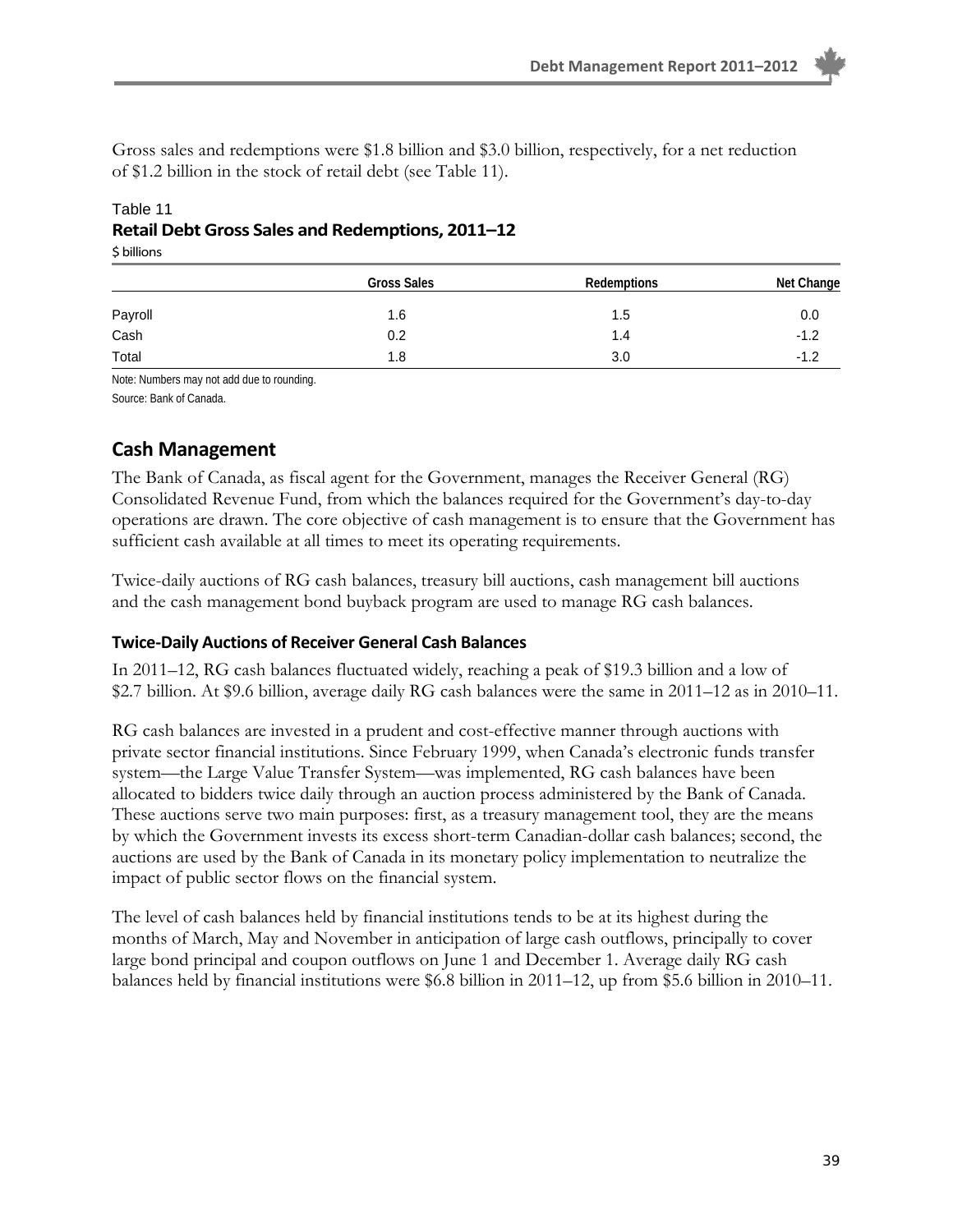A portion of the morning auction has been offered on a collateralized basis since September 2002, permitting access to a broader group of potential participants, while ensuring that the Government's credit exposure is effectively mitigated. Participants with approval for uncollateralized bidding limits maximize their uncollateralized lines prior to using their collateralized lines. Generally, at least 20 per cent of the balances are collateralized; however, in months of high balances, the proportion of collateralized balances can exceed 80 per cent (see Chart 16).



A key measure of the cost to the Government of maintaining cash balances is the net return on these cash balances—the difference between the return on government cash balances auctioned to financial institutions (typically around the overnight rate) and the weighted average yield paid on treasury bills. A normal upward sloping yield curve results in a negative cost of carry for the Government, as financial institutions pay rates of interest for government deposits based on an overnight rate that is lower than the rate paid by the Government to issue treasury bills. Conversely, under an inverted yield curve, short-term deposit rates are higher than the average of 3- to 12-month treasury bill rates, which can result in a net gain for the Government.

In 2011–12, treasury bill yields traded predominantly lower than the overnight rate, resulting in a gain of carrying cash of \$0.7 million for the fiscal year, compared to a loss of \$7.2 million in 2010–11 and a loss of \$5.7 million in 2009–10.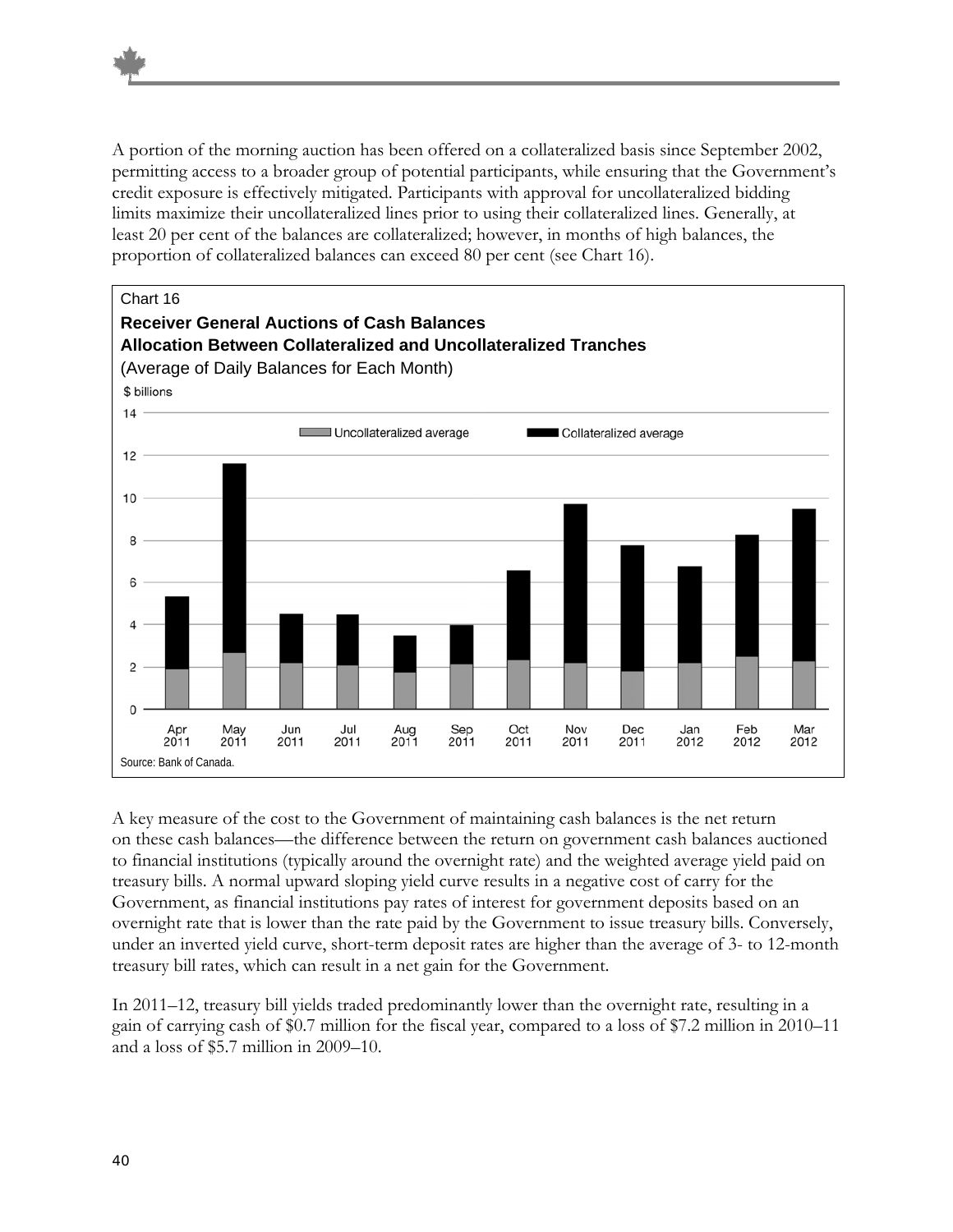#### **Cash Management Bond Buyback Program**

The cash management bond buyback (CMBB) program helps manage cash requirements by reducing the high levels of cash balances needed for key maturity and coupon payment dates. The program also helps smooth variations in treasury bill auction sizes over the year. Consistent with feedback received during market consultations, weekly CMBB operations were continued in 2011–12.

In 2011–12, the total amount of bonds repurchased through the CMBB program was \$30.5 billion, compared to \$21.9 billion in 2010–11. In 2011–12, the program contributed to reducing the size of the 2011 June 1, September 1 and December 1 as well as the 2012 March 1 bond maturities by about 21 per cent, from a total of \$40.9 billion outstanding at the start of the fiscal year to \$32.5 billion outstanding at maturity.

The CMBB program has been the most consistently useful method for reducing maturity sizes (see Chart 17). However, switch and cash repurchase operations have also proven to be valuable tools in recent years. Overall, total repurchase operations reduced the size of the 2011 June 1, September 1 and December 1 as well as the 2012 March 1 bond maturities by 50 per cent.

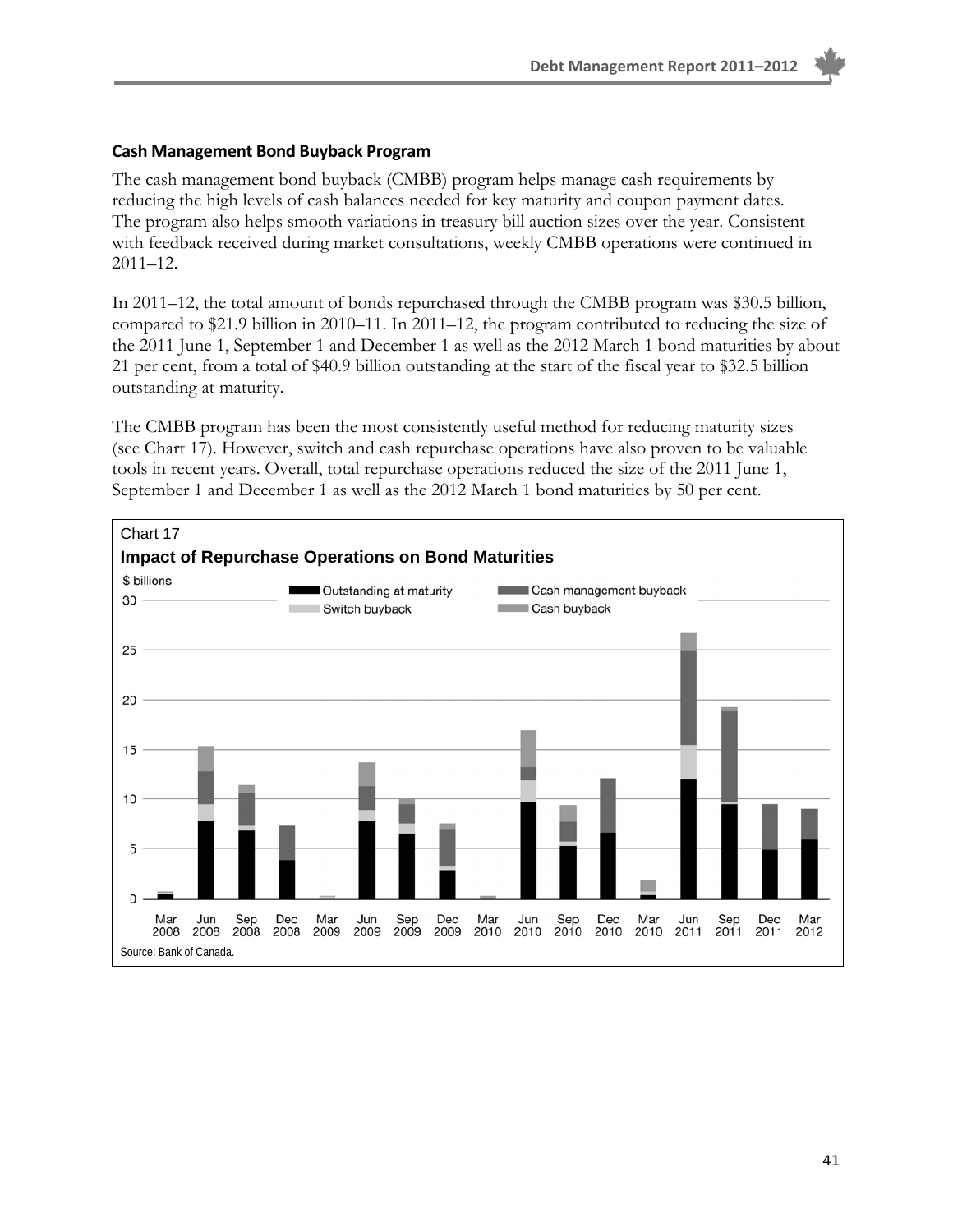### Annex 1: Completed Treasury Evaluation Reports

In order to inform future decision making and to support transparency and accountability, different aspects of the Government of Canada's treasury activities are reviewed periodically under the Treasury Evaluation Program. The program's purpose is to obtain periodic external assessments of the frameworks and processes used in the management of wholesale and retail market debt, cash and reserves as well as the treasury activities of other entities under the authority of the Minister of Finance.

Reports on the findings of these evaluations and the Government's response to each evaluation are tabled with the House of Commons Standing Committee on Public Accounts by the Minister of Finance. Copies are also sent to the Auditor General of Canada. The reports are posted on the Department of Finance website.

| Area                                                                          | Year |
|-------------------------------------------------------------------------------|------|
| Debt Management Objectives                                                    | 1992 |
| Debt Structure-Fixed/Floating Mix                                             | 1992 |
| <b>Internal Review Process</b>                                                | 1992 |
| <b>External Review Process</b>                                                | 1992 |
| Benchmarks and Performance Measures                                           | 1994 |
| Foreign Currency Borrowing-Canada Bills Program                               | 1994 |
| Developing Well-Functioning Bond and Bill Markets                             | 1994 |
| Liability Portfolio Performance Measurement                                   | 1994 |
| Retail Debt Program                                                           | 1994 |
| Guidelines for Dealing With Auction Difficulties                              | 1995 |
| Foreign Currency Borrowing-Standby Line of Credit and FRN                     | 1995 |
| Treasury Bill Program Design                                                  | 1995 |
| Real Return Bond Program                                                      | 1998 |
| Foreign Currency Borrowing Programs                                           | 1998 |
| Initiatives to Support a Well-Functioning Wholesale Market                    | 2001 |
| Debt Structure Target/Modelling                                               | 2001 |
| Reserves Management Framework <sup>1</sup>                                    | 2002 |
| Bond Buybacks <sup>1</sup>                                                    | 2003 |
| Funds Management Governance Framework <sup>1</sup>                            | 2004 |
| Retail Debt Program <sup>1</sup>                                              | 2004 |
| Borrowing Framework of Major Federal Government-Backed Entities <sup>1</sup>  | 2005 |
| Receiver General Cash Management Program <sup>1</sup>                         | 2006 |
| Exchange Fund Account Evaluation <sup>1</sup>                                 | 2006 |
| Risk Management Report <sup>1</sup>                                           | 2007 |
| Evaluation of the Debt Auction Process <sup>1</sup>                           | 2010 |
| Report of the Auditor General of Canada on Interest-Bearing Debt <sup>2</sup> | 2012 |

1 Available on the Department of Finance website (www.fin.gc.ca).

2 This audit was conducted outside of the Treasury Evaluation Program.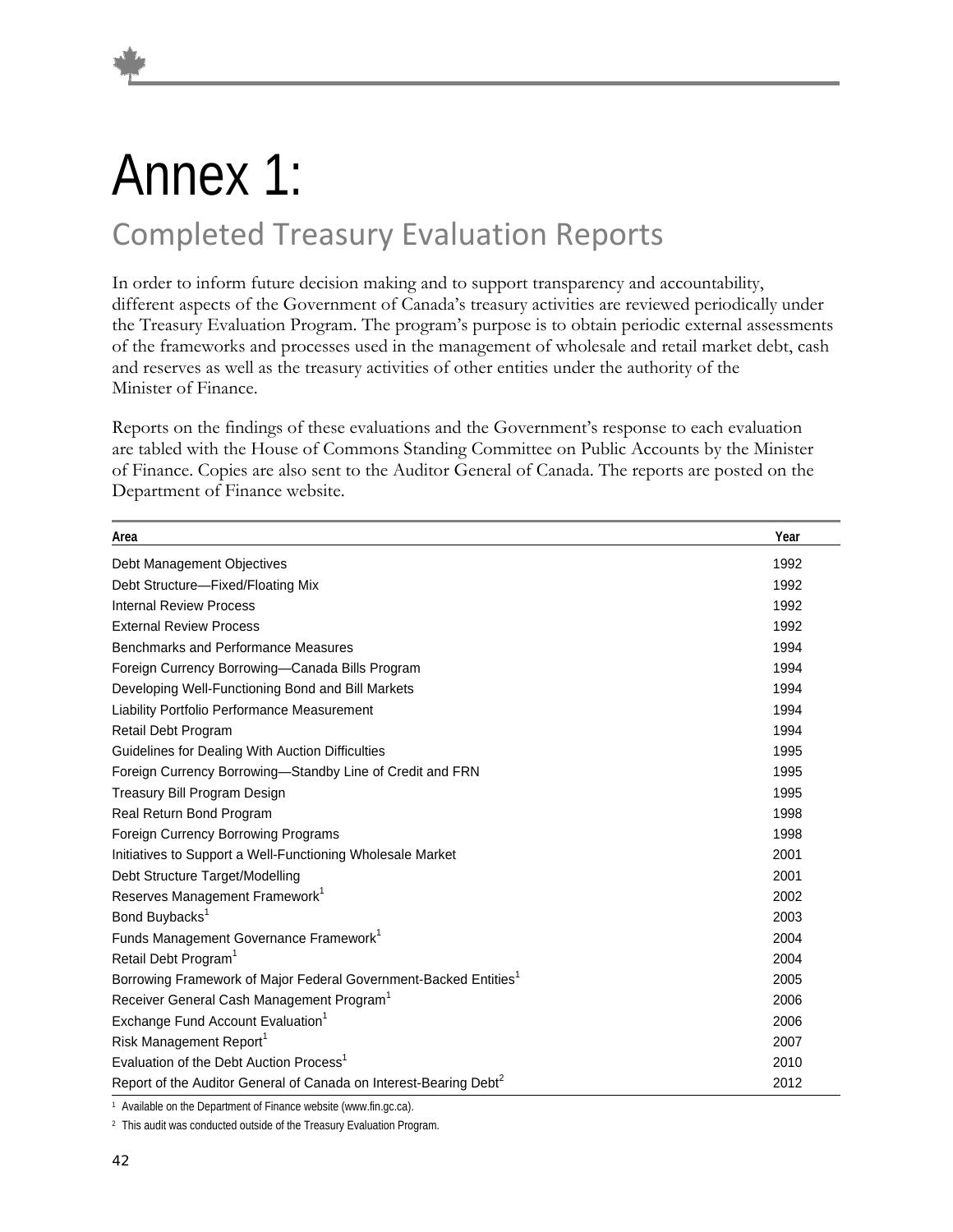## Annex 2:

### Debt Management Policy Measures Taken Since 1997

A well-functioning wholesale market in Government of Canada securities is important as it benefits the Government as a borrower as well as a wide range of market participants. For the Government as a debt issuer, a well-functioning market attracts investors and contributes to keeping funding costs low and stable over time. For market participants, a liquid and transparent secondary market in government debt provides risk-free assets for investment portfolios, a pricing benchmark for other debt issues and derivatives, and a primary tool for hedging interest rate risk. The following table lists policy measures that have been taken to ensure a well-functioning Government of Canada securities market.

| Measure                                                                                     | Year |
|---------------------------------------------------------------------------------------------|------|
| Dropped the 3-year bond benchmark                                                           | 1997 |
| Moved from weekly to bi-weekly treasury bill auctions                                       | 1998 |
| Introduced a cash-based bond buyback program                                                | 1999 |
| Introduced standardized benchmarks (fixed maturities and increased size)                    | 1999 |
| Started regular cross-currency swap-based funding of foreign assets                         | 1999 |
| Introduced a switch-based bond buyback program                                              | 2001 |
| Allowed the reconstitution of bonds beyond the size of the original amount issued           | 2001 |
| Introduced the cash management bond buyback program                                         | 2001 |
| Reduced targeted turnaround times for auctions and buyback operations                       | 2001 |
| Advanced the timing of treasury bill auctions from 12:30 p.m. to 10:30 a.m.                 | 2004 |
| Advanced the timing of bond auctions from 12:30 p.m. to 12:00 p.m.                          | 2005 |
| Reduced the timing between bond auctions and cash buybacks to 20 minutes                    | 2005 |
| Dropped one quarterly 2-year auction                                                        | 2006 |
| Announced the maintenance of benchmark targets through fungibility (common dates)           | 2006 |
| Consolidated the borrowings of three Crown corporations                                     | 2007 |
| Changed the maturity of the 5-year benchmark and dropped one quarterly 5-year auction       | 2007 |
| Reintroduced the 3-year bond benchmark                                                      | 2009 |
| Increased the frequency of cash management bond buyback operations from bi-weekly to weekly | 2010 |
| Announced a new medium-term debt management strategy                                        | 2011 |
| Announced plans to increase the level of prudential liquidity by \$35 billion over 3 years  | 2011 |
| Added four new maturity dates-February 1, May 1, August 1 and November 1                    | 2011 |
| Increased benchmark target range sizes in the 2-, 3- and 5-year sectors                     | 2011 |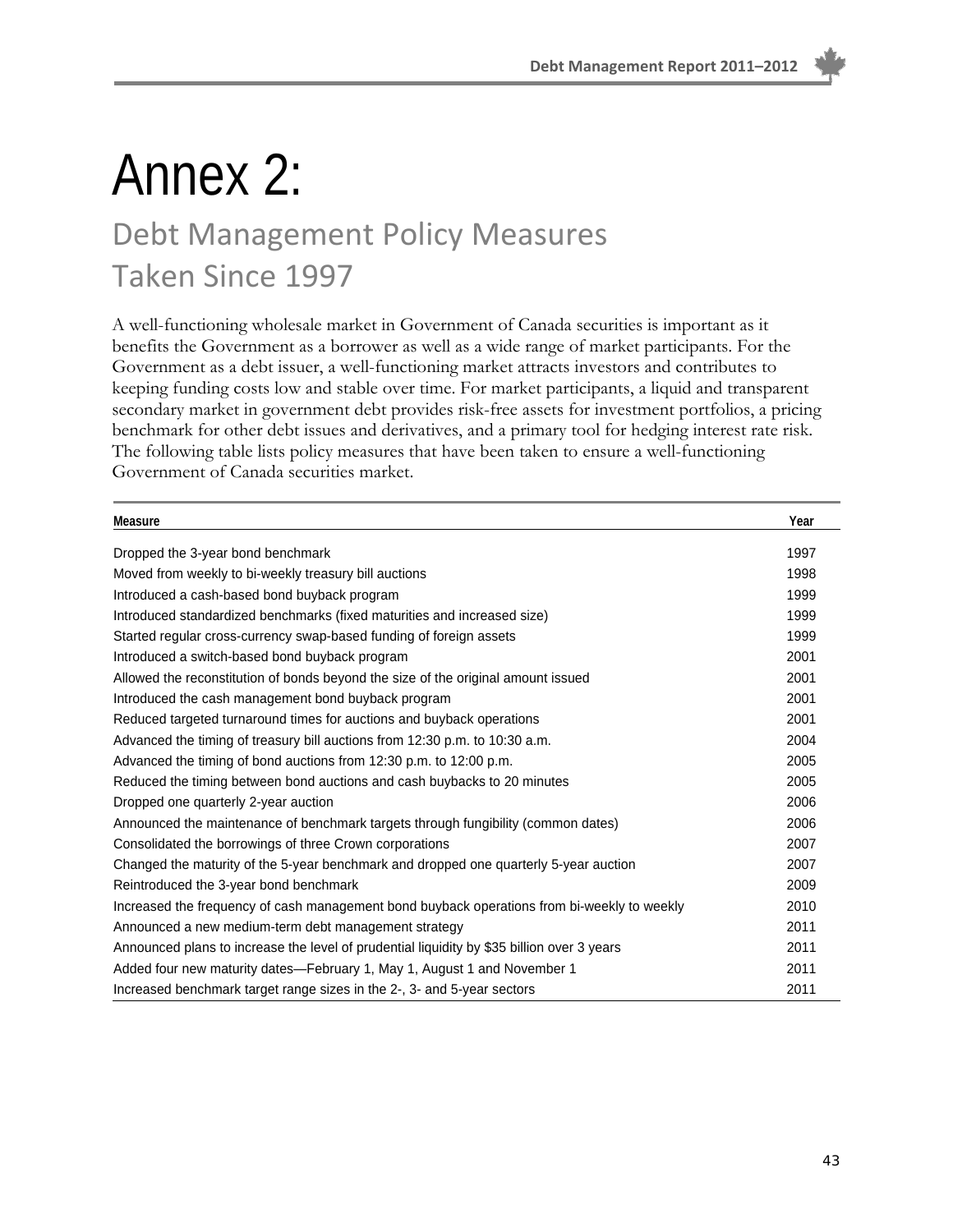# Annex 3:

### Glossary

**asset-liability management:** An investment decision-making framework that is used to concurrently manage a portfolio of assets and liabilities.

**average term to maturity:** The weighted average amount of time until the securities in the debt portfolio mature.

**benchmark bond:** A bond that is considered by the market to be the standard against which all other bonds in that term area are evaluated against. It is typically a bond issued by a sovereign, since sovereign debt is usually the most creditworthy within a domestic market. Usually it is the most liquid bond within each range of maturities and is therefore priced accurately.

**budgetary deficit:** The shortfall between government annual revenues and annual budgetary expenses.

**buyback on a cash basis:** The repurchase of bonds for cash. Buybacks on a cash basis are used to maintain the size of bond auctions and new issuances.

**buyback on a switch basis:** The exchange of outstanding bonds for new bonds in the current building benchmark bond.

**Canada bill:** A promissory note denominated in US dollars, issued for terms of up to 270 days. Canada bills are issued for foreign exchange reserves funding purposes only.

**Canada Investment Bond:** A non-marketable fixed-term security instrument issued by the Government of Canada.

**Canada note:** A promissory note usually denominated in US dollars and available in book-entry form. Canada notes can be issued for terms of nine months or longer, and can be issued at a fixed or a floating rate. Canada notes are issued for foreign exchange reserves funding purposes only.

**Canada Premium Bond:** A non-marketable security instrument issued by the Government of Canada, which is redeemable once a year on the anniversary date or during the 30 days thereafter without penalty.

**Canada Savings Bond:** A non-marketable security instrument issued by the Government of Canada, which is redeemable on demand by the registered owner(s), and which, after the first three months, pays interest up to the end of the month prior to cashing.

**cross-currency swap:** An agreement that exchanges one type of debt obligation for another involving different currencies and the exchange of the principal amounts and interest payments.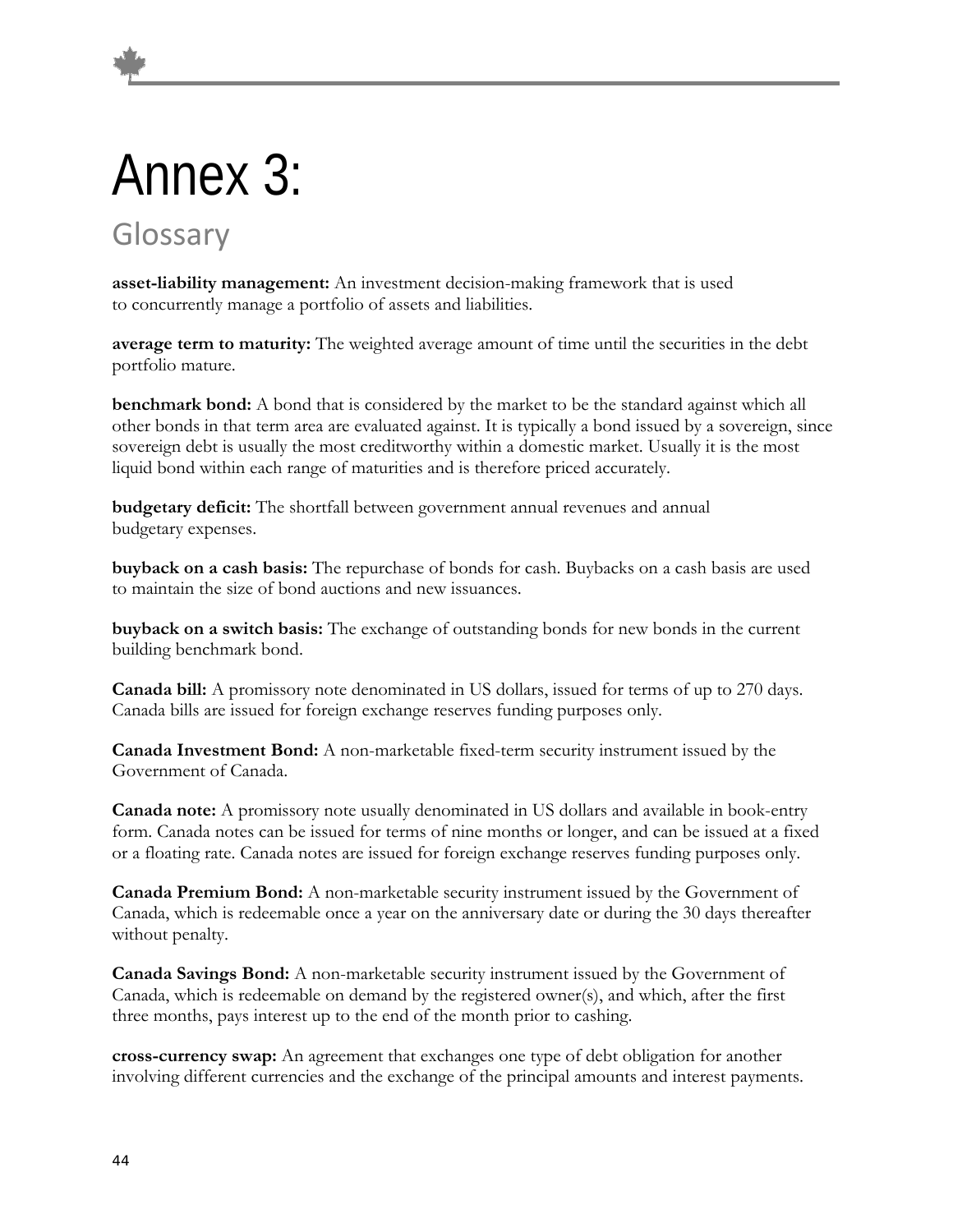**duration:** Measures the sensitivity of the price of a bond or portfolio to fluctuations in interest rates. It is a measure of volatility and is expressed in years. The higher the duration number, the greater the interest rate risk for bond or portfolio prices.

**electronic trading system:** An electronic system that provides real-time information about securities and enables the user to execute financial trades.

**Exchange Fund Account (EFA):** An account that aids in the control and protection of the external value of the Canadian dollar. Assets held in the EFA are managed to provide foreign currency liquidity to the Government and to promote orderly conditions for the Canadian dollar in the foreign exchange markets, if required.

**financial source/requirement:** The difference between the cash inflows and outflows of the Government's Receiver General account. In the case of a financial requirement, it is the amount of new borrowing required from outside lenders to meet financing needs in any given year.

**fixed-rate share of interest-bearing debt:** The proportion of interest-bearing debt that does not mature or need to be repriced within one year (i.e. the inverse of the refixing share of interest-bearing debt).

**foreign exchange reserves:** The foreign-currency assets (e.g. interest-earning bonds) held to support the value of the domestic currency. Canada's foreign exchange reserves are held in the Exchange Fund Account.

**Government of Canada securities auction:** A process used for selling Government of Canada debt securities (mostly marketable bonds and treasury bills) in which issues are sold by public tender to government securities distributors and approved clients.

**government securities distributor:** An investment dealer or bank that is authorized to bid at Government of Canada auctions and through which the Government distributes Government of Canada treasury bills and marketable bonds.

**interest-bearing debt:** Debt consisting of unmatured debt, or market debt, as well as liabilities to internally held accounts such as federal employees' pension plans.

**Large Value Transfer System:** An electronic funds transfer system introduced in February 1999 and operated by the Canadian Payments Association. It facilitates the electronic transfer of Canadian-dollar payments across the country virtually instantaneously.

**marketable bond:** An interest-bearing certificate of indebtedness issued by the Government of Canada, having the following characteristics: bought and sold on the open market; payable in Canadian or foreign currency; having a fixed date of maturity; interest payable either in coupon or registered form; face value guaranteed at maturity.

**marketable debt:** Market debt that is issued by the Government of Canada and sold via public tender or syndication. These issues can be traded between investors while outstanding.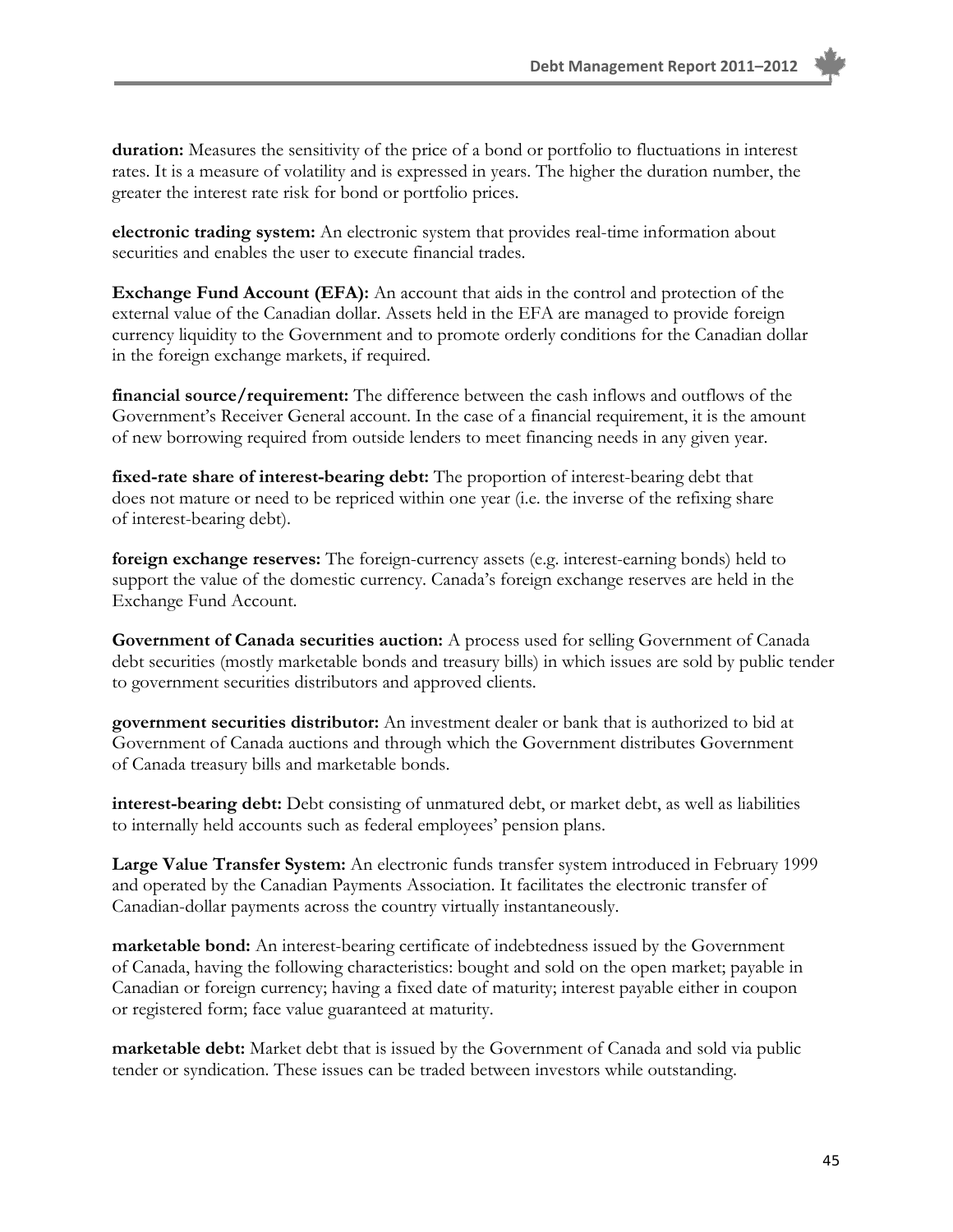

**non-market debt:** The Government's internal debt, which is, for the most part, federal public sector pension liabilities and the Government's current liabilities (such as accounts payable, accrued liabilities, interest payments and payments of matured debt).

**overnight rate; overnight financing rate; overnight money market rate; overnight lending rate:** An interest rate at which participants with a temporary surplus or shortage of funds are able to lend or borrow until the next business day. It is the shortest term to maturity in the money market.

**primary dealer (PD):** A member of the core group of government securities distributors that maintain a certain threshold of activity in the market for Government of Canada securities. The PD classification can be attained in either treasury bills or marketable bonds, or both.

**primary market:** The market in which issues of securities are first offered to the public.

**Real Return Bond (RRB):** A bond whose interest payments are based on real interest rates. Unlike standard fixed-coupon marketable bonds, the semi-annual interest payments on Government of Canada RRBs are determined by adjusting the principal by the change in the Consumer Price Index.

**refixing share of gross domestic product (GDP):** The amount of interest-bearing debt that matures or needs to be repriced within one year relative to nominal GDP for that year.

**refixing share of interest-bearing debt:** The proportion of interest-bearing debt that matures or needs to be repriced within one year (i.e. the inverse of the fixed-rate share of interest-bearing debt).

**secondary market:** The market where existing securities trade after they have been sold to the public in the primary market.

**sovereign market:** The market for debt issued by a government.

**treasury bill:** A short-term obligation sold by public tender. Treasury bills, with terms to maturity of 3, 6 or 12 months, are currently auctioned on a bi-weekly basis.

**yield curve:** The conceptual or graphic representation of the term structure of interest rates. A "normal" yield curve is upward sloping, with short-term rates lower than long-term rates. An "inverted" yield curve is downward sloping, with short-term rates higher than long-term rates. A "flat" yield curve occurs when short-term rates are the same as long-term rates.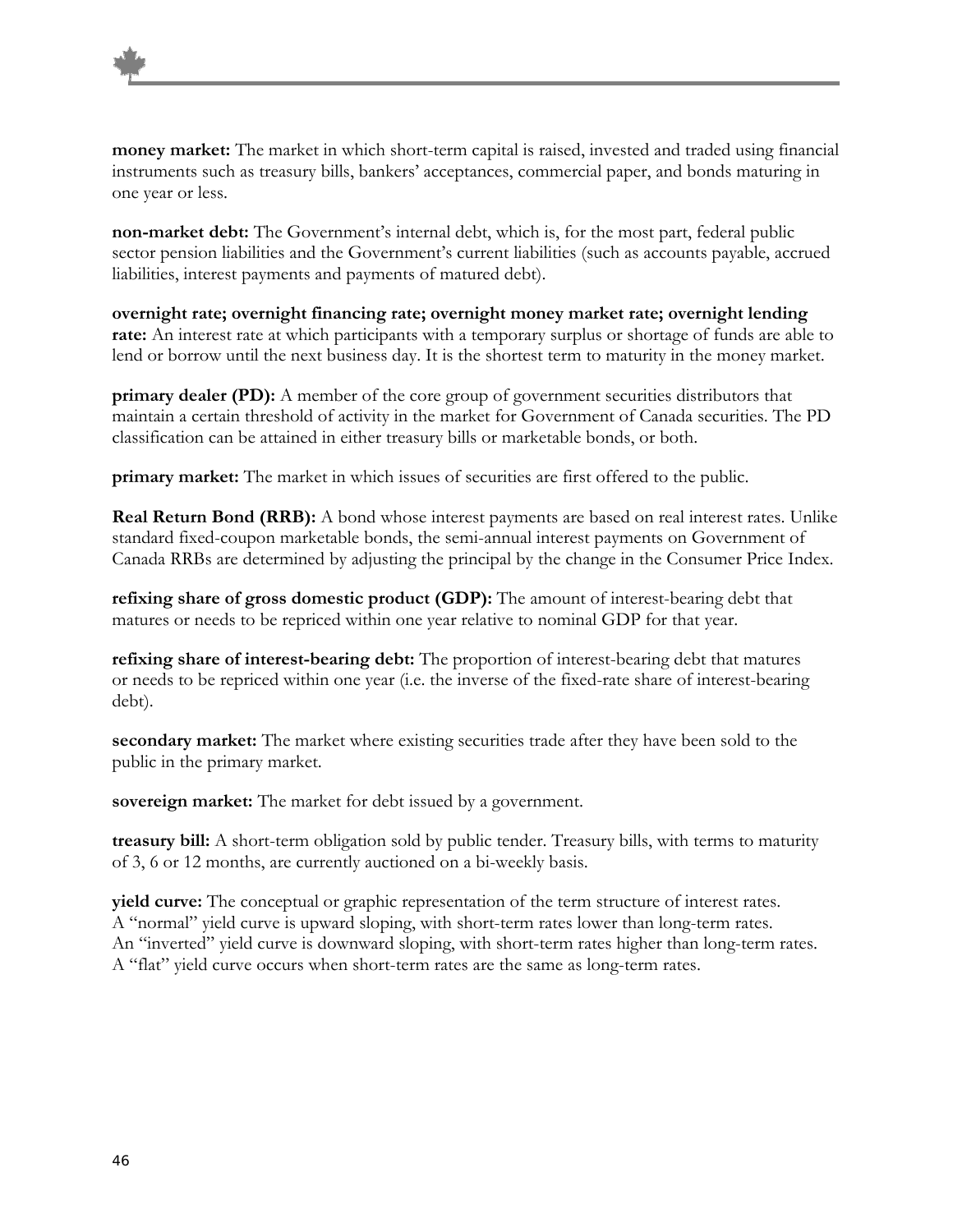

## Annex 4:

### Contact Information

Department of Finance Canada Financial Sector Policy Branch Financial Markets Division 140 O'Connor St., 11th Floor, East Tower Ottawa, Canada K1A 0G5 Telephone: 613-992-9031 Fax: 613-943-2039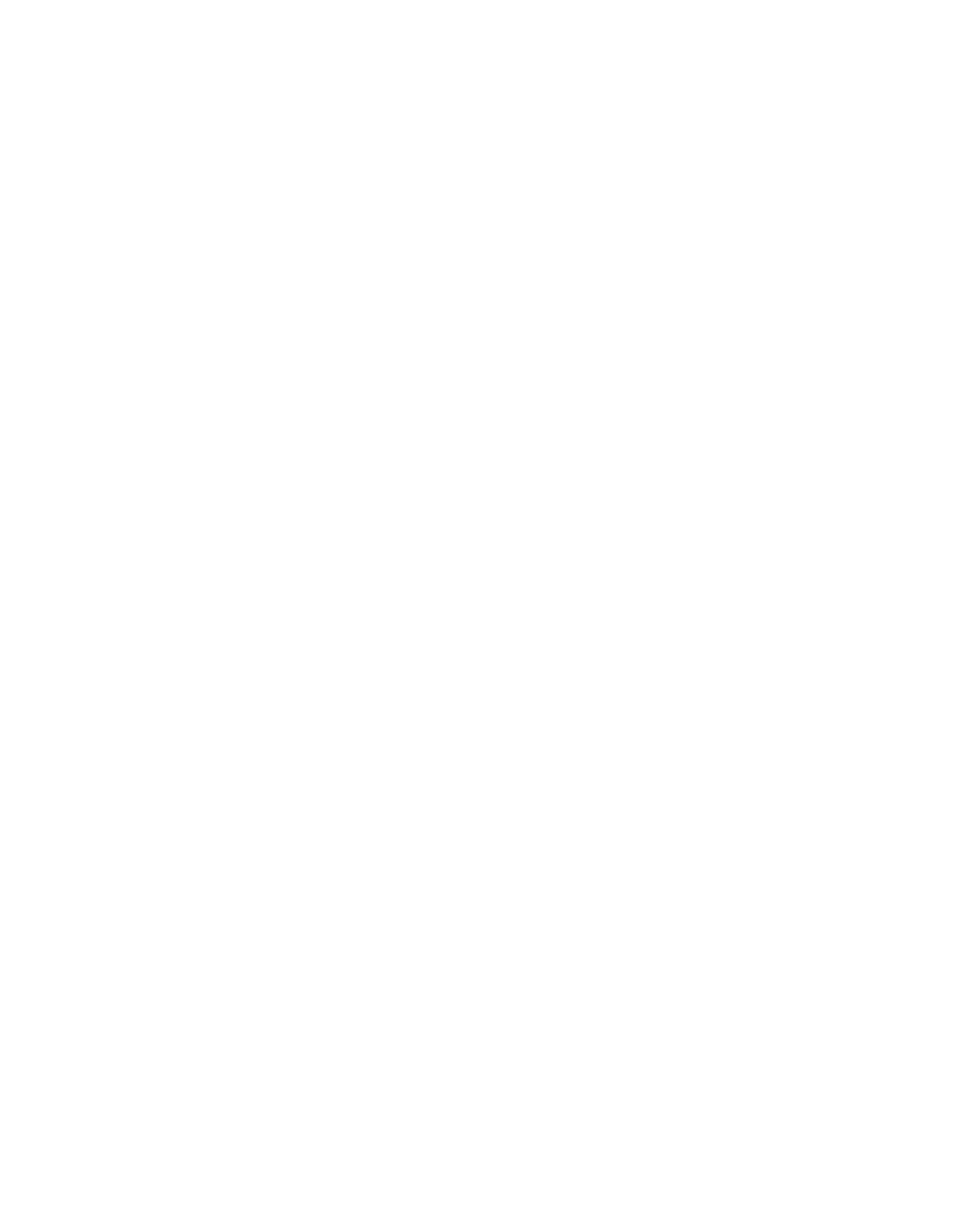**Debt Management Report 2011–2012**

## Reference Tables

- I Gross Public Debt, Outstanding Market Debt and Debt Charges
- II Government of Canada Outstanding Market Debt
- III Fiscal 2011–12 Treasury Bill Program
- IV Fiscal 2011–12 Treasury Bill Auction Results
- V Issuance of Government of Canada Domestic Bonds
- VI Fiscal 2011–12 Domestic Bond Program
- VII Fiscal 2011–12 Domestic Bond Auction Results
- VIII Outstanding Government of Canada Domestic Bonds as at March 31, 2012
	- IX Government of Canada Cross-Currency Swaps Outstanding as at March 31, 2012
	- X Fiscal 2011–12 Bond Buyback Program Operations
	- XI Crown Corporation Borrowings as at March 31, 2012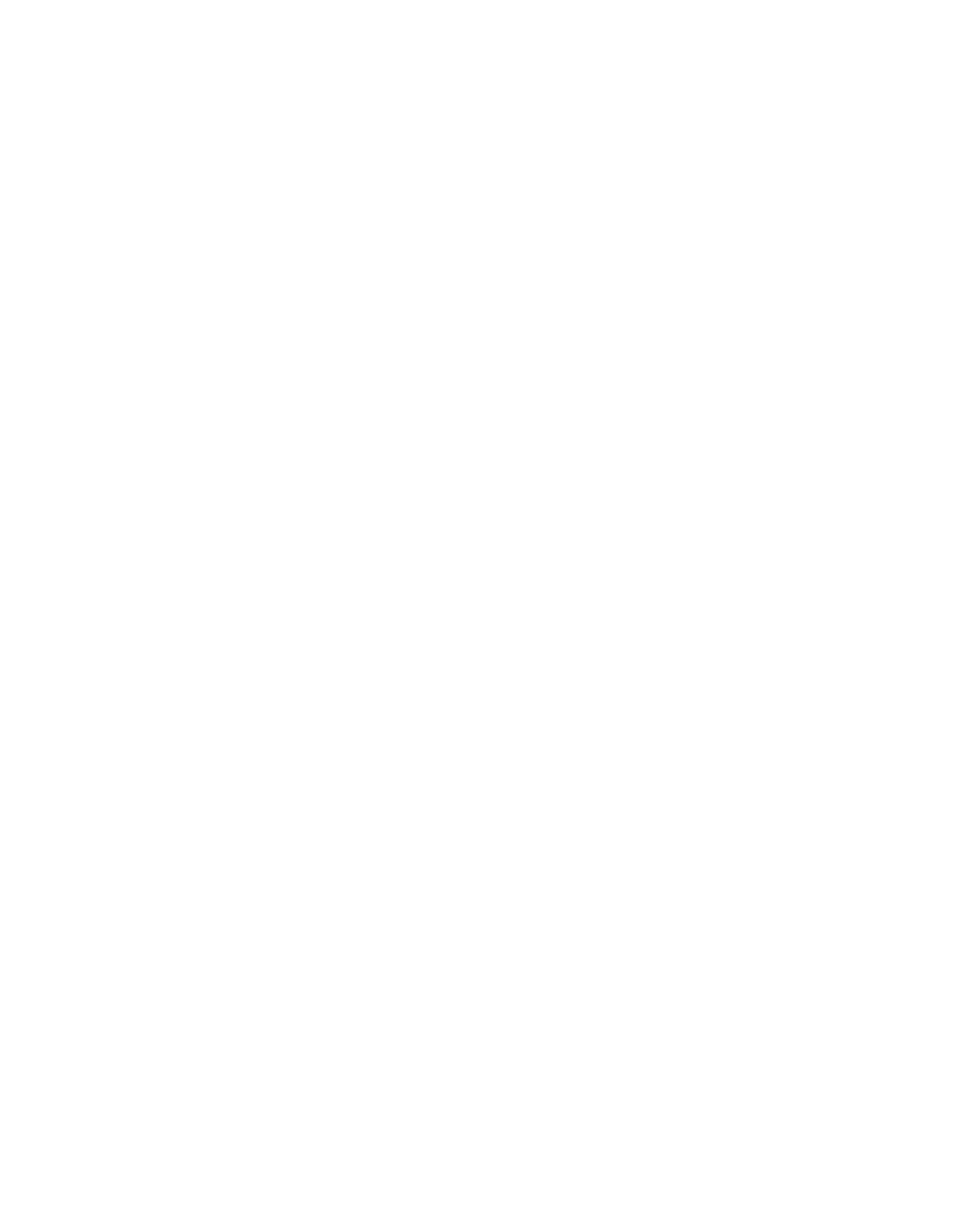

#### Reference Table I **Gross Public Debt,Outstanding Market Debt and Debt Charges**  (\$ billions)

|             |             |                   | Gross public debt    |                   |            |
|-------------|-------------|-------------------|----------------------|-------------------|------------|
|             |             | Market debt value | Accounts payable and | Pension and other |            |
| Fiscal year | Market debt | adjustments       | accrued liabilities  | liabilities       | Gross debt |
| 1985-86     | 201.2       | $-0.4$            | 39.4                 | 79.1              | 319.4      |
| 1986-87     | 228.6       | $-0.4$            | 42.1                 | 84.7              | 355.0      |
| 1987-88     | 250.8       | $-0.9$            | 47.2                 | 90.9              | 388.0      |
| 1988-89     | 276.3       | $-2.2$            | 50.2                 | 97.1              | 421.4      |
| 1989-90     | 294.6       | $-2.9$            | 53.2                 | 104.5             | 449.3      |
| 1990-91     | 323.9       | $-3.2$            | 54.9                 | 112.1             | 487.7      |
| 1991-92     | 351.9       | $-2.2$            | 56.1                 | 118.5             | 524.2      |
| 1992-93     | 382.7       | $-3.0$            | 58.4                 | 125.1             | 563.2      |
| 1993-94     | 414.0       | $-1.8$            | 63.7                 | 131.4             | 607.3      |
| 1994-95     | 441.0       | $-3.4$            | 71.3                 | 139.8             | 648.7      |
| 1995-96     | 469.5       | $-1.7$            | 74.9                 | 148.5             | 691.3      |
| 1996-97     | 476.9       | 0.3               | 75.9                 | 156.3             | 709.4      |
| 1997-98     | 466.8       | 1.4               | 81.7                 | 160.9             | 710.8      |
| 1998-99     | 457.7       | 2.6               | 83.7                 | 168.2             | 712.2      |
| 1999-00     | 454.2       | $-0.2$            | 83.9                 | 175.8             | 713.6      |
| 2000-01     | 444.9       | 1.3               | 88.5                 | 179.0             | 713.6      |
| $2001 - 02$ | 440.9       | 0.9               | 83.2                 | 177.9             | 703.0      |
| 2002-03     | 438.6       | $-1.1$            | 83.2                 | 178.3             | 699.0      |
| 2003-04     | 436.5       | $-2.5$            | 85.2                 | 180.9             | 700.1      |
| 2004-05     | 431.8       | $-4.3$            | 97.7                 | 179.8             | 705.0      |
| 2005-06     | 427.3       | $-6.1$            | 101.4                | 179.9             | 702.5      |
| 2006-07     | 418.8       | $-4.7$            | 106.5                | 185.1             | 705.8      |
| 2007-08     | 394.1       | $-3.4$            | 110.5                | 191.2             | 692.3      |
| 2008-09     | 510.9       | 3.1               | 114.0                | 196.1             | 824.2      |
| 2009-10     | 564.4       | $-5.3$            | 120.5                | 203.7             | 883.3      |
| 2010-11     | 596.8       | $-5.7$            | 119.1                | 210.7             | 920.9      |
| $2011 - 12$ | 631.0       | $-4.7$            | 125.0                | 216.4             | 967.7      |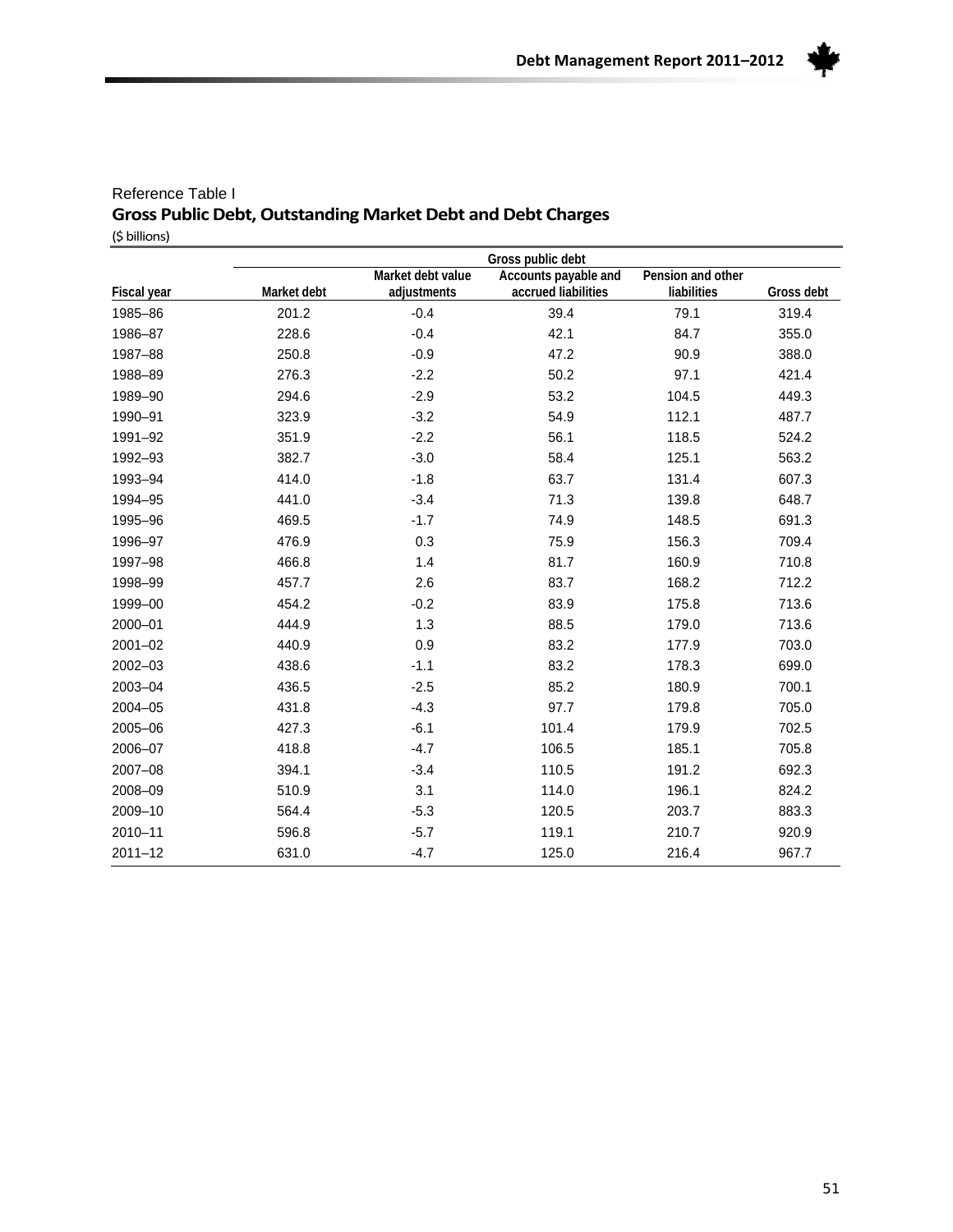#### Reference Table I *(cont'd)* **Gross Public Debt, Outstanding Market Debt and Debt Charges** (\$ billions)

|                    | Accumulated deficit and debt charges |                         |          |                      |                     |                              |  |
|--------------------|--------------------------------------|-------------------------|----------|----------------------|---------------------|------------------------------|--|
| <b>Fiscal year</b> | Gross debt                           | <b>Financial assets</b> | Net debt | Non-financial assets | Accumulated deficit | Gross public<br>debt charges |  |
| 1985-86            | 319.4                                | 70.1                    | 249.2    | 21.4                 | 227.8               | 27.7                         |  |
| 1986-87            | 355.0                                | 73.2                    | 281.8    | 24.2                 | 257.7               | 28.7                         |  |
| 1987-88            | 388.0                                | 75.0                    | 313.0    | 26.3                 | 286.7               | 31.2                         |  |
| 1988-89            | 421.4                                | 77.9                    | 343.6    | 29.0                 | 314.6               | 35.5                         |  |
| 1989-90            | 449.3                                | 74.5                    | 374.8    | 31.0                 | 343.8               | 41.2                         |  |
| 1990-91            | 487.7                                | 76.6                    | 411.1    | 33.4                 | 377.7               | 45.0                         |  |
| 1991-92            | 524.2                                | 78.5                    | 445.7    | 35.8                 | 410.0               | 43.9                         |  |
| 1992-93            | 563.2                                | 76.0                    | 487.2    | 38.2                 | 449.0               | 41.3                         |  |
| 1993-94            | 607.3                                | 79.3                    | 527.9    | 40.4                 | 487.5               | 40.1                         |  |
| 1994-95            | 648.7                                | 81.2                    | 567.5    | 43.3                 | 524.2               | 44.2                         |  |
| 1995-96            | 691.3                                | 92.7                    | 598.6    | 44.4                 | 554.2               | 49.4                         |  |
| 1996-97            | 709.4                                | 100.4                   | 609.0    | 46.1                 | 562.9               | 47.3                         |  |
| 1997-98            | 710.8                                | 103.6                   | 607.2    | 47.2                 | 559.9               | 43.1                         |  |
| 1998-99            | 712.2                                | 109.3                   | 602.9    | 48.7                 | 554.1               | 43.3                         |  |
| 1999-00            | 713.6                                | 123.5                   | 590.1    | 50.2                 | 539.9               | 43.4                         |  |
| 2000-01            | 713.6                                | 141.9                   | 571.7    | 51.7                 | 520.0               | 43.9                         |  |
| $2001 - 02$        | 703.0                                | 137.7                   | 565.3    | 53.4                 | 511.9               | 39.7                         |  |
| 2002-03            | 699.0                                | 139.5                   | 559.6    | 54.2                 | 505.3               | 37.3                         |  |
| 2003-04            | 700.1                                | 149.1                   | 551.0    | 54.8                 | 496.2               | 35.8                         |  |
| 2004-05            | 705.0                                | 155.4                   | 549.6    | 54.9                 | 494.7               | 34.1                         |  |
| 2005-06            | 702.5                                | 165.6                   | 536.9    | 55.4                 | 481.5               | 33.8                         |  |
| 2006-07            | 705.8                                | 181.9                   | 523.9    | 56.6                 | 467.3               | 33.9                         |  |
| 2007-08            | 692.3                                | 176.0                   | 516.3    | 58.6                 | 457.6               | 33.3                         |  |
| 2008-09            | 824.2                                | 298.9                   | 525.2    | 61.5                 | 463.7               | 31.0                         |  |
| 2009-10            | 883.3                                | 300.8                   | 582.5    | 63.4                 | 519.1               | 29.4                         |  |
| $2010 - 11$        | 920.9                                | 304.0                   | 616.9    | 66.6                 | 550.3               | 30.9                         |  |
| $2011 - 12$        | 967.7                                | 317.6                   | 650.1    | 68.0                 | 582.2               | 31.0                         |  |

Notes: Gross debt equals the sum of market debt, market debt value adjustments, accounts payable and accrued liabilities, and pension and other liabilities. Net debt equals gross debt less financial assets. Accumulated deficit equals net debt less non-financial assets.

Source: *Public Accounts of Canada*.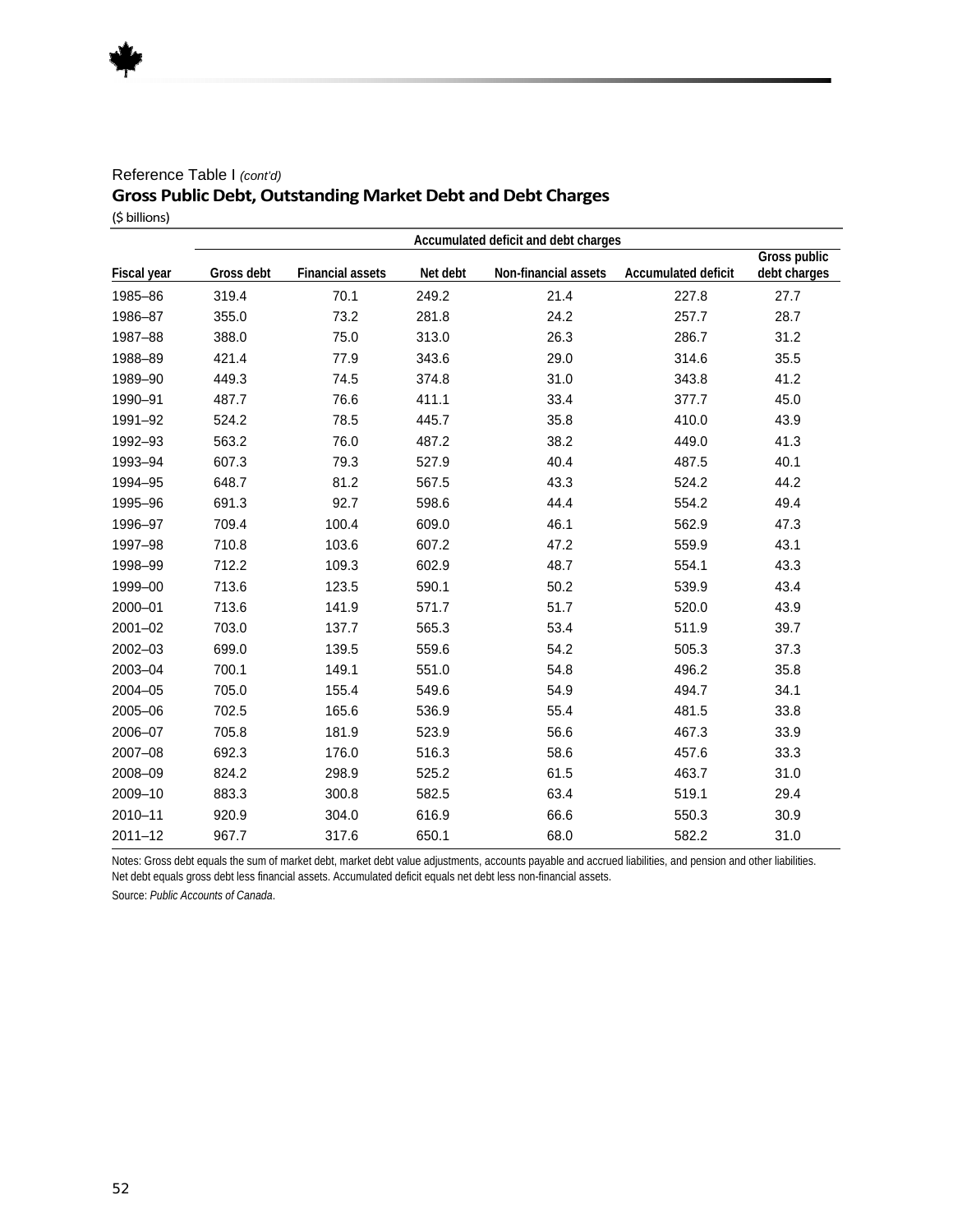

#### Reference Table II **Government of Canada Outstanding Market Debt** (\$ billions)

|             | Payable in Canadian dollars |                  |             |                |       |  |  |  |
|-------------|-----------------------------|------------------|-------------|----------------|-------|--|--|--|
|             |                             |                  |             | Canada Pension |       |  |  |  |
| Fiscal year | <b>Treasury bills</b>       | Marketable bonds | Retail debt | Plan bonds     | Total |  |  |  |
| 1985-86     | 62.0                        | 81.1             | 44.2        | 0.4            | 187.7 |  |  |  |
| 1986-87     | 77.0                        | 94.4             | 44.3        | 1.8            | 217.5 |  |  |  |
| 1987-88     | 81.1                        | 103.9            | 53.3        | 2.5            | 240.8 |  |  |  |
| 1988-89     | 102.7                       | 115.7            | 47.8        | 3.0            | 269.2 |  |  |  |
| 1989-90     | 118.6                       | 127.7            | 40.9        | 3.1            | 290.2 |  |  |  |
| 1990-91     | 139.2                       | 143.6            | 34.4        | 3.5            | 320.7 |  |  |  |
| 1991-92     | 152.3                       | 158.1            | 35.6        | 3.5            | 349.5 |  |  |  |
| 1992-93     | 162.1                       | 178.5            | 34.4        | 3.5            | 378.4 |  |  |  |
| 1993-94     | 166.0                       | 203.4            | 31.3        | 3.5            | 404.3 |  |  |  |
| 1994-95     | 164.5                       | 225.7            | 31.4        | 3.5            | 425.1 |  |  |  |
| 1995-96     | 166.1                       | 252.8            | 31.4        | 3.5            | 453.8 |  |  |  |
| 1996-97     | 135.4                       | 282.6            | 33.5        | 3.5            | 454.9 |  |  |  |
| 1997-98     | 112.3                       | 294.6            | 30.5        | 3.5            | 440.8 |  |  |  |
| 1998-99     | 97.0                        | 295.8            | 28.2        | 4.1            | 425.0 |  |  |  |
| 1999-00     | 99.9                        | 294.4            | 26.9        | 3.6            | 424.7 |  |  |  |
| 2000-01     | 88.7                        | 295.5            | 26.4        | 3.5            | 414.1 |  |  |  |
| $2001 - 02$ | 94.2                        | 294.9            | 24.0        | 3.4            | 416.5 |  |  |  |
| 2002-03     | 104.6                       | 289.2            | 22.6        | 3.4            | 419.8 |  |  |  |
| 2003-04     | 113.4                       | 279.0            | 21.3        | 3.4            | 417.1 |  |  |  |
| 2004-05     | 127.2                       | 266.7            | 19.1        | 3.4            | 416.3 |  |  |  |
| 2005-06     | 131.6                       | 261.9            | 17.3        | 3.1            | 413.9 |  |  |  |
| 2006-07     | 134.1                       | 257.9            | 15.2        | 1.7            | 408.9 |  |  |  |
| 2007-08     | 117.0                       | 253.8            | 13.1        | 1.0            | 384.9 |  |  |  |
| 2008-09     | 192.5                       | 295.3            | 12.5        | 0.5            | 500.8 |  |  |  |
| 2009-10     | 175.9                       | 367.9            | 11.8        | 0.5            | 556.1 |  |  |  |
| 2010-11     | 163.0                       | 416.1            | 10.1        | 0.0            | 589.2 |  |  |  |
| $2011 - 12$ | 163.2                       | 448.1            | 8.9         | 0.0            | 620.3 |  |  |  |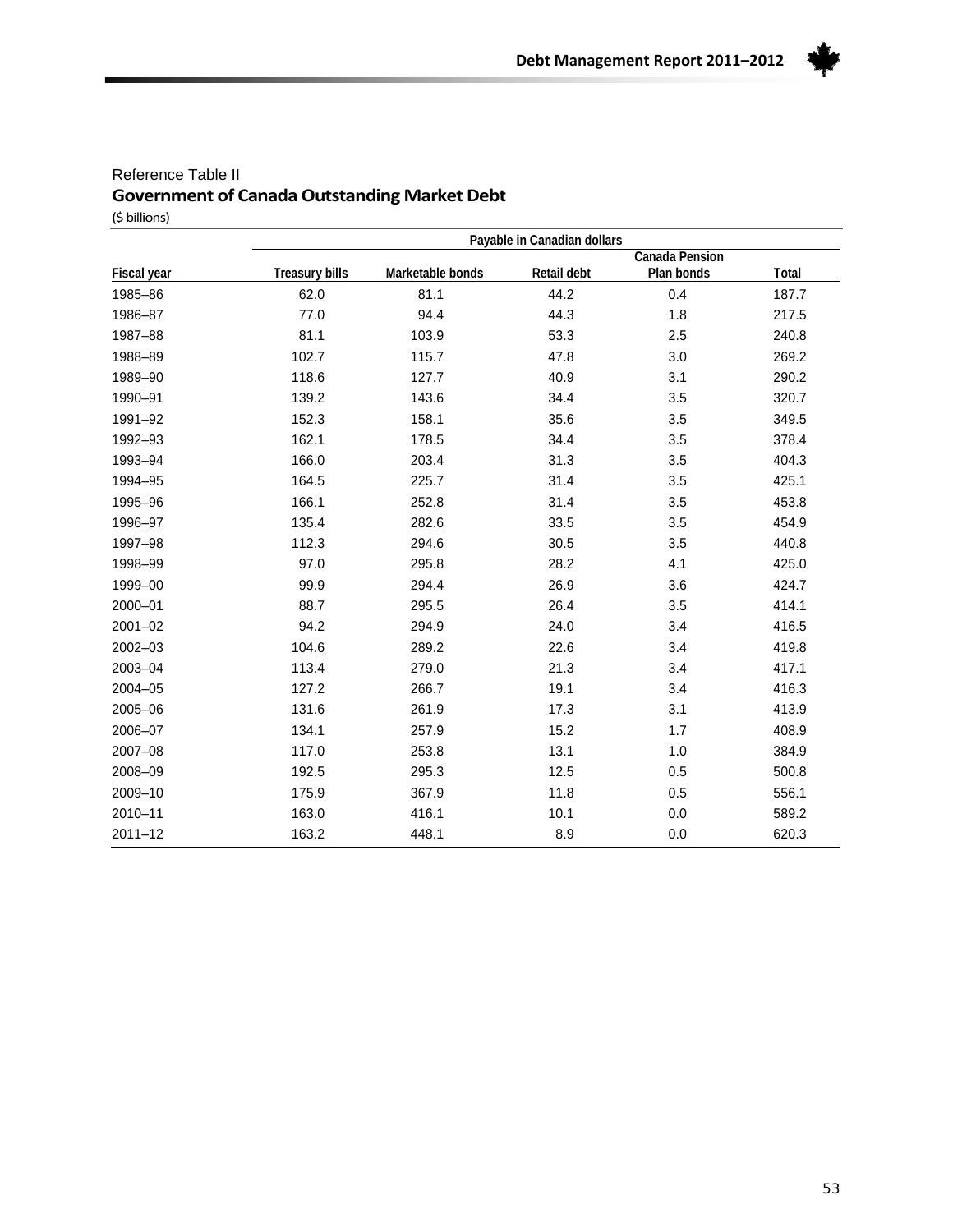#### Reference Table II *(cont'd)*

#### **Government of Canada Outstanding Market Debt**

(\$ billions)

|                    | Payable in foreign currencies |            |              |              |                  |            |       |
|--------------------|-------------------------------|------------|--------------|--------------|------------------|------------|-------|
|                    |                               | Marketable |              | Euro medium- |                  |            |       |
| <b>Fiscal year</b> | Canada bills                  | bonds      | Canada notes | term notes   | Standby drawings | Term loans | Total |
| 1985-86            | 0.0                           | 9.3        | 0.0          | 0.0          | 2.2              | 2.2        | 13.8  |
| 1986-87            | 1.0                           | 8.9        | 0.0          | 0.0          | 0.0              | 2.0        | 12.0  |
| 1987-88            | 1.0                           | 7.9        | 0.0          | 0.0          | 0.0              | 2.3        | 11.3  |
| 1988-89            | 1.1                           | 6.3        | 0.0          | 0.0          | 0.0              | 0.9        | 8.3   |
| 1989-90            | 1.4                           | 4.3        | 0.0          | 0.0          | 0.0              | 0.0        | 5.7   |
| 1990-91            | 1.0                           | 3.6        | 0.0          | 0.0          | 0.0              | 0.0        | 4.5   |
| 1991-92            | 0.0                           | 3.4        | 0.0          | 0.0          | 0.0              | 0.0        | 3.4   |
| 1992-93            | 2.6                           | 2.8        | 0.0          | 0.0          | 0.0              | 0.0        | 5.4   |
| 1993-94            | 5.6                           | 5.0        | 0.0          | 0.0          | 0.0              | 0.0        | 10.7  |
| 1994-95            | 9.0                           | 7.9        | 0.0          | 0.0          | 0.0              | 0.0        | 16.9  |
| 1995-96            | 7.0                           | 9.5        | 0.3          | 0.0          | 0.0              | 0.0        | 16.8  |
| 1996-97            | 8.4                           | 12.5       | 2.1          | 0.0          | 0.0              | 0.0        | 23.0  |
| 1997-98            | 9.4                           | 14.6       | 1.7          | 1.5          | 0.0              | 0.0        | 27.2  |
| 1998-99            | 10.2                          | 19.7       | 1.3          | 4.9          | 0.0              | 0.0        | 36.0  |
| 1999-00            | 6.0                           | 21.4       | 1.1          | 4.1          | 0.0              | 0.0        | 32.6  |
| 2000-01            | 7.2                           | 21.2       | 1.6          | 3.7          | 0.0              | 0.0        | 33.7  |
| $2001 - 02$        | 3.4                           | 19.8       | 1.2          | 3.2          | 0.0              | 0.0        | 27.5  |
| 2002-03            | 2.6                           | 14.5       | 1.2          | 3.3          | 0.0              | 0.0        | 21.6  |
| 2003-04            | 3.4                           | 13.2       | 1.3          | 3.0          | 0.0              | 0.0        | 20.8  |
| 2004-05            | 3.9                           | 9.9        | 1.1          | 1.7          | 0.0              | 0.0        | 16.5  |
| 2005-06            | 4.7                           | 7.6        | 0.5          | 1.5          | 0.0              | 0.0        | 14.3  |
| 2006-07            | 1.8                           | 6.7        | 0.5          | 1.6          | 0.0              | 0.0        | 10.6  |
| 2007-08            | 1.5                           | 6.1        | 0.5          | 1.6          | 0.0              | 0.0        | 9.7   |
| 2008-09            | 8.7                           | 0.3        | 0.0          | 1.7          | 0.0              | 0.0        | 10.6  |
| 2009-10            | 2.5                           | 5.8        | 0.0          | 0.0          | 0.0              | 0.0        | 8.2   |
| 2010-11            | 2.0                           | 5.6        | 0.0          | 0.0          | 0.0              | 0.0        | 7.6   |
| $2011 - 12$        | 2.1                           | 8.6        | 0.0          | 0.0          | 0.0              | 0.0        | 10.7  |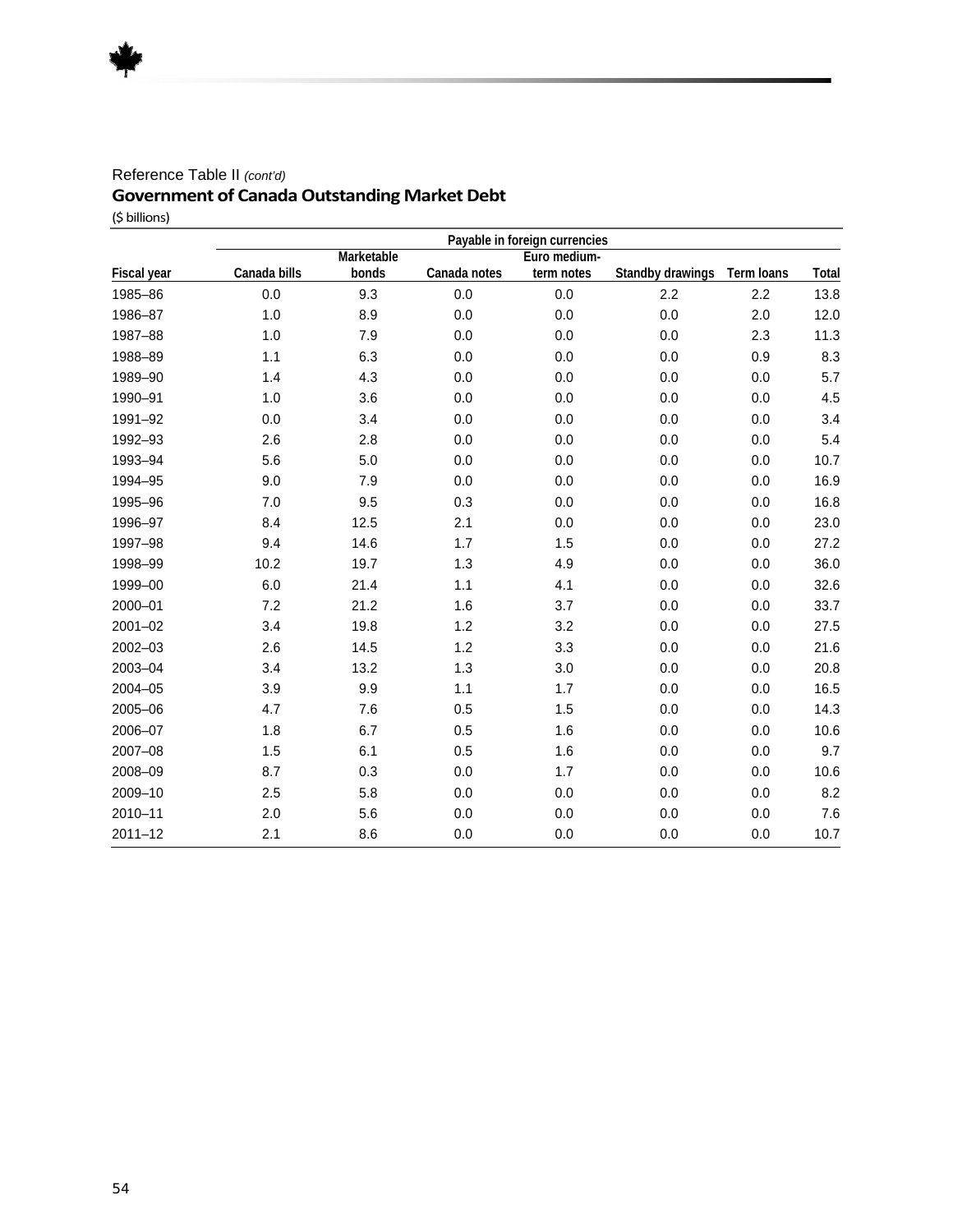

|                    |                  |                    | Total market debt         |                   |               |
|--------------------|------------------|--------------------|---------------------------|-------------------|---------------|
|                    | Total payable in | Total payable in   | Less: government's        |                   | Average       |
|                    | Canadian dollars | foreign currencies | own holdings <sup>1</sup> | Total market debt | interest rate |
| <b>Fiscal year</b> | (\$ billions)    | (\$ billions)      | (\$ billions)             | (\$ billions)     | $(\%)$        |
| 1985-86            | 187.7            | 13.8               | $-0.3$                    | 201.2             | 10.7          |
| 1986-87            | 217.5            | 12.0               | $-0.9$                    | 228.6             | 9.3           |
| 1987-88            | 240.8            | 11.3               | $-1.2$                    | 250.8             | 9.6           |
| 1988-89            | 269.2            | 8.3                | $-1.2$                    | 276.3             | 10.8          |
| 1989-90            | 290.2            | 5.7                | $-1.3$                    | 294.6             | 11.2          |
| 1990-91            | 320.7            | 4.5                | $-1.3$                    | 323.9             | 10.7          |
| 1991-92            | 349.5            | 3.4                | $-1.0$                    | 351.9             | 8.9           |
| 1992-93            | 378.4            | 5.4                | $-1.1$                    | 382.7             | 7.9           |
| 1993-94            | 404.3            | 10.7               | $-1.0$                    | 414.0             | 6.8           |
| 1994-95            | 425.1            | 16.9               | $-1.0$                    | 441.0             | 8.0           |
| 1995-96            | 453.8            | 16.8               | $-1.0$                    | 469.5             | 7.3           |
| 1996-97            | 454.9            | 23.0               | $-1.1$                    | 476.9             | 6.7           |
| 1997-98            | 440.8            | 27.2               | $-1.2$                    | 466.8             | 6.6           |
| 1998-99            | 425.0            | 36.0               | $-3.3$                    | 457.7             | 6.7           |
| 1999-00            | 424.7            | 32.6               | $-3.1$                    | 454.2             | 6.2           |
| 2000-01            | 414.1            | 33.7               | $-2.9$                    | 444.9             | 6.1           |
| $2001 - 02$        | 416.5            | 27.5               | $-3.1$                    | 440.9             | 5.6           |
| 2002-03            | 419.8            | 21.6               | $-2.7$                    | 438.6             | 5.3           |
| 2003-04            | 417.1            | 20.8               | $-1.5$                    | 436.5             | 4.9           |
| $2004 - 05$        | 416.3            | 16.5               | $-1.1$                    | 431.8             | 4.6           |
| 2005-06            | 413.9            | 14.3               | $-1.0$                    | 427.3             | 4.7           |
| 2006-07            | 408.9            | 10.6               | $-0.7$                    | 418.9             | 4.9           |
| 2007-08            | 384.9            | 9.7                | $-0.5$                    | 394.1             | 4.6           |
| 2008-09            | 500.8            | 10.6               | $-0.6$                    | 510.9             | 3.2           |
| 2009-10            | 556.1            | 8.2                | $-0.1$                    | 564.4             | 2.7           |
| 2010-11            | 589.2            | 7.6                | $-0.1$                    | 596.8             | 2.8           |
| $2011 - 12$        | 620.3            | 10.7               | $-0.1$                    | 631.0             | 2.7           |

#### Reference Table II *(cont'd)* **Government of CanadaOutstanding Market Debt**

Note: Numbers may not add due to rounding.

1 Because certain comparative figures have been restated to reflect the presentation method used in recent years, the numbers presented in this reference table can differ from numbers presented in other sections of the *Debt Management Report*. In the reference table, ''Government's Holding – Consolidation Adjustment'' is presented separately but in the rest of the report the amount is incorporated in the figures. For more information, please consult Table 6.10 and Table 6.14 of the *Public Accounts of Canada 2012*.

Source: *Public Accounts of Canada*.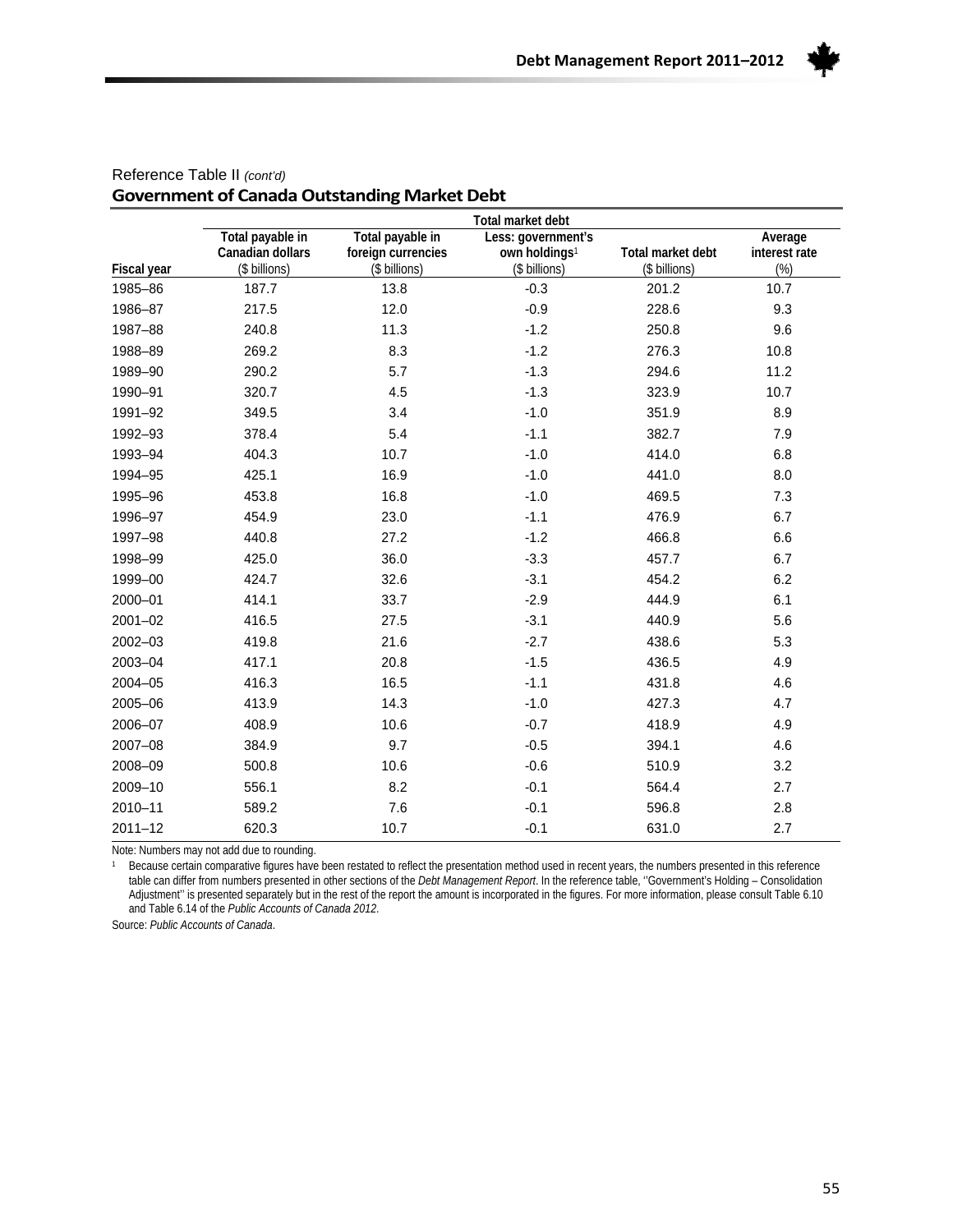#### Reference Table III **Fiscal 2011–12 Treasury Bill Program**  (\$millions)

|                          | Maturing         |                | New issues |       |        |                  |       |       |       |        |
|--------------------------|------------------|----------------|------------|-------|--------|------------------|-------|-------|-------|--------|
| Settlement date          | CMB <sup>1</sup> | $3 \text{ mo}$ | 6 mo       | 12 mo | Total  | CMB <sup>1</sup> | 3 mo  | 6 mo  | 12 mo | Total  |
| April 1, 2011            | 3,500            |                |            |       | 3,500  |                  |       |       |       | 0      |
| April 5, 2011            | 3,000            |                |            |       | 3,000  |                  |       |       |       | 0      |
| April 14, 2011           | 3,000            | 7,100          |            | 6,000 | 16,100 |                  | 7,700 | 2,900 | 2,900 | 13,500 |
| April 15, 2011           |                  |                |            |       | 0      | 2,500            |       |       |       | 2,500  |
| April 19, 2011           |                  |                |            |       | 0      | 3,500            |       |       |       | 3,500  |
| April 21, 2011           |                  |                |            |       | 0      | 3,000            |       |       |       | 3,000  |
| April 28, 2011           |                  | 6,200          | 6,700      |       | 12,900 |                  | 7,700 | 2,900 | 2,900 | 13,500 |
| May 2, 2011              | 6,000            |                |            |       | 6,000  |                  |       |       |       | 0      |
| May 3, 2011              | 3,000            |                |            |       | 3,000  |                  |       |       |       | 0      |
| May 12, 2011             |                  | 5,900          |            | 5,300 | 11,200 |                  | 7,700 | 2,900 | 2,900 | 13,500 |
| May 20, 2011             |                  |                |            |       | 0      | 3,000            |       |       |       | 3,000  |
| May 26, 2011             |                  | 6,500          | 5,600      |       | 12,100 |                  | 7,400 | 2,800 | 2,800 | 13,000 |
| May 27, 2011             |                  |                |            |       | 0      | 1,500            |       |       |       | 1,500  |
| May 31, 2011             |                  |                |            |       | 0      | 2,000            |       |       |       | 2,000  |
| June 3, 2011             | 3,000            |                |            |       | 3,000  |                  |       |       |       | 0      |
| June 6, 2011             | 1,500            |                |            |       | 1,500  |                  |       |       |       | 0      |
| June 9, 2011             |                  | 7,100          |            | 5,300 | 12,400 |                  | 8,000 | 3,000 | 3,000 | 14,000 |
| June 15, 2011            | 2,000            |                |            |       | 2,000  |                  |       |       |       | 0      |
| June 16, 2011            |                  |                |            |       | 0      | 2,400            |       |       |       | 2,400  |
| June 20, 2011            |                  |                |            |       | 0      | 2,000            |       |       |       | 2,000  |
| June 23, 2011            |                  | 6,800          | 5,500      |       | 12,300 |                  | 7,400 | 2,800 | 2,800 | 13,000 |
| June 28, 2011            |                  |                |            |       | 0      | 3,000            |       |       |       | 3,000  |
| July 6, 2011             | 2,400            |                |            |       | 2,400  |                  |       |       |       | 0      |
| July 7, 2011             | 2,000            | 7,700          |            | 5,800 | 15,500 |                  | 6,500 | 2,500 | 2,500 | 11,500 |
| July 11, 2011            | 3,000            |                |            |       | 3,000  |                  |       |       |       | 0      |
| July 18, 2011            |                  |                |            |       | 0      | 2,500            |       |       |       | 2,500  |
| July 20, 2011            |                  |                |            |       | 0      | 3,000            |       |       |       | 3,000  |
| July 21, 2011            |                  | 7,700          | 4,700      |       | 12,400 |                  | 6,500 | 2,500 | 2,500 | 11,500 |
| July 27, 2011            |                  |                |            |       | 0      | 2,300            |       |       |       | 2,300  |
| August 3, 2011           | 3,000            |                |            |       | 3,000  |                  |       |       |       | 0      |
| August 4, 2011           | 2,500            | 7,700          |            | 5,600 | 15,800 |                  | 8,000 | 3,000 | 3,000 | 14,000 |
| August 5, 2011           | 2,300            |                |            |       | 2,300  |                  |       |       |       | 0      |
| August 18, 2011          |                  | 7,700 5,200    |            |       | 12,900 |                  | 8,600 | 3,200 | 3,200 | 15,000 |
| August 25, 2011          |                  |                |            |       | 0      | 3,400            |       |       |       | 3,400  |
| August 29, 2011          |                  |                |            |       | 0      | 3,200            |       |       |       | 3,200  |
| August 31, 2011          |                  |                |            |       | 0      | 3,500            |       |       |       | 3,500  |
| September 1, 2011        |                  | 7,400          |            | 5,700 | 13,100 |                  | 9,200 | 3,400 | 3,400 | 16,000 |
| September 6, 2011        | 3,400            |                |            |       | 3,400  |                  |       |       |       | 0      |
| September 15, 2011 3,200 |                  | 8,000          | 5,500      |       | 16,700 |                  | 8,900 | 3,300 | 3,300 | 15,500 |
| September 16, 2011 3,500 |                  |                |            |       | 3,500  |                  |       |       |       | 0      |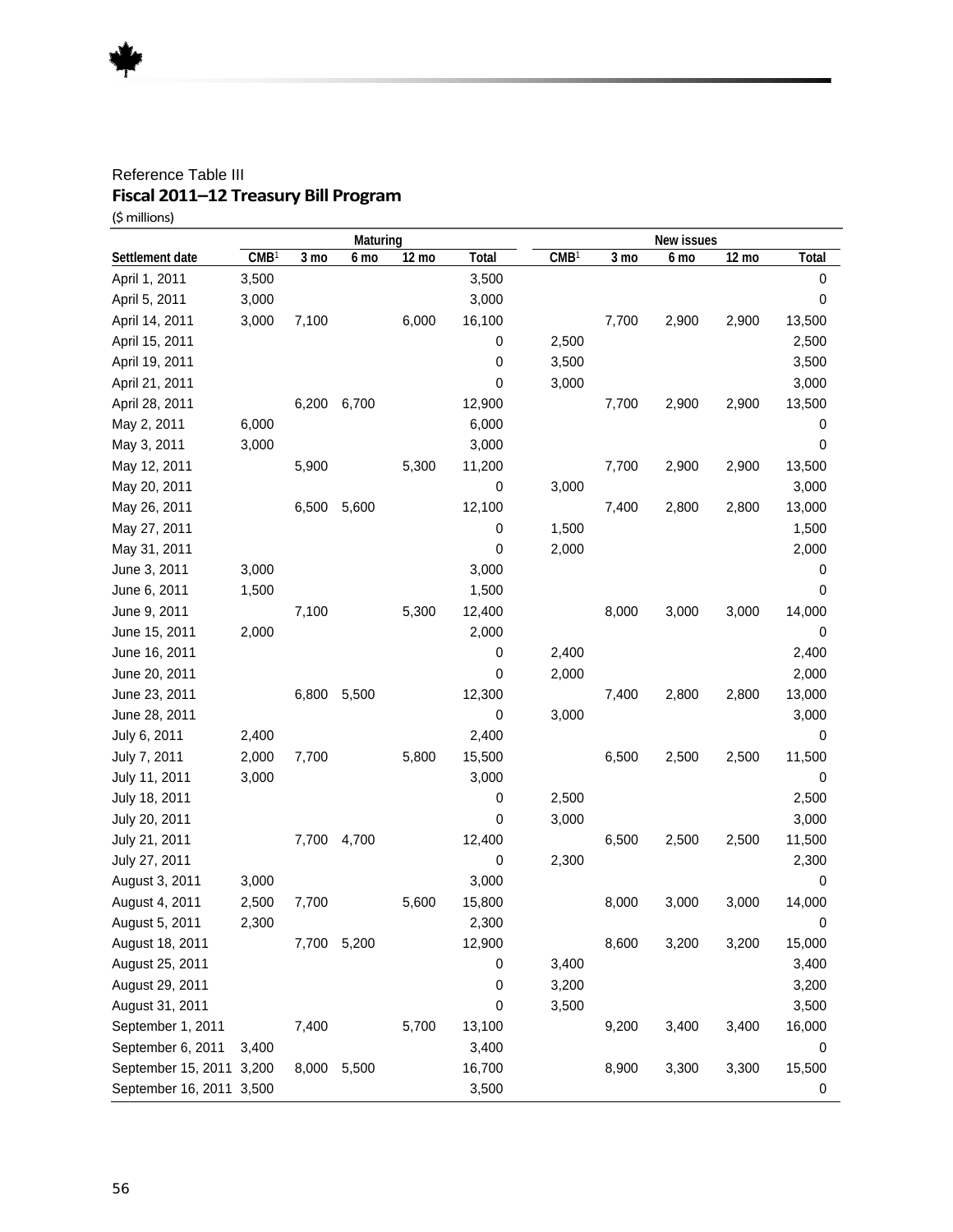

(\$millions)

|                    |                  |         | Maturing |       |                |                  |         | <b>New Issues</b> |        |              |
|--------------------|------------------|---------|----------|-------|----------------|------------------|---------|-------------------|--------|--------------|
| Settlement date    | CMB <sup>1</sup> | 3 mo    | 6 mo     | 12 mo | Total          | CMB <sup>1</sup> | 3 mo    | 6 mo              | 12 mo  | <b>Total</b> |
| September 19, 2011 |                  |         |          |       | 0              | 2,800            |         |                   |        | 2,800        |
| September 21, 2011 |                  |         |          |       | 0              | 2,200            |         |                   |        | 2,200        |
| September 26, 2011 |                  |         |          |       | 0              | 2,700            |         |                   |        | 2,700        |
| September 29, 2011 |                  | 7,400   |          | 6,100 | 13,500         |                  | 8,900   | 3,300             | 3,300  | 15,500       |
| October 4, 2011    | 2,800            |         |          |       | 2,800          |                  |         |                   |        | 0            |
| October 11, 2011   | 2,200            |         |          |       | 2,200          |                  |         |                   |        | 0            |
| October 12, 2011   |                  |         |          |       | 0              | 1,300            |         |                   |        | 1,300        |
| October 13, 2011   |                  | 6,500   | 5,800    |       | 12,300         |                  | 8,900   | 3,300             | 3,300  | 15,500       |
| October 17, 2011   | 2,700            |         |          |       | 2,700          |                  |         |                   |        | 0            |
| October 20, 2011   |                  |         |          |       | 0              | 1,500            |         |                   |        | 1,500        |
| October 27, 2011   |                  | 6,500   |          | 6,700 | 13,200         |                  | 7,700   | 2,900             | 2,900  | 13,500       |
| November 2, 2011   | 1,500            |         |          |       | 1,500          |                  |         |                   |        | 0            |
| November 7, 2011   | 1,300            |         |          |       | 1,300          |                  |         |                   |        | 0            |
| November 10, 2011  |                  | 8,000   | 5,700    |       | 13,700         |                  | 7,400   | 2,800             | 2,800  | 13,000       |
| November 21, 2011  |                  |         |          |       | 0              | 1,500            |         |                   |        | 1,500        |
| November 24, 2011  |                  | 8,600   |          | 5,600 | 14,200         |                  | 7,700   | 2,900             | 2,900  | 13,500       |
| November 28, 2011  |                  |         |          |       | 0              | 1,500            |         |                   |        | 1,500        |
| November 30, 2011  |                  |         |          |       | 0              | 2,700            |         |                   |        | 2,700        |
| December 2, 2011   | 1,500            |         |          |       | 1,500          |                  |         |                   |        | 0            |
| December 5, 2011   | 1,500            |         |          |       | 1,500          |                  |         |                   |        | 0            |
| December 8, 2011   |                  | 9,200   | 5,800    |       | 15,000         |                  | 6,500   | 2,500             | 2,500  | 11,500       |
| December 12, 2011  | 2,700            |         |          |       | 2,700          | 2,000            |         |                   |        | 2,000        |
| December 14, 2011  |                  |         |          |       | 0              | 2,800            |         |                   |        | 2,800        |
| December 22, 2011  |                  | 8,900   |          | 5,500 | 14,400         |                  | 6,800   | 2,600             | 2,600  | 12,000       |
| January 5, 2012    | 2,000            | 8,900   | 5,000    |       | 15,900         |                  | 6,500   | 2,500             | 2,500  | 11,500       |
| January 6, 2012    | 2,800            |         |          |       | 2,800          |                  |         |                   |        | 0            |
| January 18, 2012   |                  |         |          |       | 0              | 2,700            |         |                   |        | 2,700        |
| January 19, 2012   |                  | 8,900   |          | 4,700 | 13,600         |                  | 6,500   | 2,500             | 2,500  | 11,500       |
| January 20, 2012   |                  |         |          |       | 0              | 2,700            |         |                   |        | 2,700        |
| February 2, 2012   | 2,700            | 7,700   | 6,200    |       | 16,600         |                  | 6,800   | 2,600             | 2,600  | 12,000       |
| February 7, 2012   | 2,700            |         |          |       | 2,700          |                  |         |                   |        | 0            |
| February 13, 2012  |                  |         |          |       | 0              | 1,800            |         |                   |        | 1,800        |
| February 16, 2012  |                  | 7,400   |          | 5,200 | 12,600         |                  | 6,800   | 2,600             | 2,600  | 12,000       |
| February 17, 2012  |                  |         |          |       | 0              | 2,500            |         |                   |        | 2,500        |
| March 1, 2012      |                  | 7,700   | 6,700    |       | 14,400         | 3,200            | 7,400   | 2,800             | 2,800  | 16,200       |
| March 2, 2012      | 4,300            |         |          |       | 4,300          |                  |         |                   |        | 0            |
| March 5, 2012      | 3,200            |         |          |       | 3,200          |                  |         |                   |        | 0            |
| March 15, 2012     |                  | 6,500   |          | 5,500 | 12,000         |                  | 7,700   | 2,900             | 2,900  | 13,500       |
| March 16, 2012     |                  |         |          |       | 0              | 3,400            |         |                   |        | 3,400        |
| March 20, 2012     |                  |         |          |       | 0              | 2,200            |         |                   |        | 2,200        |
| March 23, 2012     |                  |         |          |       | 0              | 1,600            |         |                   |        | 1,600        |
| March 29, 2012     |                  | 6,800   | 6,600    |       | 13,400         |                  | 7,700   | 2,900             | 2,900  | 13,500       |
| <b>Total</b>       | 84,200           | 194,800 | 75,000   |       | 73,000 427,000 | 81,900           | 196,900 | 74,300            | 74,300 | 427,400      |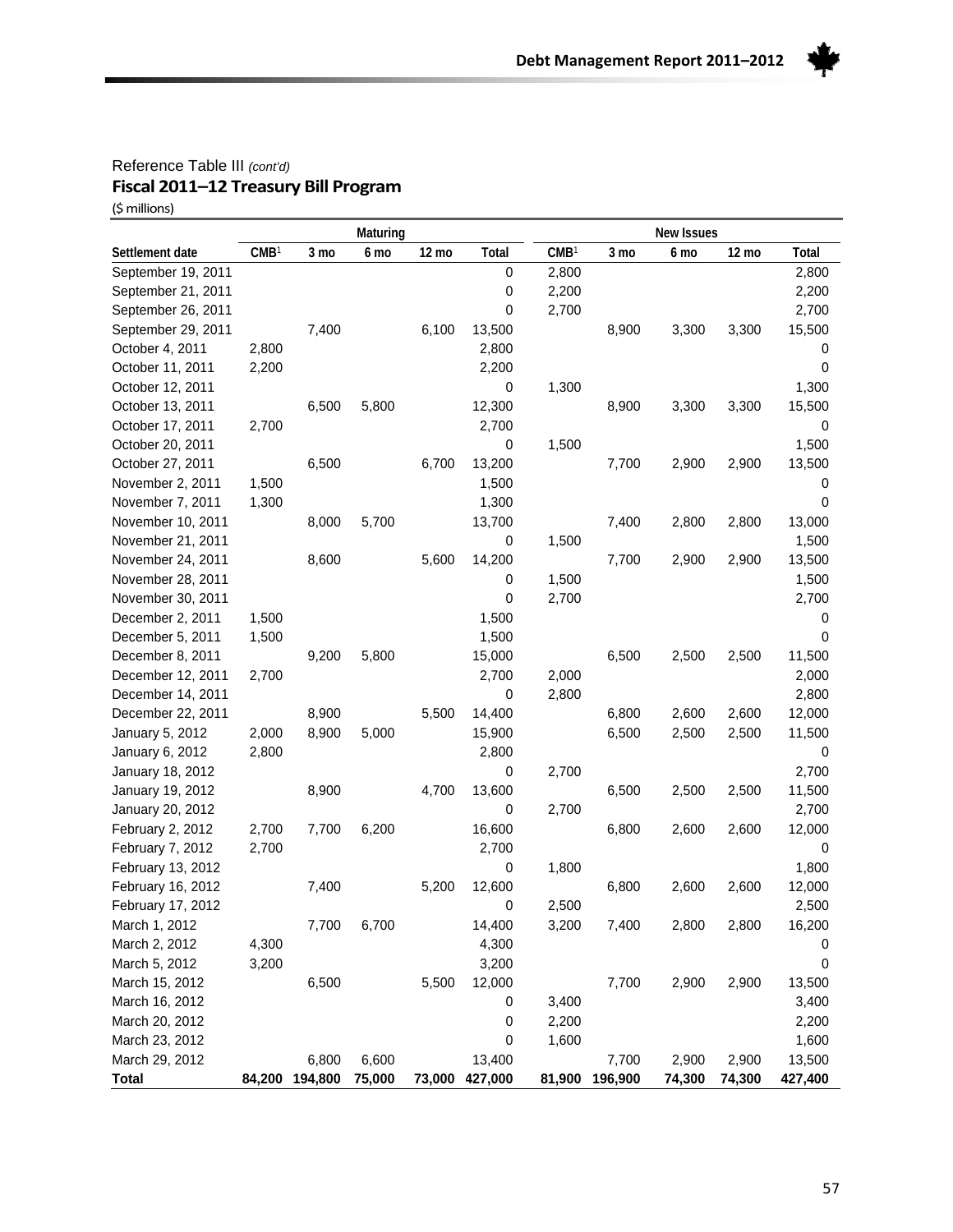|                 | Net increment                             |                                             |                        |                             |                                   | Average tender yields      |                |                |                 |
|-----------------|-------------------------------------------|---------------------------------------------|------------------------|-----------------------------|-----------------------------------|----------------------------|----------------|----------------|-----------------|
| Settlement date | <b>Total</b><br>maturing<br>(\$ millions) | <b>Total new</b><br>issues<br>(\$ millions) | Total<br>(\$ millions) | Cumulative<br>(\$ millions) | O/S <sup>2</sup><br>(\$ millions) | CMB <sup>1</sup><br>$(\%)$ | 3 mo<br>$(\%)$ | 6 mo<br>$(\%)$ | 12 mo<br>$(\%)$ |
| April 1, 2011   | 3,500                                     | 0                                           | $-3,500$               | $-3,500$                    | 159,500                           |                            |                |                |                 |
| April 5, 2011   | 3,000                                     | 0                                           | $-3,000$               | $-6,500$                    | 156,500                           |                            |                |                |                 |
| April 14, 2011  | 16,100                                    | 13,500                                      | $-2,600$               | $-9,100$                    | 153,900                           |                            | 0.97           | 1.14           | 1.47            |
| April 15, 2011  | 0                                         | 2,500                                       | 2,500                  | $-6,600$                    | 156,400                           | 0.97                       |                |                |                 |
| April 19, 2011  | 0                                         | 3,500                                       | 3,500                  | $-3,100$                    | 159,900                           | 1.00                       |                |                |                 |
| April 21, 2011  | 0                                         | 3,000                                       | 3,000                  | $-100$                      | 162,900                           | 1.00                       |                |                |                 |
| April 28, 2011  | 12,900                                    | 13,500                                      | 600                    | 500                         | 163,500                           |                            | 0.98           | 1.14           | 1.43            |
| May 2, 2011     | 6,000                                     | 0                                           | $-6,000$               | $-5,500$                    | 157,500                           |                            |                |                |                 |
| May 3, 2011     | 3,000                                     | 0                                           | $-3,000$               | $-8,500$                    | 154,500                           |                            |                |                |                 |
| May 12, 2011    | 11,200                                    | 13,500                                      | 2,300                  | $-6,200$                    | 156,800                           |                            | 0.98           | 1.13           | 1.39            |
| May 20, 2011    | 0                                         | 3,000                                       | 3,000                  | $-3,200$                    | 159,800                           | 0.98                       |                |                |                 |
| May 26, 2011    | 12,100                                    | 13,000                                      | 900                    | $-2,300$                    | 160,700                           |                            | 0.96           | 1.07           | 1.28            |
| May 27, 2011    | 0                                         | 1,500                                       | 1,500                  | $-800$                      | 162,200                           | 0.96                       |                |                |                 |
| May 31, 2011    | $\pmb{0}$                                 | 2,000                                       | 2,000                  | 1,200                       | 164,200                           | 0.98                       |                |                |                 |
| June 3, 2011    | 3,000                                     | 0                                           | $-3,000$               | $-1,800$                    | 161,200                           |                            |                |                |                 |
| June 6, 2011    | 1,500                                     | 0                                           | $-1,500$               | $-3,300$                    | 159,700                           |                            |                |                |                 |
| June 9, 2011    | 12,400                                    | 14,000                                      | 1,600                  | $-1,700$                    | 161,300                           |                            | 0.95           | 1.05           | 1.23            |
| June 15, 2011   | 2,000                                     | 0                                           | $-2,000$               | $-3,700$                    | 159,300                           |                            |                |                |                 |
| June 16, 2011   | 0                                         | 2,400                                       | 2,400                  | $-1,300$                    | 161,700                           | 0.93                       |                |                |                 |
| June 20, 2011   | 0                                         | 2,000                                       | 2,000                  | 700                         | 163,700                           | 0.93                       |                |                |                 |
| June 23, 2011   | 12,300                                    | 13,000                                      | 700                    | 1,400                       | 164,400                           |                            | 0.92           | 1.02           | 1.22            |
| June 28, 2011   | 0                                         | 3,000                                       | 3,000                  | 4,400                       | 167,400                           | 0.97                       |                |                |                 |
| July 6, 2011    | 2,400                                     | 0                                           | $-2,400$               | 2,000                       | 165,000                           |                            |                |                |                 |
| July 7, 2011    | 15,500                                    | 11,500                                      | $-4,000$               | $-2,000$                    | 161,000                           |                            | 0.93           | 1.05           | 1.26            |
| July 11, 2011   | 3,000                                     | 0                                           | $-3,000$               | $-5,000$                    | 158,000                           |                            |                |                |                 |
| July 18, 2011   | 0                                         | 2,500                                       | 2,500                  | $-2,500$                    | 160,500                           | 0.94                       |                |                |                 |
| July 20, 2011   | 0                                         | 3,000                                       | 3,000                  | 500                         | 163,500                           | 0.98                       |                |                |                 |
| July 21, 2011   | 12,400                                    | 11,500                                      | $-900$                 | $-400$                      | 162,600                           |                            | 0.93           | 1.04           | 1.24            |
| July 27, 2011   | 0                                         | 2,300                                       | 2,300                  | 1,900                       | 164,900                           | 0.99                       |                |                |                 |
| August 3, 2011  | 3,000                                     | 0                                           | $-3,000$               | $-1,100$                    | 161,900                           |                            |                |                |                 |
| August 4, 2011  | 15,800                                    | 14,000                                      | $-1,800$               | $-2,900$                    | 160,100                           |                            | 0.92           | 1.01           | 1.18            |
| August 5, 2011  | 2,300                                     | 0                                           | $-2,300$               | $-5,200$                    | 157,800                           |                            |                |                |                 |
| August 18, 2011 | 12,900                                    | 15,000                                      | 2,100                  | $-3,100$                    | 159,900                           |                            | 0.85           | 0.93           | 0.92            |
| August 25, 2011 | 0                                         | 3,400                                       | 3,400                  | 300                         | 163,300                           | 0.98                       |                |                |                 |
| August 29, 2011 | $\pmb{0}$                                 | 3,200                                       | 3,200                  | 3,500                       | 166,500                           | 0.97                       |                |                |                 |
| August 31, 2011 | 0                                         | 3,500                                       | 3,500                  | 7,000                       | 170,000                           | 1.00                       |                |                |                 |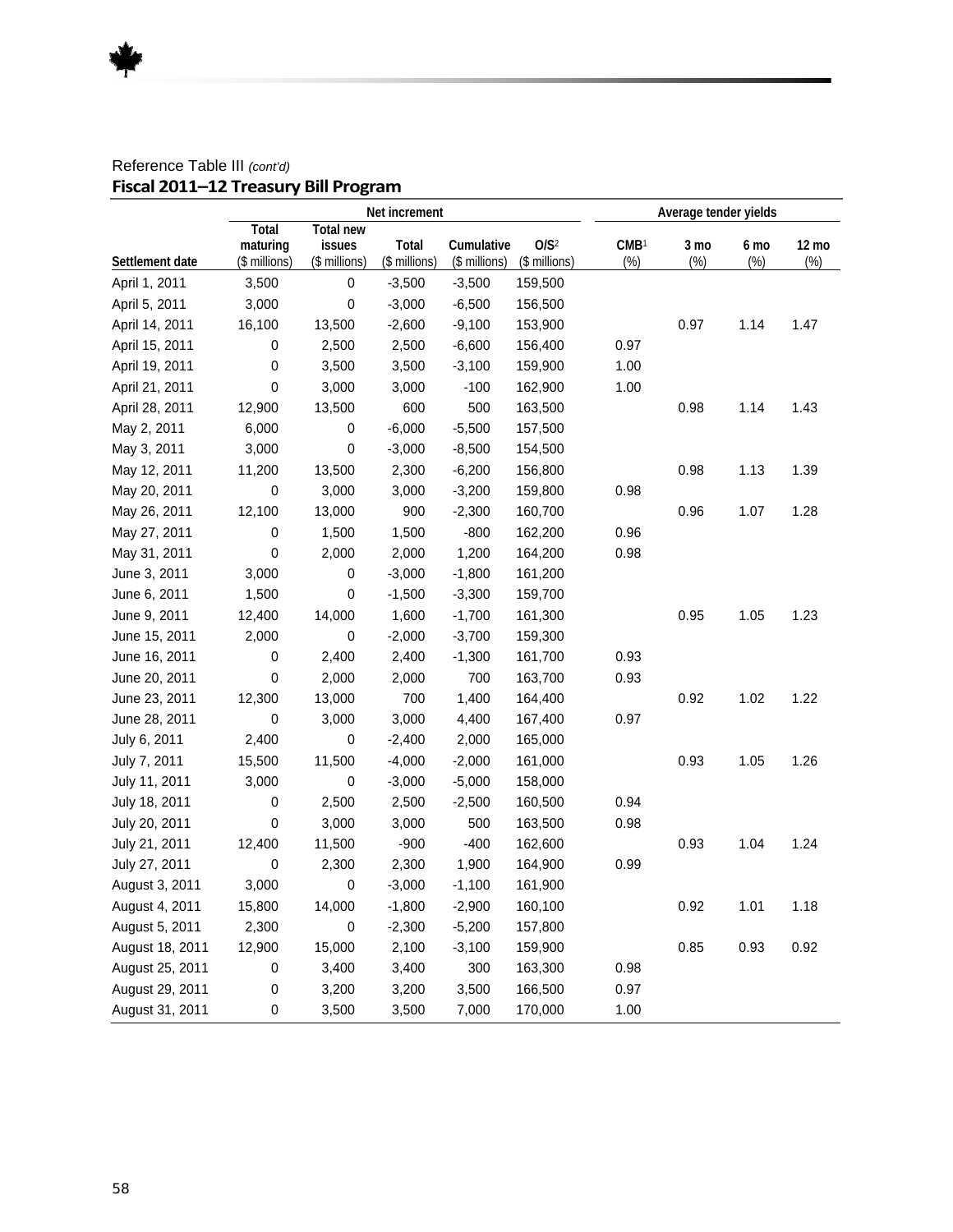

|                    | Net increment                      |                                             |                        |                             |                                   | Average tender yields   |                |             |                 |
|--------------------|------------------------------------|---------------------------------------------|------------------------|-----------------------------|-----------------------------------|-------------------------|----------------|-------------|-----------------|
| Settlement date    | Total<br>maturing<br>(\$ millions) | <b>Total new</b><br>issues<br>(\$ millions) | Total<br>(\$ millions) | Cumulative<br>(\$ millions) | O/S <sup>2</sup><br>(\$ millions) | CMB <sup>1</sup><br>(%) | 3 mo<br>$(\%)$ | 6 mo<br>(%) | 12 mo<br>$(\%)$ |
| September 1, 2011  | 13,100                             | 16,000                                      | 2,900                  | 9,900                       | 172,900                           |                         | 0.93           | 0.94        | 0.95            |
| September 6, 2011  | 3,400                              | $\pmb{0}$                                   | $-3,400$               | 6,500                       | 169,500                           |                         |                |             |                 |
| September 15, 2011 | 16,700                             | 15,500                                      | $-1,200$               | 5,300                       | 168,300                           |                         | 0.90           | 0.91        | 0.92            |
| September 16, 2011 | 3,500                              | 0                                           | $-3,500$               | 1,800                       | 164,800                           |                         |                |             |                 |
| September 19, 2011 | 0                                  | 2,800                                       | 2,800                  | 4,600                       | 167,600                           | 0.94                    |                |             |                 |
| September 21, 2011 | 0                                  | 2,200                                       | 2,200                  | 6,800                       | 169,800                           | 0.93                    |                |             |                 |
| September 26, 2011 | 0                                  | 2,700                                       | 2,700                  | 9,500                       | 172,500                           | 0.94                    |                |             |                 |
| September 29, 2011 | 13,500                             | 15,500                                      | 2,000                  | 11,500                      | 174,500                           |                         | 0.87           | 0.88        | 0.88            |
| October 4, 2011    | 2,800                              | 0                                           | $-2,800$               | 8,700                       | 171,700                           |                         |                |             |                 |
| October 11, 2011   | 2,200                              | 0                                           | $-2,200$               | 6,500                       | 169,500                           |                         |                |             |                 |
| October 12, 2011   | 0                                  | 1,300                                       | 1,300                  | 7,800                       | 170,800                           | 0.92                    |                |             |                 |
| October 13, 2011   | 12,300                             | 15,500                                      | 3,200                  | 11,000                      | 174,000                           |                         | 0.86           | 0.89        | 0.93            |
| October 17, 2011   | 2,700                              | 0                                           | $-2,700$               | 8,300                       | 171,300                           |                         |                |             |                 |
| October 20, 2011   | 0                                  | 1,500                                       | 1,500                  | 9,800                       | 172,800                           | 0.90                    |                |             |                 |
| October 27, 2011   | 13,200                             | 13,500                                      | 300                    | 10,100                      | 173,100                           |                         | 0.87           | 0.92        | 0.93            |
| November 2, 2011   | 1,500                              | 0                                           | $-1,500$               | 8,600                       | 171,600                           |                         |                |             |                 |
| November 7, 2011   | 1,300                              | 0                                           | $-1,300$               | 7,300                       | 170,300                           |                         |                |             |                 |
| November 10, 2011  | 13,700                             | 13,000                                      | $-700$                 | 6,600                       | 169,600                           |                         | 0.91           | 0.94        | 0.93            |
| November 21, 2011  | 0                                  | 1,500                                       | 1,500                  | 8,100                       | 171,100                           | 0.92                    |                |             |                 |
| November 24, 2011  | 14,200                             | 13,500                                      | $-700$                 | 7,400                       | 170,400                           |                         | 0.89           | 0.91        | 0.85            |
| November 28, 2011  | 0                                  | 1,500                                       | 1,500                  | 8,900                       | 171,900                           | 0.93                    |                |             |                 |
| November 30, 2011  | 0                                  | 2,700                                       | 2,700                  | 11,600                      | 174,600                           | 0.95                    |                |             |                 |
| December 2, 2011   | 1,500                              | 0                                           | $-1,500$               | 10,100                      | 173,100                           |                         |                |             |                 |
| December 5, 2011   | 1,500                              | 0                                           | $-1,500$               | 8,600                       | 171,600                           |                         |                |             |                 |
| December 8, 2011   | 15,000                             | 11,500                                      | $-3,500$               | 5,100                       | 168,100                           |                         | 0.84           | 0.90        | 0.90            |
| December 12, 2011  | 2,700                              | 2,000                                       | $-700$                 | 4,400                       | 167,400                           | 0.82                    |                |             |                 |
| December 14, 2011  | 0                                  | 2,800                                       | 2,800                  | 7,200                       | 170,200                           | 0.92                    |                |             |                 |
| December 22, 2011  | 14,400                             | 12,000                                      | $-2,400$               | 4,800                       | 167,800                           |                         | 0.83           | 0.89        | 0.89            |
| January 5, 2012    | 15,900                             | 11,500                                      | $-4,400$               | 400                         | 163,400                           |                         | 0.83           | 0.94        | 0.97            |
| January 6, 2012    | 2,800                              | $\pmb{0}$                                   | $-2,800$               | $-2,400$                    | 160,600                           |                         |                |             |                 |
| January 18, 2012   | 0                                  | 2,700                                       | 2,700                  | 300                         | 163,300                           | 0.92                    |                |             |                 |
| January 19, 2012   | 13,600                             | 11,500                                      | $-2,100$               | $-1,800$                    | 161,200                           |                         | 0.82           | 0.92        | 0.97            |
| January 20, 2012   | $\,0\,$                            | 2,700                                       | 2,700                  | 900                         | 163,900                           | 0.98                    |                |             |                 |
| February 2, 2012   | 16,600                             | 12,000                                      | $-4,600$               | $-3,700$                    | 159,300                           |                         | 0.88           | 0.93        | 0.98            |
| February 7, 2012   | 2,700                              | 0                                           | $-2,700$               | $-6,400$                    | 156,600                           |                         |                |             |                 |
| February 13, 2012  | 0                                  | 1,800                                       | 1,800                  | $-4,600$                    | 158,400                           | 0.95                    |                |             |                 |
| February 16, 2012  | 12,600                             | 12,000                                      | $-600$                 | $-5,200$                    | 157,800                           |                         | 0.93           | 0.99        | 1.03            |
| February 17, 2012  | 0                                  | 2,500                                       | 2,500                  | $-2,700$                    | 160,300                           | 0.97                    |                |             |                 |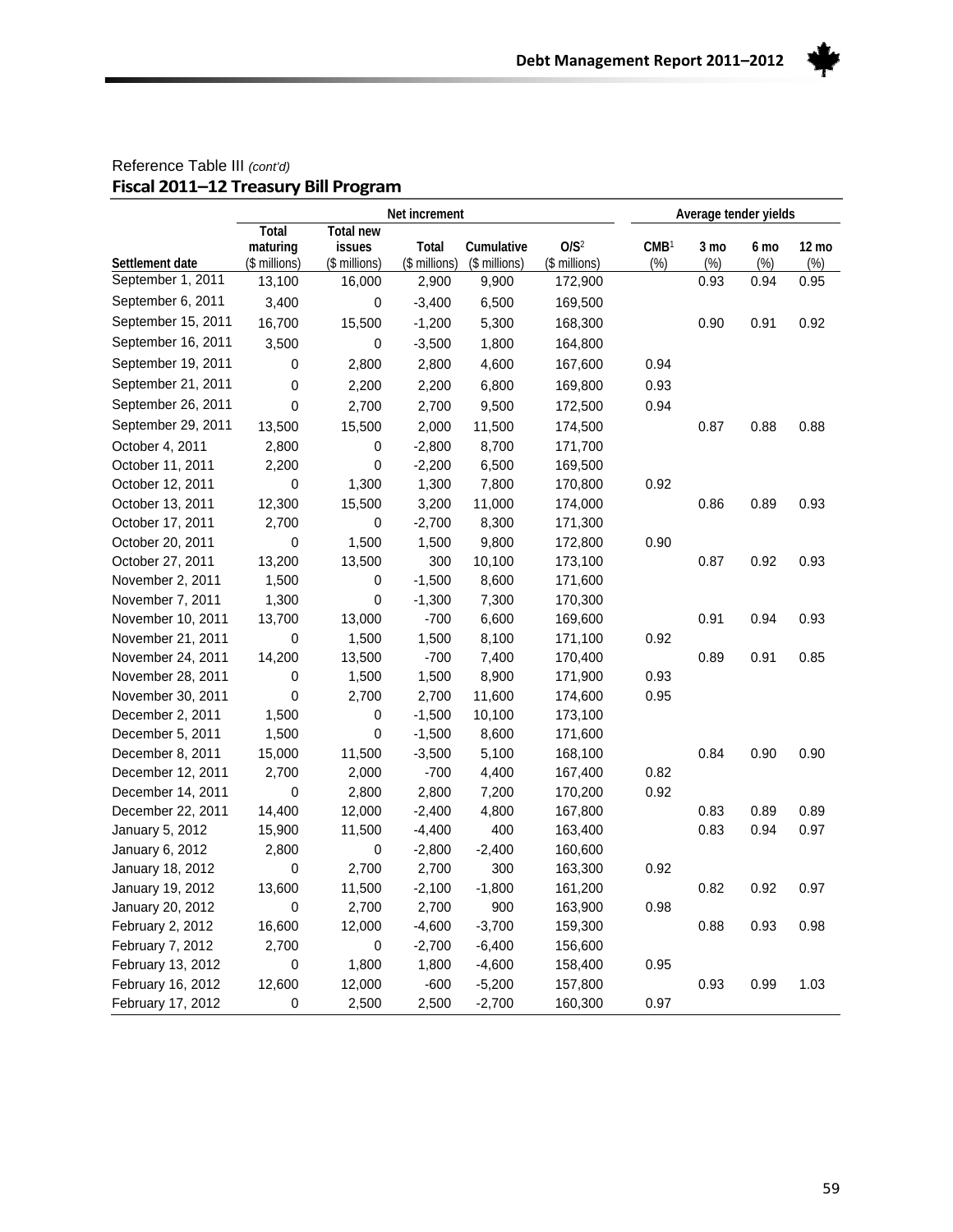|                 | Net increment                      |                                             |                        |                             |                                   | Average tender yields   |                          |                |                        |
|-----------------|------------------------------------|---------------------------------------------|------------------------|-----------------------------|-----------------------------------|-------------------------|--------------------------|----------------|------------------------|
| Settlement date | Total<br>maturing<br>(\$ millions) | Total new<br><b>issues</b><br>(\$ millions) | Total<br>(\$ millions) | Cumulative<br>(\$ millions) | O/S <sup>2</sup><br>(\$ millions) | CMB <sup>1</sup><br>(%) | $3 \text{ mo}$<br>$(\%)$ | 6 mo<br>$(\%)$ | $12 \text{ mo}$<br>(%) |
| March 1, 2012   | 14.400                             | 16,200                                      | 1,800                  | $-900$                      | 162,100                           | 0.99                    | 0.94                     | 0.98           | 1.03                   |
| March 2, 2012   | 4,300                              | 0                                           | $-4.300$               | $-5,200$                    | 157.800                           |                         |                          |                |                        |
| March 5, 2012   | 3,200                              | 0                                           | $-3.200$               | $-8,400$                    | 154,600                           |                         |                          |                |                        |
| March 15, 2012  | 12.000                             | 13.500                                      | 1.500                  | $-6,900$                    | 156,100                           |                         | 0.92                     | 1.00           | 1.10                   |
| March 16, 2012  | 0                                  | 3.400                                       | 3.400                  | $-3,500$                    | 159.500                           | 0.96                    |                          |                |                        |
| March 20, 2012  | 0                                  | 2.200                                       | 2,200                  | $-1,300$                    | 161,700                           | 0.98                    |                          |                |                        |
| March 23, 2012  | 0                                  | 1.600                                       | 1,600                  | 300                         | 163.300                           | 0.97                    |                          |                |                        |
| March 29, 2012  | 13,400                             | 13,500                                      | 100                    | 400                         | 163,400                           |                         | 0.93                     | 1.02           | 1.10                   |
| Total           | 427,000                            | 427,400                                     | 400                    |                             |                                   |                         |                          |                |                        |

1 Cash management bill.

2 Outstanding.

Source: Bank of Canada.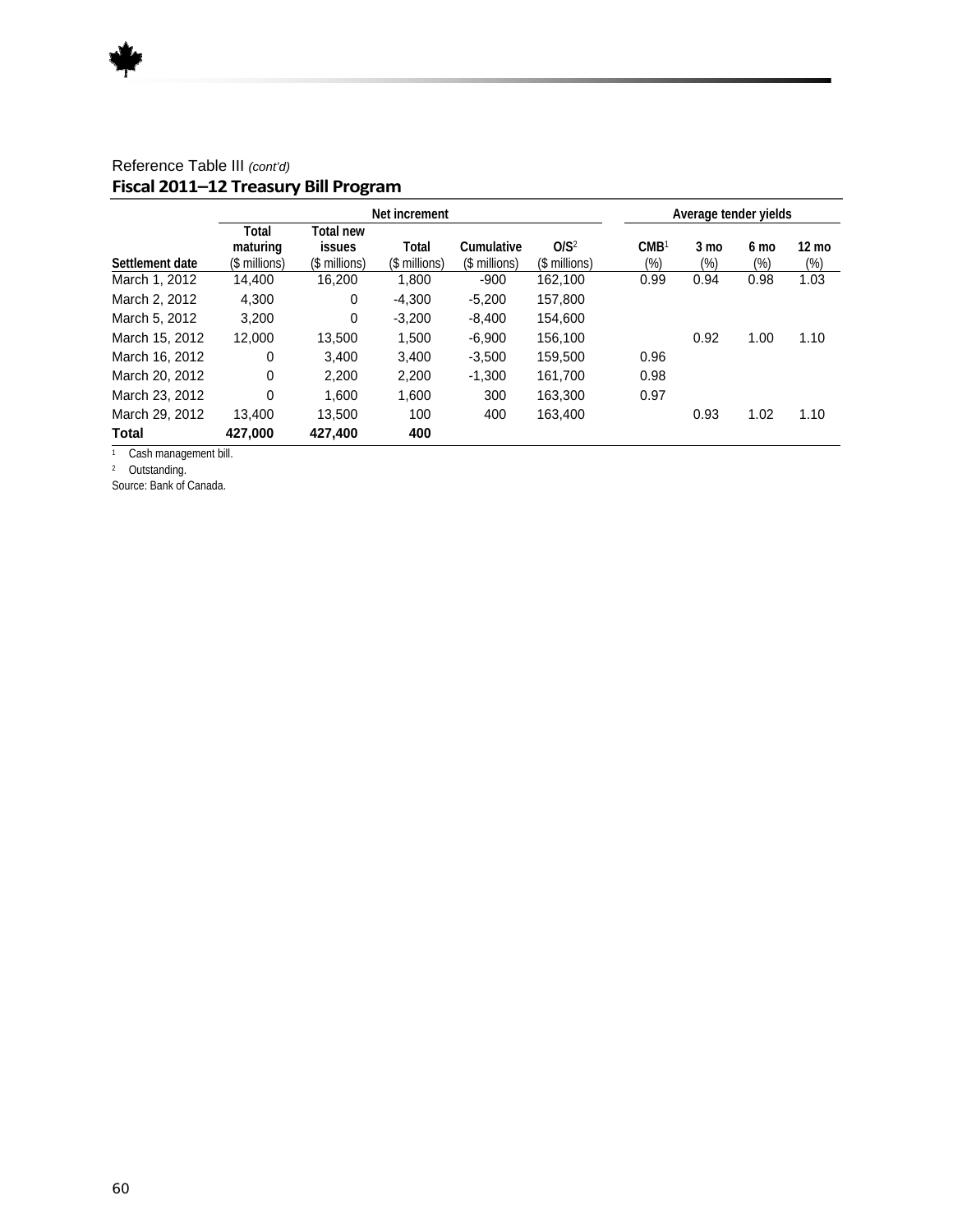

| Fiscal ZUII—IZ TTEasul y Dill Auction Results<br>Auction date | Term<br>(months)       | Issue amount<br>(\$ millions) | Average price<br>$($ \$) | Average yield<br>$(\%)$ | Bid coverage | Tail<br>(basis points) |
|---------------------------------------------------------------|------------------------|-------------------------------|--------------------------|-------------------------|--------------|------------------------|
| April 12, 2011                                                | 12                     | 2,900                         | 98.559                   | 1.466                   | 2.896        | 0.4                    |
| April 12, 2011                                                | 3                      | 7,700                         | 99.742                   | 0.965                   | 2.353        | 0.3                    |
| April 12, 2011                                                | 6                      | 2,900                         | 99.433                   | 1.143                   | 2.260        | 0.5                    |
| April 15, 2011                                                | $\mathsf{NF}^1$        | 2,500                         | 99.955                   | 0.972                   | 2.797        | 1.2                    |
| April 19, 2011                                                | <b>NF</b>              | 3,500                         | 99.964                   | 1.000                   | 2.844        | 0.8                    |
| April 21, 2011                                                | <b>NF</b>              | 3,000                         | 99.967                   | 1.004                   | 3.164        | 0.1                    |
| April 26, 2011                                                | 12                     | 2,900                         | 98.645                   | 1.432                   | 2.713        | 0.6                    |
| April 26, 2011                                                | 3                      | 7,700                         | 99.738                   | 0.979                   | 2.241        | 0.4                    |
| April 26, 2011                                                | 6                      | 2,900                         | 99.478                   | 1.139                   | 2.337        | 0.1                    |
| May 10, 2011                                                  | 12                     | 2,900                         | 98.637                   | 1.386                   | 2.648        | 0.2                    |
| May 10, 2011                                                  | 3                      | 7,700                         | 99.737                   | 0.982                   | 2.330        | 0.2                    |
| May 10, 2011                                                  | 6                      | 2,900                         | 99.441                   | 1.128                   | 2.664        | 0.4                    |
| May 20, 2011                                                  | <b>NF</b>              | 3,000                         | 99.963                   | 0.978                   | 1.933        | 0.9                    |
|                                                               | 12                     | 2,800                         | 98.786                   | 1.282                   | 3.020        | 0.3                    |
| May 24, 2011<br>May 24, 2011                                  | 3                      | 7,400                         | 99.743                   | 0.959                   | 2.408        | 0.4                    |
|                                                               | 6                      | 2,800                         | 99.510                   | 1.070                   | 3.064        | 0.3                    |
| May 24, 2011                                                  |                        |                               |                          |                         |              |                        |
| May 27, 2011                                                  | <b>NF</b><br><b>NF</b> | 1,500                         | 99.974                   | 0.962                   | 3.903        | 0.5                    |
| May 31, 2011                                                  |                        | 2,000                         | 99.960                   | 0.976                   | 2.531        | 0.9                    |
| June 7, 2011                                                  | 12                     | 3,000                         | 98.783                   | 1.235                   | 2.428        | 0.4                    |
| June 7, 2011                                                  | 3                      | 8,000                         | 99.746                   | 0.949                   | 2.225        | 0.5                    |
| June 7, 2011                                                  | 6                      | 3,000                         | 99.481                   | 1.046                   | 2.308        | 0.6                    |
| June 16, 2011                                                 | <b>NF</b>              | 2,400                         | 99.949                   | 0.927                   | 2.841        | 0.8                    |
| June 20, 2011                                                 | CM <sup>2</sup>        | 2,000                         | 99.957                   | 0.932                   | 2.009        | 0.8                    |
| June 21, 2011                                                 | 12                     | 2,800                         | 98.847                   | 1.216                   | 2.386        | 0.5                    |
| June 21, 2011                                                 | 3                      | 7,400                         | 99.755                   | 0.915                   | 2.413        | 0.5                    |
| June 21, 2011                                                 | 6                      | 2,800                         | 99.531                   | 1.024                   | 2.598        | 0.5                    |
| June 28, 2011                                                 | <b>NF</b>              | 3,000                         | 99.966                   | 0.967                   | 2.421        | 1.3                    |
| July 5, 2011                                                  | 12                     | 2,500                         | 98.755                   | 1.264                   | 2.195        | 0.7                    |
| July 5, 2011                                                  | 3                      | 6,500                         | 99.751                   | 0.930                   | 2.408        | 0.2                    |
| July 5, 2011                                                  | 6                      | 2,500                         | 99.478                   | 1.053                   | 2.406        | 0.4                    |
| July 18, 2011                                                 | <b>CM</b>              | 2,500                         | 99.956                   | 0.943                   | 1.989        | 1.2                    |
| July 19, 2011                                                 | 12                     | 2,500                         | 98.824                   | 1.241                   | 2.527        | 0.7                    |
| July 19, 2011                                                 | 3                      | 6,500                         | 99.750                   | 0.934                   | 2.400        | 0.2                    |
| July 19, 2011                                                 | 6                      | 2,500                         | 99.524                   | 1.039                   | 2.303        | 0.6                    |
| July 20, 2011                                                 | <b>NF</b>              | 3,000                         | 99.962                   | 0.984                   | 2.117        | 1.1                    |
| July 27, 2011                                                 | <b>NF</b>              | 2,300                         | 99.976                   | 0.986                   | 2.283        | 0.8                    |
| August 2, 2011                                                | 12                     | 3,000                         | 98.836                   | 1.181                   | 2.538        | 0.4                    |
| August 2, 2011                                                | 3                      | 8,000                         | 99.754                   | 0.917                   | 2.178        | 0.3                    |
| August 2, 2011                                                | 6                      | 3,000                         | 99.499                   | 1.009                   | 2.275        | 1.1                    |
| August 16, 2011                                               | 12                     | 3,200                         | 99.121                   | 0.925                   | 2.258        | 1.1                    |

#### Reference Table IV **Fiscal 2011–12 Treasury Bill Auction Results**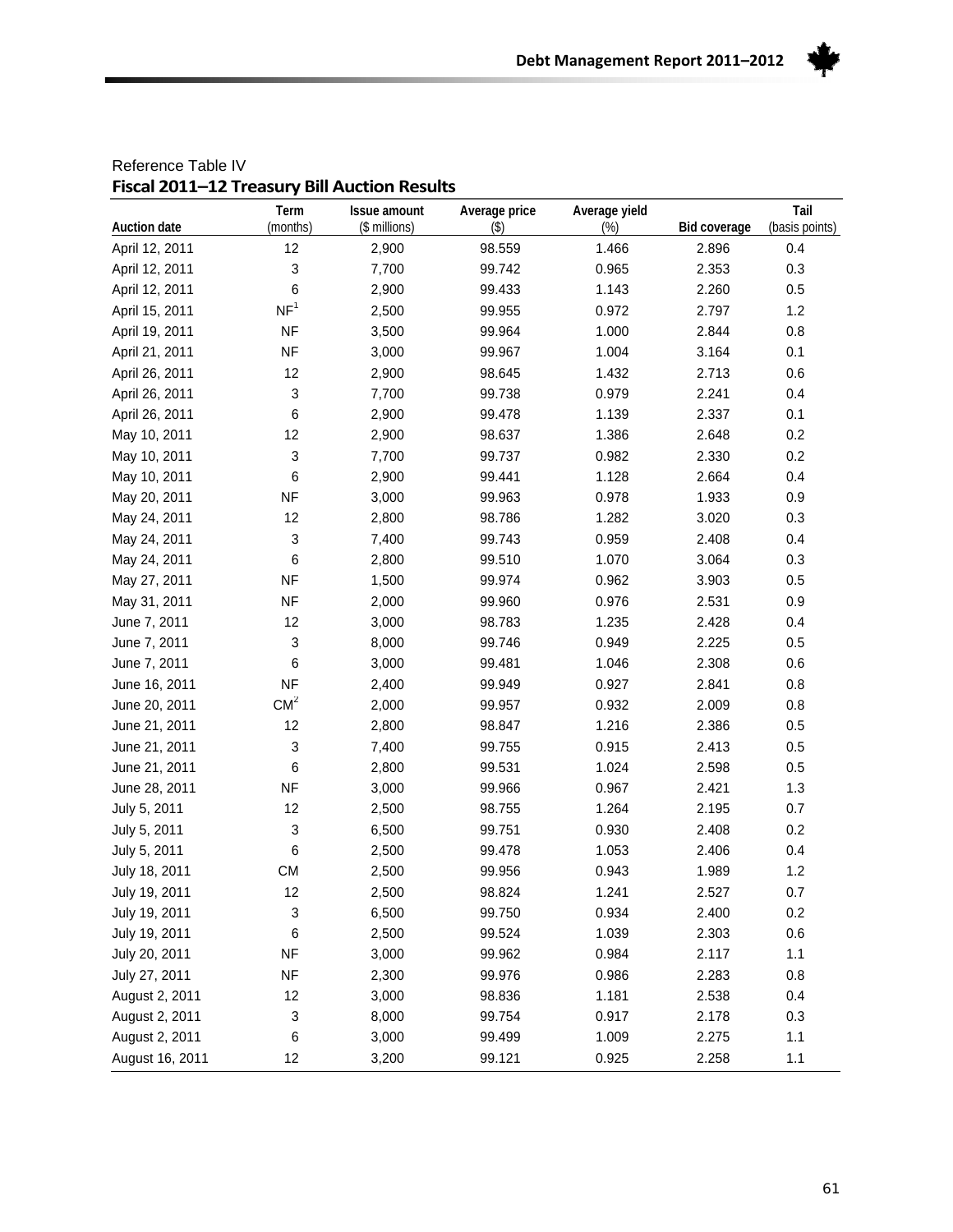#### Reference Table IV *(cont'd)* **Fiscal 2011–12 Treasury Bill Auction Results**

|                     | Term                      | Issue amount  | Average price | Average yield |              | Tail           |
|---------------------|---------------------------|---------------|---------------|---------------|--------------|----------------|
| <b>Auction date</b> | (months)                  | (\$ millions) | $($ \$)       | (%)           | Bid coverage | (basis points) |
| August 16, 2011     | 3                         | 8,600         | 99.774        | 0.845         | 1.920        | 0.8            |
| August 16, 2011     | 6                         | 3,200         | 99.576        | 0.926         | 2.162        | 0.8            |
| August 25, 2011     | <b>NF</b>                 | 3,400         | 99.968        | 0.977         | 1.591        | 1.3            |
| August 29, 2011     | <b>CM</b>                 | 3,200         | 99.955        | 0.973         | 1.957        | 1.5            |
| August 30, 2011     | 12                        | 3,400         | 99.064        | 0.947         | 2.388        | 0.7            |
| August 30, 2011     | $\ensuremath{\mathsf{3}}$ | 9,200         | 99.750        | 0.932         | 1.882        | 0.8            |
| August 30, 2011     | 6                         | 3,400         | 99.531        | 0.944         | 2.193        | 1.1            |
| August 31, 2011     | <b>NF</b>                 | 3,500         | 99.956        | 0.997         | 1.393        | 1.1            |
| September 13, 2011  | 12                        | 3,300         | 99.124        | 0.922         | 2.405        | 0.8            |
| September 13, 2011  | 3                         | 8,900         | 99.758        | 0.902         | 2.336        | 0.3            |
| September 13, 2011  | 6                         | 3,300         | 99.582        | 0.913         | 2.642        | 0.5            |
| September 19, 2011  | <b>NF</b>                 | 2,800         | 99.962        | 0.936         | 2.094        | 2.4            |
| September 21, 2011  | <b>NF</b>                 | 2,200         | 99.949        | 0.934         | 3.477        | 0.7            |
| September 26, 2011  | <b>NF</b>                 | 2,700         | 99.946        | 0.940         | 2.479        | 1.5            |
| September 27, 2011  | 12                        | 3,300         | 99.129        | 0.881         | 2.370        | 0.8            |
| September 27, 2011  | 3                         | 8,900         | 99.767        | 0.868         | 2.215        | 0.3            |
| September 27, 2011  | 6                         | 3,300         | 99.565        | 0.876         | 2.139        | 0.8            |
| October 11, 2011    | 12                        | 3,300         | 99.120        | 0.926         | 2.361        | 0.6            |
| October 11, 2011    | $\sqrt{3}$                | 8,900         | 99.769        | 0.864         | 1.999        | 0.6            |
| October 11, 2011    | 6                         | 3,300         | 99.592        | 0.891         | 2.306        | 0.9            |
| October 12, 2011    | <b>NF</b>                 | 1,300         | 99.934        | 0.922         | 3.483        | 1.1            |
| October 20, 2011    | <b>NF</b>                 | 1,500         | 99.968        | 0.898         | 3.717        | 0.0            |
| October 25, 2011    | 12                        | 2,900         | 99.076        | 0.935         | 2.689        | 0.5            |
| October 25, 2011    | 3                         | 7,700         | 99.768        | 0.865         | 2.136        | 0.7            |
| October 25, 2011    | 6                         | 2,900         | 99.545        | 0.917         | 2.474        | 0.7            |
| November 8, 2011    | 12                        | 2,800         | 99.118        | 0.928         | 3.035        | 0.4            |
| November 8, 2011    | $\ensuremath{\mathsf{3}}$ | 7,400         | 99.757        | 0.908         | 2.293        | 0.3            |
| November 8, 2011    | 6                         | 2,800         | 99.571        | 0.935         | 2.640        | 0.3            |
| November 21, 2011   | <b>NF</b>                 | 1,500         | 99.972        | 0.920         | 2.802        | 1.0            |
| November 22, 2011   | 12                        | 2,900         | 99.155        | 0.855         | 1.947        | 0.8            |
| November 22, 2011   | $\sqrt{3}$                | 7,700         | 99.763        | 0.886         | 2.207        | 0.3            |
| November 22, 2011   | 6                         | 2,900         | 99.549        | 0.909         | 2.598        | 0.4            |
| November 28, 2011   | <b>NF</b>                 | 1,500         | 99.982        | 0.932         | 2.679        | 0.8            |
| November 30, 2011   | <b>NF</b>                 | 2,700         | 99.969        | 0.951         | 1.820        | 1.9            |
| December 6, 2011    | 12                        | 2,500         | 99.141        | 0.904         | 2.785        | 0.4            |
| December 6, 2011    | 3                         | 6,500         | 99.774        | 0.844         | 2.217        | 0.3            |
| December 6, 2011    | 6                         | 2,500         | 99.586        | 0.904         | 2.639        | 0.4            |
| December 12, 2011   | <b>CM</b>                 | 2,000         | 99.946        | 0.816         | 2.082        | 3.0            |
| December 14, 2011   | <b>NF</b>                 | 2,800         | 99.942        | 0.916         | 2.410        | 2.1            |
| December 20, 2011   | 12                        | 2,600         | 99.119        | 0.891         | 2.456        | 0.7            |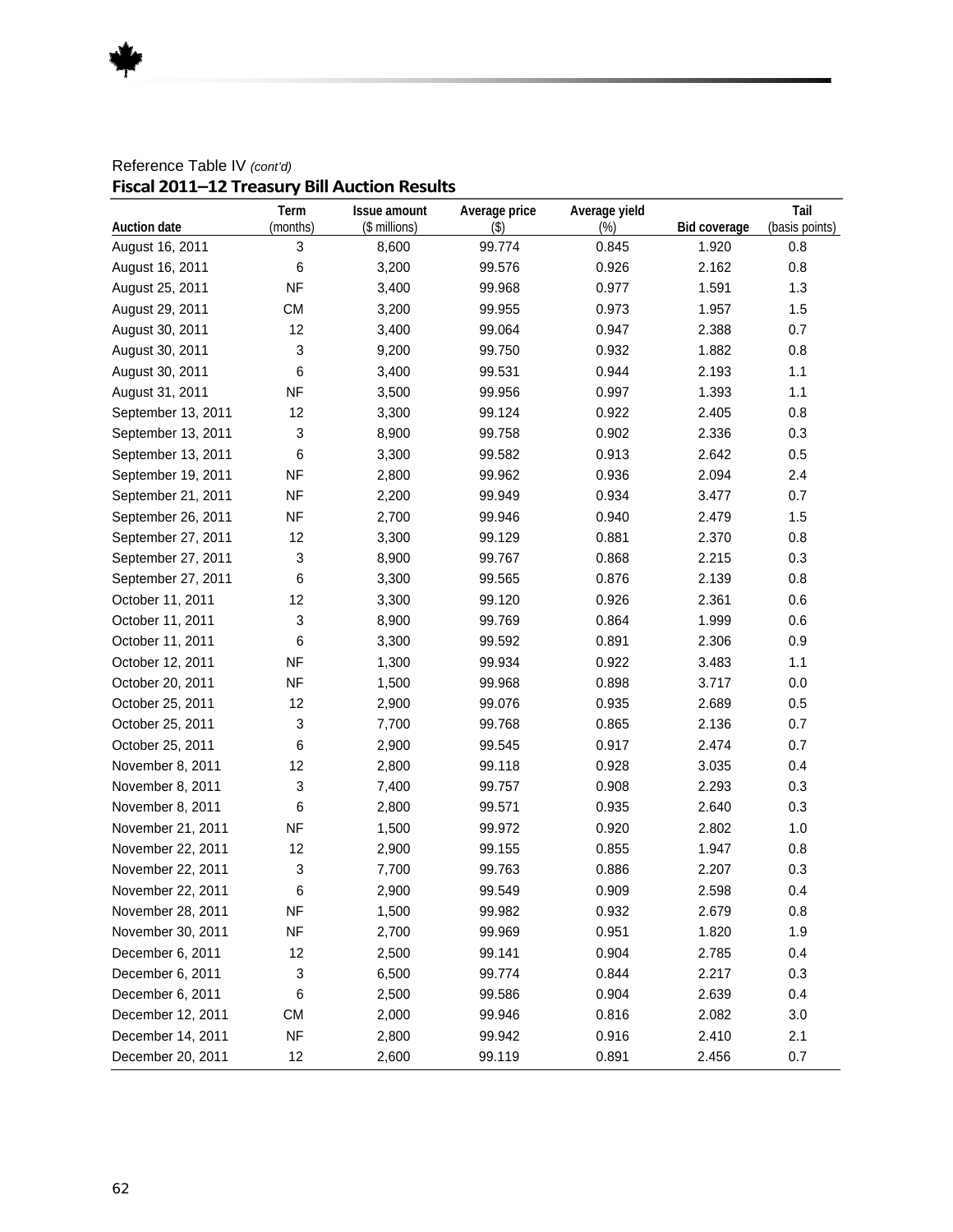

| riscal zull—Iz Treasury bill Auction Results | Term      | <b>Issue amount</b> | Average price | Average yield |              | Tail           |
|----------------------------------------------|-----------|---------------------|---------------|---------------|--------------|----------------|
| <b>Auction date</b>                          | (months)  | (\$ millions)       | $($ \$        | $(\%)$        | Bid coverage | (basis points) |
| December 20, 2011                            | 3         | 6,800               | 99.779        | 0.826         | 2.021        | 0.4            |
| December 20, 2011                            | 6         | 2,600               | 99.558        | 0.891         | 2.455        | 0.7            |
| January 4, 2012                              | 12        | 2,500               | 99.074        | 0.975         | 2.403        | 0.5            |
| January 4, 2012                              | 3         | 6,500               | 99.778        | 0.829         | 2.134        | 0.4            |
| January 4, 2012                              | 6         | 2,500               | 99.571        | 0.937         | 2.804        | 0.1            |
| January 17, 2012                             | 12        | 2,500               | 99.044        | 0.968         | 2.414        | 0.4            |
| January 17, 2012                             | 3         | 6,500               | 99.780        | 0.820         | 2.146        | 0.9            |
| January 17, 2012                             | 6         | 2,500               | 99.543        | 0.921         | 2.391        | 0.3            |
| January 18, 2012                             | <b>CM</b> | 2,700               | 99.962        | 0.924         | 2.044        | 2.6            |
| January 20, 2012                             | <b>NF</b> | 2,700               | 99.952        | 0.978         | 2.507        | 1.4            |
| January 31, 2012                             | 12        | 2,600               | 99.068        | 0.981         | 2.650        | 0.4            |
| January 31, 2012                             | 3         | 6,800               | 99.765        | 0.877         | 2.386        | 0.3            |
| January 31, 2012                             | 6         | 2,600               | 99.576        | 0.925         | 2.718        | 0.3            |
| February 13, 2012                            | <b>NF</b> | 1,800               | 99.953        | 0.945         | 2.807        | 1.3            |
| February 14, 2012                            | 12        | 2,600               | 98.979        | 1.034         | 2.340        | 0.6            |
| February 14, 2012                            | 3         | 6,800               | 99.750        | 0.933         | 2.080        | 0.6            |
| February 14, 2012                            | 6         | 2,600               | 99.511        | 0.986         | 2.375        | 0.3            |
| February 17, 2012                            | <b>NF</b> | 2,500               | 99.963        | 0.973         | 2.230        | 1.9            |
| February 28, 2012                            | 12        | 2,800               | 99.018        | 1.034         | 2.396        | 0.2            |
| February 28, 2012                            | 3         | 7,400               | 99.748        | 0.941         | 2.218        | 0.4            |
| February 28, 2012                            | 6         | 2,800               | 99.549        | 0.985         | 2.369        | 0.3            |
| February 29, 2012                            | <b>NF</b> | 3,200               | 99.989        | 0.992         | 2.876        | 1.2            |
| March 13, 2012                               | 12        | 2,900               | 98.919        | 1.096         | 2.864        | 0.4            |
| March 13, 2012                               | 3         | 7,700               | 99.753        | 0.923         | 2.277        | 0.2            |
| March 13, 2012                               | 6         | 2,900               | 99.504        | 1.000         | 2.598        | 0.7            |
| March 16, 2012                               | <b>NF</b> | 3,400               | 99.953        | 0.963         | 2.873        | 2.2            |
| March 20, 2012                               | <b>NF</b> | 2,200               | 99.957        | 0.982         | 2.531        | 1.0            |
| March 23, 2012                               | <b>CM</b> | 1,600               | 99.947        | 0.968         | 2.286        | 0.9            |
| March 27, 2012                               | 12        | 2,900               | 98.953        | 1.103         | 2.785        | 0.4            |
| March 27, 2012                               | 3         | 7,700               | 99.752        | 0.926         | 2.081        | 0.2            |
| March 27, 2012                               | 6         | 2,900               | 99.535        | 1.016         | 2.741        | 0.1            |
| <b>Total</b>                                 |           | 427,400             |               |               |              |                |

#### Reference Table IV *(cont'd)* **Fiscal 2011–12 Treasury Bill Auction Results**

Notes: Coverage is defined as the ratio of total bids at auction to the amount auctioned. Tail is defined as the highest accepted yield minus the average yield.

1 Non-fungible cash management bill.

2 Cash management bill.

Source: Bank of Canada.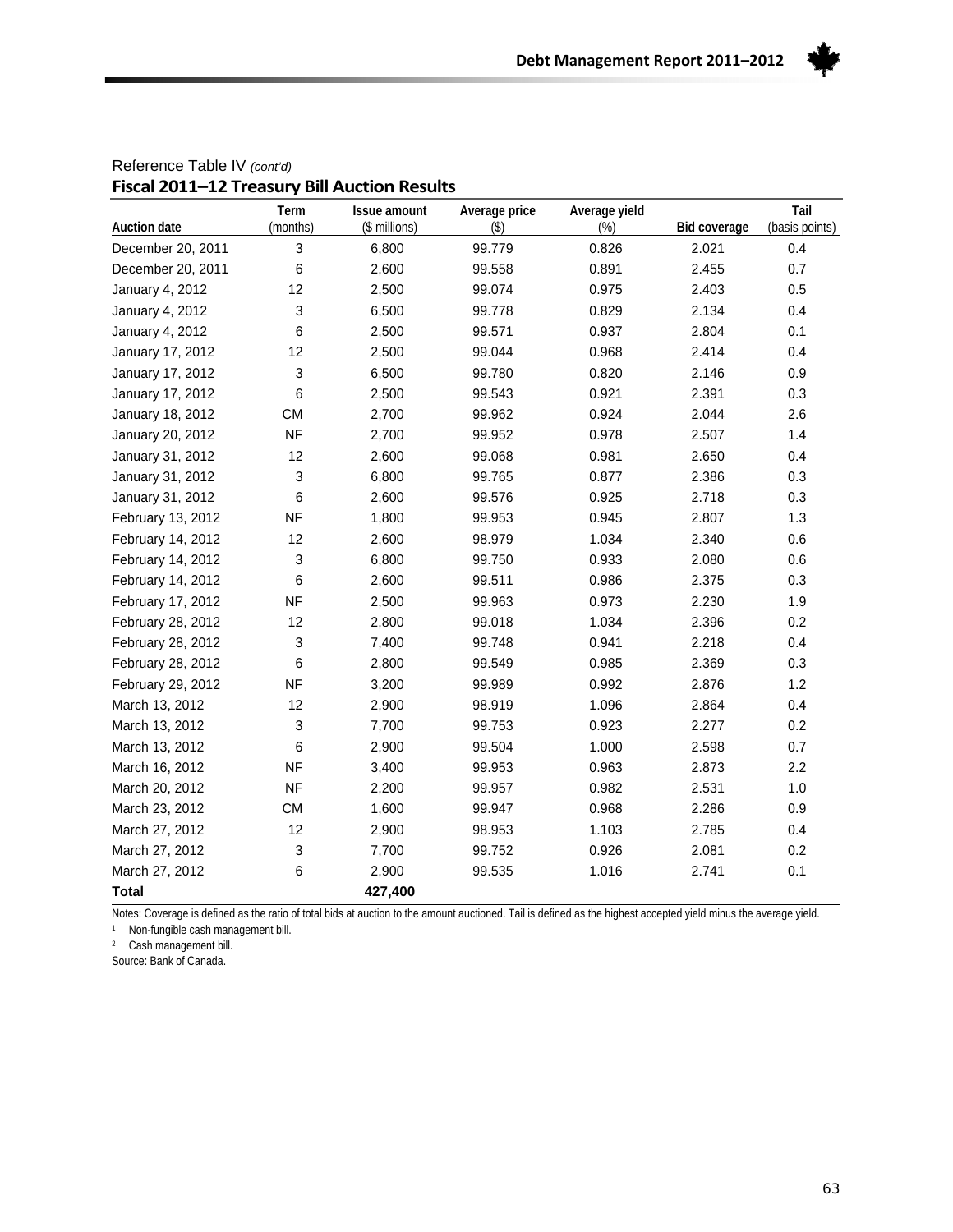#### Reference Table V **Issuance of Government of Canada Domestic Bonds**  (\$ billions)

|               |        |        |        |                      | Gross issuance |       |                  |       |        |                 |         |          |
|---------------|--------|--------|--------|----------------------|----------------|-------|------------------|-------|--------|-----------------|---------|----------|
| <b>Fiscal</b> |        |        |        | Nominal <sup>1</sup> |                |       | <b>RRB</b>       |       |        | <b>Buybacks</b> |         | Net      |
| year          | 2-year | 3-year | 5-year | 10-year              | 30-year        | Total | 30-year          | Total | Cash   | Switch          | Total   | issuance |
| 1995-96       | 11.1   | 5.1    | 17.0   | 10.5                 | 5.0            | 48.7  | 1.0              | 49.7  |        |                 |         | 49.7     |
| 1996-97       | 12.0   | 11.1   | 13.3   | 11.8                 | 5.8            | 54.0  | 1.7              | 55.7  |        |                 |         | 55.7     |
| 1997-98       | 14.0   |        | 9.9    | 9.3                  | 5.0            | 38.2  | 1.7              | 39.9  |        |                 |         | 39.9     |
| 1998-99       | 14.0   |        | 9.8    | 9.2                  | 3.3            | 36.3  | 1.6              | 37.9  |        |                 |         | 37.9     |
| 1999-00       | 14.2   |        | 14.0   | 12.9                 | 3.7            | 44.8  | 1.3              | 46.0  | $-2.7$ | 0.0             | $-2.7$  | 43.3     |
| 2000-01       | 14.1   |        | 10.5   | 10.1                 | 3.8            | 38.5  | 1.4              | 39.9  | $-2.8$ | 0.0             | $-2.8$  | 37.1     |
| $2001 - 02$   | 14.0   |        | 10.0   | 9.9                  | 6.3            | 40.2  | 1.4              | 41.6  | $-5.3$ | $-0.4$          | $-5.6$  | 35.9     |
| 2002-03       | 13.9   |        | 11.0   | 12.6                 | 4.8            | 42.3  | 1.4              | 43.7  | $-7.1$ | $-5.0$          | $-12.1$ | 31.6     |
| 2003-04       | 13.0   |        | 10.7   | 11.5                 | 4.2            | 39.4  | 1.4              | 40.8  | $-5.2$ | $-5.0$          | $-10.2$ | 30.7     |
| 2004-05       | 12.0   |        | 9.6    | 10.6                 | 3.3            | 35.5  | 1.4              | 36.9  | $-6.8$ | $-4.7$          | $-11.4$ | 25.5     |
| 2005-06       | 10.0   |        | 9.2    | 10.0                 | 3.2            | 32.4  | 1.5              | 33.9  | $-5.3$ | $-3.3$          | $-8.6$  | 25.3     |
| 2006-07       | 10.3   |        | 7.8    | 10.4                 | 3.3            | 31.8  | 1.6              | 33.4  | $-5.1$ | $-4.7$          | $-9.8$  | 23.6     |
| 2007-08       | 11.7   |        | 6.3    | 10.7                 | 3.4            | 32.0  | 2.3              | 34.3  | $-4.3$ | $-2.4$          | $-6.7$  | 27.6     |
| 2008-09       | 23.2   |        | 29.0   | 15.7                 | 5.1            | 72.9  | 2.1              | 75.0  | $-3.2$ | $-2.7$          | $-6.0$  | 69.0     |
| 2009-10       | 31.5   | 20.1   | 24.0   | 17.4                 | 7.0            | 100.0 | 2.2              | 102.2 | 0.0    | $-2.1$          | $-2.1$  | 100.1    |
| $2010 - 11$   | 36.8   | 18.8   | 21.2   | 12.0                 | 4.5            | 93.3  | 2.2              | 95.5  | 0.0    | -4.4            | $-4.4$  | 91.2     |
| $2011 - 12$   | 44.0   | 18.0   | 21.0   | 10.0                 | 4.7            | 97.7  | $2.2\phantom{0}$ | 99.9  | -3.0   | $-3.0$          | $-5.9$  | 94.0     |

<sup>1</sup> Including nominal issuance through switch buyback operations.

Source: Bank of Canada.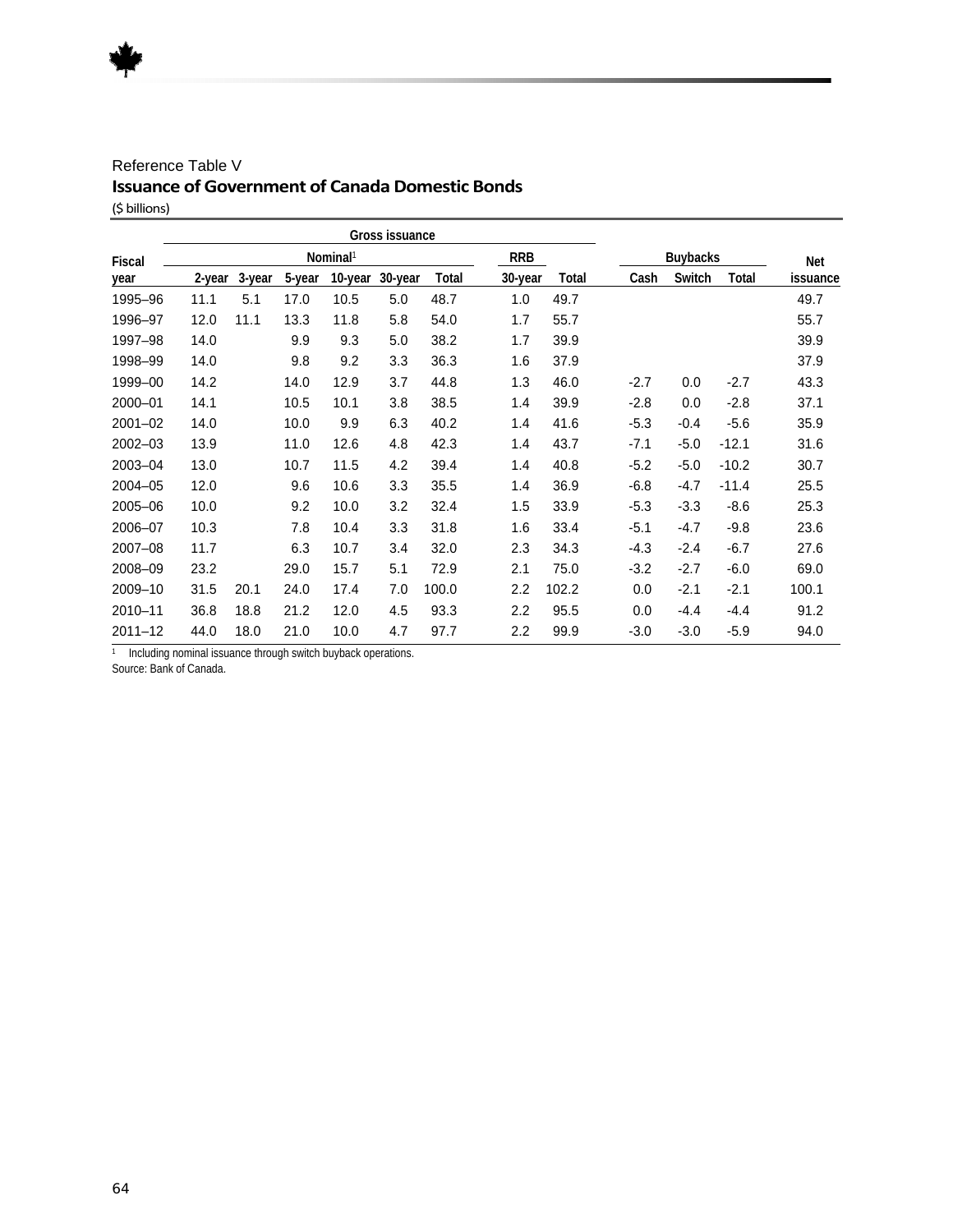

#### Reference Table VI **Fiscal 2011–12 Domestic Bond Program**

|                           |                    |                   | <b>Bond</b>   |                        |                             |               |
|---------------------------|--------------------|-------------------|---------------|------------------------|-----------------------------|---------------|
|                           |                    |                   | Maturing      | Gross<br>(\$ millions) | repurchase<br>(\$ millions) | Net           |
| Offering date             | Delivery date      | Maturity date     | (\$ millions) |                        |                             | (\$ millions) |
| <b>Fixed-coupon bonds</b> |                    |                   |               |                        |                             |               |
| April 6, 2011             | April 8, 2011      | August 1, 2013    |               | 3,500                  |                             | 3,500         |
| April 20, 2011            | April 26, 2011     | September 1, 2016 |               | 3,500                  |                             | 3,500         |
| April 27, 2011            | May 2, 2011        | August 1, 2014    |               | 3,000                  |                             | 3,000         |
| May 4, 2011               | May 9, 2011        | June 1, 2021      |               | 2,500                  | 439                         | 2,061         |
| May 11, 2011              | May 13, 2011       | August 1, 2013    |               | 3,500                  |                             | 3,500         |
| May 18, 2011              | May 24, 2011       | September 1, 2016 |               | 3,500                  |                             | 3,500         |
| May 25, 2011              | May 30, 2011       | August 1, 2014    |               | 3,000                  |                             | 3,000         |
|                           | June 1, 2011       |                   | 12,060        |                        |                             | $-12,060$     |
| June 2, 2011              | June 6, 2011       | August 1, 2013    |               | 0                      |                             | 0             |
| June 8, 2011              | June 13, 2011      | December 1, 2045  |               | 1,400                  | 500                         | 900           |
| June 15, 2011             | June 17, 2011      | August 1, 2013    |               | 3,500                  |                             | 3,500         |
| July 6, 2011              | July 11, 2011      | September 1, 2016 |               | 3,500                  |                             | 3,500         |
| July 13, 2011             | July 15, 2011      | November 1, 2013  |               | 3,500                  |                             | 3,500         |
| July 27, 2011             | August 2, 2011     | June 1, 2022      |               | 2,500                  | 500                         | 2,000         |
| August 10, 2011           | August 15, 2011    | August 1, 2014    |               | 3,000                  |                             | 3,000         |
| August 17, 2011           | August 19, 2011    | November 1, 2013  |               | 3,500                  |                             | 3,500         |
| August 24, 2011           | August 29, 2011    | December 1, 2045  |               | 400                    | 592                         | $-192$        |
|                           | September 1, 2011  |                   | 9,524         |                        |                             | $-9,524$      |
| September 14, 2011        | September 16, 2011 | November 1, 2013  |               | 3,500                  |                             | 3,500         |
| September 28, 2011        | September 30, 2011 | November 1, 2013  |               | 1,000                  | 1,222                       | $-222$        |
| October 5, 2011           | October 11, 2011   | June 1, 2022      |               | 2,500                  | 452                         | 2,048         |
| October 12, 2011          | October 17, 2011   | March 1, 2017     |               | 3,500                  |                             | 3,500         |
| October 19, 2011          | October 21, 2011   | February 1, 2014  |               | 3,500                  |                             | 3,500         |
| November 2, 2011          | November 7, 2011   | February 1, 2015  |               | 3,000                  |                             | 3,000         |
| November 9, 2011          | November 14, 2011  | February 1, 2014  |               | 3,500                  |                             | 3,500         |
| November 16, 2011         | November 21, 2011  | December 1, 2045  |               | 1,500                  | 113                         | 1,387         |
| November 23, 2011         | November 28, 2011  | March 1, 2017     |               | 3,500                  |                             | 3,500         |
|                           | December 1, 2011   |                   | 4,978         |                        |                             | $-4,978$      |
| December 7, 2011          | December 9, 2011   | February 1, 2014  |               | 3,500                  |                             | 3,500         |
| December 14, 2011         | December 19, 2011  | February 1, 2015  |               | 3,000                  |                             | 3,000         |
| December 21, 2011         | December 23, 2011  | February 1, 2014  |               | 614                    | 660                         | $-46$         |
| January 11, 2012          | January 13, 2012   | May 1, 2014       |               | 3,500                  |                             | 3,500         |
| January 25, 2012          | January 30, 2012   | February 1, 2015  |               | 3,000                  |                             | 3,000         |
| February 1, 2012          | February 6, 2012   | June 1, 2022      |               | 2,500                  | 482                         | 2,018         |
| February 8, 2012          | February 10, 2012  | May 1, 2014       |               | 3,500                  |                             | 3,500         |
| February 15, 2012         | February 21, 2012  | March 1, 2017     |               | 3,500                  |                             | 3,500         |
|                           | March 1, 2012      | *                 | 5,953         |                        |                             | $-5,953$      |
| February 29, 2012         | March 2, 2012      | May 1, 2014       |               | 3,500                  |                             | 3,500         |
|                           |                    |                   |               |                        |                             |               |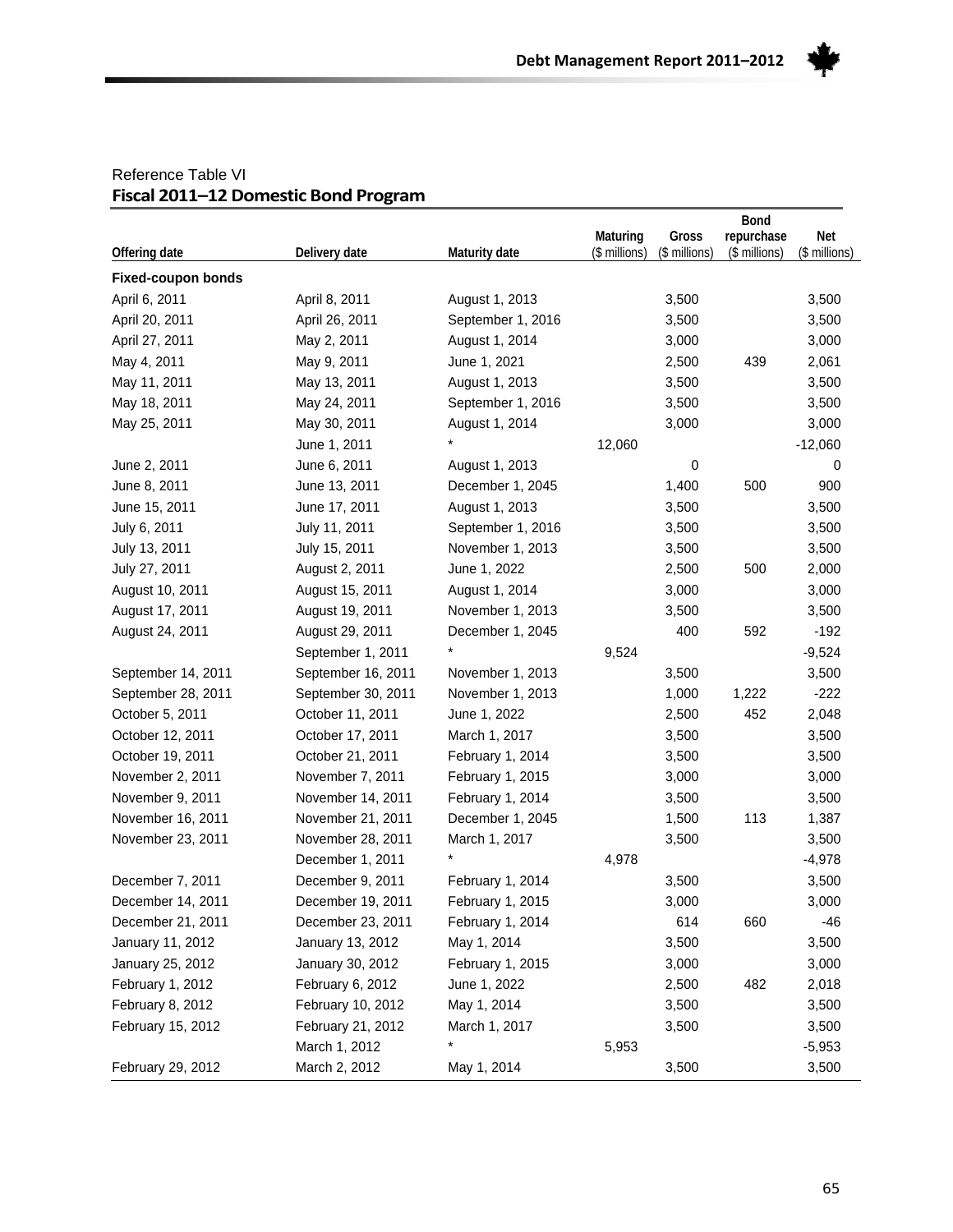|                   |                  |               |               | <b>Bond</b>   |               |
|-------------------|------------------|---------------|---------------|---------------|---------------|
|                   |                  | Maturing      | Gross         | repurchase    | Net           |
| Delivery date     | Maturity date    | (\$ millions) | (\$ millions) | (\$ millions) | (\$ millions) |
|                   |                  |               |               |               |               |
| March 16, 2012    | May 1, 2014      |               | 367           | 479           | $-112$        |
| March 26, 2012    | December 1, 2045 |               | 1.400         | 480           | 920           |
|                   |                  |               |               |               |               |
| June 6, 2011      | December 1, 2044 |               | 700           |               | 700           |
| September 6, 2011 | December 1, 2044 |               | 400           |               | 400           |
| December 5, 2011  | December 1, 2044 |               | 700           |               | 700           |
| February 27, 2012 | December 1, 2044 |               | 400           |               | 400           |
|                   |                  | 32,516        | 99,880        | 5,919         | 61,446        |
|                   |                  |               |               |               |               |

#### Reference Table VI *(cont'd)* **Fiscal 2011–12 Domestic Bond Program**

\* Maturing date. Source: Bank of Canada.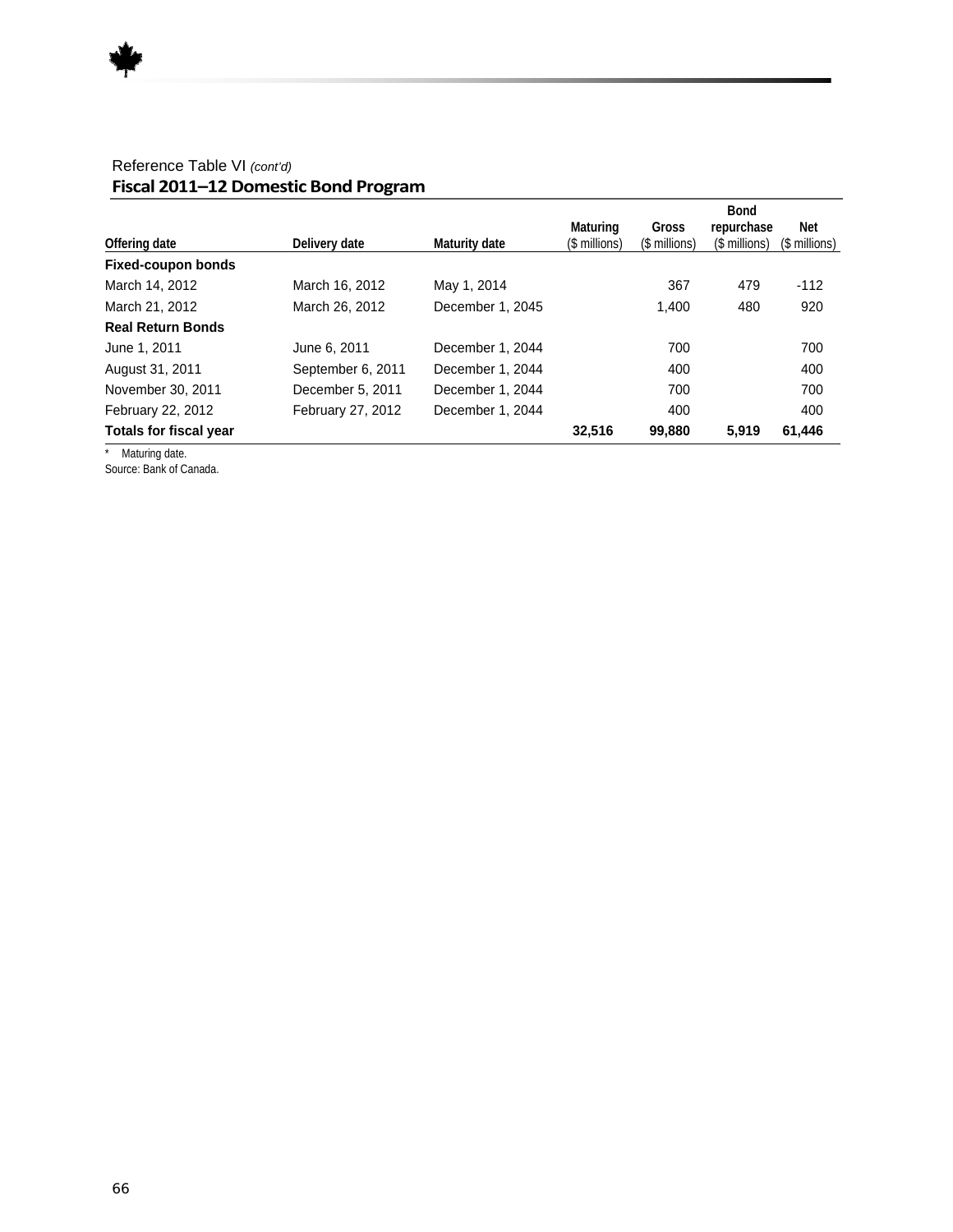

|                     | Term           |                   | Coupon<br>rate | <b>Issue</b><br>amount | Average<br>price | Average<br>yield | Auction  | Tail           |
|---------------------|----------------|-------------------|----------------|------------------------|------------------|------------------|----------|----------------|
| <b>Auction date</b> | (years)        | Maturity date     | $(\%)$         | (\$ millions)          | $($ \$)          | $(\%)$           | coverage | (basis points) |
| April 6, 2011       | $\overline{c}$ | August 1, 2013    | 2.00           | 3,500                  | 99.907           | 2.042            | 2.77     | 0.3            |
| April 20, 2011      | 5              | September 1, 2016 | 2.75           | 3,500                  | 99.958           | 2.759            | 2.48     | 0.6            |
| April 27, 2011      | 3              | August 1, 2014    | 2.25           | 3,000                  | 99.998           | 2.251            | 2.60     | 0.3            |
| May 4, 2011         | 10             | June 1, 2021      | 3.25           | 2,500                  | 100.332          | 3.211            | 2.60     | 0.4            |
| May 11, 2011        | 2              | August 1, 2013    | 2.00           | 3,500                  | 100.275          | 1.873            | 2.67     | 0.2            |
| May 18, 2011        | 5              | September 1, 2016 | 2.75           | 3,500                  | 100.898          | 2.567            | 2.74     | 0.2            |
| May 25, 2011        | 3              | August 1, 2014    | 2.25           | 3,000                  | 100.652          | 2.037            | 2.92     | 0.3            |
| June 1, 2011        | 30             | December 1, 2044  | 1.50           | $\star$<br>700         | 113.587          | 1.020            | 2.19     |                |
| June 8, 2011        | $30\,$         | December 1, 2045  | 3.50           | 1,400                  | 99.703           | 3.515            | 2.51     | 0.3            |
| June 15, 2011       | $\overline{c}$ | August 1, 2013    | 2.00           | 3,500                  | 100.891          | 1.572            | 2.57     | 0.3            |
| July 6, 2011        | 5              | September 1, 2016 | 2.75           | 3,500                  | 102.126          | 2.309            | 2.63     | 0.2            |
| July 13, 2011       | $\overline{c}$ | November 1, 2013  | 1.50           | 3,500                  | 99.830           | 1.576            | 2.65     | 0.2            |
| July 27, 2011       | 10             | June 1, 2022      | 2.75           | 2,500                  | 97.759           | 2.994            | 2.61     | 0.3            |
| August 10, 2011     | 3              | August 1, 2014    | 2.25           | 3,000                  | 103.743          | 0.965            | 2.33     | 0.4            |
| August 17, 2011     | $\overline{c}$ | November 1, 2013  | 1.50           | 3,500                  | 101.020          | 1.030            | 2.65     | 0.8            |
| August 31, 2011     | 30             | December 1, 2044  | 1.50           | $\star$<br>400         | 117.233          | 0.899            | 2.61     |                |
| September 14, 2011  | $\overline{c}$ | November 1, 2013  | 1.50           | 3,500                  | 101.146          | 0.954            | 2.68     | 0.3            |
| October 5, 2011     | 10             | June 1, 2022      | 2.75           | 2,500                  | 104.669          | 2.254            | 2.67     | 0.4            |
| October 12, 2011    | 5              | March 1, 2017     | 1.50           | 3,500                  | 98.830           | 1.729            | 2.47     | 0.4            |
| October 19, 2011    | $\overline{2}$ | February 1, 2014  | 1.00           | 3,500                  | 99.783           | 1.097            | 2.53     | 0.3            |
| November 2, 2011    | 3              | February 1, 2015  | 1.00           | 3,000                  | 99.308           | 1.219            | 2.56     | 0.7            |
| November 9, 2011    | $\overline{c}$ | February 1, 2014  | 1.00           | 3,500                  | 100.072          | 0.967            | 2.70     | 0.3            |
| November 16, 2011   | 30             | December 1, 2045  | 3.50           | 1,500                  | 116.188          | 2.763            | 2.64     | 0.4            |
| November 23, 2011   | 5              | March 1, 2017     | 1.50           | 3,500                  | 100.298          | 1.441            | 2.43     | 0.3            |
| November 30, 2011   | 30             | December 1, 2044  | 1.50           | $\star$<br>700         | 124.496          | 0.671            | 2.12     |                |
| December 7, 2011    | 2              | February 1, 2014  | 1.00           | 3,500                  | 100.134          | 0.937            | 2.73     | 0.3            |
| December 14, 2011   | 3              | February 1, 2015  | 1.00           | 3,000                  | 99.930           | 1.023            | 2.73     | 0.4            |
| January 11, 2012    | $\overline{c}$ | May 1, 2014       | 0.75           | 3,500                  | 99.494           | 0.973            | 2.79     | 0.1            |
| January 25, 2012    | 3              | February 1, 2015  | 1.00           | 3,000                  | 99.532           | 1.159            | 2.61     | 0.2            |
| February 1, 2012    | $10$           | June 1, 2022      | 2.75           | 2,500                  | 106.814          | 2.015            | 2.51     | 0.3            |
| February 8, 2012    | $\overline{c}$ | May 1, 2014       | 0.75           | 3,500                  | 99.245           | 1.095            | 2.54     | 0.3            |
| February 15, 2012   | 5              | March 1, 2017     | 1.50           | 3,500                  | 100.367          | 1.424            | 2.63     | 0.3            |
| February 22, 2012   | $30\,$         | December 1, 2044  | 1.50           | $\star$<br>400         | 127.583          | 0.575            | 2.58     |                |
| February 29, 2012   | $\overline{c}$ | May 1, 2014       | 0.75           | 3,500                  | 99.219           | 1.116            | 2.35     | 0.5            |
| March 21, 2012      | 30             | December 1, 2045  | 3.50           | 1,400                  | 115.365          | 2.793            | 2.84     | 0.3            |
| Total               |                |                   |                | 97,500                 |                  |                  |          |                |

#### Reference Table VII **Fiscal 2011–12 Domestic Bond Auction Results**

Notes: Coverage is defined as the ratio of total bids at auction to the amount auctioned. Tail is defined as the highest accepted yield minus the average yield. Does not include nominal issuance resulting from switch buyback operations.

\* Real Return Bond.

Source: Bank of Canada.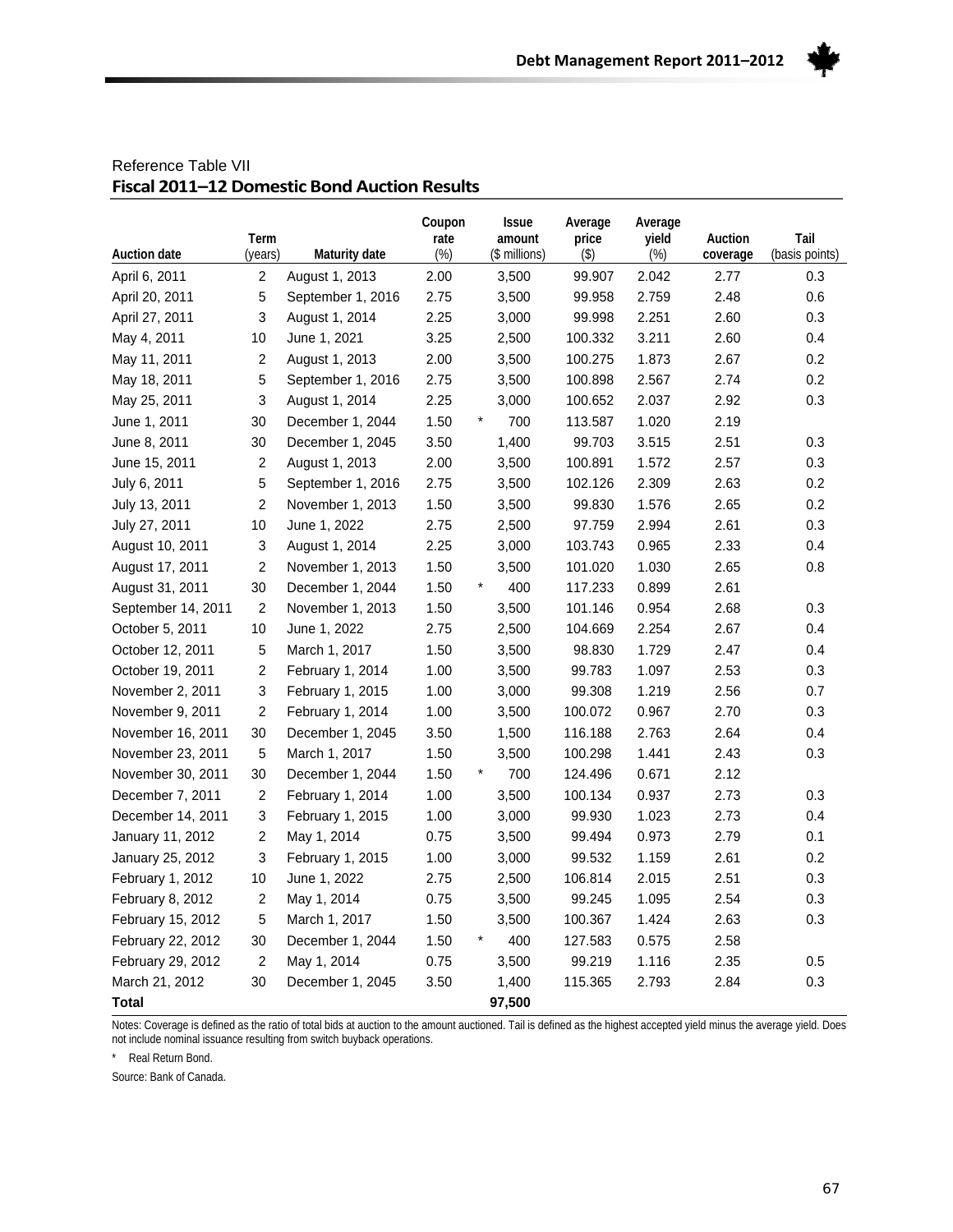#### Reference Table VIII **Outstanding Government of Canada Domestic Bonds as at March 31, 2012**

|                           | Amount        | Coupon rate | Inflation adjustment | Outstanding amount |
|---------------------------|---------------|-------------|----------------------|--------------------|
| Maturity date             | (\$ millions) | $(\%)$      | (\$ millions)        | (\$ millions)      |
| <b>Fixed-coupon bonds</b> |               |             |                      |                    |
| June 1, 2012              | 3,333         | 1.50        |                      |                    |
| June 1, 2012              | 4,761         | 3.75        |                      |                    |
| June 1, 2012              | 8,201         | 5.25        |                      |                    |
| September 1, 2012         | 11,365        | 2.00        |                      |                    |
| December 1, 2012          | 13,007        | 1.50        |                      |                    |
| March 1, 2013             | 13,394        | 1.75        |                      |                    |
| June 1, 2013              | 10,805        | 3.50        |                      |                    |
| June 1, 2013              | 8,796         | 5.25        |                      |                    |
| August 1, 2013            | 10,500        | 2.00        |                      |                    |
| September 1, 2013         | 9,200         | 2.50        |                      |                    |
| November 1, 2013          | 11,500        | 1.50        |                      |                    |
| February 1, 2014          | 11,114        | 1.00        |                      |                    |
| March 1, 2014             | 9,600         | 2.00        |                      |                    |
| March 15, 2014            | 710           | 10.25       |                      |                    |
| May 1, 2014               | 10,867        | 0.75        |                      |                    |
| June 1, 2014              | 13,150        | 3.00        |                      |                    |
| June 1, 2014              | 9,670         | 5.00        |                      |                    |
| August 1, 2014            | 9,000         | 2.25        |                      |                    |
| December 1, 2014          | 15,000        | 2.00        |                      |                    |
| February 1, 2015          | 9,000         | 1.00        |                      |                    |
| June 1, 2015              | 9,000         | 2.50        |                      |                    |
| June 1, 2015              | 10,143        | 4.50        |                      |                    |
| June 1, 2015              | 457           | 11.25       |                      |                    |
| December 1, 2015          | 11,342        | 3.00        |                      |                    |
| June 1, 2016              | 9,900         | 2.00        |                      |                    |
| June 1, 2016              | 10,157        | 4.00        |                      |                    |
| September 1, 2016         | 10,500        | 2.75        |                      |                    |
| March 1, 2017             | 10,500        | 1.50        |                      |                    |
| June 1, 2017              | 10,343        | 4.00        |                      |                    |
| June 1, 2018              | 10,623        | 4.25        |                      |                    |
| June 1, 2019              | 17,650        | 3.75        |                      |                    |
| June 1, 2020              | 13,100        | 3.50        |                      |                    |
| March 15, 2021            | 567           | 10.50       |                      |                    |
| June 1, 2021              | 11,500        | 3.25        |                      |                    |
| June 1, 2021              | 286           | 9.75        |                      |                    |
| June 1, 2022              | 7,500         | 2.75        |                      |                    |
| June 1, 2022              | 206           | 9.25        |                      |                    |
| June 1, 2023              | 2,499         | 8.00        |                      |                    |
| June 1, 2025              | 2,669         | 9.00        |                      |                    |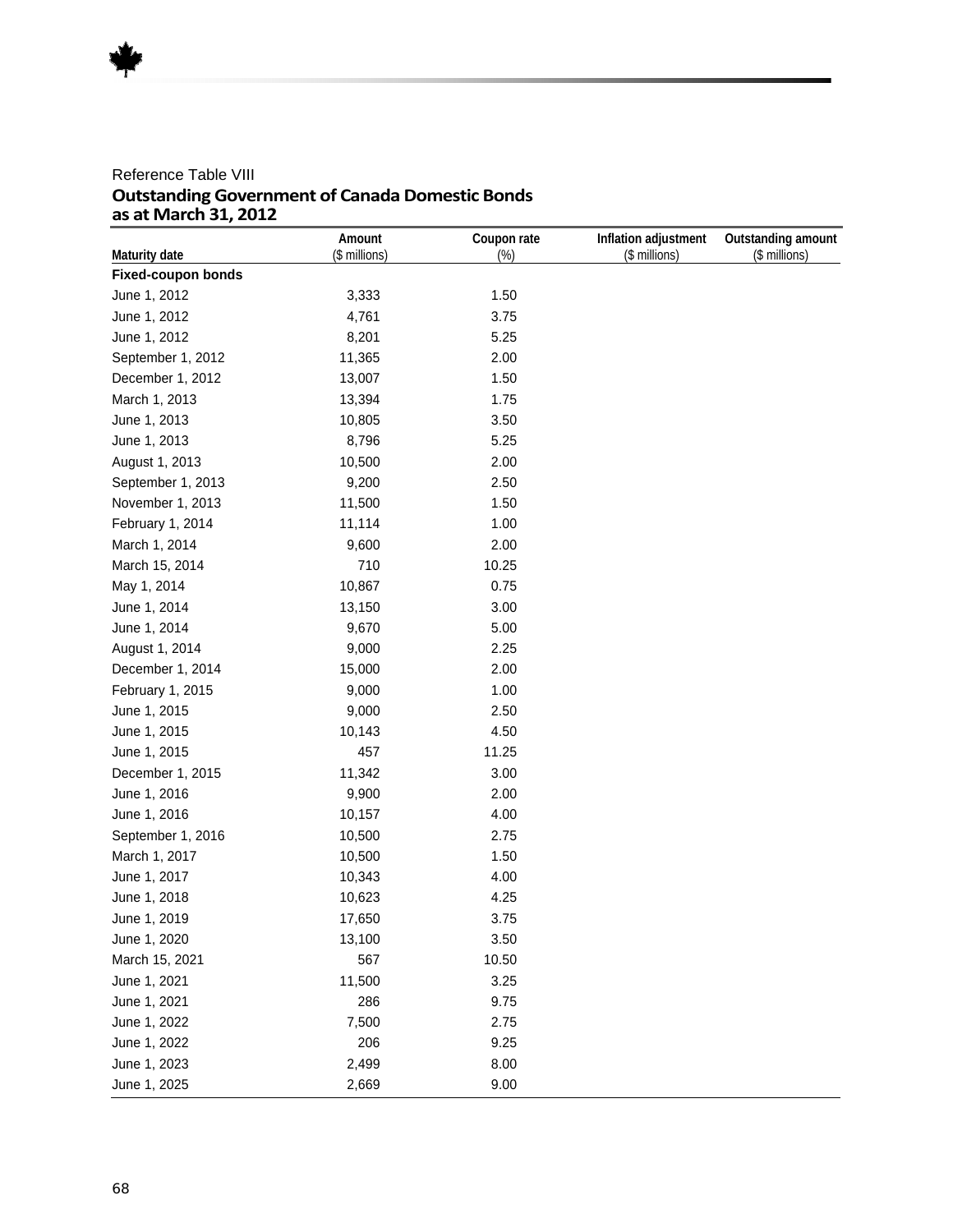

#### Reference Table VIII *(cont'd)* **Outstanding Government of Canada Domestic Bonds as at March 31, 2012**

|                           | Amount        | Coupon rate | Inflation adjustment | Outstanding amount |
|---------------------------|---------------|-------------|----------------------|--------------------|
| Maturity date             | (\$ millions) | $(\%)$      | (\$ millions)        | (\$ millions)      |
| <b>Fixed-coupon bonds</b> |               |             |                      |                    |
| June 1, 2027              | 4,729         | 8.00        |                      |                    |
| June 1, 2029              | 12,408        | 5.75        |                      |                    |
| June 1, 2033              | 13,272        | 5.75        |                      |                    |
| June 1, 2037              | 13,999        | 5.00        |                      |                    |
| June 1, 2041              | 15,800        | 4.00        |                      |                    |
| December 1, 2045          | 4,700         | 3.50        |                      |                    |
| <b>Total</b>              | 406,823       |             |                      |                    |
| <b>Real Return Bonds</b>  |               |             |                      |                    |
| December 1, 2021          | 5,175         | 4.25        | 2,343                | 7,518              |
| December 1, 2026          | 5,250         | 4.25        | 1,964                | 7,214              |
| December 1, 2031          | 5,800         | 4.00        | 1,860                | 7,660              |
| December 1, 2036          | 5,850         | 3.00        | 1,005                | 6,855              |
| December 1, 2041          | 6,550         | 2.00        | 557                  | 7,107              |
| December 1, 2044          | 4,400         | 1.50        | 194                  | 4,594              |
| Total                     | 33,025        |             | 7,923                | 40,948             |

Note: Outstanding bond amounts reported in this table are in accordance with Bank of Canada reports, which may vary slightly with Government of Canada amounts due to differences in classification methods.

Source: Bank of Canada.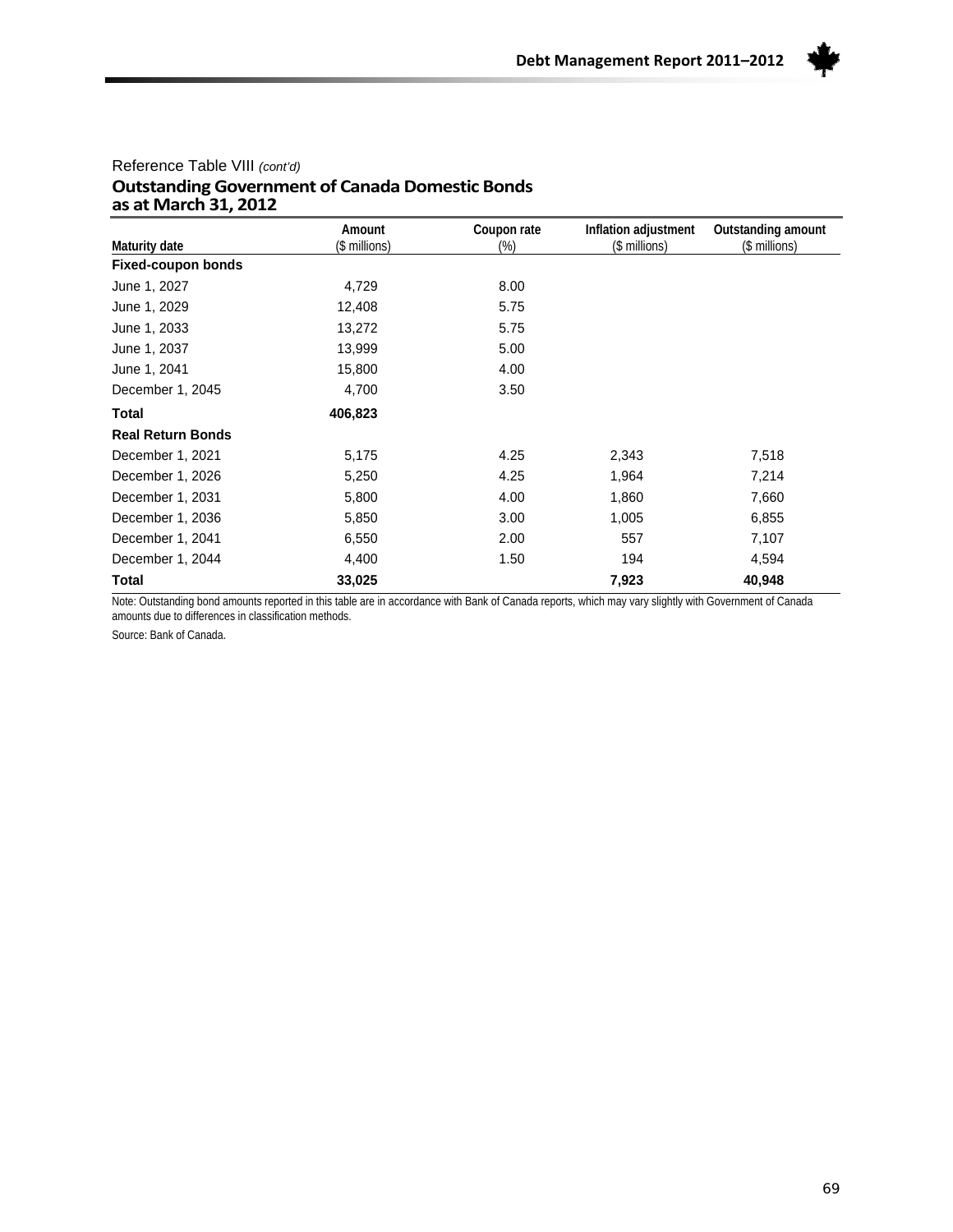#### Reference Table IX **Government of Canada Cross-Currency Swaps Outstanding as at March 31, 2012**

(CAD\$ millions)

|               | Swaps of domestic obligations |            |            | Swaps of foreign obligations |        |
|---------------|-------------------------------|------------|------------|------------------------------|--------|
| Maturity date | <b>USD</b>                    | <b>EUR</b> | <b>JPY</b> | <b>USD</b>                   | Total  |
| 2012          | 2,722                         | 1,277      | 0          |                              | 3,999  |
| 2013          | 1,122                         | 1,550      | 120        |                              | 2,793  |
| 2014          | 2,394                         | 1,616      | 60         |                              | 4,071  |
| 2015          | 2,344                         | 1,290      | 0          |                              | 3,635  |
| 2016          | 1,596                         | 2,501      | 160        |                              | 4,258  |
| 2017          | 2,769                         | 1,377      | 0          |                              | 4,106  |
| 2018          | 3,940                         | 1,463      | 0          |                              | 5,404  |
| 2019          | 1,860                         | 1,330      | 0          |                              | 3,191  |
| 2020          | 5,923                         | 67         | 0          |                              | 5,989  |
| 2021          | 3,389                         | 3,027      | 0          |                              | 6,416  |
| 2022          | 247                           | 67         | 0          |                              | 313    |
| <b>Total</b>  | 28,306                        | 15,525     | 340        |                              | 44,173 |

Notes: Foreign currency swaps converted to Canadian dollars using Bank of Canada closing exchange rates as at March 31, 2012. Table does not include \$184.1 million in foreign exchange swaps and \$2,097.1 million in foreign exchange forwards that were outstanding as at March 31, 2012. Numbers may not add due to rounding.

Source: *Public Accounts of Canada*.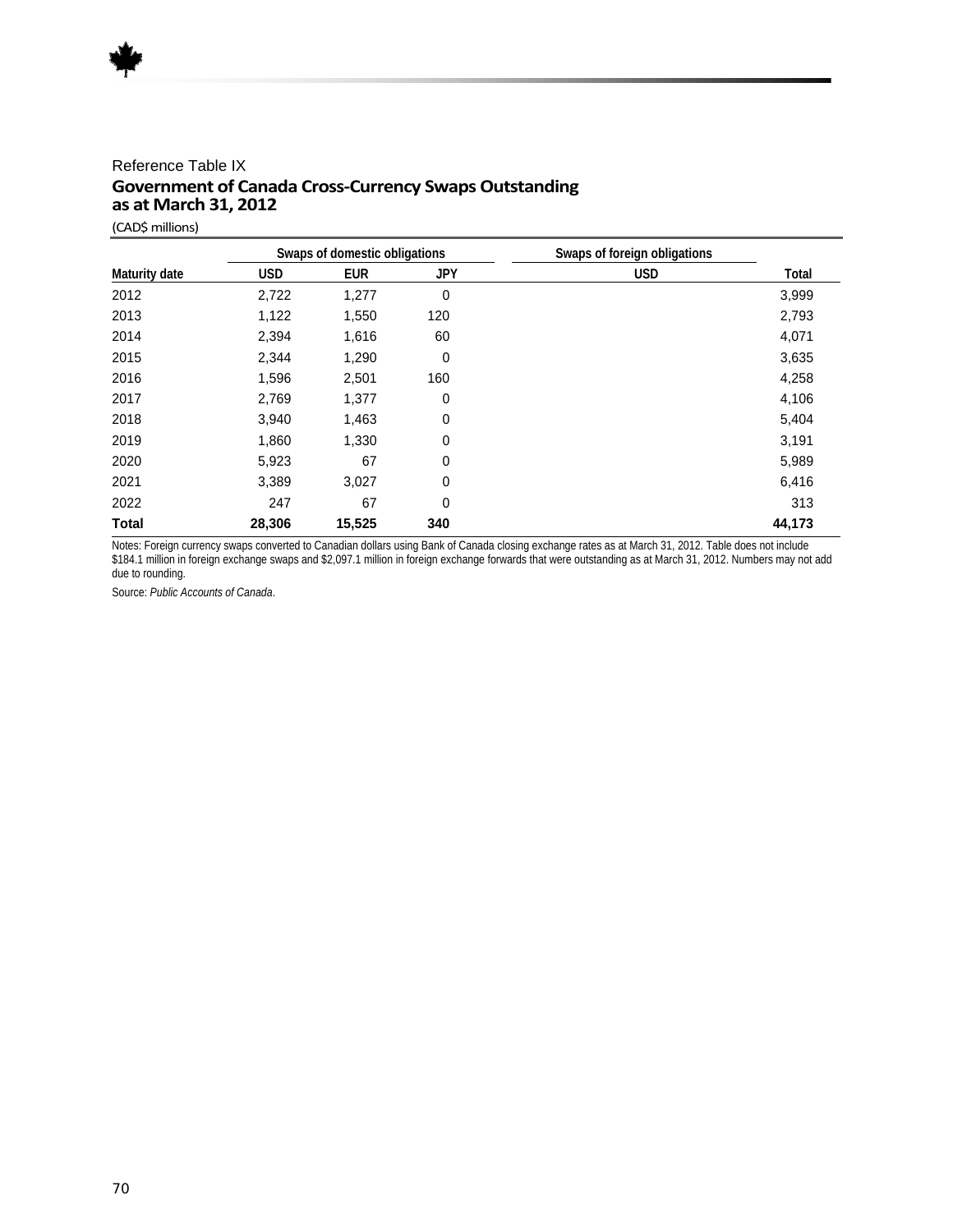

| Buyback date            | Maturity date | Coupon rate<br>(%) | Amount<br>(\$ millions) |
|-------------------------|---------------|--------------------|-------------------------|
| Buyback on a cash basis |               |                    |                         |
| May 4, 2011             | June 1, 2023  | 8.00               | 275                     |
|                         | June 1, 2025  | 9.00               | 90                      |
|                         | June 1, 2027  | 8.00               | 74                      |
| <b>Total</b>            |               |                    | 439                     |
| June 8, 2011            | June 1, 2023  | 8.00               | 242                     |
|                         | June 1, 2025  | 9.00               | 58                      |
|                         | June 1, 2027  | 8.00               | 200                     |
| <b>Total</b>            |               |                    | 500                     |
| July 27, 2011           | June 1, 2023  | 8.00               | 63                      |
|                         | June 1, 2025  | 9.00               | 67                      |
|                         | June 1, 2027  | 8.00               | 370                     |
| <b>Total</b>            |               |                    | 500                     |
| October 5, 2011         | June 1, 2023  | 8.00               | 161                     |
|                         | June 1, 2027  | 8.00               | 221                     |
|                         | June 1, 2029  | 5.75               | 70                      |
| <b>Total</b>            |               |                    | 452                     |
| November 16, 2011       | June 1, 2023  | 8.00               | 10                      |
|                         | June 1, 2029  | 5.75               | 35                      |
|                         | June 1, 2033  | 5.75               | 68                      |
| <b>Total</b>            |               |                    | 113                     |
| February 1, 2012        | June 1, 2023  | 8.00               | 75                      |
|                         | June 1, 2025  | 9.00               | 50                      |
|                         | June 1, 2027  | 8.00               | 220                     |
|                         | June 1, 2029  | 5.75               | 137                     |
| <b>Total</b>            |               |                    | 482                     |
| March 21, 2012          | June 1, 2023  | 8.00               | 132                     |
|                         | June 1, 2025  | 9.00               | 75                      |
|                         | June 1, 2027  | 8.00               | 188                     |
|                         | June 1, 2029  | 5.75               | 15                      |
|                         | June 1, 2033  | 5.75               | 70                      |
| <b>Total</b>            |               |                    | 480                     |
| <b>Grand total</b>      |               |                    | 2,966                   |

#### Reference Table X **Fiscal 2011–12 Bond Buyback Program Operations**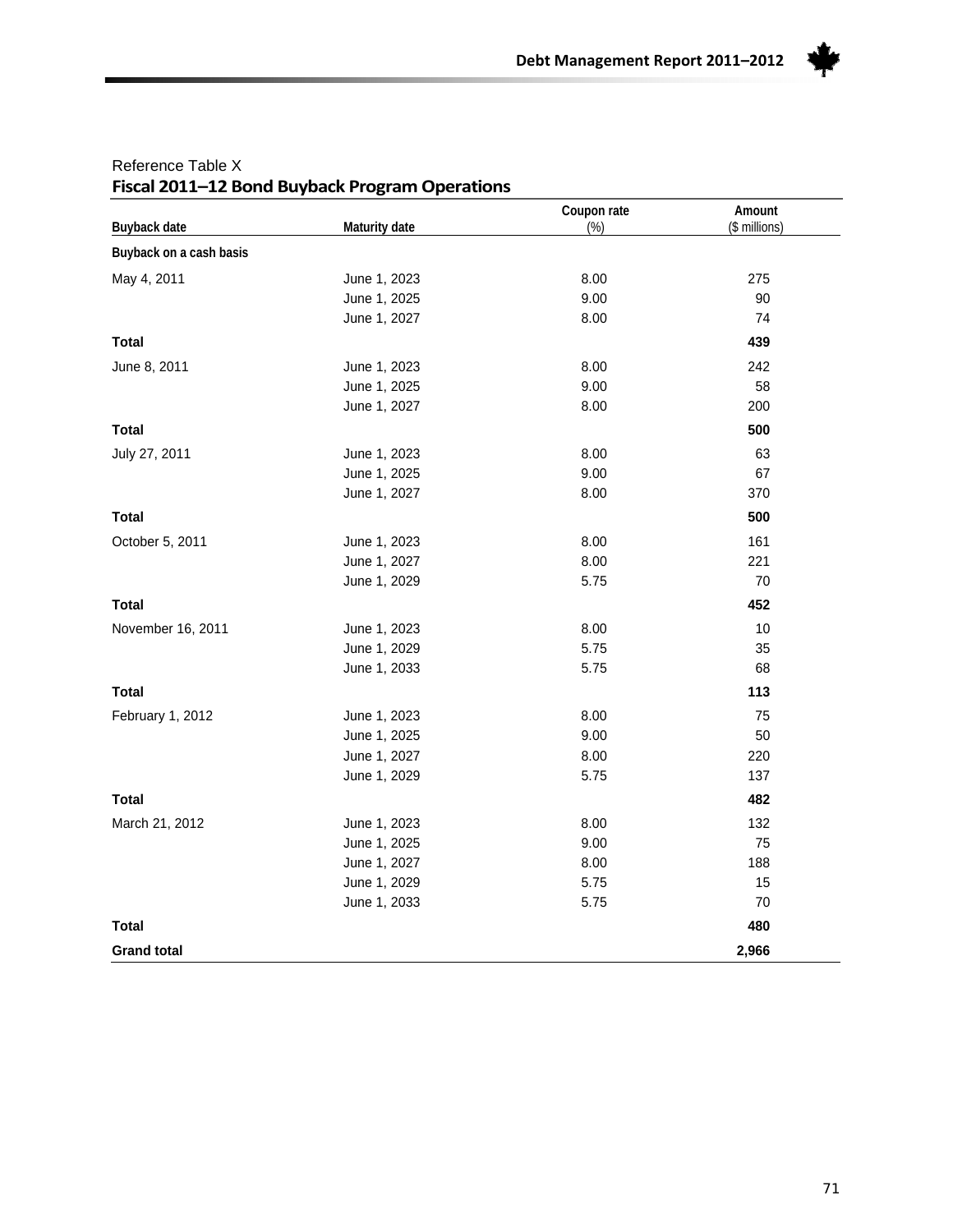| Buyback date                           | Maturity date     | Coupon rate<br>$(\%)$ | Amount<br>(\$ millions) |
|----------------------------------------|-------------------|-----------------------|-------------------------|
| Buyback on a switch basis              |                   |                       |                         |
| June 2, 2011                           |                   |                       | $\pmb{0}$               |
| <b>Total</b>                           |                   |                       | $\mathbf 0$             |
| August 24, 2011                        | June 1, 2023      | 8.00                  | 300                     |
|                                        | June 1, 2025      | 9.00                  | 67                      |
|                                        | June 1, 2027      | 8.00                  | 225                     |
| <b>Total</b>                           |                   |                       | 592                     |
| September 28, 2011                     | June 1, 2013      | 3.50                  | 1,171                   |
|                                        | June 1, 2013      | 5.25                  | 51                      |
| <b>Total</b>                           |                   |                       | 1,222                   |
| December 21, 2011                      | June 1, 2013      | 3.50                  | 350                     |
|                                        | June 1, 2014      | 3.00                  | 310                     |
| <b>Total</b>                           |                   |                       | 660                     |
| March 14, 2012                         | June 1, 2013      | 3.50                  | 250                     |
|                                        | June 1, 2013      | 5.25                  | 54                      |
|                                        | June 1, 2014      | 3.00                  | 175                     |
| <b>Total</b>                           |                   |                       | 479                     |
| <b>Grand total</b>                     |                   |                       | 2,952                   |
| <b>Cash management</b><br>bond buyback |                   |                       |                         |
| April 5, 2011                          | June 1, 2011      | 1.25                  | 45                      |
|                                        | June 1, 2011      | 6.00                  | $\overline{2}$          |
|                                        | September 1, 2011 | 1.00                  | 311                     |
|                                        | September 1, 2011 | 3.75                  | 100                     |
|                                        | June 1, 2012      | 5.25                  | 42                      |
| <b>Total</b>                           |                   |                       | 500                     |
| April 12, 2011                         | June 1, 2011      | 1.25                  | 4                       |
|                                        | June 1, 2011      | 6.00                  | 70                      |
|                                        | June 1, 2011      | 8.50                  | 90                      |
|                                        | September 1, 2011 | 1.00                  | 116                     |
|                                        | December 1, 2011  | 1.25                  | 700                     |
|                                        | June 1, 2012      | 5.25                  | 20                      |
| <b>Total</b>                           |                   |                       | 1,000                   |
| April 19, 2011                         | June 1, 2011      | 8.50                  | 30                      |
|                                        | September 1, 2011 | 1.00                  | 237                     |
|                                        | September 1, 2011 | 3.75                  | 18                      |
|                                        | March 1, 2012     | 1.50                  | 215                     |
| <b>Total</b>                           |                   |                       | 500                     |
| April 26, 2011                         | June 1, 2011      | 1.25                  | 131                     |
|                                        | September 1, 2011 | 1.00                  | 333                     |
|                                        | June 1, 2012      | 5.25                  | 175                     |
| <b>Total</b>                           |                   |                       | 639                     |

#### Reference Table X *(cont'd)* **Fiscal 2011–12 Bond Buyback Program Operations**

 $\mathbf{r} = \mathbf{r} \cdot \mathbf{r}$  , where  $\mathbf{r} = \mathbf{r} \cdot \mathbf{r}$  , where  $\mathbf{r} = \mathbf{r} \cdot \mathbf{r}$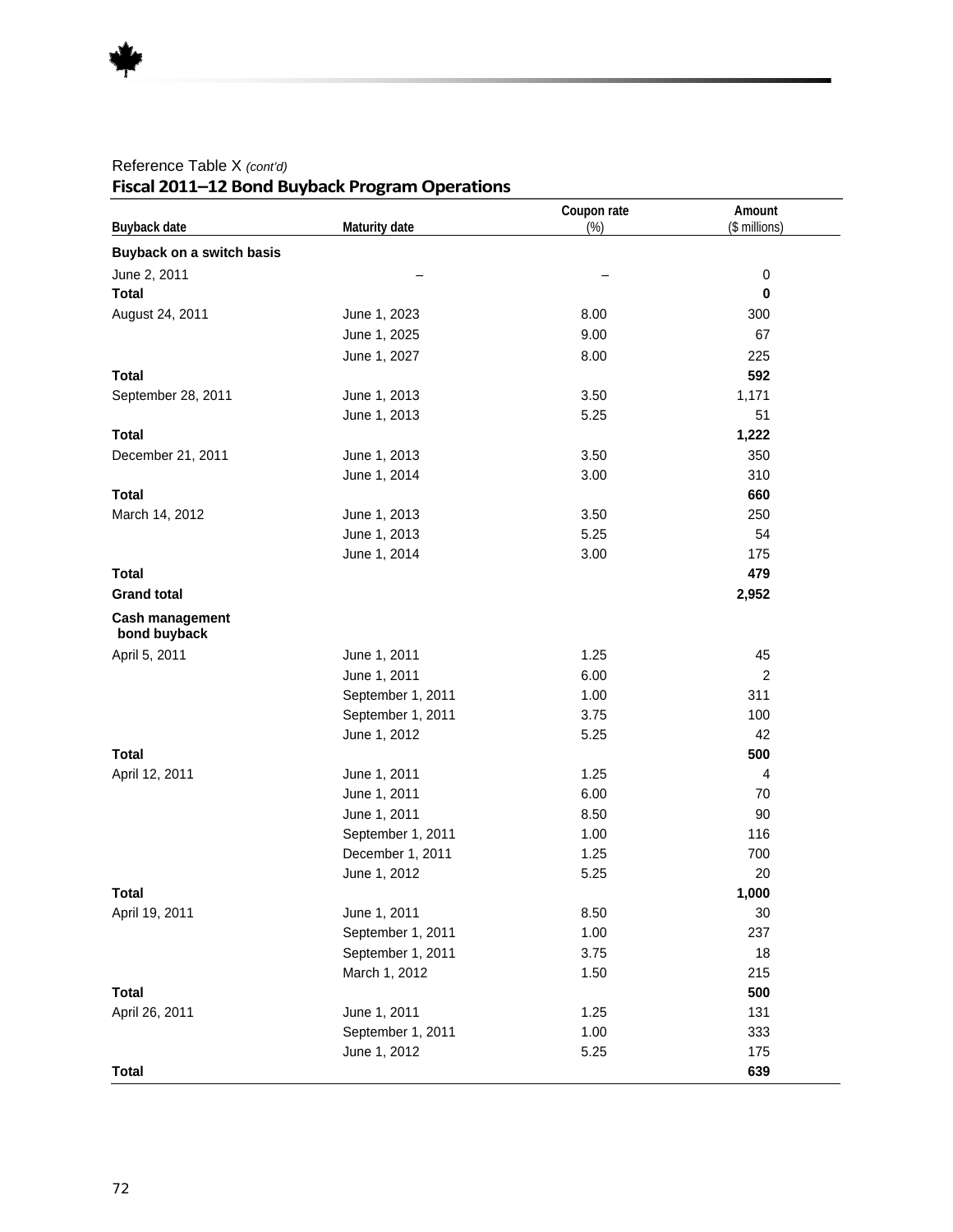

| Buyback date                           | Maturity date     | Coupon rate<br>$(\%)$                                                                                                                                                                                                                                                                                                                                                                                                                                                                                                                                                                                                                               | Amount<br>(\$ millions) |
|----------------------------------------|-------------------|-----------------------------------------------------------------------------------------------------------------------------------------------------------------------------------------------------------------------------------------------------------------------------------------------------------------------------------------------------------------------------------------------------------------------------------------------------------------------------------------------------------------------------------------------------------------------------------------------------------------------------------------------------|-------------------------|
| <b>Cash management</b><br>bond buyback |                   |                                                                                                                                                                                                                                                                                                                                                                                                                                                                                                                                                                                                                                                     |                         |
| May 3, 2011                            | September 1, 2011 | 1.00<br>5.25<br>June 1, 2012<br>1.25<br>June 1, 2011<br>1.00<br>September 1, 2011<br>1.50<br>June 1, 2012<br>3.75<br>June 1, 2012<br>5.25<br>June 1, 2012<br>1.50<br>June 1, 2012<br>1.25<br>December 1, 2011<br>1.50<br>June 1, 2012<br>3.75<br>June 1, 2012<br>1.00<br>September 1, 2011<br>3.75<br>September 1, 2011<br>1.25<br>December 1, 2011<br>1.50<br>March 1, 2012<br>1.50<br>June 1, 2012<br>5.25<br>June 1, 2012<br>2.00<br>September 1, 2012<br>1.25<br>December 1, 2011<br>1.50<br>June 1, 2012<br>3.75<br>June 1, 2012<br>5.25<br>June 1, 2012<br>2.00<br>September 1, 2012<br>3.75<br>September 1, 2011<br>1.25<br>December 1, 2011 | 200                     |
|                                        |                   |                                                                                                                                                                                                                                                                                                                                                                                                                                                                                                                                                                                                                                                     | 300                     |
| <b>Total</b>                           |                   |                                                                                                                                                                                                                                                                                                                                                                                                                                                                                                                                                                                                                                                     | 500                     |
| May 10, 2011                           |                   |                                                                                                                                                                                                                                                                                                                                                                                                                                                                                                                                                                                                                                                     | 4                       |
|                                        |                   |                                                                                                                                                                                                                                                                                                                                                                                                                                                                                                                                                                                                                                                     | 608                     |
|                                        |                   |                                                                                                                                                                                                                                                                                                                                                                                                                                                                                                                                                                                                                                                     | 57                      |
|                                        |                   |                                                                                                                                                                                                                                                                                                                                                                                                                                                                                                                                                                                                                                                     | 146                     |
|                                        |                   |                                                                                                                                                                                                                                                                                                                                                                                                                                                                                                                                                                                                                                                     | 171                     |
| <b>Total</b>                           |                   |                                                                                                                                                                                                                                                                                                                                                                                                                                                                                                                                                                                                                                                     | 985                     |
| May 17, 2011                           |                   |                                                                                                                                                                                                                                                                                                                                                                                                                                                                                                                                                                                                                                                     | 200                     |
| <b>Total</b>                           |                   |                                                                                                                                                                                                                                                                                                                                                                                                                                                                                                                                                                                                                                                     | 200                     |
| May 31, 2011                           |                   |                                                                                                                                                                                                                                                                                                                                                                                                                                                                                                                                                                                                                                                     | 238                     |
|                                        |                   |                                                                                                                                                                                                                                                                                                                                                                                                                                                                                                                                                                                                                                                     | 162                     |
|                                        |                   |                                                                                                                                                                                                                                                                                                                                                                                                                                                                                                                                                                                                                                                     | 100                     |
| <b>Total</b>                           |                   |                                                                                                                                                                                                                                                                                                                                                                                                                                                                                                                                                                                                                                                     | 500                     |
| June 7, 2011                           |                   |                                                                                                                                                                                                                                                                                                                                                                                                                                                                                                                                                                                                                                                     | 790                     |
|                                        |                   |                                                                                                                                                                                                                                                                                                                                                                                                                                                                                                                                                                                                                                                     | 5                       |
|                                        |                   |                                                                                                                                                                                                                                                                                                                                                                                                                                                                                                                                                                                                                                                     | 205                     |
| <b>Total</b>                           |                   |                                                                                                                                                                                                                                                                                                                                                                                                                                                                                                                                                                                                                                                     | 1,000                   |
| June 14, 2011                          |                   |                                                                                                                                                                                                                                                                                                                                                                                                                                                                                                                                                                                                                                                     | 200                     |
|                                        |                   |                                                                                                                                                                                                                                                                                                                                                                                                                                                                                                                                                                                                                                                     | 50                      |
| June 28, 2011                          |                   |                                                                                                                                                                                                                                                                                                                                                                                                                                                                                                                                                                                                                                                     | 25                      |
|                                        |                   |                                                                                                                                                                                                                                                                                                                                                                                                                                                                                                                                                                                                                                                     | 225                     |
| <b>Total</b>                           |                   |                                                                                                                                                                                                                                                                                                                                                                                                                                                                                                                                                                                                                                                     | 500                     |
| June 21, 2011                          |                   |                                                                                                                                                                                                                                                                                                                                                                                                                                                                                                                                                                                                                                                     | 625                     |
|                                        |                   |                                                                                                                                                                                                                                                                                                                                                                                                                                                                                                                                                                                                                                                     | 75                      |
|                                        |                   |                                                                                                                                                                                                                                                                                                                                                                                                                                                                                                                                                                                                                                                     | 195                     |
|                                        |                   |                                                                                                                                                                                                                                                                                                                                                                                                                                                                                                                                                                                                                                                     | 105                     |
| <b>Total</b>                           |                   |                                                                                                                                                                                                                                                                                                                                                                                                                                                                                                                                                                                                                                                     | 1,000                   |
|                                        |                   |                                                                                                                                                                                                                                                                                                                                                                                                                                                                                                                                                                                                                                                     | 500                     |
| Total                                  |                   |                                                                                                                                                                                                                                                                                                                                                                                                                                                                                                                                                                                                                                                     | 500                     |
| July 5, 2011                           |                   |                                                                                                                                                                                                                                                                                                                                                                                                                                                                                                                                                                                                                                                     | 35                      |
|                                        |                   |                                                                                                                                                                                                                                                                                                                                                                                                                                                                                                                                                                                                                                                     | 85                      |
|                                        | June 1, 2012      | 1.50                                                                                                                                                                                                                                                                                                                                                                                                                                                                                                                                                                                                                                                | 344                     |
|                                        | June 1, 2012      | 3.75                                                                                                                                                                                                                                                                                                                                                                                                                                                                                                                                                                                                                                                | 481                     |
|                                        | June 1, 2012      | 5.25                                                                                                                                                                                                                                                                                                                                                                                                                                                                                                                                                                                                                                                | $\overline{c}$          |
|                                        | September 1, 2012 | 2.00                                                                                                                                                                                                                                                                                                                                                                                                                                                                                                                                                                                                                                                | 54                      |
| <b>Total</b>                           |                   |                                                                                                                                                                                                                                                                                                                                                                                                                                                                                                                                                                                                                                                     | 1,000                   |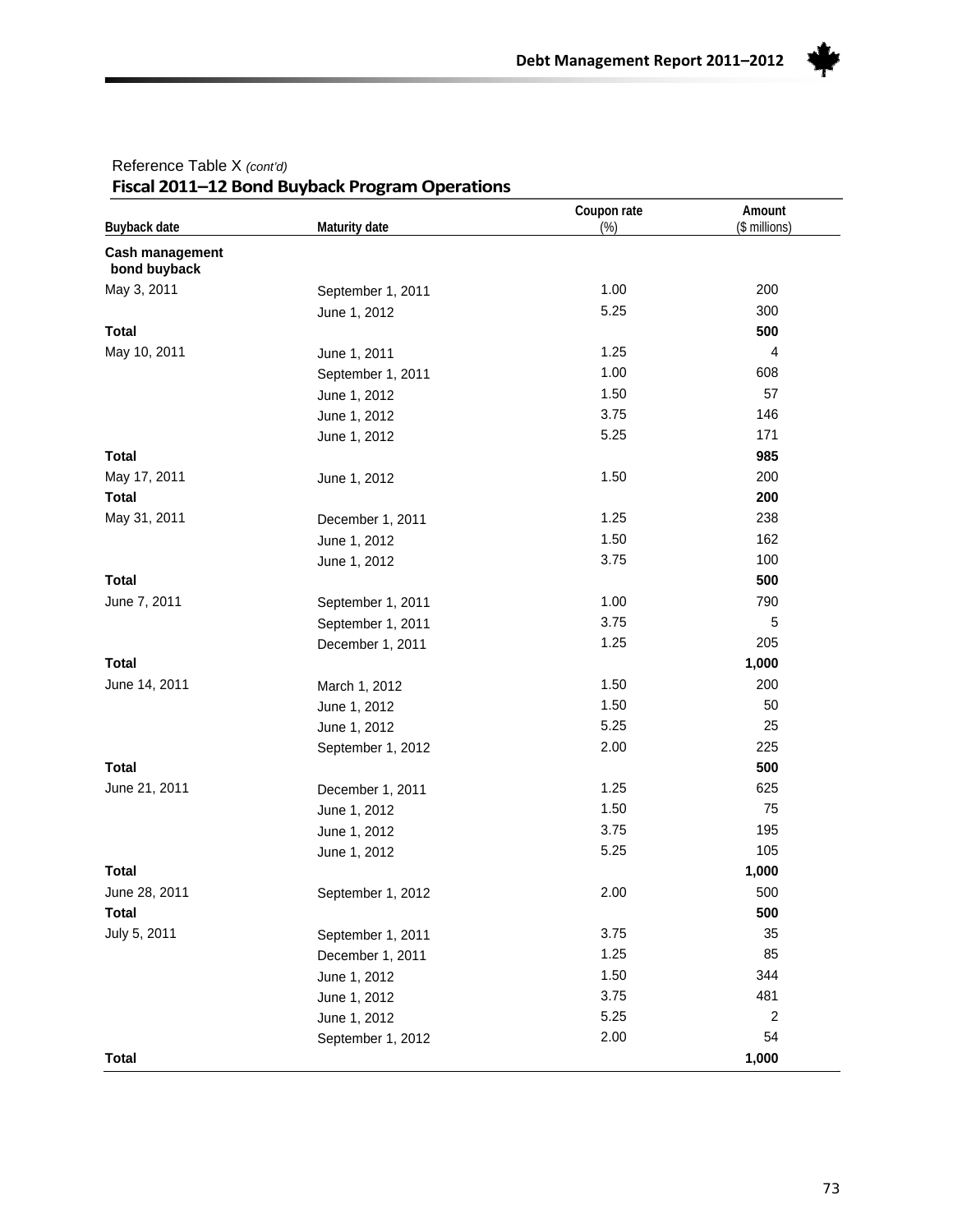| Buyback date                    | Maturity date     | Coupon rate<br>$(\%)$ | Amount<br>(\$ millions) |
|---------------------------------|-------------------|-----------------------|-------------------------|
| Cash management<br>bond buyback |                   |                       |                         |
| July 12, 2011                   | June 1, 2012      | 1.50                  | 493                     |
|                                 | June 1, 2012      | 3.75                  | $\overline{7}$          |
| <b>Total</b>                    |                   |                       | 500                     |
| July 19, 2011                   | September 1, 2011 | 1.00                  | 101                     |
|                                 | September 1, 2011 | 3.75                  | 1                       |
|                                 | December 1, 2011  | 1.25                  | 481                     |
|                                 | June 1, 2012      | 3.75                  | 150                     |
|                                 | June 1, 2012      | 5.25                  | 12                      |
| <b>Total</b>                    |                   |                       | 746                     |
| July 26, 2011                   | March 1, 2012     | 1.50                  | 420                     |
|                                 | June 1, 2012      | 1.50                  | 38                      |
|                                 | June 1, 2012      | 3.75                  | 12                      |
|                                 | June 1, 2012      | 5.25                  | 30                      |
| <b>Total</b>                    |                   |                       | 500                     |
| August 2, 2011                  | September 1, 2011 | 1.00                  | 23                      |
|                                 | June 1, 2012      | 1.50                  | 5                       |
|                                 | September 1, 2012 | 2.00                  | 410                     |
| <b>Total</b>                    |                   |                       | 438                     |
| August 9, 2011                  | September 1, 2012 | 2.00                  | 500                     |
| <b>Total</b>                    |                   |                       | 500                     |
| August 16, 2011                 | March 1, 2012     | 1.50                  | 130                     |
|                                 | June 1, 2012      | 1.50                  | 266                     |
|                                 | June 1, 2012      | 5.25                  | 43                      |
|                                 | September 1, 2012 | 2.00                  | 561                     |
| <b>Total</b>                    |                   |                       | 1,000                   |
| August 23, 2011                 | December 1, 2011  | 1.25                  | 450                     |
|                                 | March 1, 2012     | 1.50                  | 50                      |
| <b>Total</b>                    |                   |                       | 500                     |
| September 6, 2011               | March 1, 2012     | 1.50                  | 224                     |
|                                 | June 1, 2012      | 1.50                  | 100                     |
|                                 | June 1, 2012      | 3.75                  | 5                       |
|                                 | June 1, 2012      | 5.25                  | 6                       |
| <b>Total</b>                    |                   |                       | 335                     |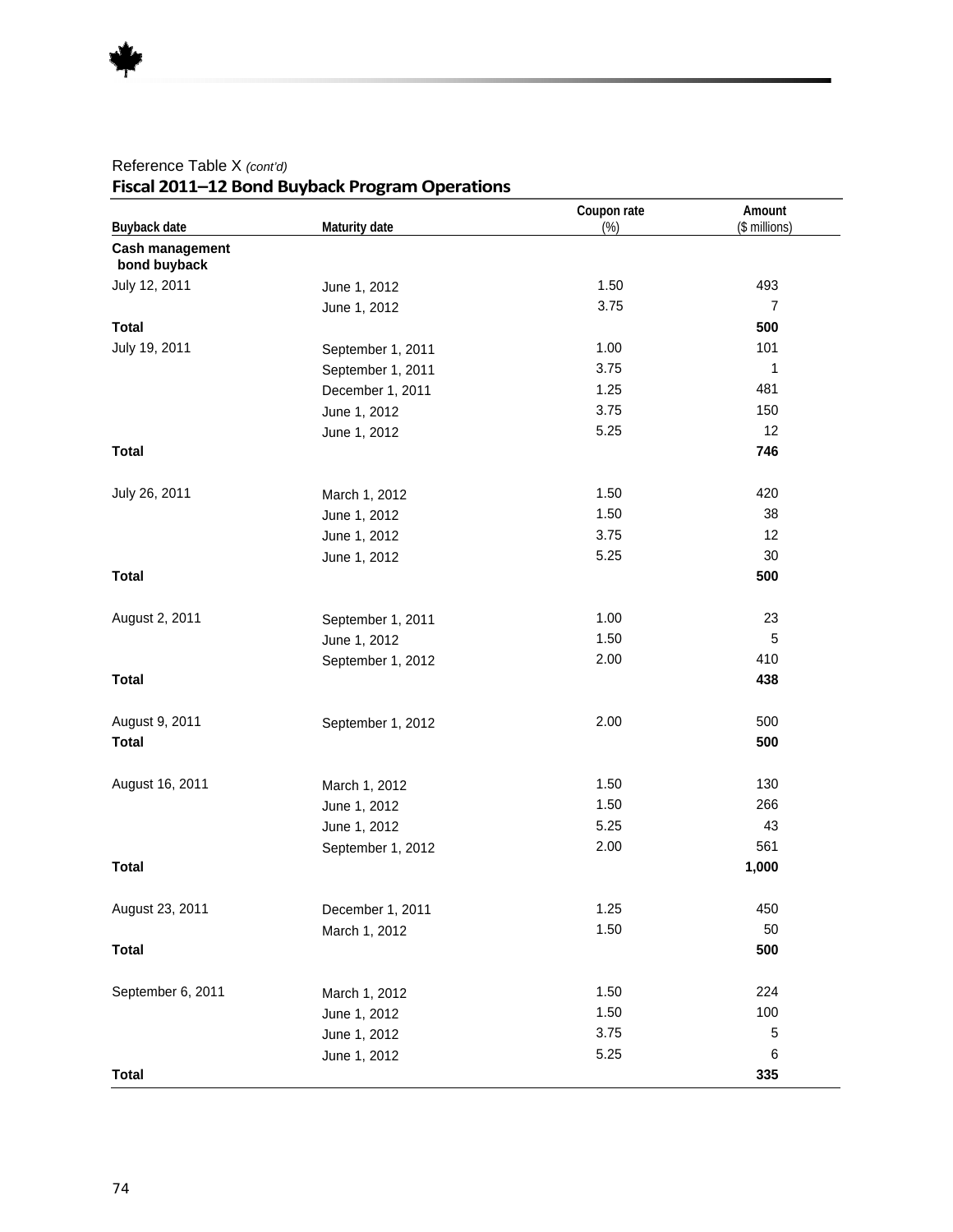

| Buyback date                    | Maturity date     | Coupon rate<br>(%) | Amount<br>(\$ millions) |
|---------------------------------|-------------------|--------------------|-------------------------|
| Cash management<br>bond buyback |                   |                    |                         |
| September 13, 2011              | December 1, 2011  | 1.25               | 117                     |
|                                 | March 1, 2012     | 1.50               | 175                     |
|                                 | June 1, 2012      | 1.50               | 25                      |
|                                 | September 1, 2012 | 2.00               | 50                      |
|                                 | December 1, 2012  | 1.50               | 195                     |
| <b>Total</b>                    |                   |                    | 562                     |
| September 20, 2011              | March 1, 2012     | 1.50               | 40                      |
|                                 | June 1, 2012      | 1.50               | 363                     |
|                                 | June 1, 2012      | 3.75               | $\overline{7}$          |
|                                 | September 1, 2012 | 2.00               | 90                      |
| <b>Total</b>                    |                   |                    | 500                     |
| September 27, 2011              | June 1, 2012      | 1.50               | 272                     |
|                                 | September 1, 2012 | 2.00               | 425                     |
|                                 | December 1, 2012  | 1.50               | 64                      |
| <b>Total</b>                    |                   |                    | 761                     |
| October 4, 2011                 | December 1, 2011  | 1.25               | 45                      |
|                                 | June 1, 2012      | 3.75               | 33                      |
|                                 | June 1, 2012      | 5.25               | 20                      |
|                                 | September 1, 2012 | 2.00               | 402                     |
| <b>Total</b>                    |                   |                    | 500                     |
| October 11, 2011                | December 1, 2011  | 1.25               | 18                      |
|                                 | March 1, 2012     | 1.50               | 300                     |
|                                 | June 1, 2012      | 1.50               | 3                       |
|                                 | June 1, 2012      | 5.25               | 60                      |
|                                 | September 1, 2012 | 2.00               | 619                     |
| <b>Total</b>                    |                   |                    | 1,000                   |
| October 18, 2011                | December 1, 2011  | 1.25               | 30                      |
|                                 | June 1, 2012      | 5.25               | 182                     |
|                                 | September 1, 2012 | 2.00               | 289                     |
| <b>Total</b>                    |                   |                    | 500                     |
| October 25, 2011                | June 1, 2012      | 1.50               | 401                     |
|                                 | June 1, 2012      | 3.75               | 153                     |
|                                 | June 1, 2012      | 5.25               | 50                      |
|                                 | September 1, 2012 | 2.00               | 205                     |
| <b>Total</b>                    |                   |                    | 809                     |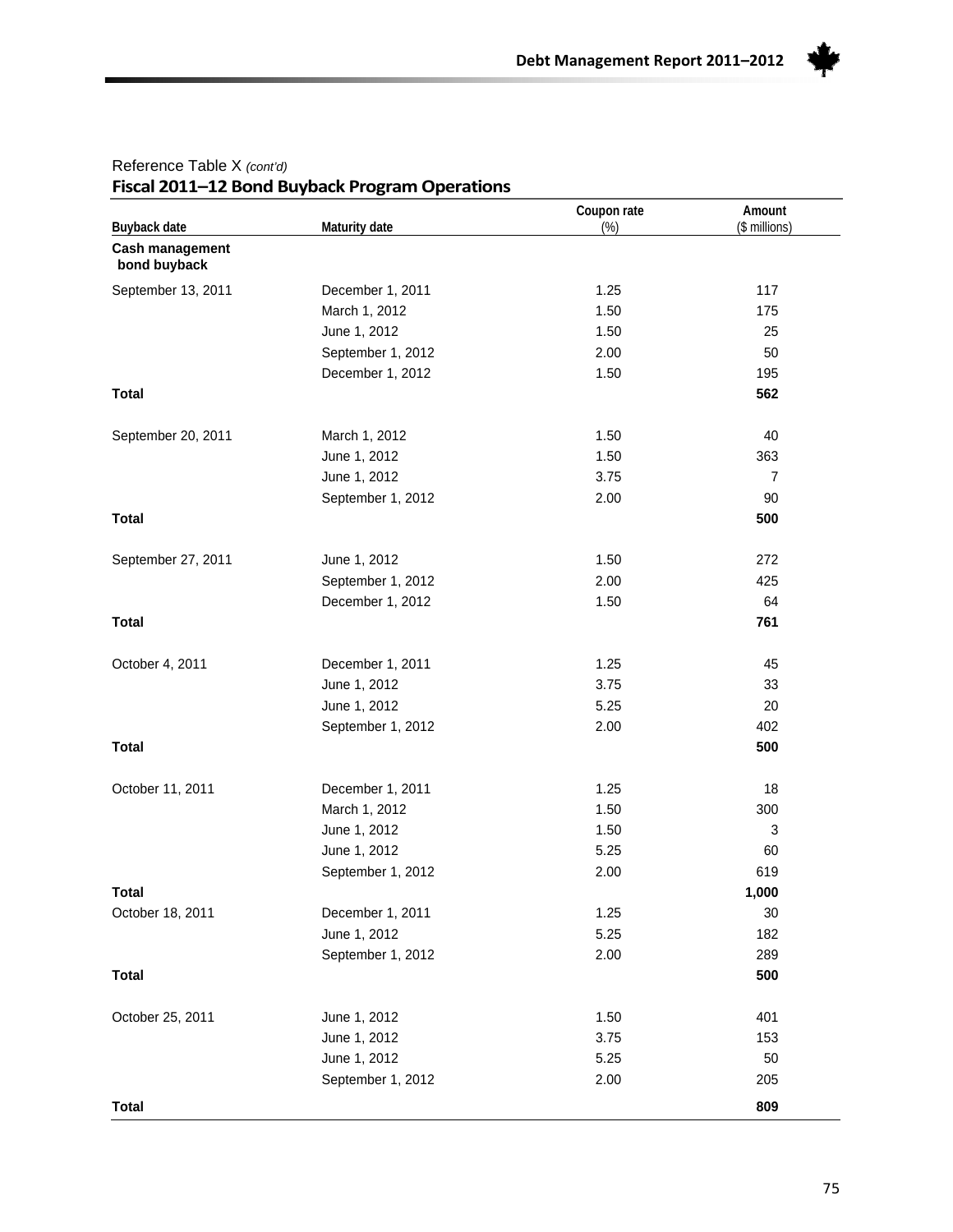| Buyback date                    | Maturity date     | Coupon rate<br>$(\%)$ | Amount<br>(\$ millions) |
|---------------------------------|-------------------|-----------------------|-------------------------|
| Cash management<br>bond buyback |                   |                       |                         |
| November 1, 2011                | December 1, 2011  | 1.25                  | 75                      |
|                                 | June 1, 2012      | 1.50                  | 118                     |
|                                 | June 1, 2012      | 3.75                  | 12                      |
|                                 | June 1, 2012      | 5.25                  | $\overline{c}$          |
|                                 | September 1, 2012 | 2.00                  | 157                     |
| <b>Total</b>                    |                   |                       | 364                     |
| November 8, 2011                | December 1, 2011  | 1.25                  | 13                      |
|                                 | March 1, 2012     | 1.50                  | 100                     |
|                                 | June 1, 2012      | 1.50                  | $\sqrt{3}$              |
|                                 | June 1, 2012      | 3.75                  | 112                     |
|                                 | June 1, 2012      | 5.25                  | 25                      |
|                                 | December 1, 2012  | 1.50                  | 11                      |
| <b>Total</b>                    |                   |                       | 264                     |
| November 15, 2011               | December 1, 2011  | 1.25                  | 100                     |
|                                 | March 1, 2012     | 1.50                  | 75                      |
|                                 | September 1, 2012 | 2.00                  | 325                     |
| <b>Total</b>                    |                   |                       | 500                     |
| November 22, 2011               | December 1, 2011  | 1.25                  | 51                      |
|                                 | June 1, 2012      | 1.50                  | 200                     |
|                                 | June 1, 2012      | 3.75                  | 82                      |
|                                 | June 1, 2012      | 5.25                  | 74                      |
|                                 | September 1, 2012 | 2.00                  | 43                      |
|                                 | December 1, 2012  | 1.50                  | 550                     |
| <b>Total</b>                    |                   |                       | 1,000                   |
| December 6, 2011                | September 1, 2012 | 2.00                  | 150                     |
|                                 | December 1, 2012  | 1.50                  | 50                      |
|                                 | March 1, 2013     | 1.75                  | 585                     |
|                                 | June 1, 2013      | 3.50                  | 15                      |
| <b>Total</b>                    |                   |                       | 800                     |
| December 13, 2011               | June 1, 2012      | 5.25                  | 7                       |
|                                 | September 1, 2012 | 2.00                  | 30                      |
|                                 | December 1, 2012  | 1.50                  | 264                     |
|                                 | March 1, 2013     | 1.75                  | 199                     |
| <b>Total</b>                    |                   |                       | 500                     |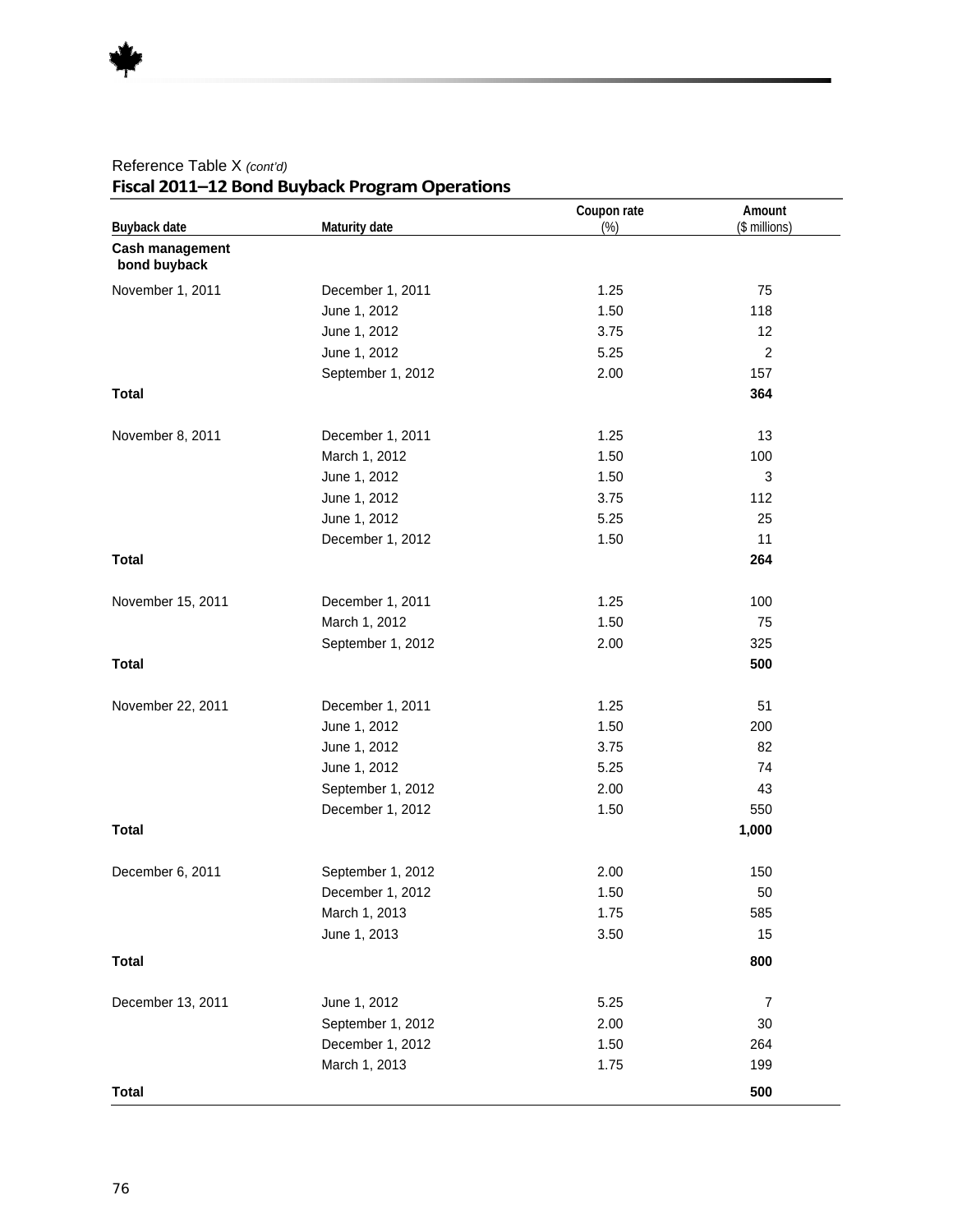

| Buyback date                    | Maturity date     | Coupon rate<br>(%) | Amount<br>(\$ millions) |
|---------------------------------|-------------------|--------------------|-------------------------|
| Cash management<br>bond buyback |                   |                    |                         |
| December 20, 2011               | June 1, 2012      | 1.50               | 202                     |
|                                 | June 1, 2012      | 3.75               | 8                       |
|                                 | June 1, 2012      | 5.25               | 81                      |
|                                 | September 1, 2012 | 2.00               | 150                     |
|                                 | December 1, 2012  | 1.50               | 150                     |
|                                 | March 1, 2013     | 1.75               | 100                     |
|                                 | June 1, 2013      | 3.50               | 291                     |
|                                 | June 1, 2013      | 5.25               | 18                      |
| <b>Total</b>                    |                   |                    | 1,000                   |
| January 4, 2012                 | June 1, 2012      | 3.75               | 73                      |
|                                 | June 1, 2012      | 5.25               | 53                      |
|                                 | March 1, 2013     | 1.75               | 725                     |
| <b>Total</b>                    |                   |                    | 851                     |
| January 10, 2012                | June 1, 2012      | 1.50               | 8                       |
|                                 | March 1, 2013     | 1.75               | 242                     |
|                                 | June 1, 2013      | 3.50               | 250                     |
| <b>Total</b>                    |                   |                    | 500                     |
| January 17, 2012                | June 1, 2012      | 3.75               | 14                      |
|                                 | June 1, 2012      | 5.25               | 21                      |
|                                 | March 1, 2013     | 1.75               | 200                     |
|                                 | June 1, 2013      | 3.50               | 50                      |
| <b>Total</b>                    |                   |                    | 285                     |
| January 24, 2012                | June 1, 2012      | 5.25               | 37                      |
|                                 | March 1, 2013     | 1.75               | 463                     |
| <b>Total</b>                    |                   |                    | 500                     |
| January 31, 2012                | September 1, 2012 | 2.00               | 650                     |
|                                 | March 1, 2013     | 1.75               | 100                     |
|                                 | June 1, 2013      | 3.50               | 243                     |
|                                 | June 1, 2013      | 5.25               | 7                       |
| <b>Total</b>                    |                   |                    | 1,000                   |
| February 7, 2012                | June 1, 2012      | 1.50               | 86                      |
|                                 | June 1, 2012      | 3.75               | 47                      |
|                                 | June 1, 2012      | 5.25               | $\sqrt{2}$              |
|                                 | March 1, 2013     | 1.75               | 300                     |
|                                 | June 1, 2013      | 3.50               | 65                      |
| <b>Total</b>                    |                   |                    | 500                     |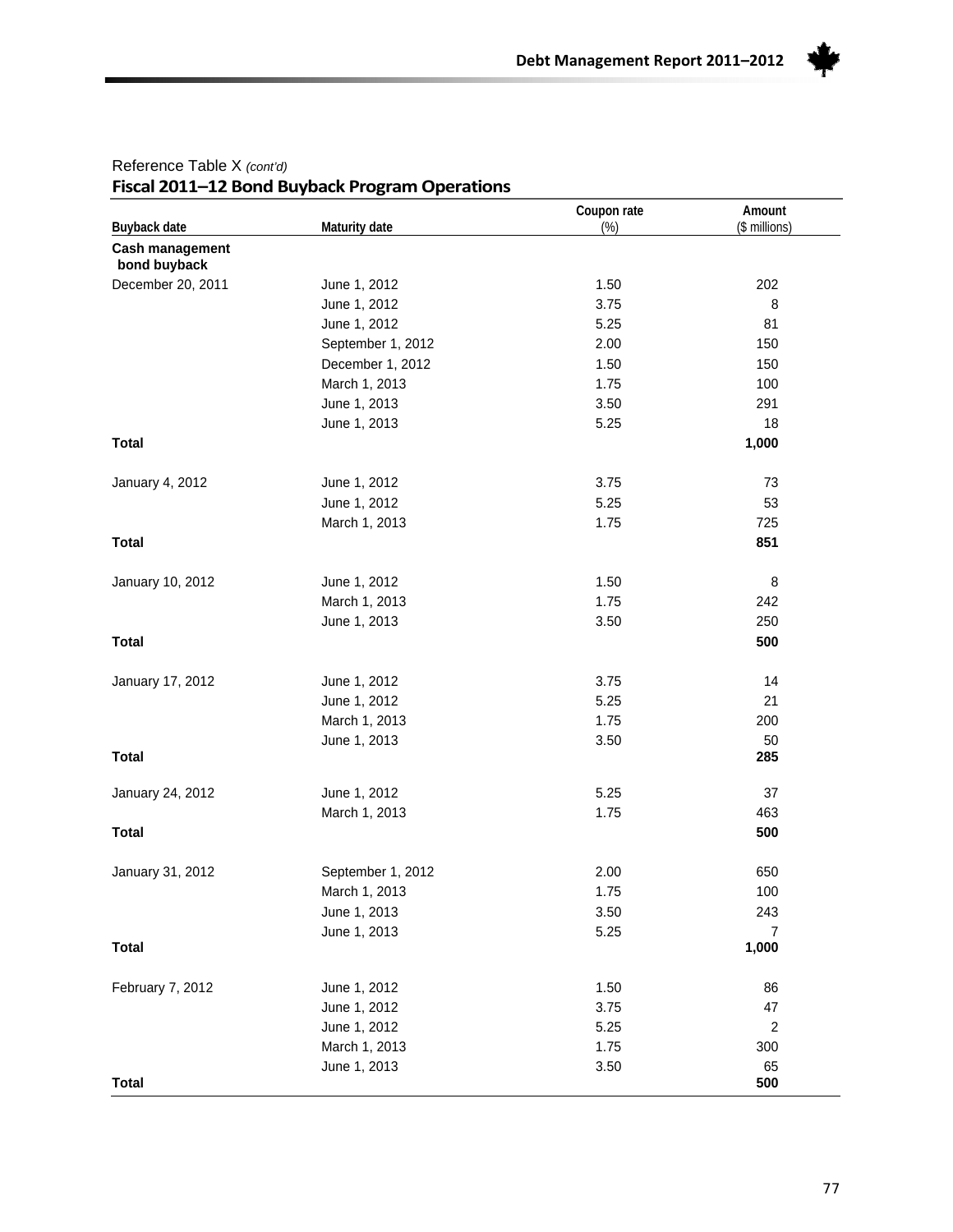| Buyback date                    | Maturity date     | Coupon rate<br>(%) | Amount<br>(\$ millions) |
|---------------------------------|-------------------|--------------------|-------------------------|
| Cash management<br>bond buyback |                   |                    |                         |
| February 14, 2012               | June 1, 2012      | 1.50               | 96                      |
|                                 | June 1, 2012      | 3.75               | 69                      |
|                                 | June 1, 2012      | 5.25               | 61                      |
|                                 | March 1, 2013     | 1.75               | 224                     |
|                                 | June 1, 2013      | 3.50               | 550                     |
| <b>Total</b>                    |                   |                    | 1,000                   |
| February 21, 2012               | June 1, 2012      | 3.75               | 18                      |
|                                 | March 1, 2013     | 1.75               | 314                     |
|                                 | June 1, 2013      | 3.50               | 168                     |
| <b>Total</b>                    |                   |                    | 500                     |
| March 6, 2012                   | June 1, 2012      | 3.75               | 39                      |
|                                 | June 1, 2012      | 5.25               | 31                      |
|                                 | December 1, 2012  | 1.50               | 35                      |
|                                 | March 1, 2013     | 1.75               | 320                     |
|                                 | June 1, 2013      | 3.50               | 75                      |
| <b>Total</b>                    |                   |                    | 500                     |
| March 13, 2012                  | March 1, 2013     | 1.75               | 1,000                   |
| <b>Total</b>                    |                   |                    | 1,000                   |
| March 20, 2012                  | September 1, 2012 | 2.00               | 251                     |
|                                 | December 1, 2012  | 1.50               | 85                      |
|                                 | March 1, 2013     | 1.75               | 164                     |
| <b>Total</b>                    |                   |                    | 500                     |
| March 27, 2012                  | September 1, 2012 | 2.00               | 50                      |
|                                 | March 1, 2013     | 1.75               | 660                     |
|                                 | June 1, 2013      | 3.50               | 218                     |
|                                 | June 1, 2013      | 5.25               | 71                      |
| Total                           |                   |                    | 1,000                   |
| <b>Grand total</b>              |                   |                    | 30,538                  |

Source: Bank of Canada.